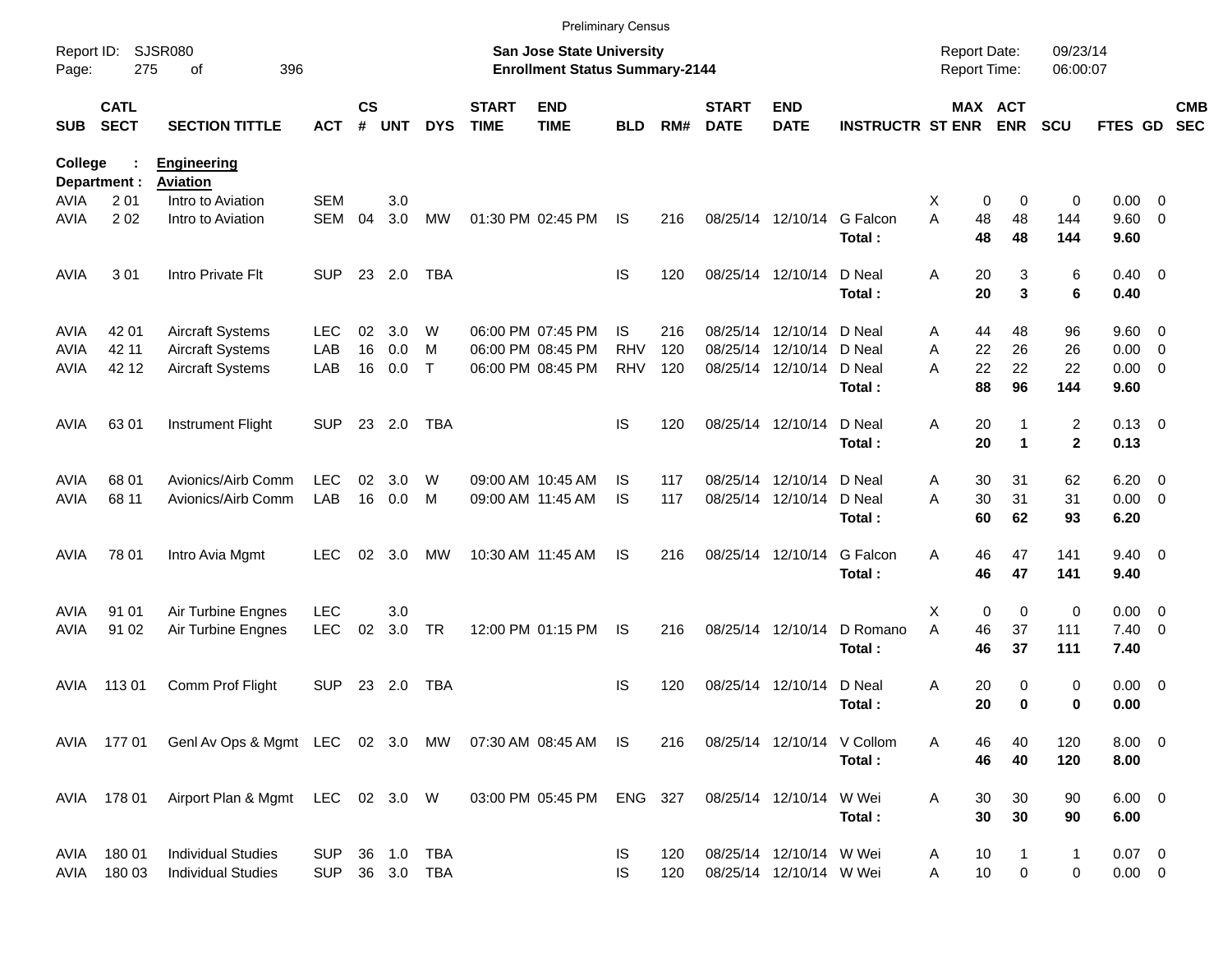|                     |                            |                                                         |                          |                    |            |                          |                             | <b>Preliminary Census</b>                                          |                  |            |                             |                           |                                |        |                                            |                              |                      |                             |                                                    |                          |
|---------------------|----------------------------|---------------------------------------------------------|--------------------------|--------------------|------------|--------------------------|-----------------------------|--------------------------------------------------------------------|------------------|------------|-----------------------------|---------------------------|--------------------------------|--------|--------------------------------------------|------------------------------|----------------------|-----------------------------|----------------------------------------------------|--------------------------|
| Report ID:<br>Page: | 276                        | <b>SJSR080</b><br>396<br>of                             |                          |                    |            |                          |                             | San Jose State University<br><b>Enrollment Status Summary-2144</b> |                  |            |                             |                           |                                |        | <b>Report Date:</b><br><b>Report Time:</b> |                              | 09/23/14<br>06:00:07 |                             |                                                    |                          |
| <b>SUB</b>          | <b>CATL</b><br><b>SECT</b> | <b>SECTION TITTLE</b>                                   | <b>ACT</b>               | $\mathsf{cs}$<br># | <b>UNT</b> | <b>DYS</b>               | <b>START</b><br><b>TIME</b> | <b>END</b><br><b>TIME</b>                                          | <b>BLD</b>       | RM#        | <b>START</b><br><b>DATE</b> | <b>END</b><br><b>DATE</b> | <b>INSTRUCTR ST ENR</b>        |        | <b>MAX</b>                                 | <b>ACT</b><br><b>ENR</b>     | <b>SCU</b>           | FTES GD                     |                                                    | <b>CMB</b><br><b>SEC</b> |
|                     |                            |                                                         |                          |                    |            |                          |                             |                                                                    |                  |            |                             |                           | Total:                         |        | 20                                         | -1                           | 1                    | 0.07                        |                                                    |                          |
| AVIA<br><b>AVIA</b> | 180H 01                    | <b>Individual Studies</b><br>180H 02 Individual Studies | <b>SUP</b><br><b>SUP</b> | 36<br>36           | 1.0<br>2.0 | <b>TBA</b><br><b>TBA</b> |                             |                                                                    | IS<br>IS         | 120<br>120 | 08/25/14<br>08/25/14        | 12/10/14<br>12/10/14      | W Wei<br>W Wei<br>Total:       | A<br>A | 10<br>10<br>20                             | 0<br>$\mathbf 0$<br>$\bf{0}$ | 0<br>0<br>0          | 0.00<br>0.00<br>0.00        | $\overline{\mathbf{0}}$<br>$\overline{\mathbf{0}}$ |                          |
| <b>AVIA</b>         | 190 01                     | Senior Capstone                                         | <b>LEC</b>               | 02                 | 3.0        | M                        |                             | 03:00 PM 05:45 PM                                                  | MH               | 235        |                             | 08/25/14 12/10/14         | G Falcon<br>Total:             | A      | 30<br>30                                   | 28<br>28                     | 84<br>84             | $5.60 \quad 0$<br>5.60      |                                                    |                          |
| AVIA<br><b>AVIA</b> | 193 01<br>193 11           | Aerodynamics<br>Aerodynamics                            | <b>LEC</b><br>LAB        | 02<br>16           | 3.0<br>0.0 | R.<br>$\mathsf{T}$       |                             | 09:00 AM 10:45 AM<br>09:00 AM 11:45 AM                             | IS.<br><b>IS</b> | 120<br>133 | 08/25/14<br>08/25/14        | 12/10/14<br>12/10/14      | P Kutler<br>P Kutler<br>Total: | A<br>A | 24<br>24<br>48                             | 30<br>30<br>60               | 60<br>30<br>90       | $6.00 \t 0$<br>0.00<br>6.00 | $\overline{\mathbf{0}}$                            |                          |
| AVIA                | 195 03                     | Intern Avia Indust                                      | <b>SUP</b>               | 36                 | 3.0        | <b>TBA</b>               |                             |                                                                    | <b>IS</b>        | 116        |                             | 08/25/14 12/10/14         | W Wei<br>Total:                | A      | 20<br>20                                   | 5<br>5                       | 15<br>15             | $1.00 \t 0$<br>1.00         |                                                    |                          |
|                     | Department :               | <b>Aviation</b>                                         |                          |                    |            |                          |                             |                                                                    |                  |            |                             | <b>Lower Division:</b>    | <b>Department Total:</b>       |        | 562<br>328                                 | 458<br>294                   | 1041<br>641          | 69.40<br>42.73              |                                                    |                          |

**Upper Division : 234 164 400 26.67 Graduate Division : 0 0 0 0.00**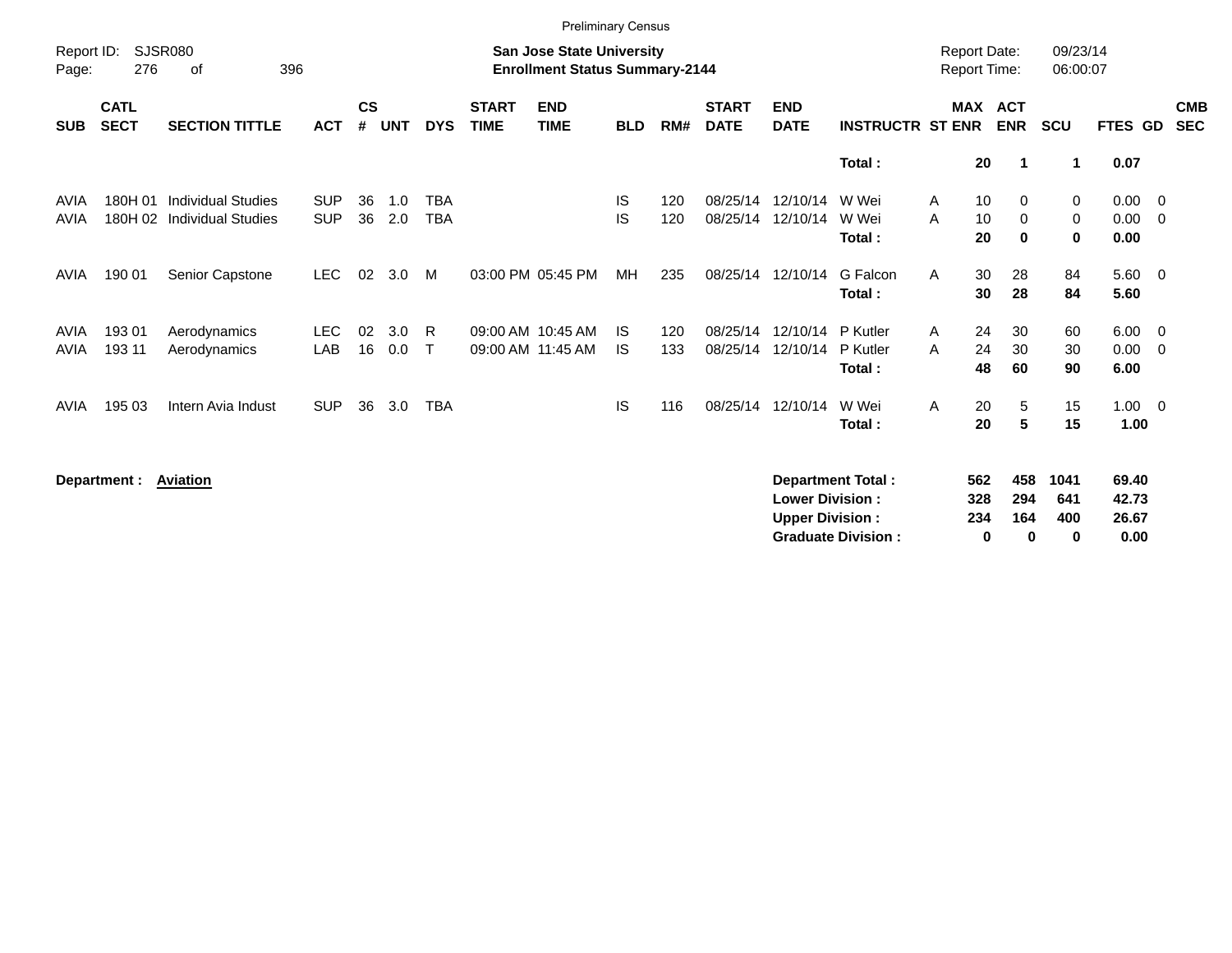|                |                            |                                                    |              |                    |            |              |                             |                                                                           | <b>Preliminary Census</b> |       |                             |                            |                                  |                                            |            |                      |              |                          |                          |
|----------------|----------------------------|----------------------------------------------------|--------------|--------------------|------------|--------------|-----------------------------|---------------------------------------------------------------------------|---------------------------|-------|-----------------------------|----------------------------|----------------------------------|--------------------------------------------|------------|----------------------|--------------|--------------------------|--------------------------|
| Page:          | Report ID: SJSR080<br>277  | 396<br>οf                                          |              |                    |            |              |                             | <b>San Jose State University</b><br><b>Enrollment Status Summary-2144</b> |                           |       |                             |                            |                                  | <b>Report Date:</b><br><b>Report Time:</b> |            | 09/23/14<br>06:00:07 |              |                          |                          |
| <b>SUB</b>     | <b>CATL</b><br><b>SECT</b> | <b>SECTION TITTLE</b>                              | <b>ACT</b>   | $\mathsf{cs}$<br># | <b>UNT</b> | <b>DYS</b>   | <b>START</b><br><b>TIME</b> | <b>END</b><br><b>TIME</b>                                                 | <b>BLD</b>                | RM#   | <b>START</b><br><b>DATE</b> | <b>END</b><br><b>DATE</b>  | <b>INSTRUCTR ST ENR</b>          | <b>MAX ACT</b>                             | <b>ENR</b> | <b>SCU</b>           | FTES GD      |                          | <b>CMB</b><br><b>SEC</b> |
| <b>College</b> | Department :               | <b>Engineering</b><br><b>Aerospace Engineering</b> |              |                    |            |              |                             |                                                                           |                           |       |                             |                            |                                  |                                            |            |                      |              |                          |                          |
| AE             | 20 01                      | CAD for AEs                                        | <b>LEC</b>   | 01                 | 2.0        | м            |                             | 04:30 PM 05:20 PM                                                         | CL.                       | 202   |                             | 08/25/14 12/10/14          | R Benzio                         | 60<br>A                                    | 61         | 61                   | 8.13 0       |                          |                          |
| AE             | 20 02                      | CAD for AEs                                        | LAB          | 16                 | 0.0        | м            |                             | 06:00 PM 08:45 PM                                                         | <b>ENG</b>                | 407   |                             | 08/25/14 12/10/14          | R Benzio                         | 30<br>A                                    | 30         | 30                   | 0.00         | $\overline{\phantom{0}}$ |                          |
| AE             | 20 03                      | CAD for AEs                                        | LAB          | 16                 | 0.0        | W            |                             | 06:00 PM 08:45 PM                                                         | <b>ENG</b>                | 407   |                             | 08/25/14 12/10/14          | R Benzio                         | A<br>30                                    | 31         | 31                   | $0.00 \t 0$  |                          |                          |
|                |                            |                                                    |              |                    |            |              |                             |                                                                           |                           |       |                             |                            | Total:                           | 120                                        | 122        | 122                  | 8.13         |                          |                          |
| AE             | 30 01                      | Program. for AEs                                   | LEC.         | 01                 | 2.0        | R            |                             | 01:30 PM 02:20 PM                                                         | <b>ENG</b>                | 329   |                             |                            | 08/25/14 12/10/14 S MontgomeryA  | 60                                         | 50         | 100                  | 6.70 1       |                          |                          |
| AE             | 30 02                      | Program. for AEs                                   | LAB          | 16                 | 0.0        | $\mathsf{T}$ |                             | 09:00 AM 11:45 AM                                                         | <b>ENG</b>                | 407   |                             | 08/25/14 12/10/14          | S MontgomeryA                    | 30                                         | 30         | 30                   | 0.00         | $\overline{\phantom{1}}$ |                          |
| AE             | 30 03                      | Program. for AEs                                   | LAB          | 16                 | 0.0        | R            |                             | 03:00 PM 05:45 PM                                                         | <b>ENG</b>                | 407   |                             | 08/25/14 12/10/14          | S MontgomeryA                    | 30                                         | 20         | 20                   | $0.00 \t 0$  |                          |                          |
|                |                            |                                                    |              |                    |            |              |                             |                                                                           |                           |       |                             |                            | Total:                           | 120                                        | 100        | 150                  | 6.70         |                          |                          |
| AE             | 110 01                     | Space System Engr                                  | SEM          | 04                 | 3.0        | МW           |                             | 09:00 AM 10:15 AM                                                         | <b>ENG</b>                | 303   |                             | 08/25/14 12/10/14          | P Papadopoul A                   | 40                                         | 19         | 38                   | 3.80 0       |                          |                          |
| AE             | 110 02                     | Space System Engr                                  | LAB          | 16                 | 0.0        | <b>TBA</b>   |                             |                                                                           | <b>ENG</b>                | 236   |                             | 08/25/14 12/10/14          | P Papadopoul A                   | 40                                         | 19         | 19                   | $0.00 \t 0$  |                          |                          |
|                |                            |                                                    |              |                    |            |              |                             |                                                                           |                           |       |                             |                            | Total:                           | 80                                         | 38         | 57                   | 3.80         |                          |                          |
| AE             | 112 01                     | Aerostructures I                                   | LEC          | 01                 | 4.0        | MW           |                             | 01:30 PM 03:10 PM                                                         | <b>ENG</b>                | 164   |                             | 08/25/14 12/10/14          | J Hunter                         | 70<br>A                                    | 61         | 244                  | 16.40 2      |                          |                          |
|                |                            |                                                    |              |                    |            |              |                             |                                                                           |                           |       |                             |                            | Total:                           | 70                                         | 61         | 244                  | 16.40        |                          |                          |
| AE             | 160 01                     | Aerodynamics I                                     | <b>LEC</b>   | 02                 | 3.0        | <b>TR</b>    |                             | 03:00 PM 04:15 PM                                                         | <b>ENG</b>                | 164   |                             | 08/25/14 12/10/14          | N Mourtos                        | A<br>70                                    | 75         | 225                  | 15.15 3      |                          |                          |
|                |                            |                                                    |              |                    |            |              |                             |                                                                           |                           |       |                             |                            | Total:                           | 70                                         | 75         | 225                  | 15.15        |                          |                          |
| AE             | 164 01                     | Aerothermodynamics LEC                             |              |                    | 01 5.0     |              | MWF 03:00 PM 04:25 PM       |                                                                           | <b>ENG 164</b>            |       |                             | 08/25/14 12/10/14          | S MontgomeryA                    | 60                                         | 49         | 245                  | 16.58 3      |                          |                          |
|                |                            |                                                    |              |                    |            |              |                             |                                                                           |                           |       |                             |                            | Total:                           | 60                                         | 49         | 245                  | 16.58        |                          |                          |
| AE             | 168 01                     | Aero Vehicle Control                               | SEM          |                    | 04 3.0     | МW           |                             | 10:30 AM 11:45 AM                                                         | ENG.                      | - 164 |                             | 08/25/14 12/10/14          | J Hunter                         | 60<br>A                                    | 52         | 156                  | $10.40 \t 0$ |                          |                          |
|                |                            |                                                    |              |                    |            |              |                             |                                                                           |                           |       |                             |                            | Total:                           | 60                                         | 52         | 156                  | 10.40        |                          |                          |
| AE             | 171A 01                    | Aircraft Design I                                  | LAB          | 16                 | 3.0        | -F           |                             | 09:00 AM 11:45 AM                                                         | ENG.                      | 164   |                             | 08/25/14 12/10/14          | G Mendoza                        | 40<br>A                                    | 27         | 81                   | $5.40 \ 0$   |                          |                          |
|                |                            |                                                    |              |                    |            |              |                             |                                                                           |                           |       |                             |                            | Total:                           | 40                                         | 27         | 81                   | 5.40         |                          |                          |
| AE             |                            | 172A 01 Spacecraft Design I                        | LAB 16 3.0 T |                    |            |              |                             | 07:30 PM 10:15 PM ENG 164                                                 |                           |       |                             |                            | 08/25/14 12/10/14 P Papadopoul A | 40                                         | 24         | 72                   | 4.80 0       |                          |                          |
|                |                            |                                                    |              |                    |            |              |                             |                                                                           |                           |       |                             |                            | Total:                           | 40                                         | 24         | 72                   | 4.80         |                          |                          |
| AE             | 180 01                     | <b>Individual Studies</b>                          | <b>SUP</b>   |                    | 36 3.0 R   |              |                             | 06:00 PM 07:45 PM                                                         |                           |       |                             |                            | 08/25/14 12/10/14 N Mourtos      | 20<br>A                                    | 4          | 12                   | 0.80 0       |                          |                          |
| AE             | 180 02                     | <b>Individual Studies</b>                          | <b>SUP</b>   |                    | 36 3.0 MW  |              |                             | 09:00 AM 10:15 AM                                                         | <b>ENG 164</b>            |       |                             | 08/25/14 12/10/14 J Hunter |                                  | 80<br>A                                    | 29         | 87                   | 5.80 0       |                          |                          |
|                |                            |                                                    |              |                    |            |              |                             |                                                                           |                           |       |                             |                            | Total:                           | 100                                        | 33         | 99                   | 6.60         |                          |                          |
| AE             | 200 01                     | Anal. of AE Syst.                                  | LEC 01 3.0 M |                    |            |              |                             | 06:00 PM 08:45 PM ENG 164                                                 |                           |       |                             |                            | 08/25/14 12/10/14 K Turkoglu     | 40<br>A                                    | 45         | 135                  | 11.20 44     |                          |                          |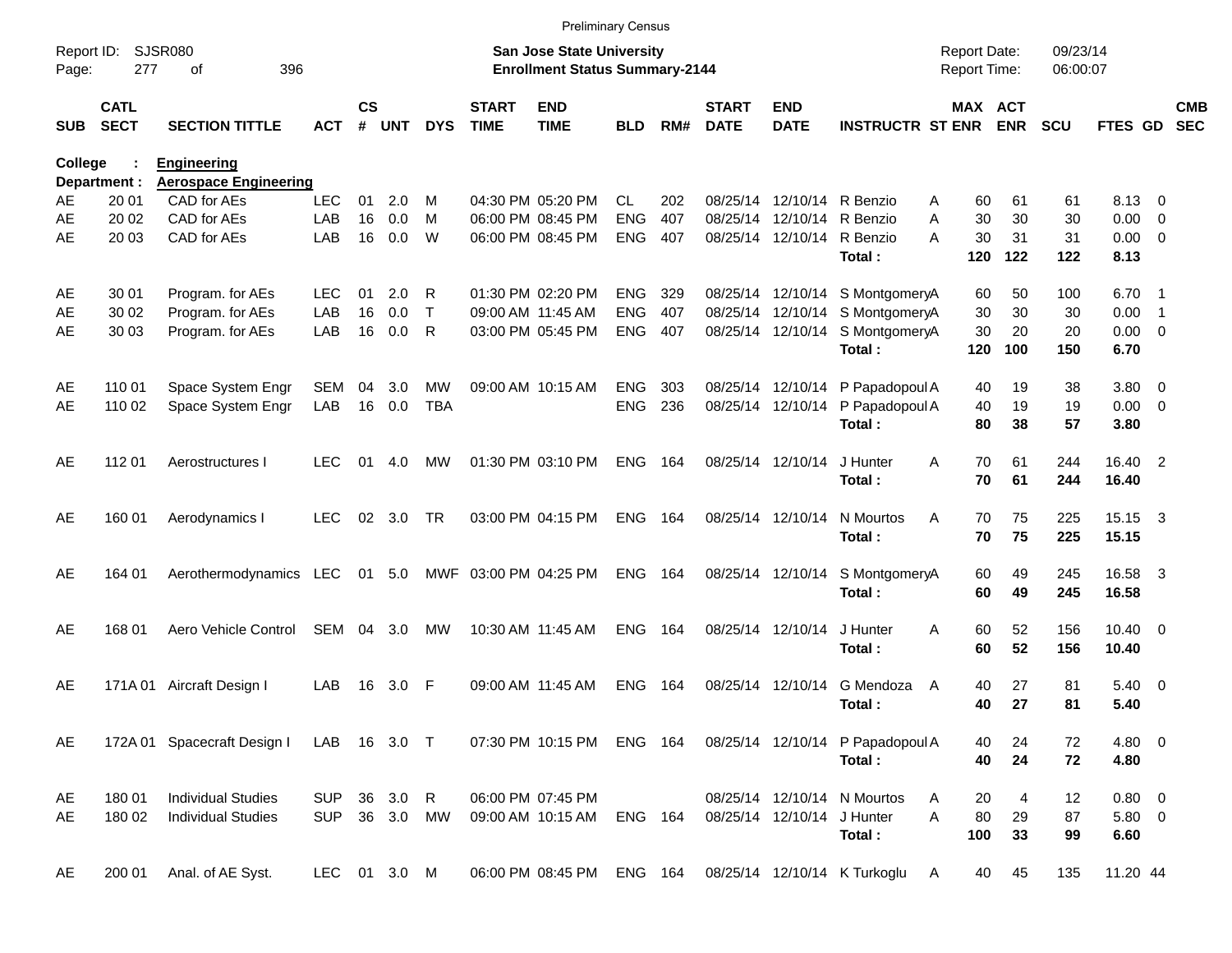|            |                            |                                        |                   |                |            |              |                             | <b>Preliminary Census</b>                                                 |            |     |                             |                                                  |                                                       |                                            |                              |                            |                                   |                            |                          |
|------------|----------------------------|----------------------------------------|-------------------|----------------|------------|--------------|-----------------------------|---------------------------------------------------------------------------|------------|-----|-----------------------------|--------------------------------------------------|-------------------------------------------------------|--------------------------------------------|------------------------------|----------------------------|-----------------------------------|----------------------------|--------------------------|
| Page:      | Report ID: SJSR080<br>278  | 396<br>0f                              |                   |                |            |              |                             | <b>San Jose State University</b><br><b>Enrollment Status Summary-2144</b> |            |     |                             |                                                  |                                                       | <b>Report Date:</b><br><b>Report Time:</b> |                              | 09/23/14<br>06:00:07       |                                   |                            |                          |
| <b>SUB</b> | <b>CATL</b><br><b>SECT</b> | <b>SECTION TITTLE</b>                  | ACT               | <b>CS</b><br># | <b>UNT</b> | <b>DYS</b>   | <b>START</b><br><b>TIME</b> | <b>END</b><br><b>TIME</b>                                                 | <b>BLD</b> | RM# | <b>START</b><br><b>DATE</b> | <b>END</b><br><b>DATE</b>                        | <b>INSTRUCTR ST ENR</b>                               | MAX ACT                                    | <b>ENR</b>                   | SCU                        | FTES GD                           |                            | <b>CMB</b><br><b>SEC</b> |
|            |                            |                                        |                   |                |            |              |                             |                                                                           |            |     |                             |                                                  | Total:                                                | 40                                         | 45                           | 135                        | 11.20                             |                            |                          |
| AE         | 210 01                     | Adv Space Sys Eng                      | SEM               | 04             | 3.0        | W            |                             | 06:00 PM 08:45 PM                                                         | <b>ENG</b> | 164 | 08/25/14 12/10/14           |                                                  | P Papadopoul A<br>Total:                              | 30<br>30                                   | 30<br>30                     | 90<br>90                   | 7.35 27<br>7.35                   |                            |                          |
| AE         | 247 01                     | Trajectory Optim.                      | <b>LEC</b>        | 01             | $3.0$ T    |              |                             | 06:00 PM 08:45 PM                                                         | <b>ENG</b> | 301 | 08/25/14 12/10/14           |                                                  | K Turkoglu<br>Total:                                  | 30<br>Α<br>30                              | 14<br>14                     | 42<br>42                   | 3.50 14<br>3.50                   |                            |                          |
| AE         | 250 01                     | Ad Struct & Mat                        | <b>LEC</b>        | 04             | 3.0        | R            |                             | 06:00 PM 08:45 PM                                                         | <b>ENG</b> | 164 | 08/25/14 12/10/14           |                                                  | C Larrosa<br>Total:                                   | Α<br>40<br>40                              | 50<br>50                     | 150<br>150                 | 12.35 47<br>12.35                 |                            |                          |
| AE         |                            | 295A 01 Project I                      | <b>SUP</b>        | 25             | 3.0        | - F          |                             | 06:00 PM 07:45 PM                                                         | <b>ENG</b> | 164 |                             | 08/25/14 12/10/14                                | N Mourtos<br>Total:                                   | A<br>10<br>10                              | 15<br>15                     | 45<br>45                   | 3.75 15<br>3.75                   |                            |                          |
| AE         |                            | 295B 01 Project II                     | <b>SUP</b>        | 25             | 3.0        | F            |                             | 06:00 PM 07:45 PM                                                         | ENG        | 164 | 08/25/14 12/10/14           |                                                  | N Mourtos<br>Total:                                   | A<br>10<br>10                              | $\mathbf 1$<br>$\mathbf{1}$  | 3<br>3                     | $0.25$ 1<br>0.25                  |                            |                          |
| AE<br>AE   | 297 01<br>297 02           | Special Topics AE<br>Special Topics AE | <b>LEC</b><br>LEC |                | 3.0<br>3.0 |              |                             |                                                                           |            |     |                             |                                                  | Total:                                                | X<br>0<br>X<br>$\pmb{0}$<br>$\mathbf 0$    | 0<br>$\mathbf 0$<br>$\bf{0}$ | 0<br>0<br>$\bf{0}$         | $0.00 \ 0$<br>$0.00 \t 0$<br>0.00 |                            |                          |
| AE         | 298 01                     | Spec Proj in Aerospa                   | <b>SUP</b>        | 25             | 3.0 F      |              |                             | 06:00 PM 07:45 PM                                                         | <b>ENG</b> | 164 | 08/25/14 12/10/14           |                                                  | N Mourtos<br><b>Total</b> :                           | 10<br>A<br>10                              | 1<br>1                       | 3<br>3                     | 0.25<br>0.25                      | $\overline{\phantom{0}}$ 1 |                          |
| AE         | 299 01                     | <b>Thesis</b>                          | <b>SUP</b>        | 25             | 3.0        | $\mathsf{F}$ |                             | 06:00 PM 07:45 PM                                                         | <b>ENG</b> | 164 | 08/25/14 12/10/14           |                                                  | N Mourtos<br>Total:                                   | A<br>10<br>10                              | 3<br>3                       | 9<br>9                     | $0.75$ 3<br>0.75                  |                            |                          |
|            | Department :               | <b>Aerospace Engineering</b>           |                   |                |            |              |                             |                                                                           |            |     |                             | <b>Lower Division:</b><br><b>Upper Division:</b> | <b>Department Total:</b><br><b>Graduate Division:</b> | 940<br>240<br>560<br>140                   | 740<br>222<br>404<br>114     | 1928<br>272<br>1314<br>342 | 133.37<br>14.83<br>90.33<br>28.20 |                            |                          |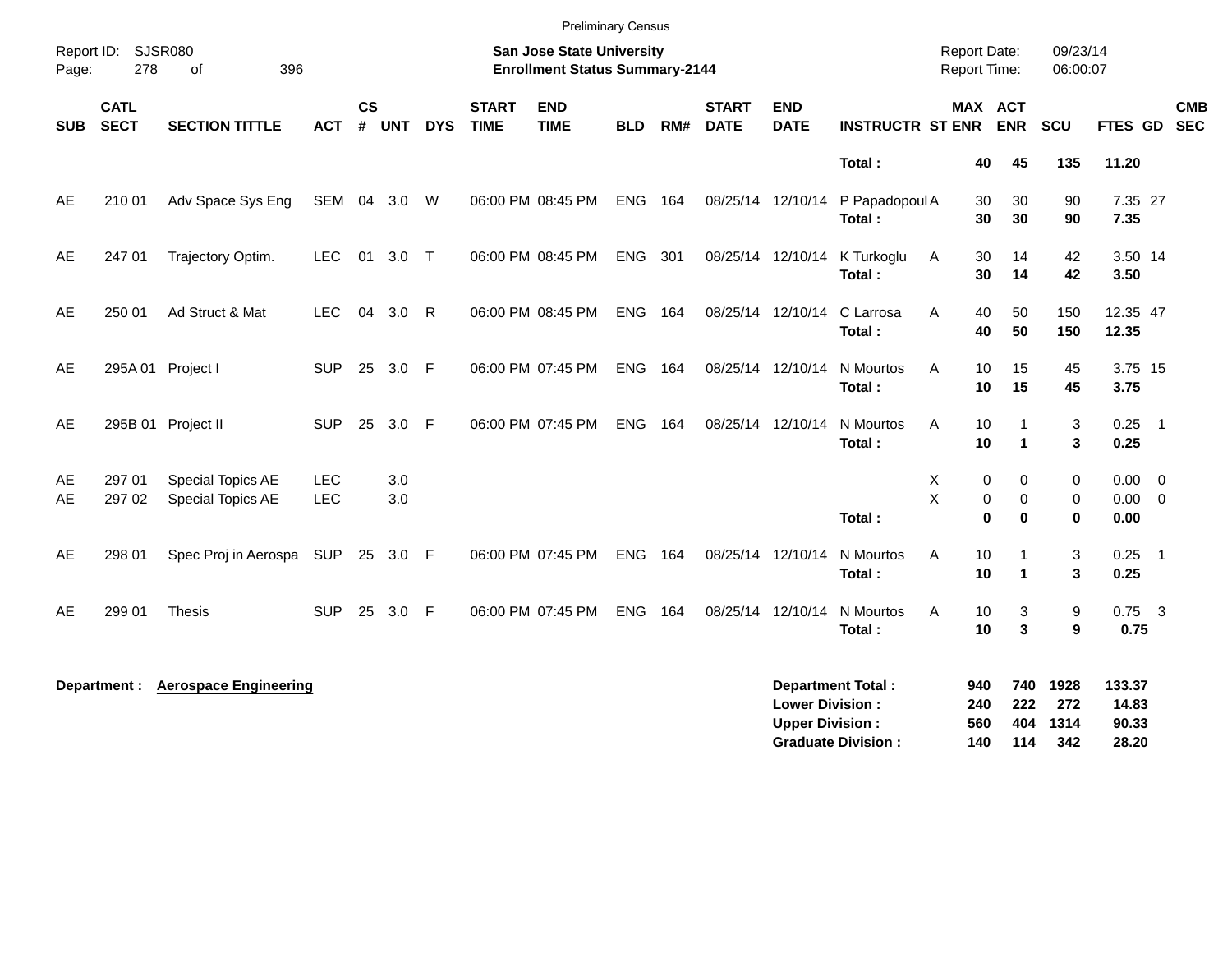|                |                            |                                                         |              |                    |            |            |                             | <b>Preliminary Census</b>                                          |            |     |                             |                            |                                 |                                            |             |                       |                      |                |                |                          |
|----------------|----------------------------|---------------------------------------------------------|--------------|--------------------|------------|------------|-----------------------------|--------------------------------------------------------------------|------------|-----|-----------------------------|----------------------------|---------------------------------|--------------------------------------------|-------------|-----------------------|----------------------|----------------|----------------|--------------------------|
| Page:          | Report ID: SJSR080<br>279  | 396<br>οf                                               |              |                    |            |            |                             | San Jose State University<br><b>Enrollment Status Summary-2144</b> |            |     |                             |                            |                                 | <b>Report Date:</b><br><b>Report Time:</b> |             |                       | 09/23/14<br>06:00:07 |                |                |                          |
| <b>SUB</b>     | <b>CATL</b><br><b>SECT</b> | <b>SECTION TITTLE</b>                                   | <b>ACT</b>   | $\mathsf{cs}$<br># | <b>UNT</b> | <b>DYS</b> | <b>START</b><br><b>TIME</b> | <b>END</b><br><b>TIME</b>                                          | <b>BLD</b> | RM# | <b>START</b><br><b>DATE</b> | <b>END</b><br><b>DATE</b>  | <b>INSTRUCTR ST ENR</b>         |                                            |             | MAX ACT<br><b>ENR</b> | <b>SCU</b>           | FTES GD        |                | <b>CMB</b><br><b>SEC</b> |
| <b>College</b> |                            | <b>Engineering</b>                                      |              |                    |            |            |                             |                                                                    |            |     |                             |                            |                                 |                                            |             |                       |                      |                |                |                          |
| CHE            | Department :<br>109 01     | <b>Chemical Engineering</b><br><b>Heat Trans Electr</b> | <b>LEC</b>   | 02                 | 3.0        | TR.        |                             | 06:00 PM 07:15 PM                                                  | <b>BBC</b> | 004 |                             |                            | 08/25/14 12/10/14 F Erogbogbo A |                                            | 75          | -1                    | 3                    | 0.20           | $0\,C$         |                          |
| МE             | 109 01                     | <b>Heat Trans Electr</b>                                | <b>LEC</b>   | 02                 | 3.0        | <b>TR</b>  |                             | 06:00 PM 07:15 PM                                                  | <b>BBC</b> | 004 |                             | 08/25/14 12/10/14          | F Erogbogbo A                   |                                            | $\mathbf 0$ | 27                    | 81                   | 5.40           | $0\,C$         |                          |
|                |                            |                                                         |              |                    |            |            |                             |                                                                    |            |     |                             |                            | Total:                          |                                            | 75          | 28                    | 84                   | 5.60           |                |                          |
| <b>CHE</b>     | 115 01                     | Indus Chem Calc                                         | <b>LEC</b>   |                    | 3.0        |            |                             |                                                                    |            |     |                             |                            |                                 | X.                                         | 0           | 0                     | 0                    | $0.00 \t 0$    |                |                          |
| <b>CHE</b>     | 115 02                     | Indus Chem Calc                                         | LAB          |                    | 0.0        |            |                             |                                                                    |            |     |                             |                            |                                 | X                                          | 0           | $\Omega$              | 0                    | $0.00 \t 0$    |                |                          |
| <b>CHE</b>     | 115 03                     | Indus Chem Calc                                         | <b>LEC</b>   | 02                 | 3.0        | $\top$     |                             | 09:00 AM 10:40 AM                                                  | <b>ENG</b> | 486 |                             | 08/25/14 12/10/14          |                                 | A                                          | 80          | 81                    | 162                  | 16.50          | -6             |                          |
| CHE            | 115 04                     | Indus Chem Calc                                         | LAB          | 15                 | 0.0        | R          |                             | 01:30 PM 04:15 PM                                                  | <b>ENG</b> | 333 |                             | 08/25/14 12/10/14          | B Dunn                          | A                                          | 40          | 45                    | 45                   | 0.00           | $\overline{4}$ |                          |
| <b>CHE</b>     | 115 05                     | Indus Chem Calc                                         | LAB          | 15                 | 0.0        | -F         |                             | 08:30 AM 11:15 AM                                                  | <b>ENG</b> | 333 |                             | 08/25/14 12/10/14          | <b>B</b> Dunn                   | А                                          | 40          | 36                    | 36                   | 0.00           | $\overline{2}$ |                          |
|                |                            |                                                         |              |                    |            |            |                             |                                                                    |            |     |                             |                            | Total:                          |                                            | 160         | 162                   | 243                  | 16.50          |                |                          |
| <b>CHE</b>     | 158 01                     | Kin and React Des                                       | SEM          | 04                 | 3.0        | м          |                             | 01:30 PM 03:10 PM                                                  | <b>ENG</b> | 333 |                             | 08/25/14 12/10/14          | M Mcneil                        | A                                          | 40          | 31                    | 62                   | 6.45           | - 5            |                          |
| <b>CHE</b>     | 158 02                     | Kin and React Des                                       | LAB          | 16                 | 0.0        | W          |                             | 01:30 PM 04:15 PM                                                  | <b>ENG</b> | 333 |                             | 08/25/14 12/10/14          | M Mcneil<br>Total:              | A                                          | 40<br>80    | 31<br>62              | 31<br>93             | 0.00 5<br>6.45 |                |                          |
| <b>CHE</b>     |                            | 160B 01 Unit Oper II                                    | <b>SEM</b>   | 04                 | 4.0        | МW         |                             | 09:00 AM 10:15 AM                                                  | <b>ENG</b> | 333 |                             | 08/25/14 12/10/14          | B Dunn                          | A                                          | 40          | 25                    | 75                   | 6.80 2         |                |                          |
| <b>CHE</b>     |                            | 160B 02 Unit Oper II                                    | LAB          | 16                 | 0.0        | R          |                             | 09:00 AM 11:45 AM                                                  | <b>ENG</b> | 333 |                             | 08/25/14 12/10/14          | <b>B</b> Dunn                   | A                                          | 40          | 25                    | 25                   | 0.00           | $\overline{2}$ |                          |
|                |                            |                                                         |              |                    |            |            |                             |                                                                    |            |     |                             |                            | Total:                          |                                            | 80          | 50                    | 100                  | 6.80           |                |                          |
| <b>CHE</b>     | 161 01                     | Proc Sfty Engr Ethic                                    | SEM 04 1.0 M |                    |            |            |                             | 10:30 AM 11:20 AM                                                  | <b>ENG</b> | 340 |                             | 08/25/14 12/10/14 X Sinha  |                                 | Α                                          | 40          | 36                    | 36                   | $2.42 \quad 1$ |                |                          |
|                |                            |                                                         |              |                    |            |            |                             |                                                                    |            |     |                             |                            | Total:                          |                                            | 40          | 36                    | 36                   | 2.42           |                |                          |
| <b>CHE</b>     | 161L01                     | UG ChE Engr Lab                                         | <b>LEC</b>   | 02                 | 2.0        | M          |                             | 03:30 PM 04:20 PM                                                  | <b>ENG</b> | 333 |                             | 08/25/14 12/10/14          | M Mcneil                        | Α                                          | 27          | 25                    | 25                   | $3.33 \ 0$     |                |                          |
| <b>CHE</b>     | 161L02                     | UG ChE Engr Lab                                         | LAB          | 16                 | 0.0        | F          |                             | 09:00 AM 11:45 AM                                                  | <b>ENG</b> | 203 |                             |                            | 08/25/14 12/10/14 N Nguyen      | A                                          | 9           | 9                     | 9                    | $0.00 \t 0$    |                |                          |
| <b>CHE</b>     | 161L03                     | UG ChE Engr Lab                                         | LAB          | 16                 | 0.0        | F          |                             | 12:00 PM 02:45 PM                                                  | <b>ENG</b> | 203 |                             | 08/25/14 12/10/14 M Mcneil |                                 | A                                          | 9           | 9                     | 9                    | $0.00 \ 0$     |                |                          |
| <b>CHE</b>     | 161L 04                    | UG ChE Engr Lab                                         | LAB          | 16                 | 0.0        | -F         |                             | 03:00 PM 05:45 PM                                                  | <b>ENG</b> | 203 |                             | 08/25/14 12/10/14          | N Nguyen                        | A                                          | 9           | $\overline{7}$        | $\overline{7}$       | $0.00 \t 0$    |                |                          |
|                |                            |                                                         |              |                    |            |            |                             |                                                                    |            |     |                             |                            | Total:                          |                                            | 54          | 50                    | 50                   | 3.33           |                |                          |
| <b>CHE</b>     | 162 01                     | <b>Engr Stat Analysis</b>                               | SEM 04 3.0   |                    |            | TR         |                             | 06:00 PM 07:15 PM                                                  | WSQ 109    |     |                             | 08/25/14 12/10/14 H Tsao   |                                 | Α                                          |             | 135 116               | 348                  | 23.50 6 C      |                |                          |
| <b>ISE</b>     | 162 01                     | <b>Engr Stat Analysis</b>                               | SEM          |                    | 04 3.0 TR  |            |                             | 06:00 PM 07:15 PM                                                  | WSQ 109    |     |                             | 08/25/14 12/10/14 H Tsao   |                                 | Α                                          | 0           | $\overline{1}$        | 3                    | $0.20 \t 0 C$  |                |                          |
|                |                            |                                                         |              |                    |            |            |                             |                                                                    |            |     |                             |                            | Total:                          |                                            |             | 135 117               | 351                  | 23.70          |                |                          |
| <b>CHE</b>     | 180 01                     | <b>Individual Studies</b>                               | <b>SUP</b>   |                    | 36 1.0 TBA |            |                             |                                                                    |            |     |                             | 08/25/14 12/10/14 G Young  |                                 | A                                          | 25          | 0                     | 0                    | $0.00 \t 0$    |                |                          |
| <b>CHE</b>     | 180 02                     | <b>Individual Studies</b>                               | <b>SUP</b>   |                    | 36 2.0     | TBA        |                             |                                                                    |            |     |                             | 08/25/14 12/10/14 G Young  |                                 | Α                                          | 25          | 0                     | 0                    | $0.00 \t 0$    |                |                          |
| <b>CHE</b>     | 180 03                     | <b>Individual Studies</b>                               | <b>SUP</b>   |                    |            | 36 3.0 TBA |                             |                                                                    |            |     |                             | 08/25/14 12/10/14 G Young  |                                 | Α                                          | 25          | 0                     | 0                    | $0.00 \t 0$    |                |                          |
|                |                            |                                                         |              |                    |            |            |                             |                                                                    |            |     |                             |                            | Total:                          |                                            | 75          | 0                     | 0                    | 0.00           |                |                          |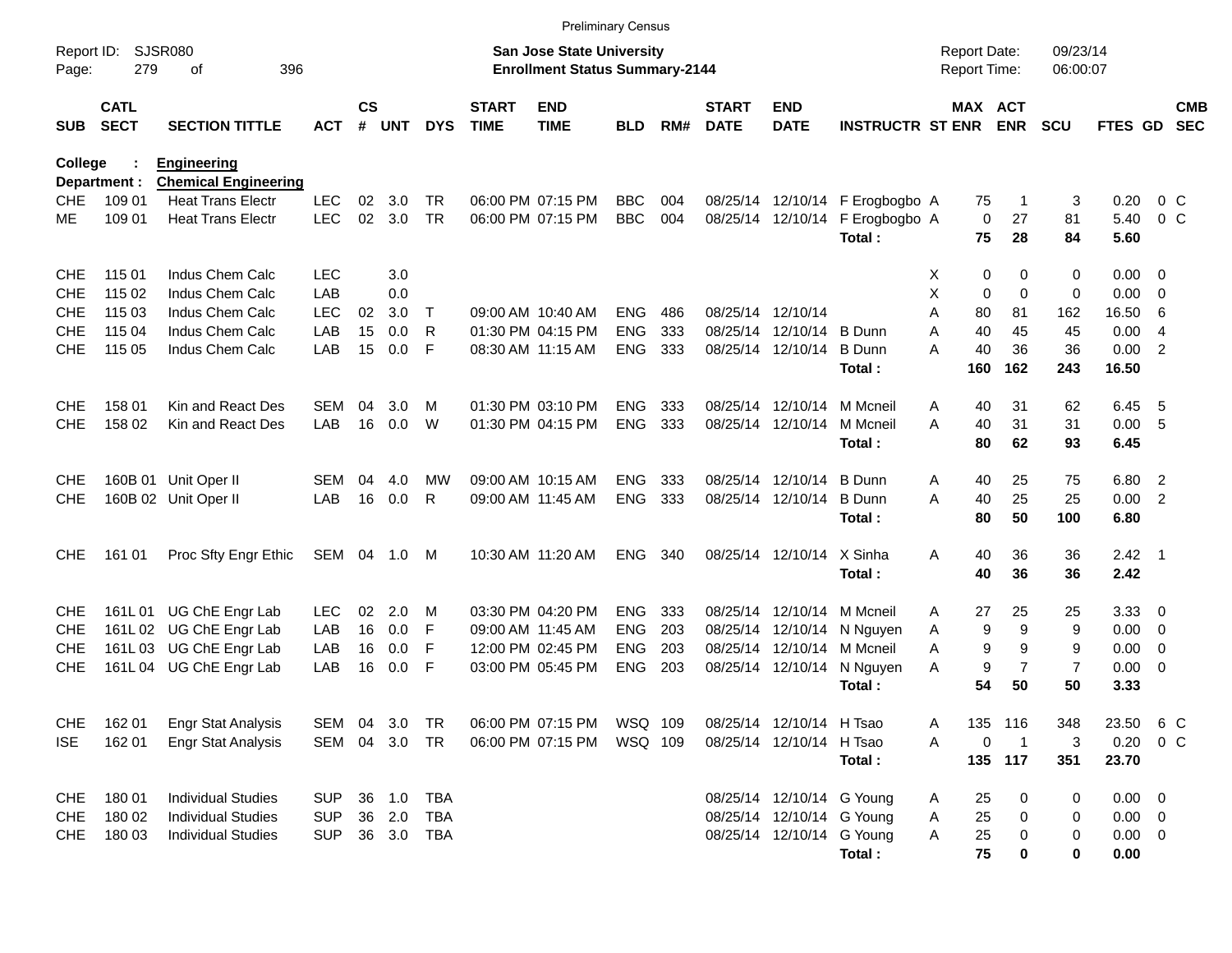| Report ID:<br>Page: | SJSR080<br>280             |                             |            |                    |            |            | <b>San Jose State University</b><br><b>Enrollment Status Summary-2144</b> |                           |            |     |                             |                                                  |                                                       | Report Date:<br><b>Report Time:</b> |                         | 09/23/14<br>06:00:07  |                                    |                                  |                          |                          |
|---------------------|----------------------------|-----------------------------|------------|--------------------|------------|------------|---------------------------------------------------------------------------|---------------------------|------------|-----|-----------------------------|--------------------------------------------------|-------------------------------------------------------|-------------------------------------|-------------------------|-----------------------|------------------------------------|----------------------------------|--------------------------|--------------------------|
| <b>SUB</b>          | <b>CATL</b><br><b>SECT</b> | <b>SECTION TITTLE</b>       | ACT        | $\mathsf{cs}$<br># | <b>UNT</b> | <b>DYS</b> | <b>START</b><br><b>TIME</b>                                               | <b>END</b><br><b>TIME</b> | <b>BLD</b> | RM# | <b>START</b><br><b>DATE</b> | <b>END</b><br><b>DATE</b>                        | <b>INSTRUCTR ST ENR</b>                               |                                     | MAX ACT                 | <b>ENR</b>            | <b>SCU</b>                         | <b>FTES GD</b>                   |                          | <b>CMB</b><br><b>SEC</b> |
| <b>CHE</b>          | 190 01                     | Intro to Tran Phen          | <b>LEC</b> |                    | 3.0        |            |                                                                           |                           |            |     |                             |                                                  |                                                       | х                                   | 0                       | 0                     | 0                                  | 0.00                             | $\overline{0}$           |                          |
| <b>CHE</b>          | 190 02                     | Intro to Tran Phen          | LAB        |                    | 0.0        |            |                                                                           |                           |            |     |                             |                                                  |                                                       | X                                   | 0                       | $\mathbf 0$           | 0                                  | 0.00                             | $\overline{\mathbf{0}}$  |                          |
| <b>CHE</b>          | 190 03                     | Intro to Tran Phen          | <b>LEC</b> | 02                 | 3.0        | R          |                                                                           | 09:00 AM 10:40 AM         | <b>ENG</b> | 486 |                             | 08/25/14 12/10/14                                |                                                       | A                                   | 80                      | 84                    | 168                                | 17.15                            | $\overline{7}$           |                          |
| <b>CHE</b>          | 190 04                     | Intro to Tran Phen          | LAB        | 15                 | 0.0        | T.         |                                                                           | 01:30 PM 04:15 PM         | <b>ENG</b> | 333 |                             | 08/25/14 12/10/14 G Young                        |                                                       | A                                   | 40                      | 44                    | 44                                 | 0.00                             | 3                        |                          |
| <b>CHE</b>          | 190 05                     | Intro to Tran Phen          | LAB        | 15                 | 0.0        | F          |                                                                           | 11:30 AM 02:15 PM         | <b>ENG</b> | 333 |                             | 08/25/14 12/10/14                                | D Castaneda A<br>Total:                               |                                     | 40<br>160               | 40<br>168             | 40<br>252                          | 0.004<br>17.15                   |                          |                          |
| <b>CHE</b>          | 192 01                     | Intro Biochem Engr          | SEM        | 04                 | 3.0        | МW         |                                                                           | 04:30 PM 05:45 PM         | <b>ENG</b> | 303 |                             | 08/25/14 12/10/14                                | X Sinha<br>Total:                                     | Α                                   | 40<br>40                | 29<br>29              | 87<br>87                           | 6.20 8<br>6.20                   |                          |                          |
|                     |                            |                             |            |                    |            |            |                                                                           |                           |            |     |                             |                                                  |                                                       |                                     |                         |                       |                                    |                                  |                          |                          |
| <b>CHE</b>          | 199 01                     | Special Topics ChE & SEM    |            | 04                 | 3.0        | R          |                                                                           | 06:00 PM 08:45 PM         | <b>ENG</b> | 301 |                             | 08/25/14 12/10/14                                | M Privitera                                           | Α                                   | 40                      | 19                    | 57                                 | 4.05                             |                          | 5 C                      |
| <b>MATE</b>         | 199 01                     | Special Topics ChE & SEM 04 |            |                    | 3.0        | R          |                                                                           | 06:00 PM 08:45 PM         | <b>ENG</b> | 301 |                             | 08/25/14 12/10/14                                | M Privitera                                           | A                                   | 0                       | $\overline{1}$        | 3                                  | 0.20                             |                          | $0\,C$                   |
|                     |                            |                             |            |                    |            |            |                                                                           |                           |            |     |                             |                                                  | Total :                                               |                                     | 40                      | 20                    | 60                                 | 4.25                             |                          |                          |
| <b>CHE</b>          | 207 01                     | <b>Mass Transfer</b>        | <b>SEM</b> |                    | 3.0        |            |                                                                           |                           |            |     |                             |                                                  |                                                       | X                                   | 0                       | 0                     | $\mathbf 0$                        | 0.00                             | $\overline{\phantom{0}}$ |                          |
| <b>CHE</b>          | 207 02                     | <b>Mass Transfer</b>        | <b>SEM</b> | 05                 | 3.0        | M          |                                                                           | 06:00 PM 08:45 PM         | <b>ENG</b> | 301 |                             | 08/25/14 12/10/14                                | C Spadaccini A                                        |                                     | 40                      | 35                    | 105                                | 8.75 35                          |                          |                          |
|                     |                            |                             |            |                    |            |            |                                                                           |                           |            |     |                             |                                                  | Total:                                                |                                     | 40                      | 35                    | 105                                | 8.75                             |                          |                          |
| <b>CHE</b>          | 298 01                     | Master's Project            | <b>SUP</b> | 25                 | 1.0        | <b>TBA</b> |                                                                           |                           | <b>ENG</b> | 339 |                             | 08/25/14 12/10/14                                | M Mcneil                                              | Α                                   | 40                      | 4                     | 4                                  | 0.334                            |                          |                          |
| <b>CHE</b>          | 298 02                     | Master's Project            | <b>SUP</b> | 25                 | 2.0        | F          |                                                                           | 03:00 PM 04:00 PM         | <b>ENG</b> | 339 |                             | 08/25/14 12/10/14                                | G Selvaduray A                                        |                                     | 40                      | 8                     | 16                                 | 1.33                             | -8                       |                          |
| <b>CHE</b>          | 298 03                     | Master's Project            | <b>SUP</b> | 25                 | 1.0        |            |                                                                           |                           |            |     | 08/25/14 12/10/14           |                                                  |                                                       | X                                   | 0                       | $\Omega$              | 0                                  | 0.00                             | $\overline{0}$           |                          |
| <b>CHE</b>          | 298 04                     | Master's Project            | <b>SUP</b> | 25                 | 2.0        | <b>TBA</b> |                                                                           |                           | ENG.       | 339 |                             | 08/25/14 12/10/14                                | M Mcneil                                              | A                                   | 20                      | $\mathbf{1}$          | $\overline{c}$                     | 0.17                             | $\overline{1}$           |                          |
|                     |                            |                             |            |                    |            |            |                                                                           |                           |            |     |                             |                                                  | Total :                                               |                                     | 100                     | 13                    | 22                                 | 1.83                             |                          |                          |
| CHE                 | 299 01                     | Master's Thesis             | <b>SUP</b> | 25                 | 3.0        | F          |                                                                           | 03:00 PM 04:00 PM         | <b>ENG</b> | 339 |                             | 08/25/14 12/10/14                                | G Selvaduray A                                        |                                     | 40                      | 0                     | 0                                  | $0.00 \t 0$                      |                          |                          |
| <b>CHE</b>          | 299 02                     | Master's Thesis             | <b>SUP</b> | 25                 | 3.0        | <b>TBA</b> |                                                                           |                           | <b>ENG</b> | 339 |                             | 08/25/14 12/10/14                                | M Mcneil                                              | A                                   | 40                      | 0                     | 0                                  | $0.00 \t 0$                      |                          |                          |
|                     |                            |                             |            |                    |            |            |                                                                           |                           |            |     |                             |                                                  | Total:                                                |                                     | 80                      | 0                     | $\bf{0}$                           | 0.00                             |                          |                          |
|                     | Department :               | <b>Chemical Engineering</b> |            |                    |            |            |                                                                           |                           |            |     |                             | <b>Lower Division:</b><br><b>Upper Division:</b> | <b>Department Total:</b><br><b>Graduate Division:</b> |                                     | 1159<br>0<br>939<br>220 | 770<br>0<br>722<br>48 | 1483<br>$\mathbf 0$<br>1356<br>127 | 102.98<br>0.00<br>92.40<br>10.58 |                          |                          |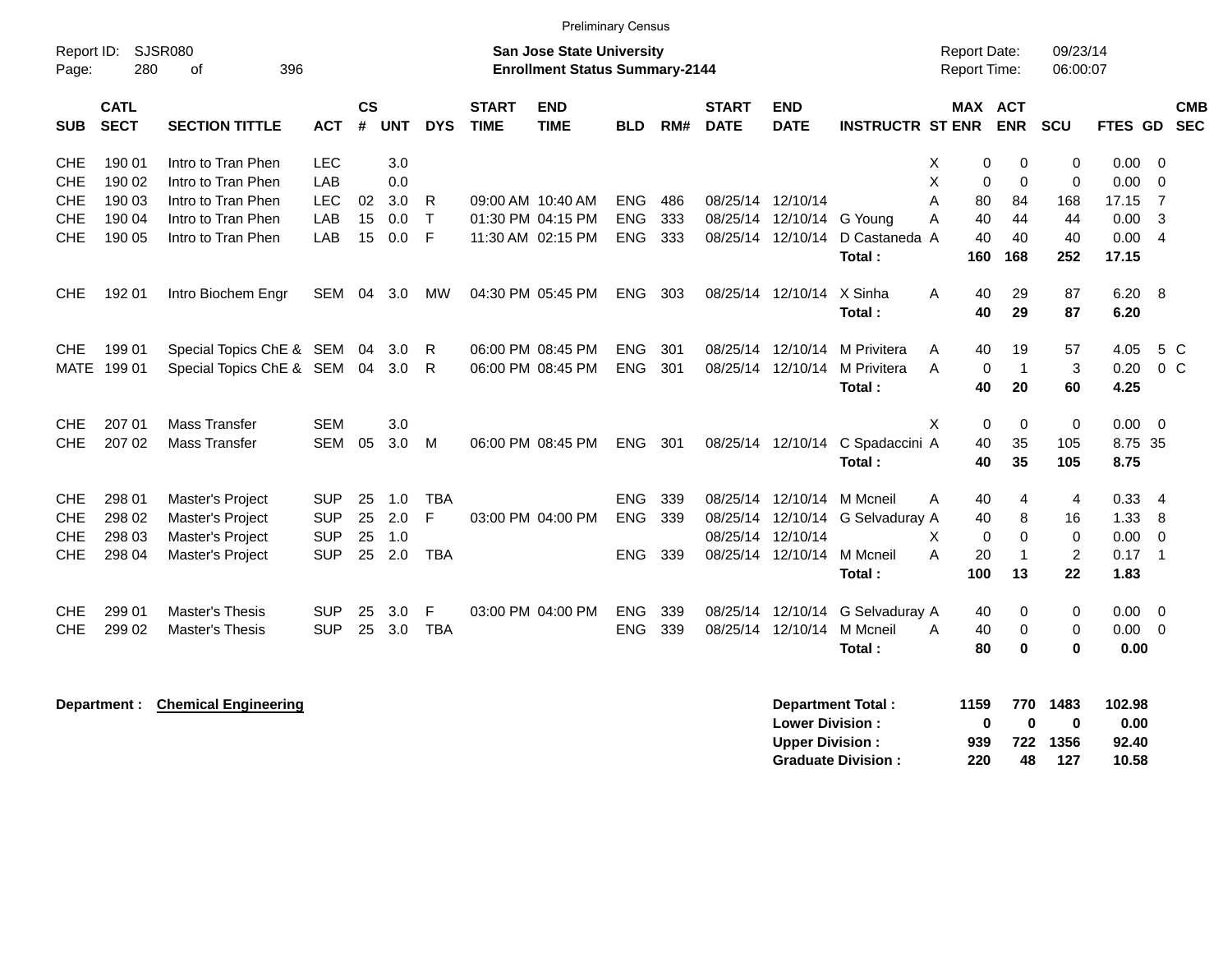|                        |                            |                                              |                          |                |            |            |                             |                                        | <b>Preliminary Census</b> |     |                             |                           |                         |                             |                       |            |                |                         |                          |
|------------------------|----------------------------|----------------------------------------------|--------------------------|----------------|------------|------------|-----------------------------|----------------------------------------|---------------------------|-----|-----------------------------|---------------------------|-------------------------|-----------------------------|-----------------------|------------|----------------|-------------------------|--------------------------|
| Report ID:             |                            | <b>SJSR080</b>                               |                          |                |            |            |                             | San Jose State University              |                           |     |                             |                           |                         | <b>Report Date:</b>         |                       | 09/23/14   |                |                         |                          |
| Page:                  | 281                        | 396<br>οf                                    |                          |                |            |            |                             | <b>Enrollment Status Summary-2144</b>  |                           |     |                             |                           |                         | Report Time:                |                       | 06:00:07   |                |                         |                          |
| <b>SUB</b>             | <b>CATL</b><br><b>SECT</b> | <b>SECTION TITTLE</b>                        | <b>ACT</b>               | <b>CS</b><br># | <b>UNT</b> | <b>DYS</b> | <b>START</b><br><b>TIME</b> | <b>END</b><br><b>TIME</b>              | <b>BLD</b>                | RM# | <b>START</b><br><b>DATE</b> | <b>END</b><br><b>DATE</b> | <b>INSTRUCTR ST ENR</b> |                             | MAX ACT<br><b>ENR</b> | <b>SCU</b> | FTES GD        |                         | <b>CMB</b><br><b>SEC</b> |
| College                |                            | <b>Engineering</b>                           |                          |                |            |            |                             |                                        |                           |     |                             |                           |                         |                             |                       |            |                |                         |                          |
|                        | Department :               | <b>Civil &amp; Environmental Engineering</b> |                          |                |            |            |                             |                                        |                           |     |                             |                           |                         |                             |                       |            |                |                         |                          |
| CE                     | 801                        | <b>Plane Surveying</b>                       | SEM                      | 02             | 3.0        | TR         |                             | 07:30 AM 08:20 AM                      | <b>ENG</b>                | 331 |                             | 08/25/14 12/10/14         | J May                   | 90<br>A                     | 86                    | 172        | 17.25          | - 1                     |                          |
| <b>CE</b>              | 802                        | <b>Plane Surveying</b>                       | LAB                      | 16             | 0.0        | т          |                             | 08:30 AM 11:20 AM                      | <b>ENG</b>                | 132 |                             | 08/25/14 12/10/14         | J May                   | 18<br>Α                     | 18                    | 18         | 0.00           | 0                       |                          |
| <b>CE</b>              | 803                        | Plane Surveying                              | LAB                      | 16             | 0.0        | т          |                             | 12:30 PM 03:15 PM                      | <b>ENG</b>                | 132 |                             | 08/25/14 12/10/14         | J May                   | Α<br>18                     | 19                    | 19         | 0.00           | -1                      |                          |
| <b>CE</b>              | 804                        | Plane Surveying                              | LAB                      | 16             | 0.0        | R          |                             | 08:30 AM 11:20 AM                      | <b>ENG</b>                | 132 |                             | 08/25/14 12/10/14         | J May                   | Α<br>18                     | 19                    | 19         | 0.00           | 0                       |                          |
| <b>CE</b>              | 8 0 5                      | Plane Surveying                              | LAB                      | 16             | 0.0        | R          |                             | 12:30 PM 03:15 PM                      | <b>ENG</b>                | 132 |                             | 08/25/14 12/10/14         | J May                   | 18<br>Α                     | 18                    | 18         | 0.00           | 0                       |                          |
| <b>CE</b>              | 8 0 6                      | Plane Surveying                              | LAB                      | 16             | 0.0        | R          |                             | 03:30 PM 06:15 PM                      | <b>ENG</b>                | 132 |                             | 08/25/14 12/10/14         | M Sorourifar            | 18<br>A                     | 12                    | 12         | 0.00           | $\overline{\mathbf{0}}$ |                          |
|                        |                            |                                              |                          |                |            |            |                             |                                        |                           |     |                             |                           | Total:                  | 180                         | 172                   | 258        | 17.25          |                         |                          |
| CE                     | 20 01                      | Graphics/CAD/Prog                            | <b>SEM</b>               | 02             | 3.0        | MW         |                             | 07:30 AM 08:20 AM                      | <b>ENG</b>                | 341 |                             | 08/25/14 12/10/14 X Wang  |                         | 90<br>A                     | 72                    | 144        | 14.45          | -1                      |                          |
| CE                     | 20 02                      | Graphics/CAD/Prog                            | LAB                      | 16             | 0.0        | M          |                             | 09:00 AM 11:45 AM                      | <b>ENG</b>                | 394 |                             | 08/25/14 12/10/14 X Wang  |                         | 18<br>Α                     | 19                    | 19         | 0.00           | -1                      |                          |
| CЕ                     | 20 03                      | Graphics/CAD/Prog                            | LAB                      | 16             | 0.0        | M          |                             | 12:00 PM 02:45 PM                      | <b>ENG</b>                | 103 |                             | 08/25/14 12/10/14 X Wang  |                         | Α<br>18                     | 18                    | 18         | 0.00           | 0                       |                          |
| CЕ                     | 20 04                      | Graphics/CAD/Prog                            | LAB                      | 16             | 0.0        | W          |                             | 09:00 AM 11:45 AM                      | <b>ENG</b>                | 394 |                             | 08/25/14 12/10/14 X Wang  |                         | Α<br>18                     | 17                    | 17         | 0.00           | 0                       |                          |
| <b>CE</b>              | 20 05                      | Graphics/CAD/Prog                            | LAB                      | 16             | 0.0        | W          |                             | 12:00 PM 02:45 PM                      | <b>ENG</b>                | 394 |                             | 08/25/14 12/10/14 X Wang  |                         | 18<br>Α                     | 18                    | 18         | 0.00           | 0                       |                          |
| <b>CE</b>              | 20 06                      | Graphics/CAD/Prog                            | LAB                      |                | 0.0        |            |                             |                                        |                           |     |                             |                           |                         | X<br>$\mathbf 0$            | $\mathbf 0$           | 0          | 0.00           | $\overline{\mathbf{0}}$ |                          |
|                        |                            |                                              |                          |                |            |            |                             |                                        |                           |     |                             |                           | Total:                  | 162                         | 144                   | 216        | 14.45          |                         |                          |
|                        |                            |                                              |                          |                |            |            |                             |                                        |                           |     |                             |                           |                         |                             |                       |            |                |                         |                          |
| <b>CE</b>              | 95 01                      | <b>Theory App Statics</b>                    | <b>LEC</b>               | 02             | 3.0        | <b>TR</b>  |                             | 09:00 AM 10:15 AM                      | <b>ENG</b>                | 341 | 08/25/14                    | 12/10/14                  | S Vukazich              | 65<br>A                     | 67                    | 201        | 13.60          | -4                      |                          |
| CE                     | 95 02                      | <b>Theory App Statics</b>                    | <b>LEC</b>               | 02             | 3.0        | <b>MW</b>  |                             | 09:00 AM 10:15 AM<br>10:30 AM 11:45 AM | <b>ENG</b>                | 339 | 08/25/14                    | 12/10/14                  | M Maaz                  | 65<br>Α                     | 59                    | 177        | 11.95          | 3                       |                          |
| <b>CE</b><br><b>CE</b> | 95 03<br>95 04             | <b>Theory App Statics</b>                    | <b>LEC</b><br><b>LEC</b> | 02             | 3.0<br>3.0 | <b>TR</b>  |                             |                                        | <b>BBC</b>                | 105 |                             | 08/25/14 12/10/14         | R Lukkoor               | 50<br>Α<br>X<br>$\mathbf 0$ | 50<br>$\mathbf 0$     | 150<br>0   | 10.15<br>0.00  | 3<br>- 0                |                          |
|                        |                            | <b>Theory App Statics</b>                    |                          |                |            |            |                             |                                        |                           |     |                             |                           | Total:                  | 180                         | 176                   | 528        | 35.70          |                         |                          |
|                        |                            |                                              |                          |                |            |            |                             |                                        |                           |     |                             |                           |                         |                             |                       |            |                |                         |                          |
| <b>CE</b>              | 99 01                      | Intro Statics                                | <b>LEC</b>               | 02             | 2.0        | MW         |                             | 08:00 AM 08:50 AM                      | <b>ENG</b>                | 329 |                             | 08/25/14 12/10/14         | M Maaz                  | A<br>72                     | 52                    | 104        | $7.03 \quad 3$ |                         |                          |
|                        |                            |                                              |                          |                |            |            |                             |                                        |                           |     |                             |                           | Total:                  | 72                          | 52                    | 104        | 7.03           |                         |                          |
| CE                     | 112 01                     | Mech of Matls                                | <b>LEC</b>               | 02             | 3.0        | <b>TR</b>  |                             | 10:30 AM 11:45 AM                      | <b>BBC</b>                | 103 | 08/25/14                    | 12/10/14 X Wang           |                         | 50<br>A                     | 48                    | 144        | 9.75           | -3                      |                          |
| CЕ                     | 112 02                     | Mech of Matls                                | <b>LEC</b>               | 02             | 3.0        | <b>TR</b>  |                             | 10:30 AM 11:45 AM                      | <b>DMH</b>                | 234 | 08/25/14                    | 12/10/14                  | B Dao                   | 70<br>A                     | 74                    | 222        | 14.95          | 3                       |                          |
| <b>CE</b>              | 112 03                     | Mech of Matls                                | <b>LEC</b>               | 02             | 3.0        | TR         |                             | 09:00 AM 10:15 AM                      | YUH                       | 124 |                             | 08/25/14 12/10/14 B Dao   |                         | 65<br>Α                     | 98                    | 294        | 19.95          | $\overline{7}$          |                          |
| <b>CE</b>              | 112 04                     | Mech of Matls                                | <b>LEC</b>               |                | 3.0        |            |                             |                                        |                           |     |                             |                           |                         | X<br>0                      | 0                     | 0          | $0.00 \t 0$    |                         |                          |
|                        |                            |                                              |                          |                |            |            |                             |                                        |                           |     |                             |                           | Total:                  |                             | 185 220               | 660        | 44.65          |                         |                          |
|                        |                            |                                              |                          |                |            |            |                             |                                        |                           |     |                             |                           |                         |                             |                       |            |                |                         |                          |
| CE                     | 120 01                     | Construc Matl Lab                            | LAB                      |                | 16 1.0     | M          |                             | 06:00 PM 08:45 PM                      | ENG 134                   |     |                             | 08/25/14 12/10/14 M Maaz  |                         | 18<br>A                     | 19                    | 19         | $1.27 \t 0$    |                         |                          |
| CE                     | 120 02                     | Construc Matl Lab                            | LAB                      |                | 16 1.0     | $\top$     |                             | 06:00 PM 08:45 PM                      | ENG 134                   |     |                             | 08/25/14 12/10/14 M Maaz  |                         | 18<br>A                     | 14                    | 14         | $0.95$ 1       |                         |                          |
| CE                     | 120 03                     | Construc Matl Lab                            | LAB                      |                | 16  1.0  W |            |                             | 06:00 PM 08:45 PM                      | ENG 134                   |     |                             | 08/25/14 12/10/14 M Maaz  |                         | 18<br>Α                     | 18                    | 18         | $1.20 \t 0$    |                         |                          |
| <b>CE</b>              | 120 04                     | Construc Matl Lab                            | LAB                      |                | 1.0        |            |                             |                                        |                           |     |                             |                           |                         | Χ<br>0                      | 0                     | 0          | $0.00 \t 0$    |                         |                          |
|                        |                            |                                              |                          |                |            |            |                             |                                        |                           |     |                             |                           | Total:                  | 54                          | 51                    | 51         | 3.42           |                         |                          |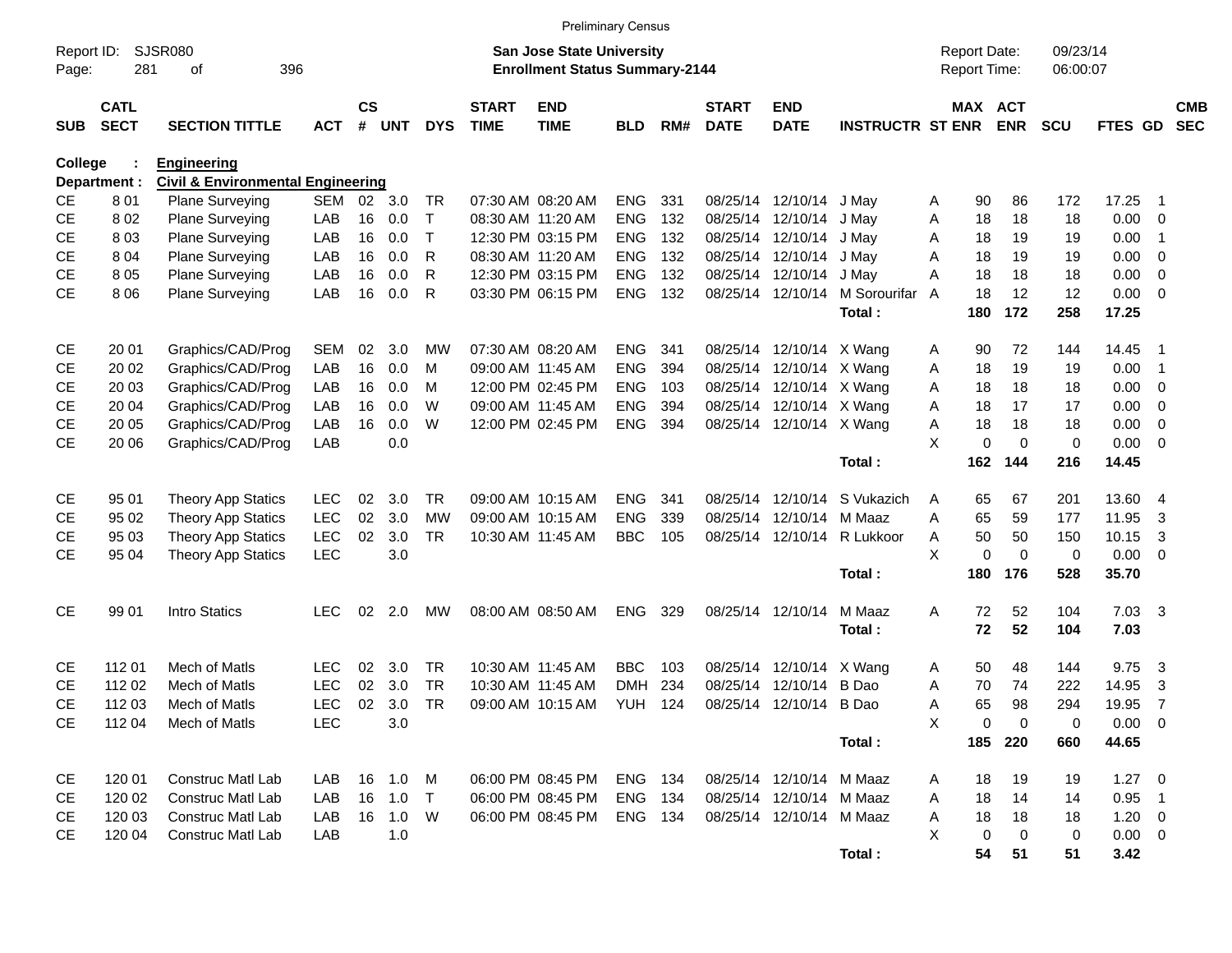| Report ID:<br>Page: | 282                        | <b>SJSR080</b><br>396<br>оf                        |                          |                             |            |              |                             | <b>San Jose State University</b><br><b>Enrollment Status Summary-2144</b> |                          |            |                             |                               |                                  |        | <b>Report Date:</b><br>Report Time: |                   | 09/23/14<br>06:00:07 |                  |                                                    |                          |
|---------------------|----------------------------|----------------------------------------------------|--------------------------|-----------------------------|------------|--------------|-----------------------------|---------------------------------------------------------------------------|--------------------------|------------|-----------------------------|-------------------------------|----------------------------------|--------|-------------------------------------|-------------------|----------------------|------------------|----------------------------------------------------|--------------------------|
| <b>SUB</b>          | <b>CATL</b><br><b>SECT</b> | <b>SECTION TITTLE</b>                              | <b>ACT</b>               | $\mathsf{cs}$<br>$\pmb{\#}$ | <b>UNT</b> | <b>DYS</b>   | <b>START</b><br><b>TIME</b> | <b>END</b><br><b>TIME</b>                                                 | <b>BLD</b>               | RM#        | <b>START</b><br><b>DATE</b> | <b>END</b><br><b>DATE</b>     | <b>INSTRUCTR ST ENR</b>          |        | MAX ACT                             | <b>ENR</b>        | SCU                  | FTES GD          |                                                    | <b>CMB</b><br><b>SEC</b> |
| CE<br>CE            | 121 01<br>121 02           | <b>Transp Engrg</b><br><b>Transp Engrg</b>         | <b>LEC</b><br>LAB        | 02<br>16                    | 3.0<br>0.0 | МW<br>M      |                             | 10:30 AM 11:20 AM<br>01:30 PM 04:15 PM                                    | <b>ENG</b><br><b>ENG</b> | 329<br>339 | 08/25/14                    | 08/25/14 12/10/14<br>12/10/14 | J Botha<br>J Botha               | Α<br>A | 72<br>18                            | 75<br>19          | 150<br>19            | 15.10<br>0.00    | $\overline{2}$<br>$\overline{1}$                   |                          |
| СE                  | 121 03                     | <b>Transp Engrg</b>                                | LAB                      | 16                          | 0.0        | W            |                             | 01:30 PM 04:15 PM                                                         | <b>ENG</b>               | 339        |                             | 08/25/14 12/10/14             | J Botha                          | Α      | 18                                  | 19                | 19                   | 0.00             | $\overline{1}$                                     |                          |
| СE                  | 121 04                     | <b>Transp Engrg</b>                                | LAB                      | 16                          | 0.0        | T            |                             | 01:30 PM 04:15 PM                                                         | <b>ENG</b>               | 339        |                             | 08/25/14 12/10/14             | J Botha                          | A      | 18                                  | 19                | 19                   | 0.00             | $\overline{\mathbf{0}}$                            |                          |
| <b>CE</b>           | 121 05                     | <b>Transp Engrg</b>                                | LAB                      | 16                          | 0.0        | W            |                             | 06:00 PM 08:45 PM                                                         | <b>ENG</b>               | 335        |                             | 08/25/14 12/10/14             | S Koosha<br>Total:               | A      | 18<br>144                           | 18<br>150         | 18<br>225            | 0.00<br>15.10    | $\overline{\mathbf{0}}$                            |                          |
| CE                  | 122 01                     | <b>Traffic Engrg</b>                               | SEM 04                   |                             | 3.0        | -R           |                             | 06:00 PM 08:45 PM                                                         | DMH 163                  |            |                             | 08/25/14 12/10/14             | D Pitton<br>Total:               | Α      | 35<br>35                            | 36<br>36          | 108<br>108           | $7.30$ 2<br>7.30 |                                                    |                          |
| <b>CE</b>           | 123 01                     | Highway & Stree Des SEM 04 3.0 T                   |                          |                             |            |              |                             | 06:00 PM 08:45 PM                                                         | CL.                      | 303        |                             | 08/25/14 12/10/14             | S Koosha<br>Total:               | Α      | 35<br>35                            | 38<br>38          | 114<br>114           | 8.00 8<br>8.00   |                                                    |                          |
| CE<br>CE            | 130 01<br>130 02           | <b>CE Econ Analysis</b><br><b>CE Econ Analysis</b> | <b>LEC</b><br><b>LEC</b> | 02                          | 2.0<br>2.0 | MW           |                             | 07:00 AM 07:50 AM                                                         | <b>ENG</b>               | 339        |                             | 08/25/14 12/10/14             | J Tang                           | A<br>X | 55<br>0                             | 57<br>$\mathbf 0$ | 114<br>$\mathbf 0$   | 7.60<br>0.00     | $\overline{\mathbf{0}}$<br>$\overline{\mathbf{0}}$ |                          |
| CE                  | 131 01                     | Intr to Const Engr                                 | <b>LEC</b>               |                             | 3.0        |              |                             |                                                                           |                          |            |                             |                               | Total:                           | Χ      | 55<br>0                             | 57<br>0           | 114<br>0             | 7.60<br>0.00     | $\overline{\mathbf{0}}$                            |                          |
| CE                  | 131 02                     | Intr to Const Engr                                 | <b>LEC</b>               | 02                          | 3.0        | M            |                             | 06:00 PM 08:45 PM                                                         | CL.                      | 303        |                             | 08/25/14 12/10/14             | H Park<br>Total:                 | Α      | 54<br>54                            | 45<br>45          | 135<br>135           | 9.05<br>9.05     | $\overline{\phantom{0}}$ 1                         |                          |
| <b>CE</b>           | 132 01                     | Constr Meth & Equip                                | SEM 04 3.0               |                             |            | W            |                             | 06:00 PM 08:45 PM                                                         | CL                       | 303        |                             | 08/25/14 12/10/14             | L Battersby<br>Total:            | A      | 35<br>35                            | 35<br>35          | 105<br>105           | 7.75 15<br>7.75  |                                                    |                          |
| CE                  | 134 01                     | Proj Mgt Const                                     | SEM                      | 04                          | 3.0        | $\top$       |                             | 01:30 PM 04:15 PM                                                         | <b>SH</b>                | 311        |                             | 08/25/14 12/10/14             | <b>B</b> Olson<br>Total:         | Α      | 35<br>35                            | 39<br>39          | 117<br>117           | 7.95 3<br>7.95   |                                                    |                          |
| CE<br>СE            | 140 01<br>140 02           | Geotech Engr<br>Geotech Engr                       | <b>SEM</b><br>LAB        |                             | 3.0<br>0.0 |              |                             |                                                                           |                          |            |                             |                               |                                  | х<br>Χ | 0<br>0                              | 0<br>0            | 0<br>0               | 0.00<br>0.00     | $\overline{\mathbf{0}}$<br>$\mathbf 0$             |                          |
| СE                  | 140 03                     | Geotech Engr                                       | LAB                      |                             | 0.0        |              |                             |                                                                           |                          |            |                             |                               |                                  | Χ      | 0                                   | 0                 | 0                    | 0.00             | 0                                                  |                          |
| <b>CE</b>           | 140 04                     | Geotech Engr                                       | LAB                      |                             | 0.0        |              |                             |                                                                           |                          |            |                             |                               |                                  | X      | 0                                   | $\Omega$          | 0                    | 0.00             | $\mathbf 0$                                        |                          |
| <b>CE</b>           | 140 05                     | Geotech Engr                                       | LAB                      |                             | 0.0        |              |                             |                                                                           |                          |            |                             |                               |                                  | Χ      | 0                                   | 0                 | 0                    | 0.00             | $\overline{0}$                                     |                          |
| CE                  | 140 06                     | Geotech Engr                                       | LAB                      |                             | 0.0        |              |                             |                                                                           |                          |            |                             |                               |                                  | X      | 0                                   | 0                 | 0                    | 0.00             | 0                                                  |                          |
| CE                  | 140 07                     | Geotech Engr                                       | <b>SEM</b>               | 02                          | 3.0        | <b>MW</b>    |                             | 12:00 PM 01:15 PM                                                         | <b>ENG</b>               | 345        |                             |                               | 08/25/14 12/10/14 L Sullivan-G A |        | 64                                  | 69                | 138                  | 14.05 5          |                                                    |                          |
| CE                  | 140 08                     | Geotech Engr                                       | LAB                      | 16                          | 0.0        | $\top$       |                             | 01:30 PM 04:15 PM                                                         | <b>ENG</b>               | 209        |                             | 08/25/14 12/10/14             | L Sullivan-G A                   |        | 16                                  | 18                | 18                   | 0.00             | $\overline{1}$                                     |                          |
| CE                  | 140 09                     | Geotech Engr                                       | LAB                      | 16                          | 0.0        | W            |                             | 01:30 PM 04:15 PM                                                         | <b>ENG</b>               | 209        |                             |                               | 08/25/14 12/10/14 L Sullivan-G A |        | 16                                  | 17                | 17                   | 0.00             | $\overline{2}$                                     |                          |
| <b>CE</b>           | 140 10                     | Geotech Engr                                       | LAB                      | 16                          | 0.0        | $\mathsf{R}$ |                             | 01:30 PM 04:15 PM                                                         | <b>ENG</b>               | 209        |                             |                               | 08/25/14 12/10/14 L Sullivan-G A |        | 16                                  | 17                | 17                   | 0.00             | $\overline{1}$                                     |                          |
| CE                  | 140 11                     | Geotech Engr                                       | LAB                      | 16                          | 0.0        | M            |                             | 01:30 PM 04:15 PM                                                         | ENG 209                  |            |                             | 08/25/14 12/10/14 T Brown     | Total:                           | Α      | 16                                  | 17<br>128 138     | 17<br>207            | 0.00<br>14.05    | $\overline{\phantom{0}}$ 1                         |                          |

Preliminary Census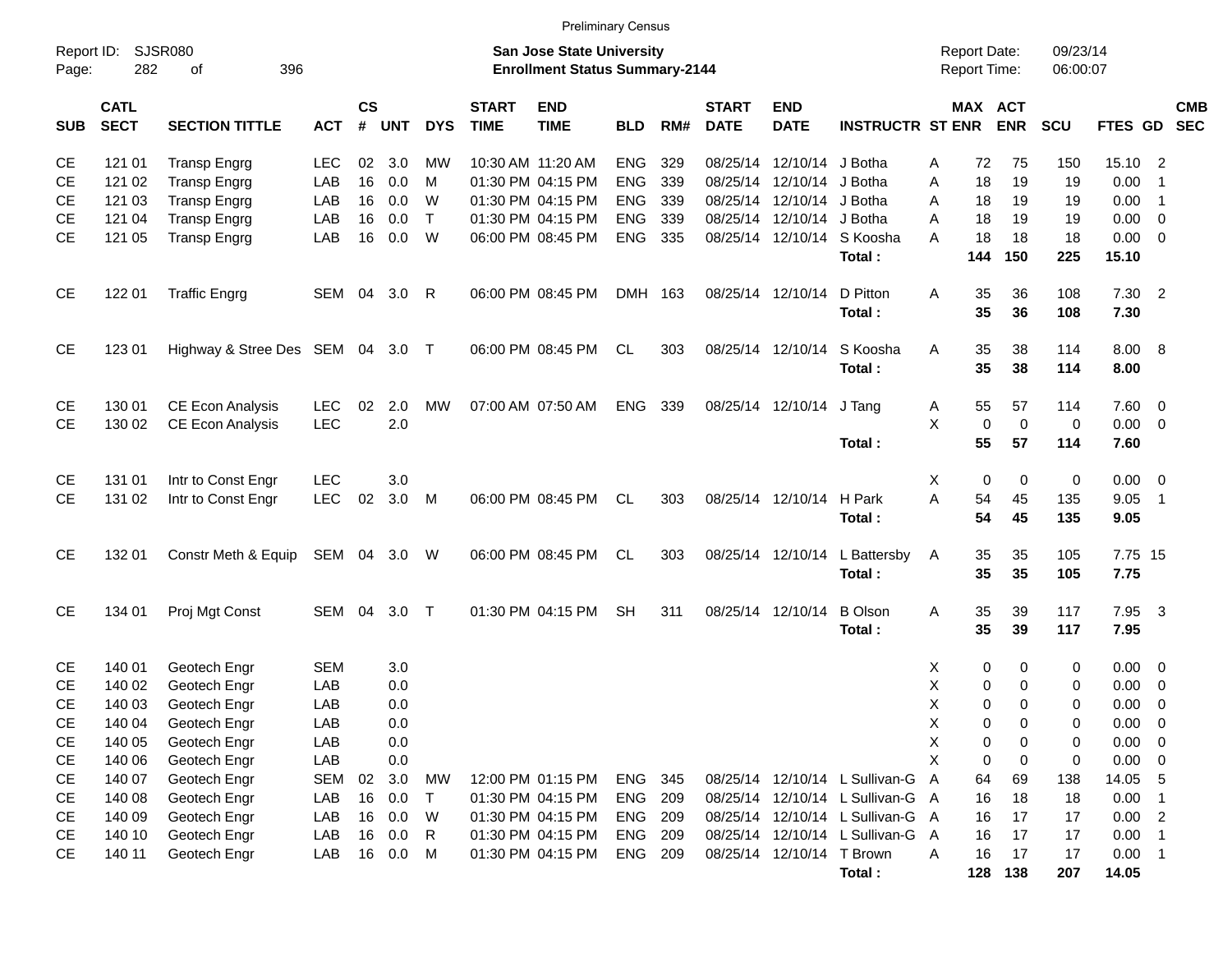|                        |                            |                                                        |                   |                |              |             |                             |                                                                           | <b>Preliminary Census</b> |            |                             |                            |                                  |                                            |                |                      |                 |                                                    |                          |
|------------------------|----------------------------|--------------------------------------------------------|-------------------|----------------|--------------|-------------|-----------------------------|---------------------------------------------------------------------------|---------------------------|------------|-----------------------------|----------------------------|----------------------------------|--------------------------------------------|----------------|----------------------|-----------------|----------------------------------------------------|--------------------------|
| Report ID:<br>Page:    | 283                        | <b>SJSR080</b><br>396<br>οf                            |                   |                |              |             |                             | <b>San Jose State University</b><br><b>Enrollment Status Summary-2144</b> |                           |            |                             |                            |                                  | <b>Report Date:</b><br><b>Report Time:</b> |                | 09/23/14<br>06:00:07 |                 |                                                    |                          |
| <b>SUB</b>             | <b>CATL</b><br><b>SECT</b> | <b>SECTION TITTLE</b>                                  | <b>ACT</b>        | <b>CS</b><br># | <b>UNT</b>   | <b>DYS</b>  | <b>START</b><br><b>TIME</b> | <b>END</b><br><b>TIME</b>                                                 | <b>BLD</b>                | RM#        | <b>START</b><br><b>DATE</b> | <b>END</b><br><b>DATE</b>  | <b>INSTRUCTR ST ENR</b>          | <b>MAX ACT</b>                             | <b>ENR</b>     | <b>SCU</b>           | FTES GD         |                                                    | <b>CMB</b><br><b>SEC</b> |
| <b>CE</b>              | 142 01                     | <b>Const Dewater</b>                                   | SEM               | 04             | 3.0          | W           |                             | 06:00 PM 08:45 PM                                                         | <b>CL</b>                 | 225        |                             | 08/25/14 12/10/14          | B Dao<br>Total:                  | Α<br>35<br>35                              | 12<br>12       | 36<br>36             | 2.90 10<br>2.90 |                                                    |                          |
| СE                     | 150 01                     | Hydro and Hydrau                                       | SEM               | 02             | 3.0          | МW          |                             | 08:00 AM 08:50 AM                                                         | <b>CL</b>                 | 226        | 08/25/14                    | 12/10/14 W Wang            |                                  | 72<br>Α                                    | 60             | 120                  | 12.15           | - 3                                                |                          |
| <b>CE</b>              | 150 02                     | Hydro and Hydrau                                       | LAB               | 16             | 0.0          | м           |                             | 01:30 PM 04:15 PM                                                         | <b>ENG</b>                | 150        | 08/25/14                    | 12/10/14 K Liu             |                                  | 18<br>Α                                    | 21             | 21                   | 0.00            | $\overline{1}$                                     |                          |
| СE                     | 150 03                     | Hydro and Hydrau                                       | LAB               | 16             | 0.0          | $\top$      |                             | 01:30 PM 04:15 PM                                                         | <b>ENG</b>                | 150        | 08/25/14                    | 12/10/14                   | J Lee                            | 18<br>Α                                    | 20             | 20                   | 0.00            | $\overline{1}$                                     |                          |
| <b>CE</b>              | 150 04                     | Hydro and Hydrau                                       | LAB               | 16             | 0.0          | W           |                             | 01:30 PM 04:15 PM                                                         | <b>ENG</b>                | 150        |                             | 08/25/14 12/10/14 K Liu    |                                  | A<br>18<br>X<br>0                          | 19<br>$\Omega$ | 19                   | 0.00            | -1<br>$\overline{\mathbf{0}}$                      |                          |
| <b>CE</b>              | 150 05                     | Hydro and Hydrau                                       | LAB               |                | 0.0          |             |                             |                                                                           |                           |            |                             |                            | Total:                           | 126                                        | 120            | $\mathbf 0$<br>180   | 0.00<br>12.15   |                                                    |                          |
| CE                     | 154 01                     | <b>Hydraulic Design</b>                                | SEM               | 04             | 3.0          | $\top$      |                             | 06:00 PM 08:45 PM                                                         | HGH                       | 225        |                             | 08/25/14 12/10/14          | <b>B</b> Kassab<br>Total:        | A<br>35<br>35                              | 28<br>28       | 84<br>84             | 5.75<br>5.75    | $\overline{\mathbf{3}}$                            |                          |
| СE                     | 160 01                     | <b>Struc Anlys</b>                                     | SEM               | 02             | 3.0          | <b>TR</b>   |                             | 10:30 AM 11:20 AM                                                         | <b>ENG</b>                | 339        | 08/25/14                    | 12/10/14                   | S Vukazich                       | 72<br>Α                                    | 42             | 84                   | 8.60 4          |                                                    |                          |
| <b>CE</b>              | 160 02                     | <b>Struc Anlys</b>                                     | LAB               | 16             | 0.0          | $\top$      |                             | 01:30 PM 04:15 PM                                                         | <b>ENG</b>                | 340        | 08/25/14                    | 12/10/14                   | S Vukazich                       | 18<br>A                                    | 18             | 18                   | 0.00            | 3                                                  |                          |
| СE                     | 160 03                     | <b>Struc Anlys</b>                                     | LAB               | 16             | 0.0          | R           |                             | 01:30 PM 04:15 PM                                                         | <b>ENG</b>                | 340        | 08/25/14                    |                            | 12/10/14 S Vukazich              | 18<br>A                                    | 12             | 12                   | 0.00            | $\overline{1}$                                     |                          |
| <b>CE</b>              | 160 04                     | <b>Struc Anlys</b>                                     | LAB               | 16             | 0.0          | M           |                             | 01:30 PM 04:15 PM                                                         | <b>ENG</b>                | 340        |                             | 08/25/14 12/10/14 R Veloz  |                                  | 18<br>Α                                    | 12             | 12                   | 0.00            | $\overline{0}$                                     |                          |
| <b>CE</b>              | 160 05                     | <b>Struc Anlys</b>                                     | LAB               |                | 0.0          |             |                             |                                                                           |                           |            |                             |                            |                                  | X<br>$\pmb{0}$                             | $\Omega$       | $\mathbf 0$          | 0.00            | $\overline{\phantom{0}}$                           |                          |
|                        |                            |                                                        |                   |                |              |             |                             |                                                                           |                           |            |                             |                            | Total:                           | 126                                        | 84             | 126                  | 8.60            |                                                    |                          |
| СE                     | 162 01                     | <b>Struc Concrete Des</b>                              | SEM               | 04             | 3.0          | <b>TR</b>   |                             | 10:30 AM 11:20 AM                                                         | <b>ENG</b>                | 329        | 08/25/14                    | 12/10/14                   | A Al-Manasee A                   | 80                                         | 63             | 126                  | 12.65           | $\overline{1}$                                     |                          |
| <b>CE</b>              | 162 02                     | <b>Struc Concrete Des</b><br><b>Struc Concrete Des</b> | <b>LAB</b><br>LAB | 16             | 0.0<br>0.0   | $\top$<br>W |                             | 01:30 PM 04:15 PM<br>01:30 PM 04:15 PM                                    | <b>ENG</b>                | 335        | 08/25/14                    | 12/10/14                   | A Al-Manasee A                   | 16                                         | 15             | 15                   | 0.00            | $\overline{\phantom{0}}$                           |                          |
| <b>CE</b><br><b>CE</b> | 162 03<br>162 04           | <b>Struc Concrete Des</b>                              | LAB               | 16<br>16       | 0.0          | R           |                             | 01:30 PM 04:15 PM                                                         | <b>ENG</b><br><b>ENG</b>  | 335<br>335 | 08/25/14<br>08/25/14        | 12/10/14<br>12/10/14       | A Al-Manasee A<br>A Al-Manasee A | 16<br>16                                   | 18<br>15       | 18<br>15             | 0.00<br>0.00    | -1                                                 |                          |
| <b>CE</b>              | 162 05                     | <b>Struc Concrete Des</b>                              | LAB               | 16             | 0.0          | м           |                             | 03:00 PM 05:45 PM                                                         | <b>ENG</b>                | 335        |                             | 08/25/14 12/10/14 M Maaz   |                                  | 16<br>A                                    | 15             | 15                   | 0.00            | $\overline{\mathbf{0}}$<br>$\overline{\mathbf{0}}$ |                          |
| <b>CE</b>              | 162 06                     | <b>Struc Concrete Des</b>                              | LAB               |                | 0.0          |             |                             |                                                                           |                           |            |                             |                            |                                  | X<br>0                                     | 0              | 0                    | 0.00            | 0                                                  |                          |
| <b>CE</b>              | 162 07                     | <b>Struc Concrete Des</b>                              | <b>SEM</b>        | 04             | 3.0          | <b>TR</b>   |                             | 10:30 AM 11:20 AM                                                         | <b>ENG</b>                | 335        | 08/25/14                    |                            | 12/10/14 B SoumounthaA           | 16                                         | 15             | 30                   | 3.05            | $\overline{1}$                                     |                          |
| <b>CE</b>              | 162 08                     | <b>Struc Concrete Des</b>                              | LAB               | 16             | 0.0          | $\top$      |                             | 06:00 PM 08:45 PM                                                         | <b>ENG</b>                | 335        | 08/25/14                    | 12/10/14                   | F Tondnevis                      | 16<br>A                                    | 15             | 15                   | 0.00            | $\overline{1}$                                     |                          |
|                        |                            |                                                        |                   |                |              |             |                             |                                                                           |                           |            |                             |                            | Total :                          | 176                                        | 156            | 234                  | 15.70           |                                                    |                          |
| CE                     | 164 01                     | Design Wood Struc                                      | SEM 04 3.0 W      |                |              |             |                             | 01:30 PM 04:15 PM                                                         | ENG 131                   |            |                             |                            | 08/25/14 12/10/14 K McMullin     | Α<br>35                                    | 36             | 108                  | 7.45 5          |                                                    |                          |
|                        |                            |                                                        |                   |                |              |             |                             |                                                                           |                           |            |                             |                            | Total:                           | 35                                         | 36             | 108                  | 7.45            |                                                    |                          |
| CE                     | 165 01                     | <b>Erthquk Resis Dsgn</b>                              | SEM 05 3.0 M      |                |              |             |                             | 01:30 PM 04:15 PM                                                         | ENG 131                   |            |                             |                            | 08/25/14 12/10/14 K McMullin     | 35<br>Α                                    | 23             | 69                   | 5.15 11         |                                                    |                          |
|                        |                            |                                                        |                   |                |              |             |                             |                                                                           |                           |            |                             |                            | Total:                           | 35                                         | 23             | 69                   | 5.15            |                                                    |                          |
| CE                     | 170 01                     | Prin Environ Engr                                      | <b>LEC</b>        |                | 02 3.0       | MW          |                             | 09:00 AM 09:50 AM                                                         | ENG 329                   |            |                             | 08/25/14 12/10/14 J Mukhar |                                  | 72<br>A                                    | 61             | 122                  | 12.35 3         |                                                    |                          |
| CE                     | 170 02                     | Prin Environ Engr                                      |                   |                | LAB 16 0.0 M |             |                             | 01:30 PM 04:15 PM                                                         | ENG 336                   |            |                             | 08/25/14 12/10/14 J Mukhar |                                  | 18<br>Α                                    | 24             | 24                   | $0.00 \t 0$     |                                                    |                          |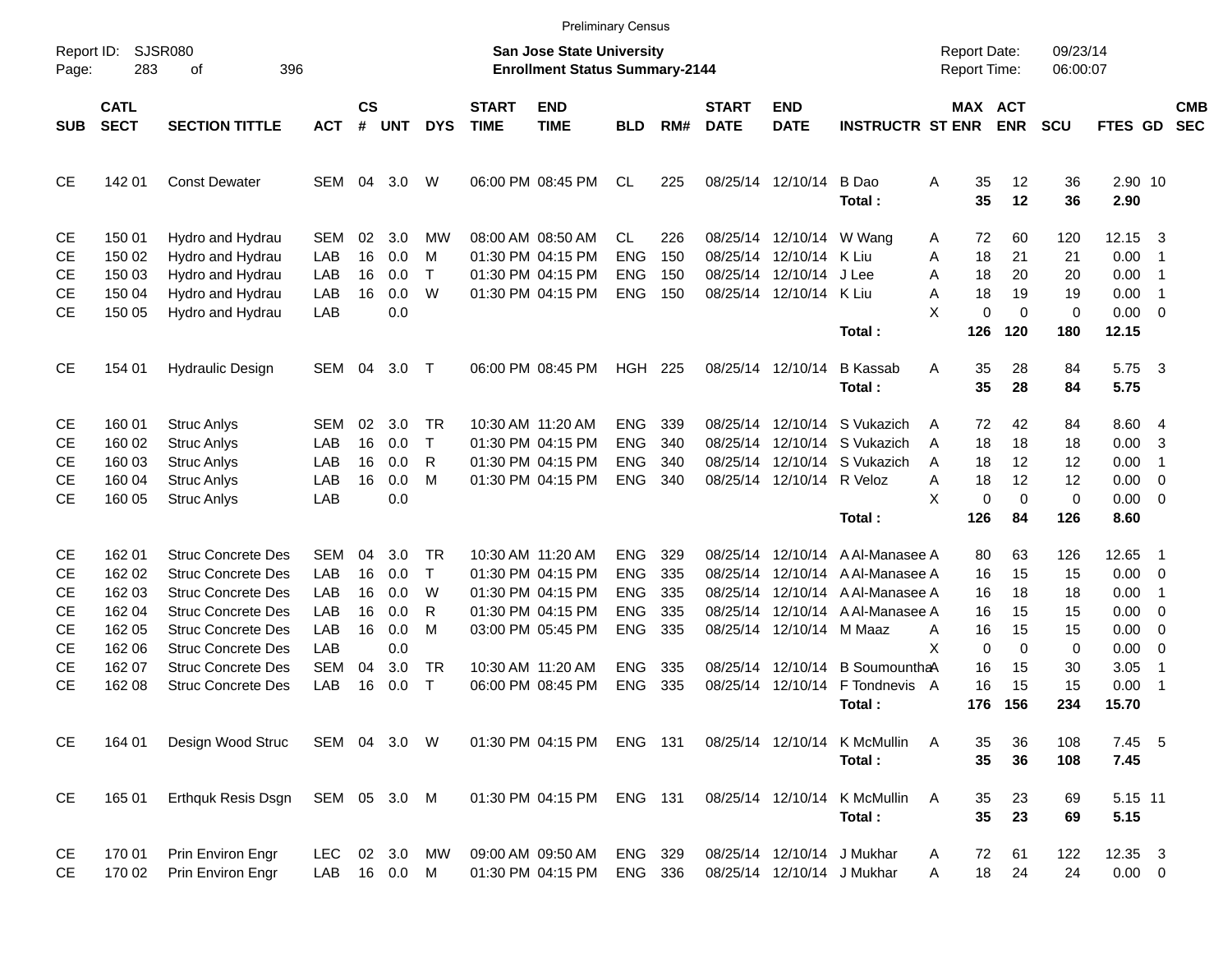|                     |                            |                                                             |                          |                |                   |                     |                             | <b>Preliminary Census</b>                                                 |                                 |                   |                             |                                                                      |                                        |                                            |                         |                         |                           |                      |                                                    |                          |
|---------------------|----------------------------|-------------------------------------------------------------|--------------------------|----------------|-------------------|---------------------|-----------------------------|---------------------------------------------------------------------------|---------------------------------|-------------------|-----------------------------|----------------------------------------------------------------------|----------------------------------------|--------------------------------------------|-------------------------|-------------------------|---------------------------|----------------------|----------------------------------------------------|--------------------------|
| Report ID:<br>Page: | 284                        | <b>SJSR080</b><br>396<br>οf                                 |                          |                |                   |                     |                             | <b>San Jose State University</b><br><b>Enrollment Status Summary-2144</b> |                                 |                   |                             |                                                                      |                                        | <b>Report Date:</b><br><b>Report Time:</b> |                         |                         | 09/23/14<br>06:00:07      |                      |                                                    |                          |
| <b>SUB</b>          | <b>CATL</b><br><b>SECT</b> | <b>SECTION TITTLE</b>                                       | <b>ACT</b>               | <b>CS</b><br># | <b>UNT</b>        | <b>DYS</b>          | <b>START</b><br><b>TIME</b> | <b>END</b><br><b>TIME</b>                                                 | <b>BLD</b>                      | RM#               | <b>START</b><br><b>DATE</b> | <b>END</b><br><b>DATE</b>                                            | <b>INSTRUCTR ST ENR</b>                |                                            |                         | MAX ACT<br><b>ENR</b>   | SCU                       | FTES GD              |                                                    | <b>CMB</b><br><b>SEC</b> |
| СE<br>СE<br>СE      | 170 03<br>170 04<br>170 05 | Prin Environ Engr<br>Prin Environ Engr<br>Prin Environ Engr | LAB<br>LAB<br>LAB        | 16<br>16       | 0.0<br>0.0<br>0.0 | $\mathsf{T}$<br>W   |                             | 01:30 PM 04:15 PM<br>01:30 PM 04:15 PM                                    | <b>ENG</b><br><b>ENG</b>        | 336<br>336        |                             | 08/25/14 12/10/14                                                    | – K Liu<br>08/25/14 12/10/14 R Lukkoor | А<br>A<br>$\times$                         | 18<br>18<br>$\mathbf 0$ | 17<br>20<br>$\mathbf 0$ | 17<br>20<br>$\mathbf 0$   | 0.00<br>0.00<br>0.00 | - 1<br>$\overline{2}$<br>$\overline{0}$            |                          |
|                     |                            |                                                             |                          |                |                   |                     |                             |                                                                           |                                 |                   |                             |                                                                      | Total:                                 |                                            | 126                     | 122                     | 183                       | 12.35                |                                                    |                          |
| СE                  | 172 01                     | Solid Waste Mgt Engr SEM 05                                 |                          |                | 3.0 M             |                     |                             | 06:00 PM 08:45 PM                                                         | <b>CL</b>                       | 234               | 08/25/14 12/10/14           |                                                                      | U Mandlekar A<br>Total:                |                                            | 35<br>35                | 11<br>11                | 33<br>33                  | 2.35<br>2.35         | $\overline{\mathbf{3}}$                            |                          |
| CЕ                  | 174 01                     | Wtr Dist WW Coll                                            | SEM                      | 05             | 3.0               | R                   |                             | 06:00 PM 08:45 PM                                                         | <b>CL</b>                       | 303               | 08/25/14                    | 12/10/14                                                             | <b>B</b> Kassab<br>Total:              | A                                          | 35<br>35                | 30<br>30                | 90<br>90                  | 6.35<br>6.35         | $\overline{7}$                                     |                          |
| CЕ<br>СE<br>СE      | 181 01<br>181 02<br>181 03 | Civ Eng Systems<br>Civ Eng Systems<br>Civ Eng Systems       | <b>SEM</b><br>SEM<br>SEM | 05<br>05<br>05 | 3.0<br>3.0<br>3.0 | <b>MW</b><br>M<br>W |                             | 09:00 AM 10:15 AM<br>06:00 PM 08:45 PM<br>06:00 PM 08:45 PM               | <b>ENG</b><br><b>ENG</b><br>ENG | 335<br>335<br>327 | 08/25/14                    | 12/10/14<br>08/25/14 12/10/14 S Fakhry<br>08/25/14 12/10/14 S Fakhry | J Botha                                | A<br>A<br>Α                                | 18<br>18<br>18          | 18<br>19<br>17          | 54<br>57<br>51            | 3.60<br>3.80<br>3.40 | - 0<br>$\overline{\mathbf{0}}$<br>$\overline{0}$   |                          |
| СE                  | 181 04                     | Civ Eng Systems                                             | <b>SEM</b>               |                | 3.0               |                     |                             |                                                                           |                                 |                   |                             |                                                                      | Total:                                 | X                                          | 0<br>54                 | $\mathbf 0$<br>54       | $\mathbf 0$<br>162        | 0.00<br>10.80        | $\overline{0}$                                     |                          |
| CЕ<br>СE            | 190 01<br>190 02           | Numer Solu CE Prob<br>Numer Solu CE Prob                    | LEC.<br><b>LEC</b>       | 02             | 2.0<br>2.0        | $\mathsf{T}$        |                             | 06:00 PM 07:50 PM                                                         | <b>CL</b>                       | 310               |                             | 08/25/14 12/10/14                                                    | U Ndon<br>Total:                       | A<br>$\times$                              | 55<br>$\mathbf 0$<br>55 | 43<br>$\mathbf 0$<br>43 | 86<br>$\mathbf 0$<br>86   | 5.77<br>0.00<br>5.77 | $\overline{\phantom{0}}$<br>$\overline{0}$         |                          |
| СE<br>СE            | 192 01<br>192 02           | Prob Models for CE<br>Prob Models for CE                    | SEM<br><b>SEM</b>        | 02             | 2.0<br>2.0        | W                   |                             | 06:00 PM 07:50 PM                                                         | <b>CL</b>                       | 310               |                             | 08/25/14 12/10/14                                                    | J Mukhar<br>Total:                     | Α<br>$\mathsf{X}$                          | 55<br>$\mathbf 0$<br>55 | 53<br>$\mathbf 0$<br>53 | 106<br>$\mathbf 0$<br>106 | 7.17<br>0.00<br>7.17 | $\overline{\mathbf{3}}$<br>$\overline{\mathbf{0}}$ |                          |
| СE                  | 212 01                     | <b>Struct Dynamics</b>                                      | <b>SEM</b>               | 05             | 3.0               | $\mathsf{R}$        |                             | 06:00 PM 08:45 PM                                                         | <b>CL</b>                       | 202               |                             | 08/25/14 12/10/14                                                    | A Singhal<br>Total:                    | Α                                          | 40<br>40                | 38<br>38                | 114<br>114                | 9.50 38<br>9.50      |                                                    |                          |
| СE                  | 221 01                     | ADV HWY DESIGN                                              | <b>SEM</b>               | 05             | 3.0               | M                   |                             | 06:00 PM 08:45 PM                                                         | CL                              | 310               |                             | 08/25/14 12/10/14                                                    | S Koosha<br>Total:                     | A                                          | 40<br>40                | 30<br>30                | 90<br>90                  | 7.50 30<br>7.50      |                                                    |                          |
| СE                  | 224 01                     | <b>Traffic Operations</b>                                   | SEM                      | 05             | 3.0               | W                   |                             | 06:00 PM 08:45 PM                                                         | <b>CL</b>                       | 202               |                             | 08/25/14 12/10/14                                                    | J Bhattachar A<br>Total:               |                                            | 30<br>30                | 31<br>31                | 93<br>93                  | 7.75 31<br>7.75      |                                                    |                          |

CE 237 01 Sustainable Constr SEM 05 3.0 T 06:00 PM 08:45 PM CL 117 08/25/14 12/10/14 C Weston A 35 32 96 7.95 31 **Total : 35 32 96 7.95** CE 238 01 Adv Constr Prjt Mgmt SEM 05 3.0 R 06:00 PM 08:45 PM CL 117 08/25/14 12/10/14 L Battersby A 40 39 117 9.75 39<br> **Total : 40 39 117 9.75 Total : 40 39 117 9.75**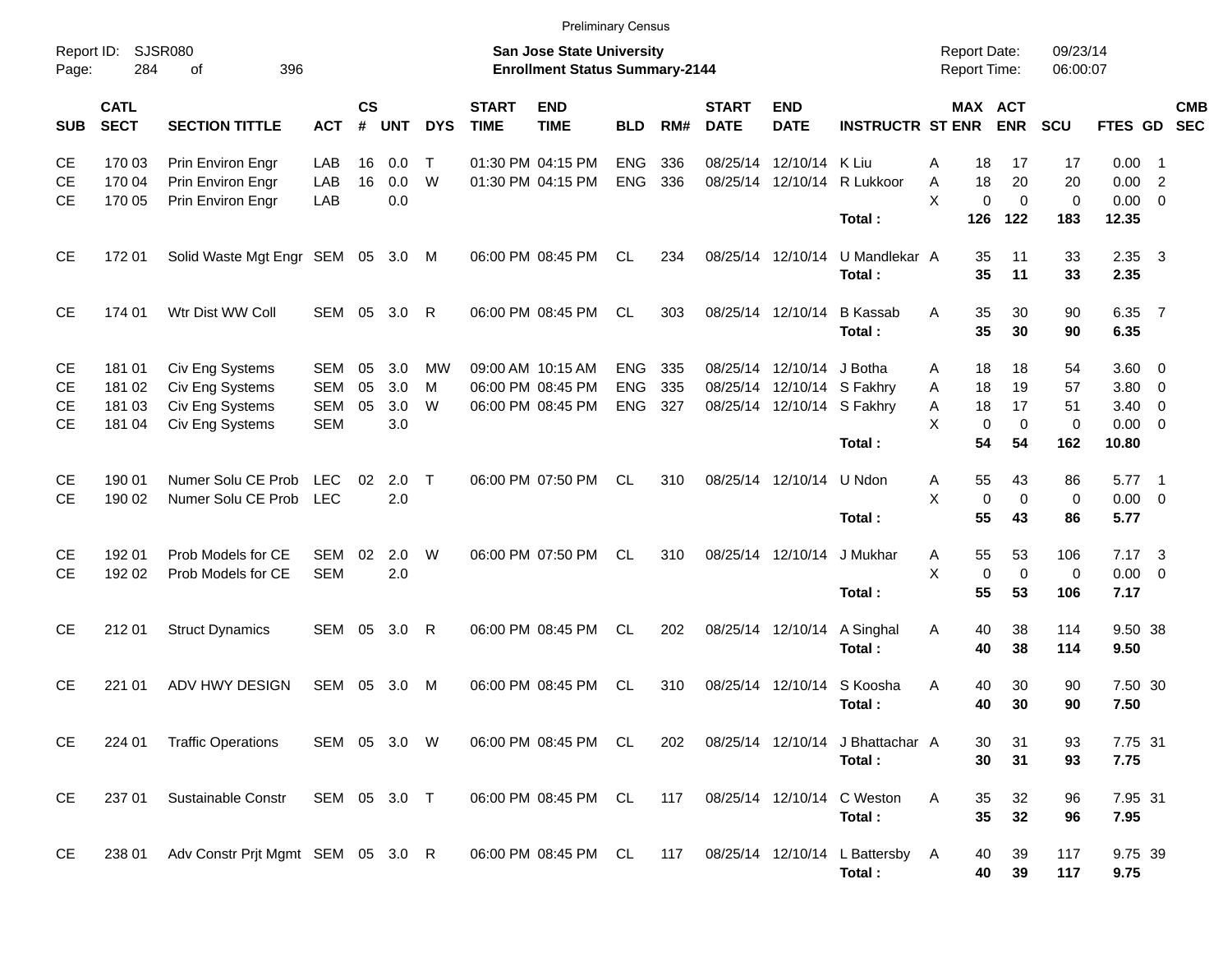|                                     |                            |                                                                               |                                        |                |                   |                                        |                             | <b>Preliminary Census</b>                                          |            |     |                             |                                                             |                                                       |                                            |                                                                                        |                              |                                      |                |            |
|-------------------------------------|----------------------------|-------------------------------------------------------------------------------|----------------------------------------|----------------|-------------------|----------------------------------------|-----------------------------|--------------------------------------------------------------------|------------|-----|-----------------------------|-------------------------------------------------------------|-------------------------------------------------------|--------------------------------------------|----------------------------------------------------------------------------------------|------------------------------|--------------------------------------|----------------|------------|
| Page:                               | Report ID: SJSR080<br>285  | 396<br>οf                                                                     |                                        |                |                   |                                        |                             | San Jose State University<br><b>Enrollment Status Summary-2144</b> |            |     |                             |                                                             |                                                       | <b>Report Date:</b><br><b>Report Time:</b> |                                                                                        | 09/23/14<br>06:00:07         |                                      |                |            |
| <b>SUB</b>                          | <b>CATL</b><br><b>SECT</b> | <b>SECTION TITTLE</b>                                                         | <b>ACT</b>                             | <b>CS</b><br># | <b>UNT</b>        | <b>DYS</b>                             | <b>START</b><br><b>TIME</b> | <b>END</b><br><b>TIME</b>                                          | <b>BLD</b> | RM# | <b>START</b><br><b>DATE</b> | <b>END</b><br><b>DATE</b>                                   | <b>INSTRUCTR ST ENR</b>                               |                                            | MAX ACT<br><b>ENR</b>                                                                  | <b>SCU</b>                   | FTES GD SEC                          |                | <b>CMB</b> |
| <b>CE</b>                           | 243 01                     | Adv Found Design                                                              | <b>LEC</b>                             | 02             | 3.0               | M                                      |                             | 06:00 PM 08:45 PM                                                  | CL.        | 117 |                             | 08/25/14 12/10/14                                           | L Sullivan-G A<br>Total:                              |                                            | 40<br>24<br>40<br>24                                                                   | 72<br>72                     | 5.95 23<br>5.95                      |                |            |
| <b>CE</b>                           | 250 01                     | Model Water Res Engr SEM 05 3.0 M                                             |                                        |                |                   |                                        |                             | 06:00 PM 08:45 PM                                                  | ENG        | 395 |                             | 08/25/14 12/10/14                                           | W Wang<br>Total:                                      | Α                                          | 30<br>27<br>30<br>27                                                                   | 81<br>81                     | 6.70 26<br>6.70                      |                |            |
| <b>CE</b>                           | 255 01                     | <b>Sediment Transport</b>                                                     | SEM 05 3.0 W                           |                |                   |                                        |                             | 06:00 PM 08:45 PM                                                  | CL         | 117 |                             | 08/25/14 12/10/14                                           | W Wang<br>Total:                                      | Α                                          | 40<br>24<br>40<br>24                                                                   | 72<br>72                     | 6.00 24<br>6.00                      |                |            |
| <b>CE</b>                           | 267 01                     | Adv Steel Design                                                              | SEM 05                                 |                | 3.0 T             |                                        |                             | 06:00 PM 08:45 PM                                                  | ENG        | 131 |                             | 08/25/14 12/10/14                                           | K McMullin<br>Total:                                  | A                                          | 30<br>31<br>30<br>31                                                                   | 93<br>93                     | 7.75 31<br>7.75                      |                |            |
| <b>CE</b>                           | 271 01                     | Physico-Chemical Pro SEM 04 3.0 T                                             |                                        |                |                   |                                        |                             | 06:00 PM 08:45 PM                                                  | CL.        | 226 |                             | 08/25/14 12/10/14                                           | X Zhou<br>Total:                                      | A                                          | 12<br>40<br>40<br>12                                                                   | 36<br>36                     | 3.00 12<br>3.00                      |                |            |
| <b>CE</b><br><b>CE</b><br><b>CE</b> | 298 01<br>298 02<br>298 03 | <b>Special Problems</b><br><b>Special Problems</b><br><b>Special Problems</b> | <b>SUP</b><br><b>SUP</b><br><b>SUP</b> | 25<br>25<br>25 | 3.0<br>3.0<br>3.0 | <b>TBA</b><br><b>TBA</b><br><b>TBA</b> |                             |                                                                    |            |     |                             | 08/25/14 12/10/14<br>08/25/14 12/10/14<br>08/25/14 12/10/14 | J Lee<br>K McMullin<br>Total:                         | Α<br>A<br>A                                | 10<br>$\overline{4}$<br>10<br>$\mathbf{1}$<br>5<br>$\mathbf 0$<br>25<br>$5\phantom{1}$ | 12<br>3<br>$\mathbf 0$<br>15 | 1.004<br>0.25<br>$0.00 \t 0$<br>1.25 | $\overline{1}$ |            |
| <b>CE</b><br><b>CE</b>              | 299 01<br>299 02           | <b>Masters Thesis</b><br><b>Masters Thesis</b>                                | <b>SUP</b><br><b>SUP</b>               | 25<br>25       | 3.0<br>3.0        | <b>TBA</b><br><b>TBA</b>               |                             |                                                                    |            |     |                             | 08/25/14 12/10/14<br>08/25/14 12/10/14                      | L Sullivan-G<br>Total:                                | A<br>A                                     | 10<br>1<br>10<br>$\mathbf 0$<br>20<br>$\blacktriangleleft$                             | 3<br>0<br>3                  | $0.25$ 1<br>$0.00 \t 0$<br>0.25      |                |            |
|                                     | Department :               | <b>Civil &amp; Environmental Engineering</b>                                  |                                        |                |                   |                                        |                             |                                                                    |            |     |                             | <b>Lower Division:</b><br><b>Upper Division:</b>            | <b>Department Total:</b><br><b>Graduate Division:</b> | 594<br>1688<br>410                         | 2692 2419<br>544<br>1581<br>294                                                        | 5321<br>1106<br>3333<br>882  | 375.13<br>74.43<br>227.35<br>73.35   |                |            |

**Graduate Division : 410 294 882 73.35**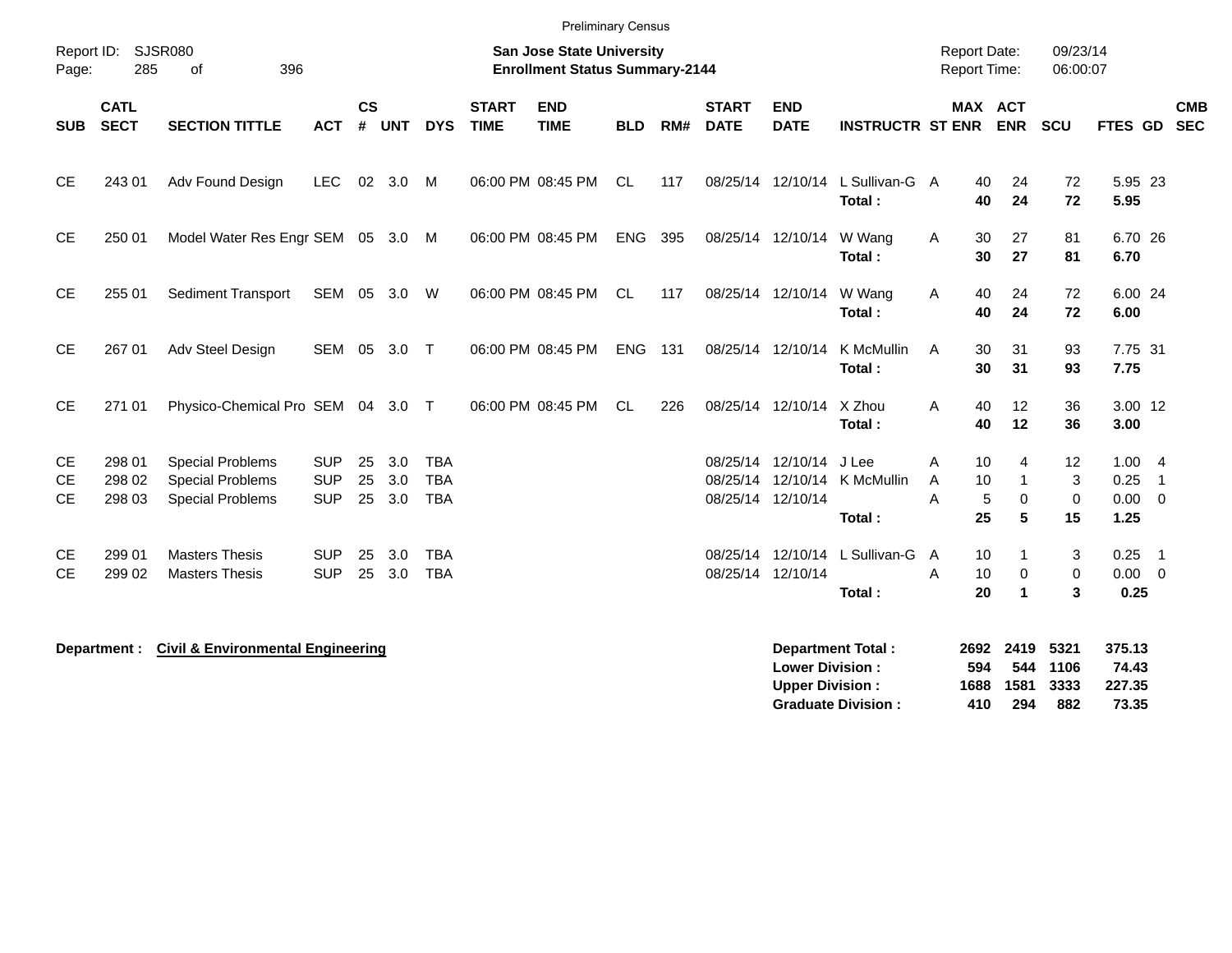|            |                            |                             |            |                    |            |            |                             | <b>Preliminary Census</b>             |            |     |                             |                            |                         |              |                     |                |             |             |                          |                          |
|------------|----------------------------|-----------------------------|------------|--------------------|------------|------------|-----------------------------|---------------------------------------|------------|-----|-----------------------------|----------------------------|-------------------------|--------------|---------------------|----------------|-------------|-------------|--------------------------|--------------------------|
| Report ID: |                            | <b>SJSR080</b>              |            |                    |            |            |                             | <b>San Jose State University</b>      |            |     |                             |                            |                         |              | <b>Report Date:</b> |                | 09/23/14    |             |                          |                          |
| Page:      | 286                        | 396<br>οf                   |            |                    |            |            |                             | <b>Enrollment Status Summary-2144</b> |            |     |                             |                            |                         |              | Report Time:        |                | 06:00:07    |             |                          |                          |
| <b>SUB</b> | <b>CATL</b><br><b>SECT</b> | <b>SECTION TITTLE</b>       | <b>ACT</b> | $\mathsf{cs}$<br># | <b>UNT</b> | <b>DYS</b> | <b>START</b><br><b>TIME</b> | <b>END</b><br><b>TIME</b>             | <b>BLD</b> | RM# | <b>START</b><br><b>DATE</b> | <b>END</b><br><b>DATE</b>  | <b>INSTRUCTR ST ENR</b> |              | MAX ACT             | <b>ENR</b>     | <b>SCU</b>  | FTES GD     |                          | <b>CMB</b><br><b>SEC</b> |
| College    |                            | <b>Engineering</b>          |            |                    |            |            |                             |                                       |            |     |                             |                            |                         |              |                     |                |             |             |                          |                          |
|            | Department :               | <b>Computer Engineering</b> |            |                    |            |            |                             |                                       |            |     |                             |                            |                         |              |                     |                |             |             |                          |                          |
|            | CMPE 30 01                 | Programming Concept LEC     |            | 01                 | 3.0        | МW         | 11:00 AM 11:50 AM           |                                       | <b>ENG</b> | 337 | 08/25/14                    | 12/10/14                   | H Ozemek                | Α            | 60                  | 60             | 120         | 12.00       | 0                        |                          |
|            | CMPE 30 02                 | Programming Concept LAB     |            | 16                 | 0.0        | R          | 05:30 PM 08:20 PM           |                                       | <b>ENG</b> | 405 | 08/25/14                    | 12/10/14                   | C Abboud                | Α            | 30                  | 30             | 30          | 0.00        | 0                        |                          |
|            | CMPE 30 03                 | Programming Concept LAB     |            | 16                 | 0.0        | W          |                             | 05:30 PM 08:20 PM                     | <b>ENG</b> | 405 | 08/25/14                    |                            | 12/10/14 C Abboud       | A            | 30                  | 30             | 30          | 0.00        | 0                        |                          |
|            | CMPE 30 04                 | Programming Concept LEC     |            |                    | 3.0        |            |                             |                                       |            |     |                             |                            |                         | Χ            | 0                   | $\Omega$       | 0           | 0.00        | 0                        |                          |
|            | CMPE 30 05                 | Programming Concept LAB     |            |                    | 0.0        |            |                             |                                       |            |     |                             |                            |                         | х            | 0                   | $\Omega$       | 0           | 0.00        | 0                        |                          |
|            | CMPE 30 06                 | Programming Concept LEC     |            |                    | 3.0        |            |                             |                                       |            |     |                             |                            |                         | х            | 0                   | $\Omega$       | 0           | 0.00        | 0                        |                          |
|            | CMPE 30 07                 | Programming Concept LAB     |            |                    | 0.0        |            |                             |                                       |            |     |                             |                            |                         | х            | $\mathbf 0$         | $\mathbf 0$    | 0           | 0.00        | 0                        |                          |
|            | CMPE 30 08                 | Programming Concept LEC     |            | 01                 | 3.0        | F          | 08:00 AM 09:50 AM           |                                       | <b>ENG</b> | 337 | 08/25/14                    | 12/10/14                   | P Kang                  | Α            | 90                  | 82             | 164         | 16.40       | 0                        |                          |
|            | CMPE 30 09                 | Programming Concept LAB     |            | 16                 | 0.0        | F          |                             | 10:00 AM 12:50 PM                     | <b>ENG</b> | 405 | 08/25/14                    | 12/10/14                   | P Kang                  | Α            | 30                  | 30             | 30          | 0.00        | 0                        |                          |
|            | CMPE 30 10                 | Programming Concept LAB     |            | 16                 | 0.0        | м          |                             | 05:30 PM 08:20 PM                     | <b>ENG</b> | 405 | 08/25/14                    | 12/10/14                   | P Kang                  | A            | 30                  | 30             | 30          | 0.00        | 0                        |                          |
| CMPE 30 11 |                            | Programming Concept LAB     |            | 16                 | 0.0        | $\top$     |                             | 05:30 PM 08:20 PM                     | <b>ENG</b> | 405 | 08/25/14                    | 12/10/14                   | P Kang                  | Α            | 30                  | 22             | 22          | 0.00        | - 0                      |                          |
|            |                            |                             |            |                    |            |            |                             |                                       |            |     |                             |                            | Total:                  |              | 300                 | 284            | 426         | 28.40       |                          |                          |
| CMPE 50 01 |                            | Object Orient Concep LEC    |            | 01                 | 3.0        | TR         |                             | 04:30 PM 05:20 PM                     | <b>ENG</b> | 189 | 08/25/14                    | 12/10/14 C Tarng           |                         | A            | 120                 | 78             | 156         | 15.60       | 0                        |                          |
|            | CMPE 50 02                 | Object Orient Concep LAB    |            | 16                 | 0.0        | Τ          |                             | 01:30 PM 04:20 PM                     | <b>ENG</b> | 489 | 08/25/14                    | 12/10/14                   | C Tarng                 | Α            | 30                  | 25             | 25          | 0.00        | 0                        |                          |
|            | CMPE 50 03                 | Object Orient Concep LAB    |            | 16                 | 0.0        | R          |                             | 01:30 PM 04:20 PM                     | <b>ENG</b> | 489 | 08/25/14                    | 12/10/14 C Tarng           |                         | A            | 30                  | 20             | 20          | 0.00        | 0                        |                          |
|            | CMPE 50 04                 | Object Orient Concep LAB    |            | 16                 | 0.0        | м          |                             | 01:30 PM 04:20 PM                     | <b>ENG</b> | 489 | 08/25/14                    | 12/10/14 C Tarng           |                         | A            | 30                  | 13             | 13          | 0.00        | 0                        |                          |
|            | CMPE 50 05                 | Object Orient Concep LAB    |            | 16                 | 0.0        | W          |                             | 01:30 PM 04:20 PM                     | <b>ENG</b> | 489 | 08/25/14                    | 12/10/14 C Tarng           |                         | Α            | 30                  | 20             | 20          | 0.00        | 0                        |                          |
|            | CMPE 50 06                 | Object Orient Concep LAB    |            |                    | 0.0        |            |                             |                                       |            |     |                             |                            |                         | X            | 0                   | $\Omega$       | $\mathbf 0$ | 0.00        | - 0                      |                          |
|            |                            |                             |            |                    |            |            |                             |                                       |            |     |                             |                            | Total:                  |              | 240                 | 156            | 234         | 15.60       |                          |                          |
|            | CMPE 102 01                | <b>Embedded Software</b>    | SEM        |                    | 3.0        |            |                             |                                       |            |     |                             |                            |                         | X            | 0                   | 0              | 0           | 0.00        | - 0                      |                          |
| SE         | 102 01                     | <b>Embedded Software</b>    | <b>SEM</b> |                    | 3.0        |            |                             |                                       |            |     |                             |                            |                         | X            | 0                   | $\mathbf 0$    | 0           | 0.00        | 0                        |                          |
|            | CMPE 102 02                | <b>Embedded Software</b>    | <b>SEM</b> | 04                 | 3.0        | МW         |                             | 10:30 AM 11:45 AM                     | <b>CL</b>  | 202 | 08/25/14                    | 12/10/14                   | H Katirciogl            | A            | 50                  | 43             | 129         | 8.60        | 0 <sup>C</sup>           |                          |
| SE         | 102 02                     | <b>Embedded Software</b>    | <b>SEM</b> | 04                 | 3.0        | МW         | 10:30 AM 11:45 AM           |                                       | <b>CL</b>  | 202 | 08/25/14                    | 12/10/14                   | H Katirciogl            | A            | 0                   | $\overline{7}$ | 21          | 1.40        | 0 <sup>C</sup>           |                          |
|            | CMPE 102 03                | <b>Embedded Software</b>    | <b>SEM</b> | 04                 | 3.0        | м          |                             | 03:00 PM 05:45 PM                     | <b>ENG</b> | 337 | 08/25/14                    | 12/10/14                   | A Bindal                | A            | 50                  | 39             | 117         | 7.80        | 0 <sup>C</sup>           |                          |
| <b>SE</b>  | 102 03                     | <b>Embedded Software</b>    | <b>SEM</b> | 04                 | 3.0        | м          |                             | 03:00 PM 05:45 PM                     | <b>ENG</b> | 337 | 08/25/14                    | 12/10/14                   | A Bindal                | А            | 0                   | 10             | 30          | 2.00        | 0 <sup>C</sup>           |                          |
|            |                            |                             |            |                    |            |            |                             |                                       |            |     |                             |                            | Total :                 |              | 100                 | 99             | 297         | 19.80       |                          |                          |
|            | CMPE 110 01                | <b>Embedded Electron</b>    | SEM        | 04                 | 3.0        | МW         |                             | 10:30 AM 11:20 AM                     | ENG 325    |     |                             | 08/25/14 12/10/14 A Bindal |                         | Α            | 50                  | 40             | 80          | 8.00        | $\overline{\phantom{0}}$ |                          |
|            | CMPE 110 02                | <b>Embedded Electron</b>    | LAB        |                    | 0.0        |            |                             |                                       |            |     |                             |                            |                         | Χ            | $\mathbf 0$         | 0              | 0           | 0.00        | $\overline{\phantom{0}}$ |                          |
|            | CMPE 110 03                | <b>Embedded Electron</b>    | LAB        | 16                 | 0.0        | $\top$     |                             | 01:30 PM 04:20 PM                     | ENG        | 286 |                             | 08/25/14 12/10/14 A Bindal |                         | Α            | 25                  | 17             | 17          | $0.00 \t 0$ |                          |                          |
|            | CMPE 110 04                | <b>Embedded Electron</b>    | LAB        |                    | 16 0.0     | $\top$     |                             | 04:30 PM 07:20 PM                     | ENG        | 286 |                             | 08/25/14 12/10/14          | A Bindal                | A            | 24                  | 23             | 23          | $0.00 \t 0$ |                          |                          |
|            |                            |                             |            |                    |            |            |                             |                                       |            |     |                             |                            | Total:                  |              | 99                  | 80             | 120         | 8.00        |                          |                          |
|            | CMPE 120 01                | Computer Org & Arch SEM     |            |                    | 3.0        |            |                             |                                       |            |     |                             |                            |                         | X            | 0                   | 0              | $\pmb{0}$   | $0.00 \t 0$ |                          |                          |
| <b>SE</b>  | 120 01                     | Computer Org & Arch SEM     |            |                    | 3.0        |            |                             |                                       |            |     |                             |                            |                         | $\mathsf{X}$ | $\mathbf 0$         | $\mathbf 0$    | $\pmb{0}$   | $0.00 \t 0$ |                          |                          |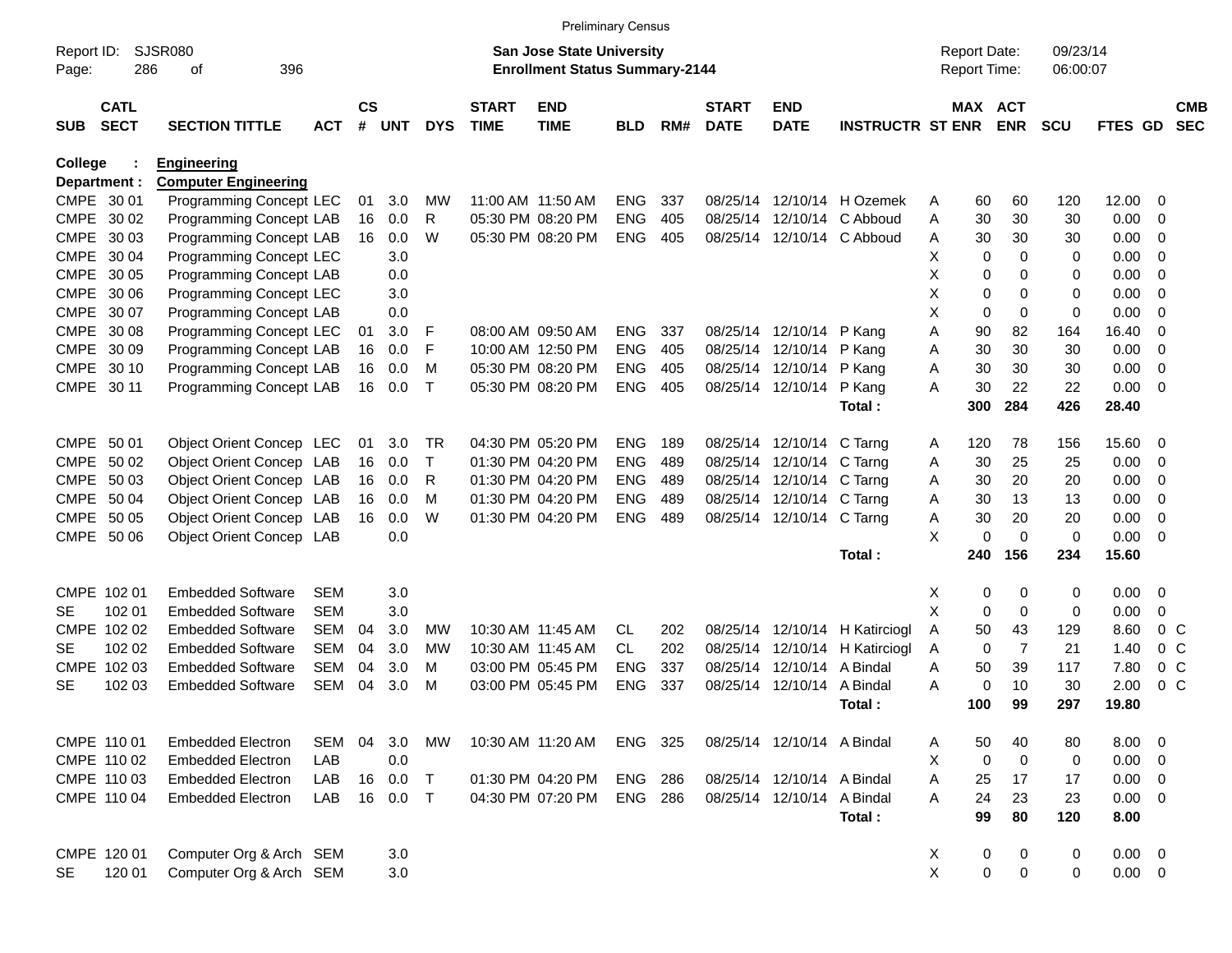|                                          |                                                                                  |               |           |       |            |                             |                                                                    | <b>Preliminary Census</b> |      |                             |                           |                            |                                     |                |                      |                |                          |                          |
|------------------------------------------|----------------------------------------------------------------------------------|---------------|-----------|-------|------------|-----------------------------|--------------------------------------------------------------------|---------------------------|------|-----------------------------|---------------------------|----------------------------|-------------------------------------|----------------|----------------------|----------------|--------------------------|--------------------------|
| Report ID:<br>287<br>Page:               | <b>SJSR080</b><br>396<br>οf                                                      |               |           |       |            |                             | San Jose State University<br><b>Enrollment Status Summary-2144</b> |                           |      |                             |                           |                            | <b>Report Date:</b><br>Report Time: |                | 09/23/14<br>06:00:07 |                |                          |                          |
| <b>CATL</b><br><b>SECT</b><br><b>SUB</b> | <b>SECTION TITTLE</b>                                                            | <b>ACT</b>    | <b>CS</b> | # UNT | <b>DYS</b> | <b>START</b><br><b>TIME</b> | <b>END</b><br><b>TIME</b>                                          | <b>BLD</b>                | RM#  | <b>START</b><br><b>DATE</b> | <b>END</b><br><b>DATE</b> | <b>INSTRUCTR ST ENR</b>    | MAX ACT                             | <b>ENR</b>     | <b>SCU</b>           | <b>FTES GD</b> |                          | <b>CMB</b><br><b>SEC</b> |
| CMPE 120 02                              | Computer Org & Arch SEM 04 3.0                                                   |               |           |       | MW         |                             | 09:00 AM 10:15 AM                                                  | <b>ENG</b>                | 331  |                             | 08/25/14 12/10/14 H Li    |                            | Α<br>50                             | 20             | 60                   | 4.00           | $0\,$ C                  |                          |
| 120 02<br><b>SE</b>                      | Computer Org & Arch SEM 04 3.0                                                   |               |           |       | MW         |                             | 09:00 AM 10:15 AM                                                  | <b>ENG</b>                | 331  |                             | 08/25/14 12/10/14 H Li    |                            | A<br>$\mathbf 0$                    | 27             | 81                   | 5.40           | $0\,C$                   |                          |
|                                          |                                                                                  |               |           |       |            |                             |                                                                    |                           |      |                             |                           | Total:                     | 50                                  | 47             | 141                  | 9.40           |                          |                          |
| CMPE 124 01                              | Digital Design I                                                                 | SEM           | 04        | 3.0   | МW         |                             | 08:00 AM 08:50 AM                                                  | <b>ENG</b>                | 337  |                             |                           | 08/25/14 12/10/14 H Ozemek | 40<br>A                             | 42             | 84                   | 8.40 0         |                          |                          |
| CMPE 124 02                              | Digital Design I                                                                 | LAB           | 16        | 0.0   | м          |                             | 01:30 PM 04:20 PM                                                  | <b>ENG</b>                | 278  |                             |                           | 08/25/14 12/10/14 H Ozemek | A<br>20                             | 22             | 22                   | 0.00           | $\overline{\phantom{0}}$ |                          |
| CMPE 124 03                              | Digital Design I                                                                 | LAB           | 16        | 0.0   | W          |                             | 01:30 PM 04:20 PM                                                  | <b>ENG 278</b>            |      |                             |                           | 08/25/14 12/10/14 H Ozemek | 20<br>A                             | 20             | 20                   | 0.00           | $\overline{\phantom{0}}$ |                          |
|                                          |                                                                                  |               |           |       |            |                             |                                                                    |                           |      |                             |                           | Total:                     | 80                                  | 84             | 126                  | 8.40           |                          |                          |
| CMPE 125 01                              | Digital Design 2                                                                 | SEM           | 04        | 3.0   | МW         |                             | 12:00 PM 12:50 PM                                                  | <b>CL</b>                 | 202  |                             | 08/25/14 12/10/14 D Hung  |                            | 50<br>A                             | 33             | 66                   | $6.60$ 0       |                          |                          |
| CMPE 125 02                              | Digital Design 2                                                                 | LAB           | 16        | 0.0   | м          |                             | 02:30 PM 05:20 PM                                                  | <b>ENG</b>                | 288  |                             | 08/25/14 12/10/14 D Hung  |                            | 25<br>A                             | 24             | 24                   | 0.00           | $\overline{\phantom{0}}$ |                          |
| CMPE 125 03                              | Digital Design 2                                                                 | LAB           | 16        | 0.0   | $\top$     |                             | 09:30 AM 12:20 PM                                                  | <b>ENG</b>                | 288  |                             | 08/25/14 12/10/14         | D Hung                     | 25<br>A                             | 9              | 9                    | $0.00 \t 0$    |                          |                          |
|                                          |                                                                                  |               |           |       |            |                             |                                                                    |                           |      |                             |                           | Total:                     | 100                                 | 66             | 99                   | 6.60           |                          |                          |
| CMPE 126 01                              | Alg & Data Str Des                                                               | <b>LEC</b>    | 04        | 3.0   | <b>TR</b>  |                             | 01:30 PM 02:20 PM                                                  | <b>ENG</b>                | 337  |                             | 08/25/14 12/10/14 F Lin   |                            | Α<br>73                             | 66             | 132                  | 13.20 0        |                          |                          |
| CMPE 126 02                              | Alg & Data Str Des                                                               | LAB           | 16        | 0.0   | $\top$     |                             | 02:30 PM 05:20 PM                                                  | <b>ENG</b>                | 206  |                             | 08/25/14 12/10/14 F Lin   |                            | A<br>24                             | 24             | 24                   | 0.00           | $\overline{\phantom{0}}$ |                          |
| CMPE 126 03                              | Alg & Data Str Des                                                               | LAB           | 16        | 0.0   | R          |                             | 02:30 PM 05:20 PM                                                  | <b>ENG</b>                | 206  |                             | 08/25/14 12/10/14 F Lin   |                            | A<br>24                             | 22             | 22                   | 0.00           | $\overline{0}$           |                          |
| CMPE 126 04                              | Alg & Data Str Des                                                               | LAB           | 16        | 0.0   | R          |                             | 10:30 AM 01:20 PM                                                  | <b>ENG</b>                | 206  |                             | 08/25/14 12/10/14 F Lin   |                            | A<br>25                             | 20             | 20                   | $0.00 \t 0$    |                          |                          |
|                                          |                                                                                  |               |           |       |            |                             |                                                                    |                           |      |                             |                           | Total:                     | 146                                 | 132            | 198                  | 13.20          |                          |                          |
| CMPE 127 01                              | Microproc Design 1                                                               | SEM           | 04        | 3.0   | МW         |                             | 01:30 PM 02:20 PM                                                  | <b>ENG</b>                | 303  |                             | 08/25/14 12/10/14 H Li    |                            | 40<br>A                             | 40             | 80                   | $8.00 \t 0$    |                          |                          |
| CMPE 127 02                              | Microproc Design 1                                                               | LAB           | 16        | 0.0   | W          |                             | 02:30 PM 05:20 PM                                                  | <b>ENG</b>                | 268  |                             | 08/25/14 12/10/14 H Li    |                            | Α<br>20                             | 21             | 21                   | 0.00           | $\overline{\mathbf{0}}$  |                          |
| CMPE 127 03                              | Microproc Design 1                                                               | LAB           | 16        | 0.0   | $\top$     |                             | 04:30 PM 07:20 PM                                                  | <b>ENG</b>                | 268  |                             | 08/25/14 12/10/14 H Li    |                            | A<br>20                             | 19             | 19                   | $0.00 \t 0$    |                          |                          |
|                                          |                                                                                  |               |           |       |            |                             |                                                                    |                           |      |                             |                           | Total:                     | 80                                  | 80             | 120                  | 8.00           |                          |                          |
| CMPE 130 01                              | Adv Alg Des                                                                      | <b>LEC</b>    | 02        | 3.0   | TR         |                             | 03:00 PM 04:15 PM                                                  | <b>ENG</b>                | -331 |                             | 08/25/14 12/10/14         | H Li                       | Α<br>40                             | 37             | 111                  | $7.40 \quad 0$ |                          |                          |
|                                          |                                                                                  |               |           |       |            |                             |                                                                    |                           |      |                             |                           | Total:                     | 40                                  | 37             | 111                  | 7.40           |                          |                          |
| CMPE 131 01                              | Software Engr I                                                                  | SEM           | 04        | 3.0   | МW         |                             | 12:00 PM 01:15 PM                                                  | <b>ENG</b>                | 337  |                             | 08/25/14 12/10/14         | W Yu                       | 45<br>A                             | 45             | 135                  | 9.00           | $0\,C$                   |                          |
| <b>SE</b><br>131 01                      | Software Engr I                                                                  | SEM           | 04        | 3.0   | MW         |                             | 12:00 PM 01:15 PM                                                  | <b>ENG</b>                | 337  |                             | 08/25/14 12/10/14 W Yu    |                            | A<br>0                              | 6              | 18                   | 1.20           | 0 <sup>o</sup>           |                          |
|                                          | CMPE 131 02 Software Engr I                                                      | SEM 04 3.0 TR |           |       |            |                             | 03:00 PM 04:15 PM                                                  | ENG 341                   |      |                             | 08/25/14 12/10/14 C Tarng |                            | 45<br>A                             | 30             | 90                   | 6.05 1 C       |                          |                          |
| SE                                       | 131 02 Software Engr I                                                           | SEM 04 3.0 TR |           |       |            |                             | 03:00 PM 04:15 PM                                                  | ENG 341                   |      |                             | 08/25/14 12/10/14 C Tarng |                            | A<br>$\mathbf 0$                    | 16             | 48                   | 3.20 0 C       |                          |                          |
|                                          |                                                                                  |               |           |       |            |                             |                                                                    |                           |      |                             |                           | Total:                     | 90                                  | 97             | 291                  | 19.45          |                          |                          |
| CMPE 137 01                              | Mobile Software Engi SEM 05 3.0 MW                                               |               |           |       |            |                             | 01:30 PM 02:45 PM                                                  | ENG 325                   |      |                             | 08/25/14 12/10/14 W Yu    |                            | 40<br>A                             | 15             | 45                   | 3.00 0 C       |                          |                          |
| 13701<br>SE                              | Mobile Software Engi SEM 05 3.0 MW                                               |               |           |       |            |                             | 01:30 PM 02:45 PM                                                  | ENG 325                   |      |                             | 08/25/14 12/10/14 W Yu    |                            | A<br>$\mathbf 0$                    | 9              | 27                   | 1.80 0 C       |                          |                          |
|                                          |                                                                                  |               |           |       |            |                             |                                                                    |                           |      |                             |                           | Total:                     | 40                                  | 24             | 72                   | 4.80           |                          |                          |
| CMPE 138 01                              | Database Systems I SEM 04 3.0 MW 01:30 PM 02:45 PM CL 202 08/25/14 12/10/14 K Li |               |           |       |            |                             |                                                                    |                           |      |                             |                           |                            | 30 <sup>°</sup><br>A                | $\overline{7}$ | 21                   | $1.40 \ 0$     |                          |                          |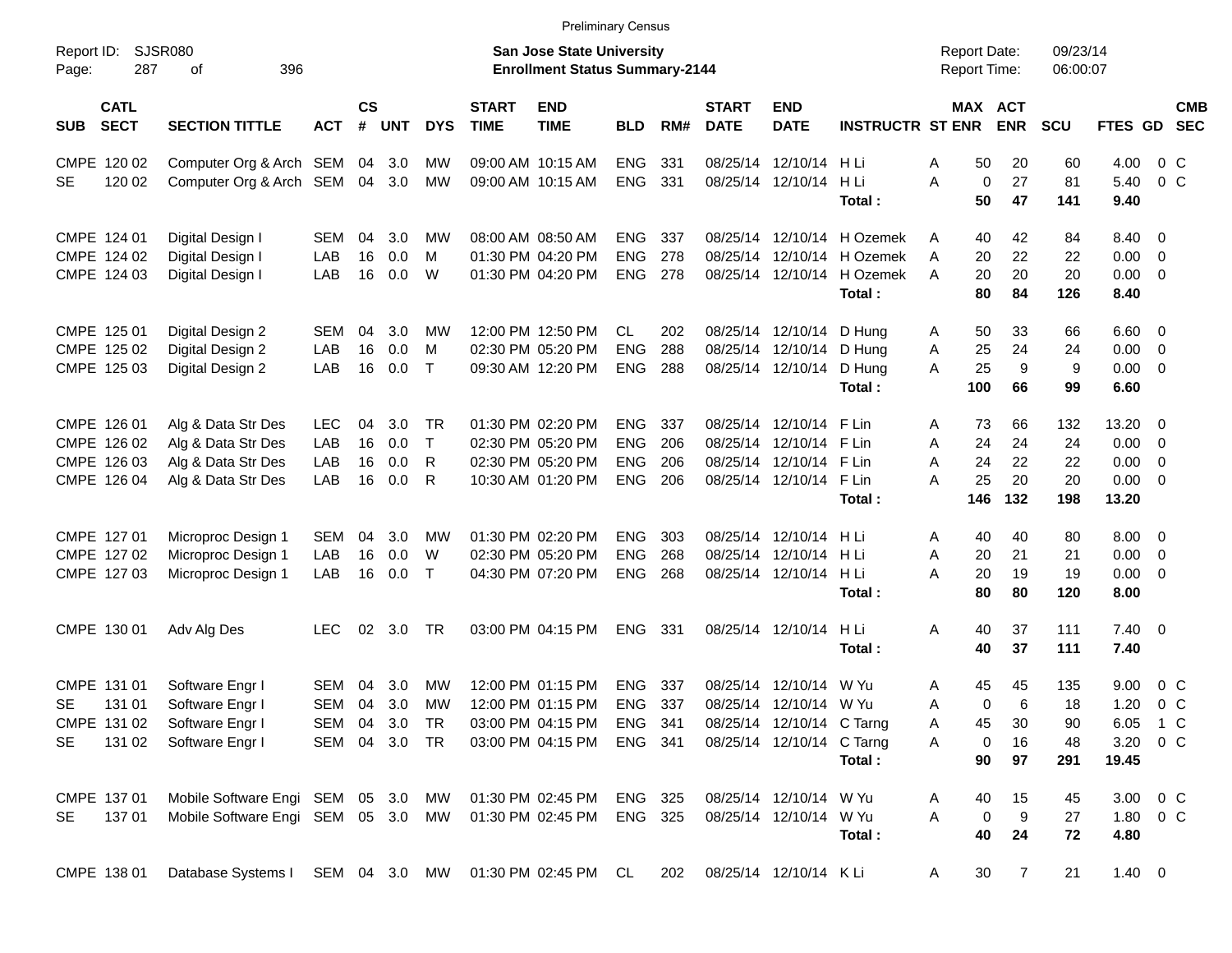|                     |                            |                                |            |                |            |            |                             |                                                                           | <b>Preliminary Census</b> |     |                             |                           |                         |                                            |                            |                      |                     |                  |                          |
|---------------------|----------------------------|--------------------------------|------------|----------------|------------|------------|-----------------------------|---------------------------------------------------------------------------|---------------------------|-----|-----------------------------|---------------------------|-------------------------|--------------------------------------------|----------------------------|----------------------|---------------------|------------------|--------------------------|
| Report ID:<br>Page: | 288                        | SJSR080<br>396<br>οf           |            |                |            |            |                             | <b>San Jose State University</b><br><b>Enrollment Status Summary-2144</b> |                           |     |                             |                           |                         | <b>Report Date:</b><br><b>Report Time:</b> |                            | 09/23/14<br>06:00:07 |                     |                  |                          |
| <b>SUB</b>          | <b>CATL</b><br><b>SECT</b> | <b>SECTION TITTLE</b>          | <b>ACT</b> | <b>CS</b><br># | <b>UNT</b> | <b>DYS</b> | <b>START</b><br><b>TIME</b> | <b>END</b><br><b>TIME</b>                                                 | <b>BLD</b>                | RM# | <b>START</b><br><b>DATE</b> | <b>END</b><br><b>DATE</b> | <b>INSTRUCTR ST ENR</b> |                                            | MAX ACT<br><b>ENR</b>      | <b>SCU</b>           | FTES GD             |                  | <b>CMB</b><br><b>SEC</b> |
|                     |                            |                                |            |                |            |            |                             |                                                                           |                           |     |                             |                           | Total:                  |                                            | 30<br>$\overline{7}$       | 21                   | 1.40                |                  |                          |
|                     | CMPE 140 01                | Comp Arch & Design             | SEM        | 04             | 3.0        | MW         |                             | 10:00 AM 10:50 AM                                                         | <b>ENG</b>                | 337 |                             | 08/25/14 12/10/14         | D Hung                  | A                                          | 50<br>35                   | 70                   | 7.05                | $\blacksquare$ 1 |                          |
|                     | CMPE 140 02                | Comp Arch & Design             | LAB        | 16             | 0.0        | W          |                             | 02:30 PM 05:20 PM                                                         | <b>ENG</b>                | 288 |                             | 08/25/14 12/10/14 D Hung  |                         | Α                                          | 25<br>10                   | 10                   | $0.00$ 1            |                  |                          |
|                     | CMPE 140 03                | Comp Arch & Design             | LAB        |                | 0.0        |            |                             |                                                                           |                           |     |                             |                           |                         | X                                          | $\mathbf 0$<br>$\mathbf 0$ | $\mathbf 0$          | $0.00 \t 0$         |                  |                          |
|                     | CMPE 140 04                | Comp Arch & Design             | LAB        | 16             | 0.0        | W          |                             | 06:00 PM 08:45 PM                                                         | <b>ENG</b>                | 288 |                             | 08/25/14 12/10/14         | D Hung<br>Total:        | A<br>100                                   | 25<br>25<br>70             | 25<br>105            | $0.00 \t 0$<br>7.05 |                  |                          |
|                     |                            |                                |            |                |            |            |                             |                                                                           |                           |     |                             |                           |                         |                                            |                            |                      |                     |                  |                          |
|                     | CMPE 142 01                | <b>Operating Systems</b>       | SEM 04 3.0 |                |            | R          |                             | 06:00 PM 08:45 PM                                                         | <b>CL</b>                 | 226 |                             | 08/25/14 12/10/14         | J Gomez<br>Total:       | A                                          | 50<br>59<br>50<br>59       | 177<br>177           | 12.00 4<br>12.00    |                  |                          |
|                     | CMPE 146 01                | RT Embedded CoDes SEM          |            | 04             | 3.0        | МW         |                             | 09:00 AM 09:50 AM                                                         | <b>ENG</b>                | 337 |                             | 08/25/14 12/10/14         | H Ozemek                | A                                          | 30<br>13                   | 26                   | $2.60 \t 0$         |                  |                          |
|                     | CMPE 146 02                | RT Embedded CoDes LAB          |            | 16             | 0.0        | F          |                             | 08:30 AM 11:20 AM                                                         | <b>ENG</b>                | 278 |                             | 08/25/14 12/10/14         | H Ozemek                | A                                          | 13<br>30                   | 13                   | $0.00 \t 0$         |                  |                          |
|                     |                            |                                |            |                |            |            |                             |                                                                           |                           |     |                             |                           | Total:                  |                                            | 26<br>60                   | 39                   | 2.60                |                  |                          |
| CMPE 148 01         |                            | <b>Comptr Networks I</b>       | SEM        | 04             | 3.0        | TR         |                             | 01:30 PM 02:45 PM                                                         | <b>BBC</b>                | 224 |                             | 08/25/14 12/10/14         | R Cartelli              | A                                          | 50<br>38                   | 114                  | 7.60                | $0\,$ C          |                          |
| <b>SE</b>           | 148 01                     | Comptr Networks I              | SEM        | 04             | 3.0        | TR         |                             | 01:30 PM 02:45 PM                                                         | <b>BBC</b>                | 224 |                             | 08/25/14 12/10/14         | R Cartelli              | A                                          | $\mathbf 0$<br>14          | 42                   | 2.80                | $0\,$ C          |                          |
|                     |                            |                                |            |                |            |            |                             |                                                                           |                           |     |                             |                           | Total:                  |                                            | 50<br>52                   | 156                  | 10.40               |                  |                          |
|                     | CMPE 152 01                | Compiler Design                | SEM        | 04             | 3.0        | TR         |                             | 03:00 PM 03:50 PM                                                         | <b>ENG</b>                | 325 |                             | 08/25/14 12/10/14         | M Robinson A            |                                            | 30<br>28                   | 56                   | $5.60$ 0            |                  |                          |
|                     | CMPE 152 02                | Compiler Design                | LAB        | 16             | 0.0        | TR         |                             | 04:00 PM 05:45 PM                                                         | <b>ENG</b>                | 492 |                             | 08/25/14 12/10/14         | M Robinson A            |                                            | 30<br>28                   | 28                   | $0.00 \t 0$         |                  |                          |
|                     |                            |                                |            |                |            |            |                             |                                                                           |                           |     |                             |                           | Total:                  |                                            | 60<br>56                   | 84                   | 5.60                |                  |                          |
|                     | CMPE 165 01                | SW Engl Process Mgt SEM 04     |            |                | 3.0        | MW         |                             | 04:30 PM 05:45 PM                                                         | <b>ENG</b>                | 325 |                             | 08/25/14 12/10/14         | H Meng                  | A                                          | 25<br>10                   | 30                   | 2.00                | $0\,$ C          |                          |
| <b>SE</b>           | 165 01                     | SW Engl Process Mgt SEM 04 3.0 |            |                |            | <b>MW</b>  |                             | 04:30 PM 05:45 PM                                                         | <b>ENG</b>                | 325 |                             | 08/25/14 12/10/14         | H Meng                  | A                                          | $\mathbf 0$<br>16          | 48                   | 3.20                | 0 <sup>o</sup>   |                          |
|                     |                            |                                |            |                |            |            |                             |                                                                           |                           |     |                             |                           | Total:                  |                                            | 25<br>26                   | 78                   | 5.20                |                  |                          |
|                     | CMPE 172 01                | <b>Enterprise Software</b>     | <b>LEC</b> | 02             | 3.0        | $\top$     |                             | 10:30 AM 01:15 PM                                                         | <b>ENG</b>                | 189 |                             | 08/25/14 12/10/14         | S Silberman A           |                                            | 30<br>8                    | 24                   | 1.60                | $0\,$ C          |                          |
| <b>SE</b>           | 172 01                     | <b>Enterprise Software</b>     | <b>LEC</b> | 02             | 3.0        | $\top$     |                             | 10:30 AM 01:15 PM                                                         | <b>ENG</b>                | 189 |                             | 08/25/14 12/10/14         | S Silberman A           |                                            | $\mathbf 0$<br>13          | 39                   | 2.60                | $0\,$ C          |                          |
|                     |                            |                                |            |                |            |            |                             |                                                                           |                           |     |                             |                           | Total:                  |                                            | 30<br>21                   | 63                   | 4.20                |                  |                          |
|                     | CMPE 180 01                | <b>Individual Studies</b>      | <b>SUP</b> | 36             | 1.0        | TBA        |                             |                                                                           |                           |     |                             | 08/25/14 12/10/14 X Su    |                         | A                                          | 30<br>5                    | 5                    | 0.33                | 0 C              |                          |
| SE                  | 180 01                     | <b>Individual Studies</b>      | <b>SUP</b> | 36             | 1.0        | <b>TBA</b> |                             |                                                                           |                           |     |                             | 08/25/14 12/10/14 X Su    |                         | A                                          | 0<br>0                     | 0                    | 0.00                | 0 C              |                          |
|                     | CMPE 180 03                | <b>Individual Studies</b>      | <b>SUP</b> | 36             | 3.0        | TBA        |                             |                                                                           |                           |     |                             | 08/25/14 12/10/14 X Su    |                         | Α                                          | 50<br>2                    | 6                    | 0.40                | $0\,$ C          |                          |
| SE                  | 180 03                     | <b>Individual Studies</b>      | <b>SUP</b> | 36             | 3.0        | <b>TBA</b> |                             |                                                                           |                           |     |                             | 08/25/14 12/10/14 X Su    |                         | Α                                          | 0<br>0                     | 0                    | 0.00                | $0\,$ C          |                          |
|                     | CMPE 180 31                | <b>Individual Studies</b>      | <b>SUP</b> | 36             | 3.0        | TR         |                             | 03:00 PM 04:15 PM                                                         |                           |     |                             | 08/25/14 12/10/14 C Tarng |                         | Α                                          | 45                         | 3                    | 0.25                | 1 C              |                          |
| SE                  | 180 31                     | <b>Individual Studies</b>      | <b>SUP</b> | 36             | 3.0        | TR         |                             | 03:00 PM 04:15 PM                                                         |                           |     |                             | 08/25/14 12/10/14 C Tarng |                         | Α                                          | 0<br>0                     | 0                    | 0.00                | $0\,$ C          |                          |
|                     | CMPE 180 38                | <b>Individual Studies</b>      | <b>SUP</b> | 36             | 3.0        | МW         |                             | 01:30 PM 02:45 PM                                                         | CL                        | 202 |                             | 08/25/14 12/10/14 K Li    |                         | A                                          | 43<br>45                   | 129                  | 10.75 43 C          |                  |                          |
| SE                  | 180 38                     | <b>Individual Studies</b>      | <b>SUP</b> |                | 36 3.0     | МW         |                             | 01:30 PM 02:45 PM                                                         | CL                        | 202 |                             | 08/25/14 12/10/14 K Li    |                         | Α                                          | 0<br>0                     | 0                    | $0.00 \t 0 C$       |                  |                          |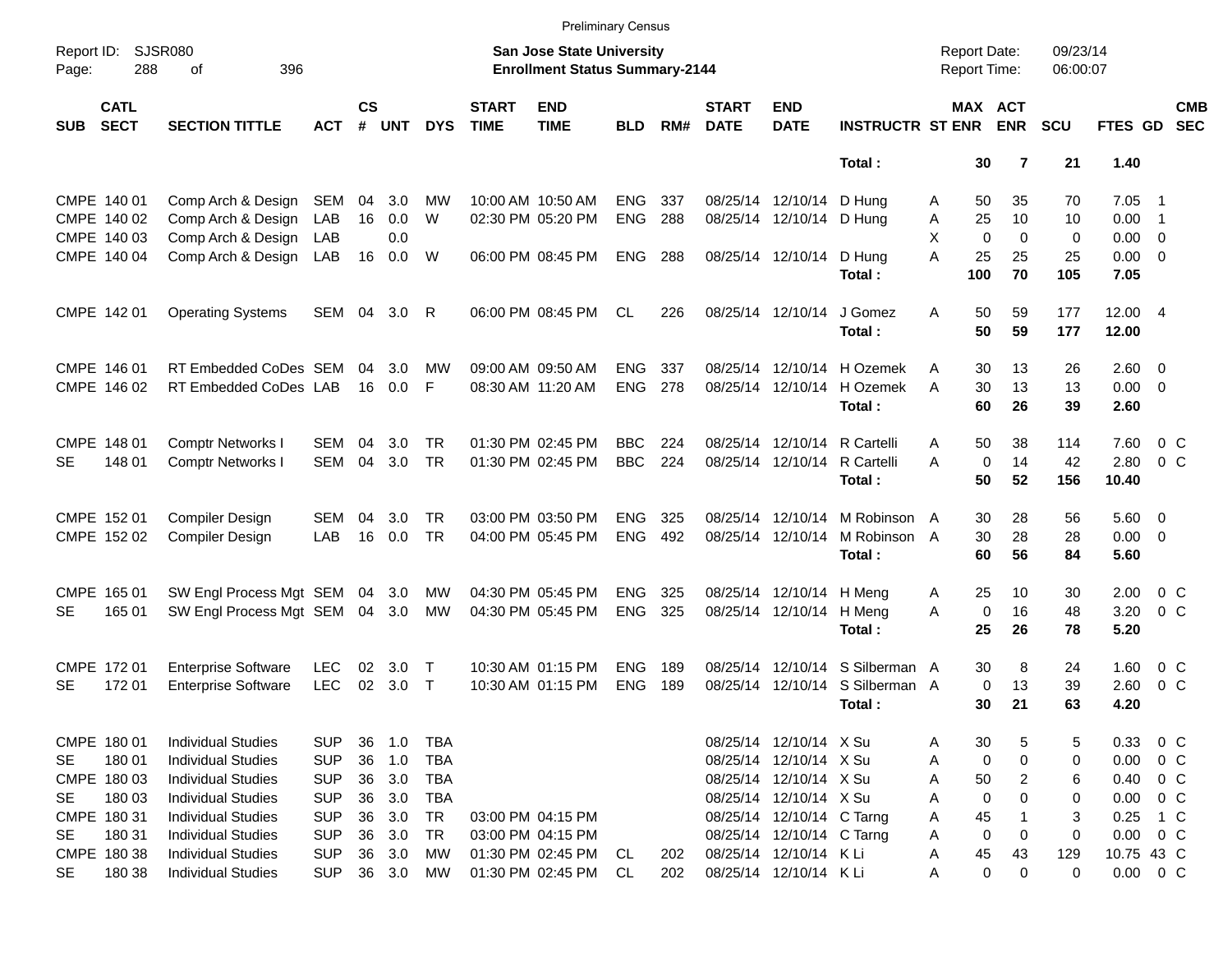|                                          |                                   |            |                    |            |            |                             | <b>Preliminary Census</b>                                                 |            |     |                             |                           |                              |                                     |                            |                      |                |                                          |
|------------------------------------------|-----------------------------------|------------|--------------------|------------|------------|-----------------------------|---------------------------------------------------------------------------|------------|-----|-----------------------------|---------------------------|------------------------------|-------------------------------------|----------------------------|----------------------|----------------|------------------------------------------|
| Report ID:<br>289<br>Page:               | SJSR080<br>396<br>οf              |            |                    |            |            |                             | <b>San Jose State University</b><br><b>Enrollment Status Summary-2144</b> |            |     |                             |                           |                              | <b>Report Date:</b><br>Report Time: |                            | 09/23/14<br>06:00:07 |                |                                          |
| <b>CATL</b><br><b>SECT</b><br><b>SUB</b> | <b>SECTION TITTLE</b>             | <b>ACT</b> | $\mathsf{cs}$<br># | <b>UNT</b> | <b>DYS</b> | <b>START</b><br><b>TIME</b> | <b>END</b><br><b>TIME</b>                                                 | <b>BLD</b> | RM# | <b>START</b><br><b>DATE</b> | <b>END</b><br><b>DATE</b> | <b>INSTRUCTR ST ENR</b>      |                                     | MAX ACT<br><b>ENR</b>      | <b>SCU</b>           | <b>FTES GD</b> | <b>CMB</b><br><b>SEC</b>                 |
| CMPE 180 90                              | <b>Individual Studies</b>         | <b>SUP</b> | 36                 | 3.0        | МW         |                             | 01:30 PM 02:45 PM                                                         | <b>ENG</b> | 337 | 08/25/14                    |                           | 12/10/14 H Katirciogl        | 60<br>A                             | 52                         | 156                  | 13.00 52 C     |                                          |
| 180 90<br>SE                             | <b>Individual Studies</b>         | <b>SUP</b> | 36                 | 3.0        | MW         |                             | 01:30 PM 02:45 PM                                                         | <b>ENG</b> | 337 | 08/25/14                    |                           | 12/10/14 H Katirciogl        | A                                   | 0<br>$\mathbf 0$           | 0                    | $0.00 \t 0 C$  |                                          |
| CMPE 180 92                              | <b>Individual Studies</b>         | <b>SUP</b> | 36                 | 3.0        | <b>TR</b>  |                             | 01:30 PM 02:45 PM                                                         | <b>ENG</b> | 189 | 08/25/14                    | 12/10/14 K Li             |                              | 120<br>A                            | 133                        | 399                  | 33.25133 C     |                                          |
| 180 92<br>SE                             | <b>Individual Studies</b>         | <b>SUP</b> | 36                 | 3.0        | <b>TR</b>  |                             | 01:30 PM 02:45 PM                                                         | <b>ENG</b> | 189 | 08/25/14                    | 12/10/14 K Li             |                              | Α                                   | $\mathbf 0$<br>$\mathbf 0$ | 0                    | $0.00 \t 0 C$  |                                          |
| CMPE 180 94                              | <b>Individual Studies</b>         | <b>SUP</b> | 36                 | 3.0        | <b>MW</b>  |                             | 04:30 PM 05:45 PM                                                         | <b>ENG</b> | 189 | 08/25/14                    | 12/10/14 F Lin            |                              | Α<br>120                            | 109                        | 327                  | 27.25109 C     |                                          |
| 180 94<br>SE                             | <b>Individual Studies</b>         | <b>SUP</b> | 36                 | 3.0        | MW         |                             | 04:30 PM 05:45 PM                                                         | <b>ENG</b> | 189 | 08/25/14                    | 12/10/14 F Lin            |                              | A                                   | $\mathbf 0$<br>$\mathbf 0$ | 0                    | $0.00 \t 0 C$  |                                          |
| CMPE 180 95                              | <b>Individual Studies</b>         | <b>SUP</b> | 36                 | 1.0        | W          |                             | 03:00 PM 05:45 PM                                                         | <b>ENG</b> | 337 | 08/25/14                    | 12/10/14 K Perry          |                              | Α<br>20                             | 21                         | 21                   | 1.40           | 0 <sup>o</sup>                           |
| 180 95<br>SE                             | <b>Individual Studies</b>         | <b>SUP</b> | 36                 | 1.0        | W          |                             | 03:00 PM 05:45 PM                                                         | <b>ENG</b> | 337 |                             | 08/25/14 12/10/14 K Perry |                              | A                                   | 0<br>$\mathbf 0$           | $\mathbf 0$          | 0.00           | 0 <sup>o</sup>                           |
|                                          |                                   |            |                    |            |            |                             |                                                                           |            |     |                             |                           | Total:                       | 490                                 | 366                        | 1046                 | 86.63          |                                          |
| CMPE 187 01                              | <b>Soft Quality Engr</b>          | <b>SEM</b> |                    | 3.0        |            |                             |                                                                           |            |     |                             |                           |                              | X                                   | 0<br>0                     | 0                    | $0.00 \t 0$    |                                          |
| 18701<br><b>SE</b>                       | Soft Quality Engr                 | <b>SEM</b> |                    | 3.0        |            |                             |                                                                           |            |     |                             |                           |                              | X                                   | 0<br>$\mathbf 0$           | 0                    | 0.00           | $\overline{0}$                           |
| CMPE 187 02                              | Soft Quality Engr                 | SEM        | 04                 | 3.0        | $\top$     |                             | 06:00 PM 08:45 PM                                                         | DMH        | 161 |                             | 08/25/14 12/10/14         | <b>B</b> Eswar               | A<br>40                             | 12                         | 36                   | 2.45           | 1 C                                      |
| 18702<br>SE                              | <b>Soft Quality Engr</b>          | SEM        | 04                 | 3.0        | $\top$     |                             | 06:00 PM 08:45 PM                                                         | <b>DMH</b> | 161 |                             | 08/25/14 12/10/14         | <b>B</b> Eswar               | A                                   | $\mathbf 0$<br>13          | 39                   | 2.60           | 0 <sup>o</sup>                           |
|                                          |                                   |            |                    |            |            |                             |                                                                           |            |     |                             |                           | Total:                       | 40                                  | 25                         | 75                   | 5.05           |                                          |
|                                          |                                   |            |                    |            |            |                             |                                                                           |            |     |                             |                           |                              |                                     |                            |                      |                |                                          |
| CMPE 195A 01                             | Sr Design Project I               | LAB        |                    | 2.0        |            |                             |                                                                           |            |     |                             |                           |                              | X                                   | 0<br>0                     | 0                    | $0.00 \t 0$    |                                          |
| 195A 01<br>SE                            | Sr Design Project I               | LAB        | 16                 | 2.0        |            |                             |                                                                           |            |     |                             | 08/25/14 12/10/14         |                              | X                                   | $\mathbf 0$<br>$\mathbf 0$ | 0                    | 0.00           | 0                                        |
|                                          | CMPE 195A 02 Sr Design Project I  | LAB        | 16                 | 2.0        | W          |                             | 03:00 PM 05:45 PM                                                         | <b>ENG</b> | 337 | 08/25/14                    | 12/10/14 K Perry          |                              | 20<br>Α                             | 11                         | 22                   | 1.47           | 0 <sup>o</sup>                           |
| SE                                       | 195A 02 Sr Design Project I       | LAB        | 16                 | 2.0        | W          |                             | 03:00 PM 05:45 PM                                                         | <b>ENG</b> | 337 |                             | 08/25/14 12/10/14 K Perry |                              | Α                                   | $\mathbf 0$<br>0           | 0                    | 0.00           | 0 <sup>o</sup>                           |
|                                          | CMPE 195A 03 Sr Design Project I  | LAB        |                    | 2.0        |            |                             |                                                                           |            |     |                             |                           |                              | X                                   | 0<br>0                     | 0                    | 0.00           | 0                                        |
| SE                                       | 195A 03 Sr Design Project I       | LAB        |                    | 2.0        |            |                             |                                                                           |            |     |                             |                           |                              | X                                   | 0<br>0                     | 0                    | 0.00           | 0                                        |
|                                          | CMPE 195A 04 Sr Design Project I  | LAB        |                    | 1.0        |            |                             |                                                                           |            |     |                             |                           |                              | X                                   | $\mathbf 0$<br>$\mathbf 0$ | 0                    | 0.00           | $\overline{\phantom{0}}$                 |
|                                          |                                   |            |                    |            |            |                             |                                                                           |            |     |                             |                           | Total:                       | 20                                  | 11                         | 22                   | 1.47           |                                          |
|                                          |                                   |            |                    |            |            |                             |                                                                           |            |     |                             |                           |                              |                                     |                            |                      |                |                                          |
|                                          | CMPE 195B 01 Sr Design Project II | LAB        |                    | 3.0        |            |                             |                                                                           |            |     |                             |                           |                              | X                                   | 0<br>0                     | 0                    | $0.00 \t 0$    |                                          |
| SE                                       | 195B 01 Sr Design Project II      | LAB        |                    | 3.0        |            |                             |                                                                           |            |     |                             |                           |                              | X                                   | 0<br>0                     | 0                    | 0.00           | $\overline{\mathbf{0}}$                  |
|                                          | CMPE 195B 02 Sr Design Project II | LAB        |                    | 3.0        |            |                             |                                                                           |            |     |                             |                           |                              | X                                   | 0<br>0                     | 0                    | 0.00           | 0                                        |
| SE                                       | 195B 02 Sr Design Project II      | LAB        |                    | 3.0        |            |                             |                                                                           |            |     |                             |                           |                              | X                                   | $\mathbf 0$<br>$\mathbf 0$ | 0                    | 0.00           | 0                                        |
|                                          | CMPE 195B 03 Sr Design Project II | LAB        | 16                 | 3.0        | W          |                             | 03:00 PM 05:45 PM                                                         | ENG 337    |     |                             | 08/25/14 12/10/14 K Perry |                              | Α<br>20                             | 18                         | 54                   | 3.60           | 0 <sup>o</sup>                           |
| SE                                       | 195B 03 Sr Design Project II      | LAB        | 16                 | 3.0        | W          |                             | 03:00 PM 05:45 PM                                                         | ENG 337    |     |                             | 08/25/14 12/10/14 K Perry |                              | Α                                   | 0<br>9                     | 27                   | 1.80           | $0\,$ C                                  |
|                                          | CMPE 195B 04 Sr Design Project II | LAB        | 16                 | 3.0        | W          |                             | 03:00 PM 05:45 PM                                                         | ENG 337    |     |                             | 08/25/14 12/10/14 K Perry |                              | Α<br>20                             | 11                         | 33                   | 2.20           | $\begin{array}{ccc} & 0 & C \end{array}$ |
| SE                                       | 195B 04 Sr Design Project II      | LAB        |                    | 16 3.0 W   |            |                             | 03:00 PM 05:45 PM                                                         | ENG 337    |     |                             | 08/25/14 12/10/14 K Perry |                              | Α                                   | 0<br>3                     | 9                    | $0.60 \t 0 C$  |                                          |
|                                          |                                   |            |                    |            |            |                             |                                                                           |            |     |                             |                           | Total:                       | 40                                  | 41                         | 123                  | 8.20           |                                          |
| CMPE 200 01                              | Comp Architecture                 | SEM        |                    | 3.0        |            |                             |                                                                           |            |     |                             |                           |                              | X                                   | 0<br>0                     | $\boldsymbol{0}$     | $0.00 \t 0$    |                                          |
| CMPE 200 02                              | Comp Architecture                 | <b>SEM</b> |                    | 3.0        |            |                             |                                                                           |            |     |                             |                           |                              | X                                   | 0<br>0                     | 0                    | $0.00 \t 0$    |                                          |
| CMPE 200 03                              | Comp Architecture                 | SEM 05     |                    | 3.0 W      |            |                             | 06:00 PM 08:45 PM CL                                                      |            | 222 |                             |                           | 08/25/14 12/10/14 M Robinson | A<br>70                             | 50                         | 150                  | 12.50 50       |                                          |
|                                          |                                   |            |                    |            |            |                             |                                                                           |            |     |                             |                           | Total:                       |                                     | 70<br>50                   | 150                  | 12.50          |                                          |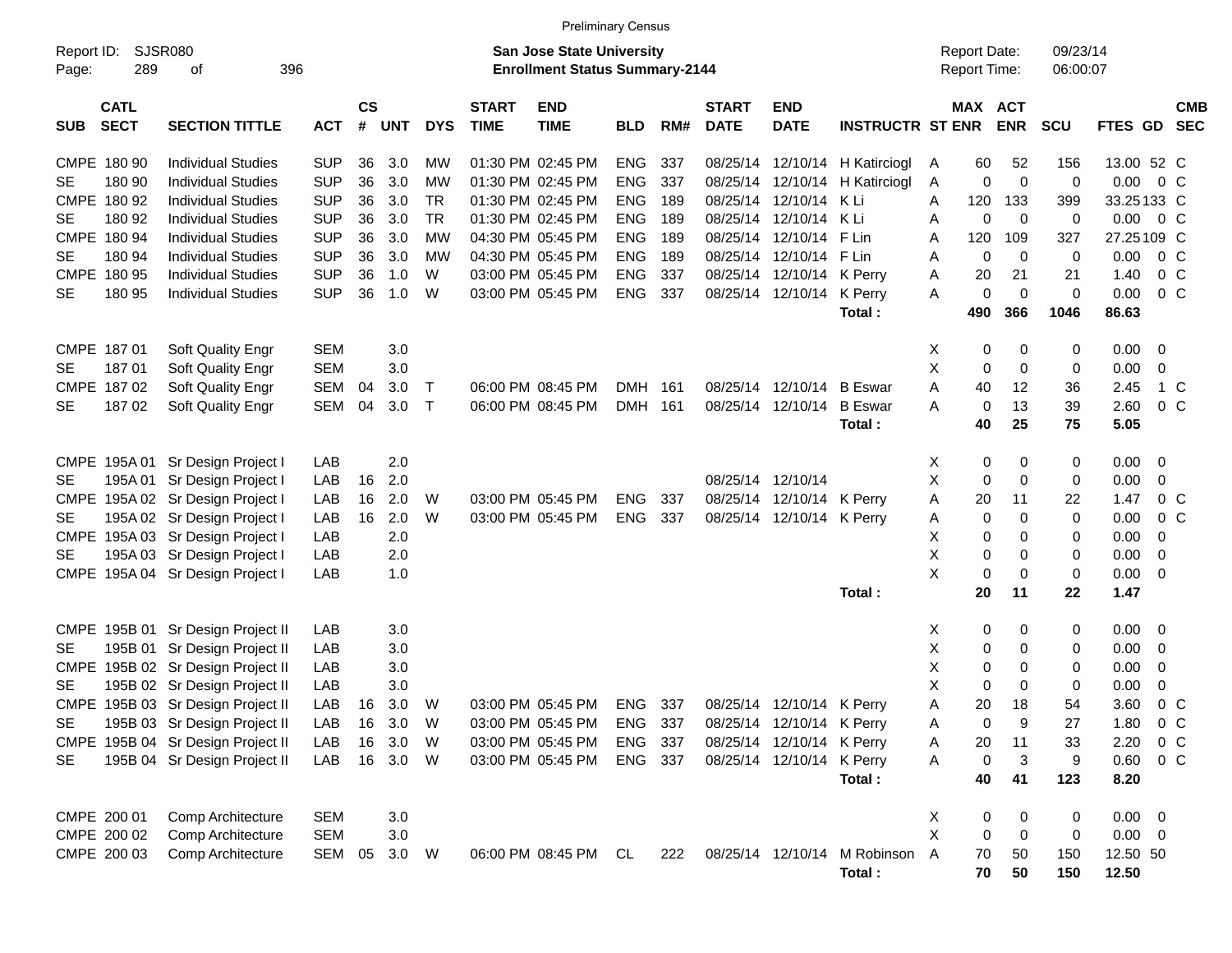|                                                            |                                                                                                          |                                        |                |                          |                        |                             |                                                                           | <b>Preliminary Census</b>              |                   |                             |                                                                             |                         |                                             |                                |                                                 |                                                                 |                          |
|------------------------------------------------------------|----------------------------------------------------------------------------------------------------------|----------------------------------------|----------------|--------------------------|------------------------|-----------------------------|---------------------------------------------------------------------------|----------------------------------------|-------------------|-----------------------------|-----------------------------------------------------------------------------|-------------------------|---------------------------------------------|--------------------------------|-------------------------------------------------|-----------------------------------------------------------------|--------------------------|
| Report ID:<br>290<br>Page:                                 | <b>SJSR080</b><br>396<br>of                                                                              |                                        |                |                          |                        |                             | <b>San Jose State University</b><br><b>Enrollment Status Summary-2144</b> |                                        |                   |                             |                                                                             |                         | <b>Report Date:</b><br><b>Report Time:</b>  |                                | 09/23/14<br>06:00:07                            |                                                                 |                          |
| <b>CATL</b><br><b>SECT</b><br><b>SUB</b>                   | <b>SECTION TITTLE</b>                                                                                    | <b>ACT</b>                             | <b>CS</b><br># | UNT                      | <b>DYS</b>             | <b>START</b><br><b>TIME</b> | <b>END</b><br><b>TIME</b>                                                 | <b>BLD</b>                             | RM#               | <b>START</b><br><b>DATE</b> | <b>END</b><br><b>DATE</b>                                                   | <b>INSTRUCTR ST ENR</b> | MAX ACT                                     | <b>ENR</b>                     | <b>SCU</b>                                      | FTES GD                                                         | <b>CMB</b><br><b>SEC</b> |
| CMPE 202 01<br>CMPE 202 02<br>CMPE 202 03                  | <b>SW Systems Engr</b><br>SW Systems Engr<br>SW Systems Engr                                             | <b>LEC</b><br><b>LEC</b><br>LEC        | 01<br>01<br>01 | 3.0<br>3.0<br>3.0        | M<br>R<br>$\mathsf{F}$ |                             | 06:00 PM 08:45 PM<br>06:00 PM 08:45 PM<br>03:00 PM 05:45 PM               | <b>BBC</b><br><b>ENG</b><br><b>ENG</b> | 204<br>341<br>189 |                             | 08/25/14 12/10/14 M Fayad<br>08/25/14 12/10/14 M Fayad<br>08/25/14 12/10/14 | P Nguyen<br>Total:      | 84<br>A<br>60<br>Α<br>A<br>140<br>284       | 79<br>68<br>162<br>309         | 237<br>204<br>486<br>927                        | 19.75 79<br>17.00 68<br>40.50162<br>77.25                       |                          |
| CMPE 203 01<br>CMPE 203 02<br>CMPE 203 03                  | SW Engr Management LEC<br>SW Engr Management LEC<br>SW Engr Management LEC                               |                                        | 01             | 3.0<br>3.0<br>3.0        | $\top$                 |                             | 06:00 PM 08:45 PM                                                         | <b>ENG</b>                             | 325               |                             | 08/25/14 12/10/14 M Fayad                                                   | Total:                  | 60<br>A<br>X<br>0<br>X<br>$\mathbf 0$<br>60 | 11<br>0<br>$\mathbf 0$<br>11   | 33<br>0<br>$\mathbf 0$<br>33                    | 2.75 11<br>$0.00 \t 0$<br>$0.00 \t 0$<br>2.75                   |                          |
| CMPE 206 01<br>CMPE 206 02                                 | Comp Netwrk Design SEM<br>Comp Netwrk Design SEM                                                         |                                        | 05             | 3.0<br>3.0               | TR                     |                             | 04:30 PM 05:45 PM                                                         | <b>ENG</b>                             | 343               |                             | 08/25/14 12/10/14                                                           | R Fatoohi<br>Total:     | 90<br>Α<br>X<br>$\mathbf 0$<br>90           | 83<br>$\mathbf 0$<br>83        | 249<br>$\mathbf 0$<br>249                       | 20.75 83<br>$0.00 \t 0$<br>20.75                                |                          |
| CMPE 207 01<br>CMPE 207 02<br>CMPE 207 03                  | Net Prog & Appl<br>Net Prog & Appl<br>Net Prog & Appl                                                    | <b>LEC</b><br>LEC<br>LEC               | 04<br>04       | 3.0<br>3.0<br>3.0        | M<br>$\mathsf{R}$      |                             | 06:00 PM 08:45 PM<br>06:00 PM 08:45 PM                                    | CL.<br><b>CL</b>                       | 202<br>324        |                             | 08/25/14 12/10/14 R Sinn<br>08/25/14 12/10/14 W Xu                          | Total:                  | 60<br>A<br>Χ<br>$\pmb{0}$<br>A<br>60<br>120 | 58<br>$\mathbf 0$<br>59<br>117 | 174<br>0<br>177<br>351                          | 14.50 58<br>$0.00 \t 0$<br>14.75 59<br>29.25                    |                          |
| CMPE 208 01                                                | Net Arch & Proto                                                                                         | <b>LEC</b>                             | 04             | 3.0                      | W                      |                             | 06:00 PM 08:45 PM                                                         | CL.                                    | 204               |                             | 08/25/14 12/10/14                                                           | J Gomez<br>Total:       | A<br>60<br>60                               | 33<br>33                       | 99<br>99                                        | 8.25 33<br>8.25                                                 |                          |
| CMPE 209 01<br>209 01<br>EE<br>CMPE 209 02<br>209 02<br>EE | <b>Network Security</b><br><b>Network Security</b><br><b>Network Security</b><br><b>Network Security</b> | <b>LEC</b><br><b>LEC</b><br>LEC<br>LEC | 01<br>01       | 3.0<br>3.0<br>3.0<br>3.0 | $\top$<br>$\top$       |                             | 06:00 PM 08:45 PM<br>06:00 PM 08:45 PM                                    | CL.<br><b>CL</b>                       | 222<br>222        |                             | 08/25/14 12/10/14 Y Park<br>08/25/14 12/10/14 Y Park                        | Total:                  | 0<br>х<br>X<br>0<br>A<br>84<br>0<br>A<br>84 | 0<br>0<br>42<br>44<br>86       | $\mathbf 0$<br>$\mathbf 0$<br>126<br>132<br>258 | $0.00 \t 0$<br>$0.00 \t 0$<br>10.50 42 C<br>11.00 44 C<br>21.50 |                          |
| CMPE 220 01                                                | <b>System Software</b>                                                                                   | SEM                                    | 05             | 3.0                      | R                      |                             | 06:00 PM 08:45 PM                                                         | CL                                     | 222               |                             | 08/25/14 12/10/14 B Eswar                                                   | Total:                  | 70<br>Α<br>70                               | 49<br>49                       | 147<br>147                                      | 12.25 49<br>12.25                                               |                          |
| CMPE 226 01<br>CMPE 226 02                                 | Database Design<br>Database Design                                                                       | LEC<br>LEC                             |                | 01 3.0 W<br>01 3.0 T     |                        |                             | 06:00 PM 08:45 PM<br>06:00 PM 08:45 PM                                    | CL<br>ENG                              | 226<br>331        |                             | 08/25/14 12/10/14 J Gash<br>08/25/14 12/10/14 H Li                          | Total:                  | 50<br>A<br>A<br>60<br>110                   | 46<br>43<br>89                 | 138<br>129<br>267                               | 11.50 46<br>10.75 43<br>22.25                                   |                          |
| CMPE 235 01<br>CMPE 235 02                                 | Mobile SW Design<br>Mobile SW Design                                                                     | LEC<br>LEC                             | 01             | 3.0<br>3.0 <sub>S</sub>  |                        |                             | 09:15 AM 12:00 PM                                                         | ENG 341                                |                   |                             | 08/25/14 12/10/14 R Sinn                                                    | Total:                  | X<br>0<br>A<br>45<br>45                     | 0<br>36<br>36                  | 0<br>108<br>108                                 | $0.00 \t 0$<br>9.00 36<br>9.00                                  |                          |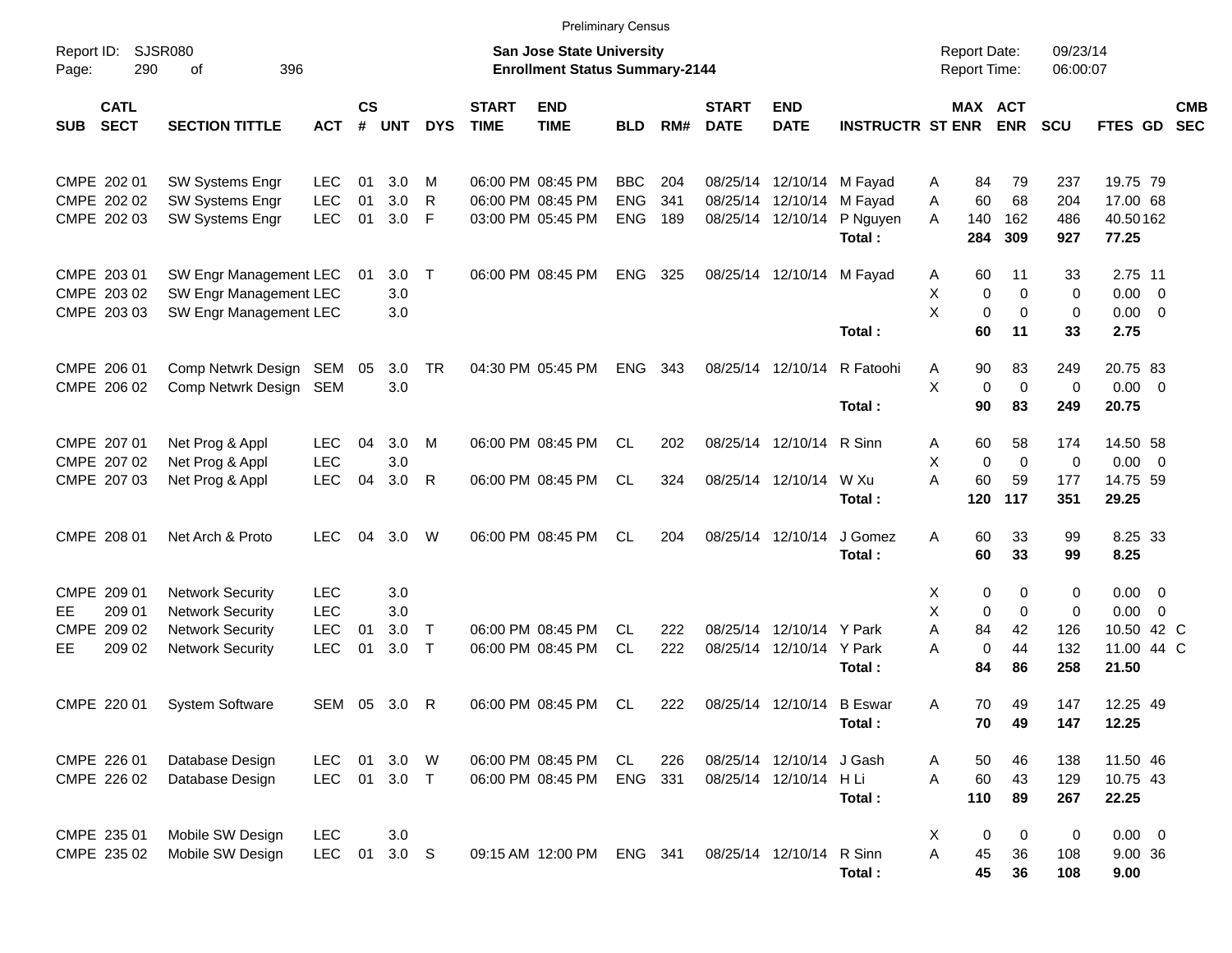|            |                                           |                                                       |                                 |                    |                   |              |                             | <b>Preliminary Census</b>                                          |                       |            |                             |                                                      |                                                               |                                     |                          |                      |                                       |                          |
|------------|-------------------------------------------|-------------------------------------------------------|---------------------------------|--------------------|-------------------|--------------|-----------------------------|--------------------------------------------------------------------|-----------------------|------------|-----------------------------|------------------------------------------------------|---------------------------------------------------------------|-------------------------------------|--------------------------|----------------------|---------------------------------------|--------------------------|
| Page:      | Report ID: SJSR080<br>291<br>396<br>of    |                                                       |                                 |                    |                   |              |                             | San Jose State University<br><b>Enrollment Status Summary-2144</b> |                       |            |                             |                                                      |                                                               | <b>Report Date:</b><br>Report Time: |                          | 09/23/14<br>06:00:07 |                                       |                          |
| <b>SUB</b> | <b>CATL</b><br><b>SECT</b>                | <b>SECTION TITTLE</b>                                 | <b>ACT</b>                      | $\mathsf{cs}$<br># | <b>UNT</b>        | <b>DYS</b>   | <b>START</b><br><b>TIME</b> | <b>END</b><br><b>TIME</b>                                          | <b>BLD</b>            | RM#        | <b>START</b><br><b>DATE</b> | <b>END</b><br><b>DATE</b>                            | <b>INSTRUCTR ST ENR</b>                                       | MAX ACT                             | <b>ENR</b>               | <b>SCU</b>           | <b>FTES GD</b>                        | <b>CMB</b><br><b>SEC</b> |
|            | CMPE 239 01                               | Web & Data Mining                                     | <b>LEC</b>                      | 02                 | 3.0               | $\top$       |                             | 06:00 PM 08:45 PM                                                  | ENG                   | 337        |                             |                                                      | 08/25/14 12/10/14 C Vuppalapat A                              | 70                                  | 74                       | 222                  | 18.50 74                              |                          |
|            | CMPE 239 02<br>CMPE 239 03                | Web & Data Mining<br>Web & Data Mining                | <b>LEC</b><br><b>LEC</b>        | 02                 | 3.0<br>3.0        | <b>TR</b>    |                             | 04:00 PM 05:15 PM                                                  | <b>BBC</b>            | 104        |                             |                                                      | 08/25/14 12/10/14 C Vuppalapat A<br>Total:                    | $\mathbf 0$<br>X.<br>45<br>115      | $\mathbf 0$<br>43<br>117 | 0<br>129<br>351      | $0.00 \t 0$<br>10.75 43<br>29.25      |                          |
|            | CMPE 240 01<br>CMPE 240 02                | Adv Comp Design<br>Adv Comp Design                    | <b>SEM</b><br><b>SEM</b>        | 05                 | 3.0<br>3.0        | W            |                             | 03:00 PM 05:45 PM                                                  | CL                    | 226        |                             | 08/25/14 12/10/14 A Bindal                           |                                                               | 70<br>Α<br>Χ<br>0                   | 15<br>0                  | 45<br>0              | 3.75 15<br>$0.00 \t 0$                |                          |
|            | CMPE 240 03<br>CMPE 240 04<br>CMPE 240 05 | Adv Comp Design<br>Adv Comp Design<br>Adv Comp Design | <b>SEM</b><br><b>SEM</b><br>SEM | 05                 | 3.0<br>3.0<br>3.0 | $\mathsf{R}$ |                             | 03:00 PM 05:45 PM                                                  | <b>ENG</b>            | 337        |                             | 08/25/14 12/10/14                                    | HLi                                                           | X<br>0<br>X<br>$\Omega$<br>A<br>40  | 0<br>$\Omega$<br>27      | 0<br>0<br>81         | $0.00 \t 0$<br>$0.00 \t 0$<br>6.75 27 |                          |
|            |                                           |                                                       |                                 |                    |                   |              |                             |                                                                    |                       |            |                             |                                                      | Total:                                                        | 110                                 | 42                       | 126                  | 10.50                                 |                          |
|            | CMPE 243 01<br>CMPE 243 02                | Embed Sys Applicatio LEC<br>Embed Sys Applicatio LEC  |                                 | 04                 | 3.0<br>$3.0$ T    |              |                             | 06:00 PM 08:45 PM                                                  | <b>BBC</b>            | 202        |                             | 08/25/14 12/10/14                                    | P Kang<br>Total:                                              | Χ<br>$\mathbf 0$<br>A<br>70<br>70   | $\mathbf 0$<br>74<br>74  | 0<br>222<br>222      | $0.00 \t 0$<br>17.75 59<br>17.75      |                          |
|            | CMPE 245 01                               | Embed Wireless Archi LEC                              |                                 | 04                 | 3.0               | МW           |                             | 03:00 PM 04:15 PM                                                  | CL                    | 202        |                             | 08/25/14 12/10/14                                    | H Li<br>Total:                                                | 45<br>Α<br>45                       | 15<br>15                 | 45<br>45             | 3.75 15<br>3.75                       |                          |
|            | CMPE 262 01                               | Embd Multimedia                                       | <b>LEC</b>                      |                    | 3.0               |              |                             |                                                                    |                       |            |                             |                                                      | Total:                                                        | Χ<br>0<br>$\bf{0}$                  | 0<br>$\bf{0}$            | 0<br>0               | $0.00 \t 0$<br>0.00                   |                          |
|            | CMPE 264 01                               | Adv Dig/Cmp System SEM 04 3.0                         |                                 |                    |                   | M            |                             | 06:00 PM 08:45 PM                                                  | <b>ENG</b>            | 325        | 08/25/14 12/10/14           |                                                      | D Hung<br>Total:                                              | Α<br>40<br>40                       | 18<br>18                 | 54<br>54             | 4.10 10<br>4.10                       |                          |
|            | CMPE 265 01                               | Hi Speed Dig Des                                      | <b>LEC</b>                      | 04                 | 3.0               | R            |                             | 06:00 PM 08:45 PM                                                  | <b>BBC</b>            | 103        | 08/25/14 12/10/14           |                                                      | H Katirciogl<br>Total:                                        | 45<br>A<br>45                       | 30<br>30                 | 90<br>90             | 7.50 30<br>7.50                       |                          |
|            | CMPE 272 01<br>CMPE 272 02                | Ent SW Platforms<br>Ent SW Platforms                  | <b>LEC</b><br><b>LEC</b>        | 01                 | 3.0<br>3.0        | M            |                             | 06:00 PM 08:45 PM                                                  | ENG                   | 189        |                             |                                                      | 08/25/14 12/10/14 D Harkey                                    | х<br>0<br>Α                         | 0<br>119 131             | 0<br>393             | $0.00 \t 0$<br>32.75131               |                          |
|            | CMPE 272 03<br>CMPE 272 04                | Ent SW Platforms<br>Ent SW Platforms                  | <b>LEC</b><br><b>LEC</b>        | 01<br>01           | 3.0<br>$3.0$ T    | W            |                             | 06:00 PM 08:45 PM<br>10:30 AM 01:15 PM                             | <b>ENG</b><br>ENG 189 | 189        |                             |                                                      | 08/25/14 12/10/14 R Ranjan<br>08/25/14 12/10/14 S Silberman A | Α<br>90                             | 110 138<br>118           | 414<br>354           | 34.50138<br>29.50118                  |                          |
|            |                                           |                                                       |                                 |                    |                   |              |                             |                                                                    |                       |            |                             |                                                      | Total:                                                        |                                     | 319 387                  | 1161                 | 96.75                                 |                          |
|            | CMPE 273 01<br>CMPE 273 02                | Ent Dist Systems<br>Ent Dist Systems                  | LEC.<br><b>LEC</b>              | 01                 | 01 3.0<br>3.0     | W<br>MW      |                             | 06:00 PM 08:45 PM<br>03:00 PM 04:15 PM                             | BBC<br>ENG            | 004<br>329 |                             | 08/25/14 12/10/14 S Aung<br>08/25/14 12/10/14 S Shim |                                                               | 90<br>Α<br>60<br>Α                  | 109<br>66                | 327<br>198           | 27.25109<br>16.50 66                  |                          |
|            | CMPE 273 03                               | Ent Dist Systems                                      | <b>LEC</b>                      |                    | 01 3.0 M          |              |                             | 06:30 PM 09:15 PM                                                  | BBC                   | 202        |                             |                                                      | 08/25/14 12/10/14 A Banerjee                                  | 90<br>Α                             | 88                       | 264                  | 22.00 88                              |                          |
|            |                                           |                                                       |                                 |                    |                   |              |                             |                                                                    |                       |            |                             |                                                      | Total:                                                        |                                     | 240 263                  | 789                  | 65.75                                 |                          |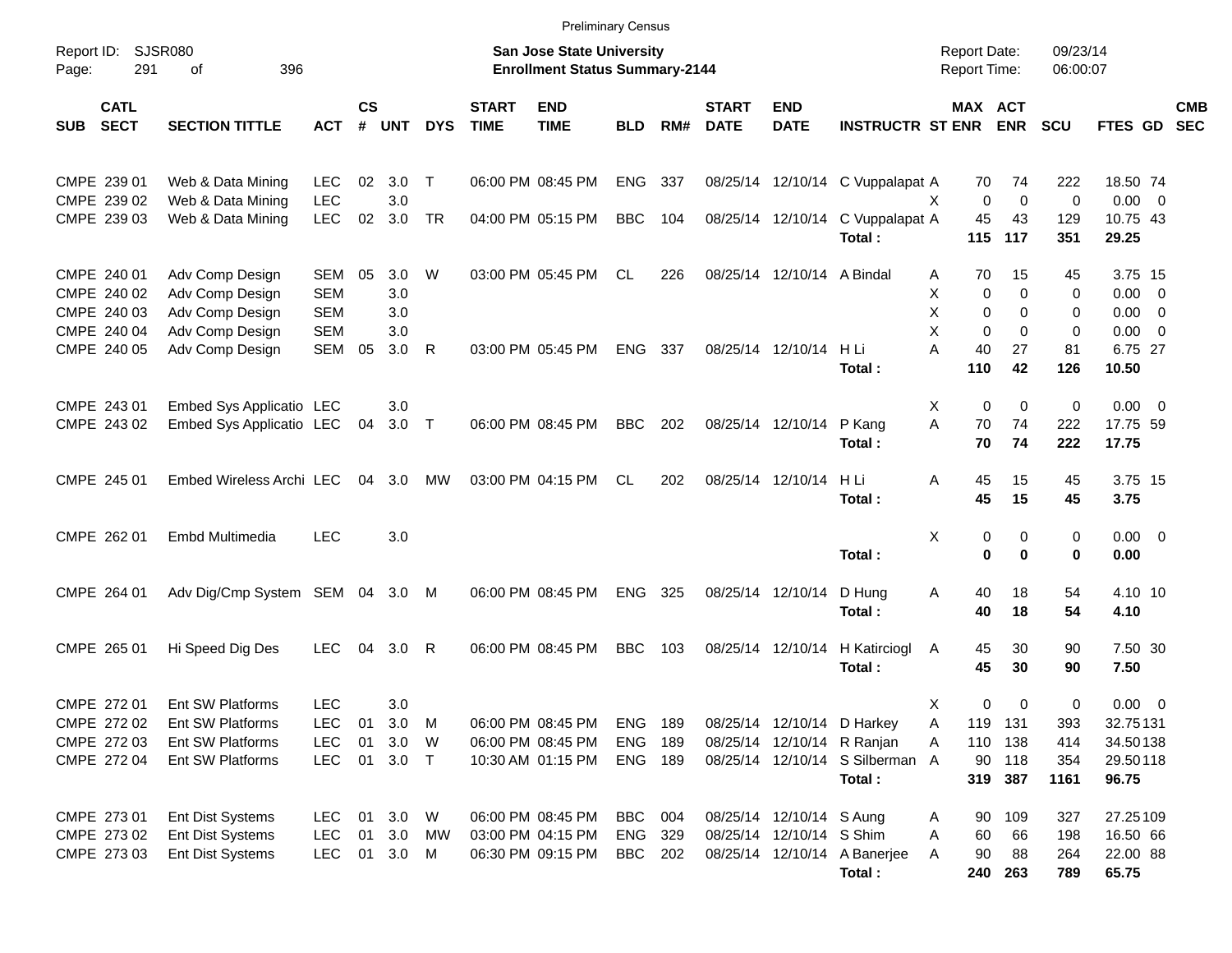|                                                                         |                                                                                                                 |                                                   |                |                          |                             |                             |                                                                                  | <b>Preliminary Census</b>                |                   |                             |                                                                                           |                                   |                                                    |                           |                             |                                                         |                          |
|-------------------------------------------------------------------------|-----------------------------------------------------------------------------------------------------------------|---------------------------------------------------|----------------|--------------------------|-----------------------------|-----------------------------|----------------------------------------------------------------------------------|------------------------------------------|-------------------|-----------------------------|-------------------------------------------------------------------------------------------|-----------------------------------|----------------------------------------------------|---------------------------|-----------------------------|---------------------------------------------------------|--------------------------|
| Report ID: SJSR080<br>292<br>Page:                                      | 396<br>οf                                                                                                       |                                                   |                |                          |                             |                             | San Jose State University<br><b>Enrollment Status Summary-2144</b>               |                                          |                   |                             |                                                                                           |                                   | <b>Report Date:</b><br><b>Report Time:</b>         |                           | 09/23/14<br>06:00:07        |                                                         |                          |
| <b>CATL</b><br><b>SECT</b><br>SUB                                       | <b>SECTION TITTLE</b>                                                                                           | <b>ACT</b>                                        | <b>CS</b><br># | <b>UNT</b>               | <b>DYS</b>                  | <b>START</b><br><b>TIME</b> | <b>END</b><br><b>TIME</b>                                                        | <b>BLD</b>                               | RM#               | <b>START</b><br><b>DATE</b> | <b>END</b><br><b>DATE</b>                                                                 | <b>INSTRUCTR ST ENR</b>           | <b>MAX ACT</b>                                     | <b>ENR</b>                | <b>SCU</b>                  | <b>FTES GD</b>                                          | <b>CMB</b><br><b>SEC</b> |
| CMPE 274 01<br>CMPE 274 02                                              | <b>Bus Intel Tech</b><br><b>Bus Intel Tech</b>                                                                  | <b>LEC</b><br><b>LEC</b>                          | 04<br>04       | 3.0<br>3.0               | $\top$<br>R                 |                             | 06:00 PM 08:45 PM<br>06:00 PM 08:45 PM                                           | <b>ENG</b><br><b>ENG</b>                 | 339<br>325        |                             | 08/25/14 12/10/14<br>08/25/14 12/10/14                                                    | W Yu<br>S D'Souza<br>Total:       | Α<br>60<br>A<br>45<br>105                          | 51<br>34<br>85            | 153<br>102<br>255           | 12.75 51<br>8.50 34<br>21.25                            |                          |
| CMPE 275 01<br>CMPE 275 02                                              | Enterprise App Dev<br>Enterprise App Dev                                                                        | <b>LEC</b><br><b>LEC</b>                          | 01<br>01       | 3.0<br>3.0               | м<br>W                      |                             | 06:00 PM 08:45 PM<br>06:00 PM 08:45 PM                                           | <b>ENG</b><br><b>ENG</b>                 | 337<br>325        |                             | 08/25/14 12/10/14<br>08/25/14 12/10/14                                                    | J Gash<br>C Zhang<br>Total:       | A<br>70<br>A<br>50<br>120                          | 64<br>11<br>75            | 192<br>33<br>225            | 16.00 64<br>2.75 11<br>18.75                            |                          |
| CMPE 277 01                                                             | Smartphone App Dev LEC                                                                                          |                                                   |                | 01 3.0                   | R                           |                             | 06:00 PM 08:45 PM                                                                | CL.                                      | 224               |                             | 08/25/14 12/10/14                                                                         | C Vuppalapat A<br>Total:          | 45<br>45                                           | 47<br>47                  | 141<br>141                  | 11.70 46<br>11.70                                       |                          |
| CMPE 281 01<br>CMPE 281 02<br>CMPE 281 03                               | Cloud Technologies<br>Cloud Technologies<br>Cloud Technologies                                                  | <b>LEC</b><br><b>LEC</b><br><b>LEC</b>            | 01<br>01<br>01 | 3.0<br>3.0<br>3.0        | Т<br>F<br>R                 |                             | 06:00 PM 08:45 PM<br>06:00 PM 08:45 PM<br>06:00 PM 08:45 PM                      | <b>ENG</b><br><b>BBC</b><br>CL           | 189<br>204<br>204 |                             | 08/25/14 12/10/14 Z Gao<br>08/25/14 12/10/14<br>08/25/14 12/10/14                         | P Nguyen<br>M Cherfaoui<br>Total: | A<br>70<br>119<br>A<br>60<br>A<br>249              | 74<br>108<br>54<br>236    | 222<br>324<br>162<br>708    | 18.50 74<br>27.00108<br>13.50 54<br>59.00               |                          |
| CMPE 282 01                                                             | <b>Cloud Services</b>                                                                                           | LEC.                                              | 02             | - 3.0                    | MW                          |                             | 10:30 AM 11:45 AM                                                                | <b>BBC</b>                               | 220               |                             | 08/25/14 12/10/14                                                                         | S Shim<br>Total:                  | 50<br>Α<br>50                                      | 53<br>53                  | 159<br>159                  | 13.25 53<br>13.25                                       |                          |
| CMPE 283 01<br>CMPE 283 02                                              | Virtualization Tec<br><b>Virtualization Tec</b>                                                                 | LEC.<br><b>LEC</b>                                | 01<br>01       | 3.0<br>3.0               | м<br><b>MW</b>              |                             | 06:00 PM 08:45 PM<br>01:30 PM 02:45 PM                                           | CL.<br><b>CL</b>                         | 224<br>226        |                             | 08/25/14 12/10/14<br>08/25/14 12/10/14                                                    | S Agarwal<br>S Shim<br>Total:     | 50<br>A<br>A<br>50<br>100                          | 48<br>55<br>103           | 144<br>165<br>309           | 12.00 48<br>13.75 55<br>25.75                           |                          |
| CMPE 285 01                                                             | Sw Engr Processes                                                                                               | <b>LEC</b>                                        | 01             | 3.0 W                    |                             |                             | 06:00 PM 08:45 PM                                                                | MH                                       | 324               |                             | 08/25/14 12/10/14                                                                         | W Yu<br>Total:                    | 70<br>A<br>70                                      | 55<br>55                  | 165<br>165                  | 13.75 55<br>13.75                                       |                          |
| CMPE 287 01                                                             | SW Qlty Assur                                                                                                   | <b>LEC</b>                                        | 01             | 3.0                      | R                           |                             | 06:00 PM 08:45 PM                                                                | <b>ENG</b>                               | 331               |                             | 08/25/14 12/10/14                                                                         | Z Gao<br>Total:                   | 90<br>Α<br>90                                      | 77<br>77                  | 231<br>231                  | 19.25 77<br>19.25                                       |                          |
| CMPE 294 01<br>CMPE 294 02<br>CMPE 294 03<br>CMPE 294 04                | <b>CMPE Seminar</b><br><b>CMPE Seminar</b><br><b>CMPE Seminar</b><br><b>CMPE Seminar</b>                        | SEM 04<br>SEM 04<br>SEM 04<br>SEM                 |                | 3.0<br>3.0<br>3.0<br>3.0 | M<br>W<br>M                 |                             | 01:30 PM 04:15 PM<br>01:30 PM 04:15 PM<br>06:00 PM 08:45 PM                      | ENG<br>ENG<br>ENG 492                    | 492<br>492        |                             | 08/25/14 12/10/14 V Parrish<br>08/25/14 12/10/14 V Parrish                                | 08/25/14 12/10/14 M Robinson      | 30<br>A<br>30<br>Α<br>30<br>A<br>0<br>X            | 33<br>35<br>35<br>0       | 99<br>105<br>105<br>0       | 8.25 33<br>8.75 35<br>8.75 35<br>$0.00 \t 0$            |                          |
| CMPE 294 05<br>CMPE 294 06<br>CMPE 294 07<br>CMPE 294 08<br>CMPE 294 09 | <b>CMPE Seminar</b><br><b>CMPE Seminar</b><br><b>CMPE Seminar</b><br><b>CMPE Seminar</b><br><b>CMPE Seminar</b> | SEM 04<br>SEM<br>SEM 04<br>SEM 04<br>SEM 04 3.0 T |                | 3.0<br>3.0<br>3.0<br>3.0 | $\top$<br>$\mathsf{R}$<br>R |                             | 12:00 PM 02:45 PM<br>12:00 PM 02:45 PM<br>06:30 PM 09:15 PM<br>06:30 PM 09:15 PM | ENG 492<br>ENG 492<br>ENG 492<br>ENG 492 |                   |                             | 08/25/14 12/10/14 V Parrish<br>08/25/14 12/10/14 V Parrish<br>08/25/14 12/10/14 V Parrish | 08/25/14 12/10/14 M Robinson      | 30<br>A<br>Х<br>0<br>Α<br>30<br>30<br>A<br>30<br>A | 34<br>0<br>32<br>34<br>25 | 102<br>0<br>96<br>102<br>75 | 8.50 34<br>$0.00 \t 0$<br>8.00 32<br>8.50 34<br>6.25 25 |                          |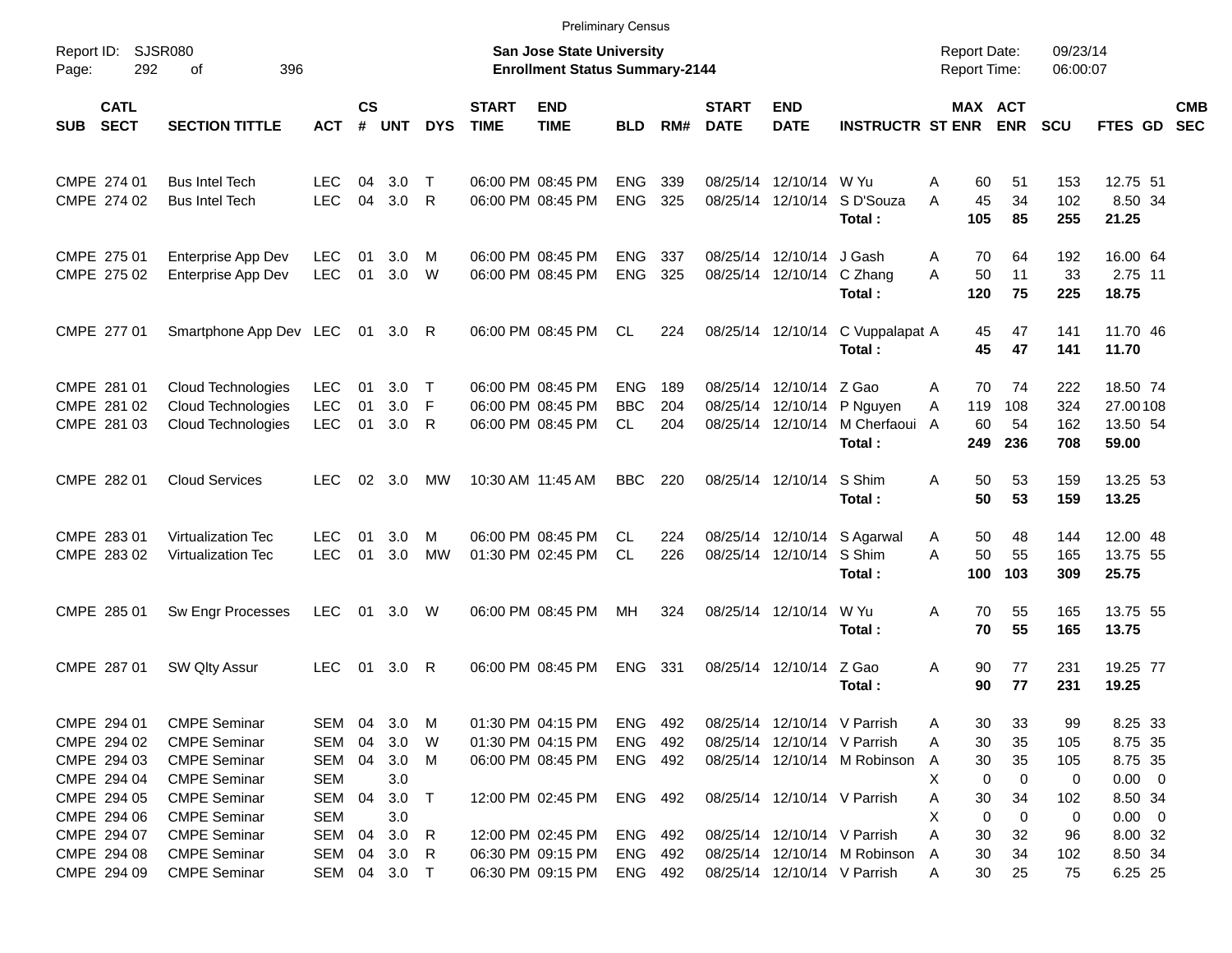|            |                            |                                |            |                    |            |            |                             |                                                                    | <b>Preliminary Census</b> |     |                             |                           |                                  |                                     |                           |                      |                                 |                          |
|------------|----------------------------|--------------------------------|------------|--------------------|------------|------------|-----------------------------|--------------------------------------------------------------------|---------------------------|-----|-----------------------------|---------------------------|----------------------------------|-------------------------------------|---------------------------|----------------------|---------------------------------|--------------------------|
| Report ID: |                            | SJSR080<br>396                 |            |                    |            |            |                             | San Jose State University<br><b>Enrollment Status Summary-2144</b> |                           |     |                             |                           |                                  | <b>Report Date:</b><br>Report Time: |                           | 09/23/14<br>06:00:07 |                                 |                          |
| Page:      | 293<br>οf                  |                                |            |                    |            |            |                             |                                                                    |                           |     |                             |                           |                                  |                                     |                           |                      |                                 |                          |
| <b>SUB</b> | <b>CATL</b><br><b>SECT</b> | <b>SECTION TITTLE</b>          | <b>ACT</b> | $\mathsf{cs}$<br># | <b>UNT</b> | <b>DYS</b> | <b>START</b><br><b>TIME</b> | <b>END</b><br><b>TIME</b>                                          | <b>BLD</b>                | RM# | <b>START</b><br><b>DATE</b> | <b>END</b><br><b>DATE</b> | <b>INSTRUCTR ST ENR</b>          | MAX ACT                             | <b>ENR</b>                | <b>SCU</b>           | <b>FTES GD</b>                  | <b>CMB</b><br><b>SEC</b> |
|            |                            |                                |            |                    |            |            |                             |                                                                    |                           |     |                             |                           | Total:                           | 210                                 | 228                       | 684                  | 57.00                           |                          |
|            | CMPE 295A 01               | Master Project I               | LAB        | 16                 | 3.0        | МW         |                             | 09:00 AM 11:50 AM                                                  | <b>ENG</b>                | 206 |                             | 08/25/14 12/10/14         |                                  | 20<br>Α                             | 20                        | 60                   | 5.00 20                         |                          |
|            | CMPE 295A 02               | Master Project I               | LAB        | 16                 | 3.0        | МW         |                             | 12:00 PM 02:50 PM                                                  | <b>ENG</b>                | 206 | 08/25/14                    | 12/10/14                  |                                  | 20<br>Α                             | 19                        | 57                   | 4.75 19                         |                          |
|            | CMPE 295A 03               | Master Project I               | LAB        | 16                 | 3.0        | МW         |                             | 09:00 AM 11:50 AM                                                  | <b>ENG</b>                | 268 | 08/25/14                    | 12/10/14                  |                                  | 20<br>Α                             | 16                        | 48                   | 4.00 16                         |                          |
|            | CMPE 295A 04               | Master Project I               | LAB        | 16                 | 3.0        | МW         |                             | 09:00 AM 11:50 AM                                                  | <b>ENG</b>                | 276 | 08/25/14                    | 12/10/14                  |                                  | 20<br>Α                             | 19                        | 57                   | 4.75 19                         |                          |
|            | CMPE 295A 05               | Master Project I               | LAB        | 16                 | 3.0        | TR         |                             | 12:00 PM 02:50 PM                                                  | <b>ENG</b>                | 276 | 08/25/14                    | 12/10/14                  |                                  | 20<br>Α                             | 19                        | 57                   | 4.75 19                         |                          |
|            | CMPE 295A 06               | Master Project I               | LAB        | 16                 | 3.0        | МW         |                             | 03:00 PM 05:50 PM                                                  | <b>ENG</b>                | 276 | 08/25/14                    | 12/10/14                  |                                  | Α<br>20                             | 19                        | 57                   | 4.75 19                         |                          |
|            | CMPE 295A 07               | Master Project I               | LAB        | 16                 | 3.0        | <b>TR</b>  |                             | 09:00 AM 11:50 AM                                                  | <b>ENG</b>                | 278 | 08/25/14                    | 12/10/14                  |                                  | 20<br>Α                             | 20                        | 60                   | 5.00 20                         |                          |
|            |                            |                                | LAB        | 16                 | 3.0        | <b>TR</b>  |                             | 12:00 PM 02:50 PM                                                  | <b>ENG</b>                | 278 | 08/25/14                    | 12/10/14                  |                                  | 20                                  | 16                        | 48                   | 4.00 16                         |                          |
|            | CMPE 295A 08               | Master Project I               |            |                    | 3.0        | <b>MW</b>  |                             |                                                                    |                           |     |                             | 12/10/14                  |                                  | Α                                   |                           |                      |                                 |                          |
|            | CMPE 295A 09               | Master Project I               | LAB        | 16                 |            |            |                             | 09:00 AM 11:50 AM                                                  | <b>ENG</b>                | 286 | 08/25/14                    |                           |                                  | Α<br>20                             | 19                        | 57                   | 4.75 19                         |                          |
|            | CMPE 295A 10               | Master Project I               | LAB        | 16                 | 3.0        | МW         |                             | 12:30 PM 03:20 PM                                                  | <b>ENG</b>                | 405 | 08/25/14                    | 12/10/14                  |                                  | Α<br>20                             | 19                        | 57                   | 4.75 19                         |                          |
|            | CMPE 295A 11               | Master Project I               | LAB        | 16                 | 3.0        | <b>TR</b>  |                             | 09:00 AM 11:50 AM                                                  | <b>ENG</b>                | 487 | 08/25/14                    | 12/10/14                  |                                  | 20<br>Α                             | 19                        | 57                   | 4.75 19                         |                          |
|            |                            | CMPE 295A 12 Master Project I  | LAB        | 16                 | 3.0        | <b>TR</b>  |                             | 12:00 PM 02:50 PM                                                  | <b>ENG</b>                | 487 | 08/25/14 12/10/14           |                           |                                  | Α<br>20                             | 19                        | 57                   | 4.75 19                         |                          |
|            | CMPE 295A 13               | Master Project I               | LAB        | 16                 | 3.0        | МW         |                             | 09:00 AM 11:50 AM                                                  | <b>ENG</b>                | 489 | 08/25/14 12/10/14           |                           |                                  | 20<br>Α                             | 20                        | 60                   | 5.00 20                         |                          |
|            | CMPE 295A 14               | Master Project I               | LAB        | 16                 | 3.0        | МW         |                             | 03:00 PM 05:50 PM                                                  | <b>ENG</b>                | 405 | 08/25/14 12/10/14           |                           |                                  | 20<br>Α                             | 18                        | 54                   | 4.50 18                         |                          |
|            | CMPE 295A 15               | Master Project I               | LAB        | 16                 | 3.0        | <b>TR</b>  |                             | 03:00 PM 05:50 PM                                                  | <b>ENG</b>                | 405 | 08/25/14 12/10/14           |                           |                                  | 20<br>А                             | 18                        | 54                   | 4.50 18                         |                          |
|            |                            |                                |            |                    |            |            |                             |                                                                    |                           |     |                             |                           | Total:                           | 300                                 | 280                       | 840                  | 70.00                           |                          |
|            | CMPE 295B 01               | Master Project II              | LAB        | 16                 | 3.0        | <b>TR</b>  |                             | 09:00 AM 11:50 AM                                                  | <b>ENG</b>                | 206 |                             | 08/25/14 12/10/14         |                                  | 15<br>Α                             | 15                        | 45                   | 3.75 15                         |                          |
|            | CMPE 295B 02               | Master Project II              | LAB        | 16                 | 3.0        | МW         |                             | 03:00 PM 05:50 PM                                                  | <b>ENG</b>                | 206 | 08/25/14                    | 12/10/14                  |                                  | 15<br>Α                             | 15                        | 45                   | 3.75 15                         |                          |
|            | CMPE 295B 03               | Master Project II              | LAB        | 16                 | 3.0        | MW         |                             | 12:00 PM 02:50 PM                                                  | <b>ENG</b>                | 268 | 08/25/14 12/10/14           |                           |                                  | 15<br>Α                             | 15                        | 45                   | 3.75 15                         |                          |
|            | CMPE 295B 04               | Master Project II              | LAB        | 16                 | 3.0        | TR         |                             | 09:00 AM 11:50 AM                                                  | <b>ENG</b>                | 276 | 08/25/14 12/10/14           |                           |                                  | 15<br>Α                             | 15                        | 45                   | 3.75 15                         |                          |
|            | CMPE 295B 05               | Master Project II              | LAB        | 16                 | 3.0        | МW         |                             | 12:00 PM 02:50 PM                                                  | <b>ENG</b>                | 276 | 08/25/14 12/10/14           |                           |                                  | 15<br>Α                             | 15                        | 45                   | 3.75 15                         |                          |
|            |                            | CMPE 295B 06 Master Project II | LAB        | 16                 | 3.0        | TR         |                             | 03:00 PM 05:50 PM                                                  | <b>ENG</b>                | 276 | 08/25/14 12/10/14           |                           |                                  | 15<br>Α                             | 15                        | 45                   | 3.75 15                         |                          |
|            | CMPE 295B 07               | Master Project II              | LAB        | 16                 | 3.0        | МW         |                             | 09:00 AM 11:50 AM                                                  | <b>ENG</b>                | 278 | 08/25/14 12/10/14           |                           |                                  | 15<br>Α                             | 16                        | 48                   | 4.00 16                         |                          |
|            | CMPE 295B 08               | Master Project II              | LAB        | 16                 | 3.0        | <b>TR</b>  |                             | 03:00 PM 05:50 PM                                                  | <b>ENG</b>                | 278 | 08/25/14 12/10/14           |                           |                                  | 15<br>Α                             | 5                         | 15                   | 1.25<br>- 5                     |                          |
|            | CMPE 295B 09               | Master Project II              | LAB        |                    | 3.0        |            |                             |                                                                    |                           |     |                             |                           |                                  | X<br>0                              | 0                         | 0                    | 0.00<br>$\overline{\mathbf{0}}$ |                          |
|            | CMPE 295B 10               |                                | LAB        | 16                 | 3.0        | TR         |                             | 12:30 PM 03:20 PM                                                  | <b>ENG</b>                | 405 | 08/25/14 12/10/14           |                           |                                  | 15                                  | 2                         |                      | 0.50                            |                          |
|            |                            | Master Project II              |            |                    |            |            |                             |                                                                    |                           |     |                             |                           |                                  | Α                                   | 1                         | 6                    | $\overline{c}$                  |                          |
|            | CMPE 295B 11               | Master Project II              | LAB        | 16                 | 3.0        | MW         |                             | 09:00 AM 11:50 AM                                                  | <b>ENG</b>                | 487 | 08/25/14 12/10/14           |                           |                                  | 15<br>Α                             |                           | 3                    | 0.25<br>-1                      |                          |
|            |                            | CMPE 295B 12 Master Project II | LAB        |                    | 3.0        |            |                             |                                                                    |                           |     |                             |                           | Total:                           | Х<br>0                              | $\overline{0}$<br>150 114 | 0<br>342             | $0.00 \t 0$<br>28.50            |                          |
|            |                            |                                |            |                    |            |            |                             |                                                                    |                           |     |                             |                           |                                  |                                     |                           |                      |                                 |                          |
|            | CMPE 297 01                | Spec Top Comp Engr SEM 05      |            |                    | 3.0 W      |            |                             | 06:00 PM 08:45 PM                                                  | ENG 337                   |     |                             |                           | 08/25/14 12/10/14 C Vuppalapat A | 90                                  | 94                        | 94                   | 23.50 94                        |                          |
|            | CMPE 297 02                | Spec Top Comp Engr SEM         |            |                    | 3.0        |            |                             |                                                                    |                           |     |                             |                           |                                  | 0<br>X                              | 0                         | 0                    | $0.00 \t 0$                     |                          |
|            |                            |                                |            |                    |            |            |                             |                                                                    |                           |     |                             |                           | Total:                           | 90                                  | 94                        | 94                   | 23.50                           |                          |
|            | CMPE 298 01                | <b>Special Problems</b>        | <b>SUP</b> |                    |            | 25 3.0 TBA |                             |                                                                    |                           |     |                             | 08/25/14 12/10/14 X Su    |                                  | 45<br>A                             | $\overline{2}$            | 6                    | $0.50$ 2                        |                          |
|            | CMPE 298 02                | <b>Special Problems</b>        | <b>SUP</b> |                    | $3.0\,$    |            |                             |                                                                    |                           |     |                             |                           |                                  | X<br>$\pmb{0}$                      | 0                         | 0                    | $0.00 \t 0$                     |                          |
|            |                            |                                |            |                    |            |            |                             |                                                                    |                           |     |                             |                           |                                  |                                     |                           |                      |                                 |                          |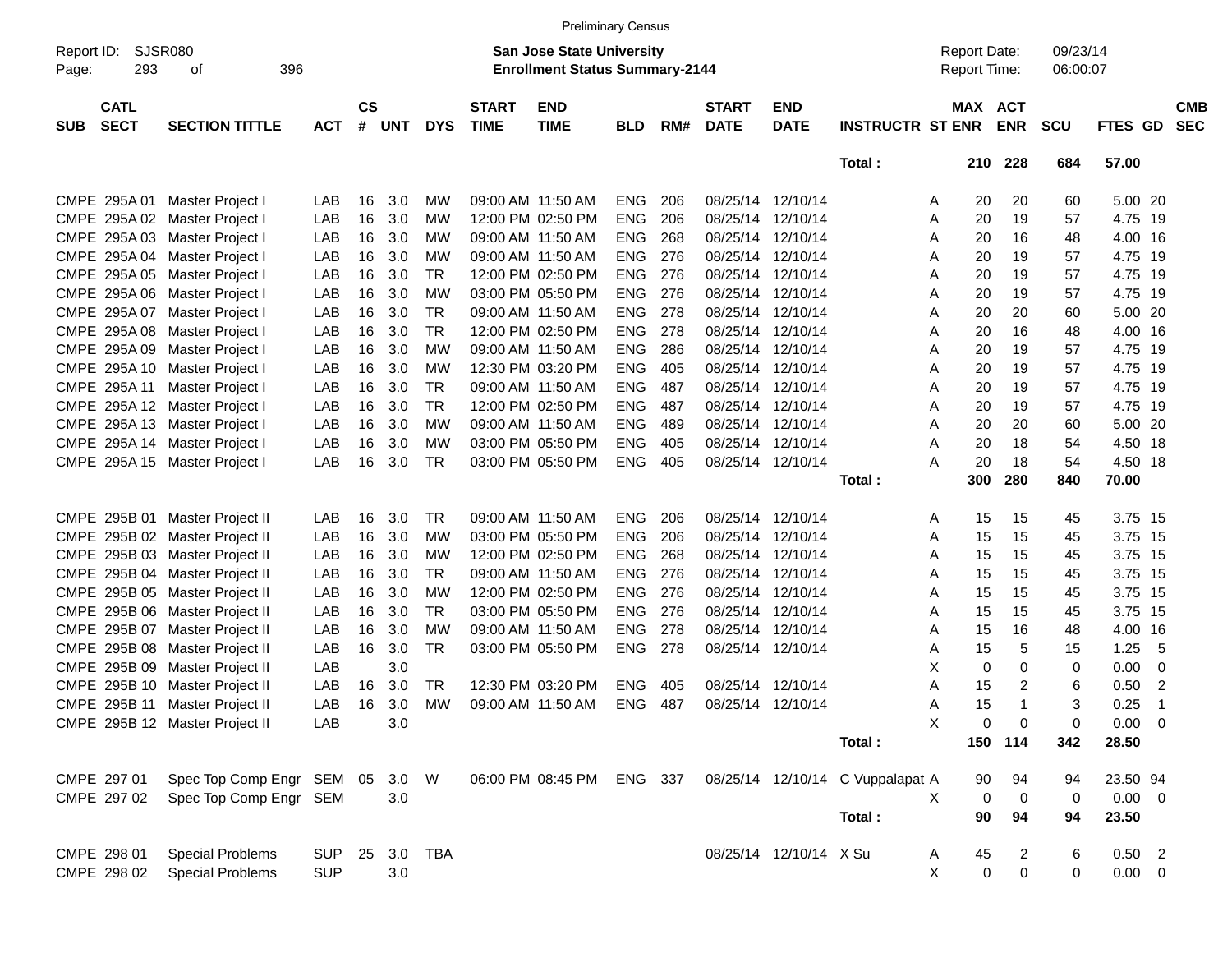|                                          |                                                        |                          |                    |            |                          |                             |                                                                           | <b>Preliminary Census</b> |     |                             |                                                  |                                  |                                     |                |                |                           |                            |                            |
|------------------------------------------|--------------------------------------------------------|--------------------------|--------------------|------------|--------------------------|-----------------------------|---------------------------------------------------------------------------|---------------------------|-----|-----------------------------|--------------------------------------------------|----------------------------------|-------------------------------------|----------------|----------------|---------------------------|----------------------------|----------------------------|
| Report ID:<br>294<br>Page:               | <b>SJSR080</b><br>396<br>0f                            |                          |                    |            |                          |                             | <b>San Jose State University</b><br><b>Enrollment Status Summary-2144</b> |                           |     |                             |                                                  |                                  | <b>Report Date:</b><br>Report Time: |                |                | 09/23/14<br>06:00:07      |                            |                            |
| <b>CATL</b><br><b>SECT</b><br><b>SUB</b> | <b>SECTION TITTLE</b>                                  | <b>ACT</b>               | $\mathsf{cs}$<br># | <b>UNT</b> | <b>DYS</b>               | <b>START</b><br><b>TIME</b> | <b>END</b><br><b>TIME</b>                                                 | <b>BLD</b>                | RM# | <b>START</b><br><b>DATE</b> | <b>END</b><br><b>DATE</b>                        | <b>INSTRUCTR ST ENR</b>          |                                     | <b>MAX ACT</b> | <b>ENR</b>     | <b>SCU</b>                | <b>FTES GD</b>             | <b>CMB</b><br><b>SEC</b>   |
|                                          |                                                        |                          |                    |            |                          |                             |                                                                           |                           |     |                             |                                                  | Total:                           |                                     | 45             | $\overline{2}$ | 6                         | 0.50                       |                            |
| CMPE 298131                              | <b>CMPE/SE Internship</b>                              | <b>SUP</b>               | 48                 | 3.0        | <b>TBA</b>               |                             |                                                                           |                           |     |                             | 08/25/14 12/10/14                                | <b>B</b> Eswar                   | A                                   | 15             | 23             | 69                        | 5.75 23                    |                            |
| CMPE 298132<br>CMPE 298133               | <b>CMPE/SE Internship</b><br><b>CMPE/SE Internship</b> | <b>SUP</b><br><b>SUP</b> | 48<br>48           | 3.0<br>3.0 | <b>TBA</b><br><b>TBA</b> |                             |                                                                           |                           |     |                             | 08/25/14 12/10/14<br>08/25/14 12/10/14           | <b>B</b> Eswar<br><b>B</b> Eswar | A<br>A                              | 15<br>15       | 22<br>22       | 66<br>66                  | 5.50 22<br>5.50 22         |                            |
| CMPE 298I 34                             | <b>CMPE/SE Internship</b>                              | <b>SUP</b>               | 48                 | 3.0        | <b>TBA</b>               |                             |                                                                           |                           |     |                             | 08/25/14 12/10/14 B Eswar                        |                                  | A                                   | 15             | 23             | 69                        | 5.75 23                    |                            |
| CMPE 298135<br>CMPE 298136               | <b>CMPE/SE Internship</b><br><b>CMPE/SE Internship</b> | <b>SUP</b><br><b>SUP</b> | 48<br>48           | 3.0<br>3.0 | <b>TBA</b><br><b>TBA</b> |                             |                                                                           |                           |     | 08/25/14                    | 12/10/14<br>08/25/14 12/10/14 B Eswar            | <b>B</b> Eswar                   | A<br>A                              | 15<br>15       | 20<br>23       | 60<br>69                  | 5.00 20<br>5.75 23         |                            |
| CMPE 298I 37                             | <b>CMPE/SE Internship</b>                              | <b>SUP</b>               | 48                 | 3.0        | <b>TBA</b>               |                             |                                                                           |                           |     |                             | 08/25/14 12/10/14                                | <b>B</b> Eswar                   | A                                   | 15             | 19             | 57                        | 4.75 19                    |                            |
| CMPE 298I 38<br>CMPE 298139              | <b>CMPE/SE Internship</b><br><b>CMPE/SE Internship</b> | <b>SUP</b><br><b>SUP</b> | 48<br>48           | 3.0<br>3.0 | <b>TBA</b><br><b>TBA</b> |                             |                                                                           |                           |     |                             | 08/25/14 12/10/14<br>08/25/14 12/10/14           | <b>B</b> Eswar<br><b>B</b> Eswar | A<br>A                              | 15<br>15       | 19<br>19       | 57<br>57                  | 4.75 19<br>4.75 19         |                            |
| CMPE 298140                              | <b>CMPE/SE Internship</b>                              | <b>SUP</b>               | 48                 | 3.0        | <b>TBA</b>               |                             |                                                                           |                           |     |                             | 08/25/14 12/10/14                                | <b>B</b> Eswar                   | A                                   | 15             | 17             | 51                        | 4.25 17                    |                            |
|                                          |                                                        |                          |                    |            |                          |                             |                                                                           |                           |     |                             |                                                  | Total:                           |                                     | 150            | 207            | 621                       | 51.75                      |                            |
| CMPE 299A 01                             | <b>Master Thesis I</b>                                 | <b>SUP</b>               | 25                 | 3.0        | <b>TBA</b>               |                             |                                                                           |                           |     |                             | 08/25/14 12/10/14                                | L Chang<br>Total:                | A                                   | 10<br>10       | 3<br>3         | 9<br>9                    | $0.75$ 3<br>0.75           |                            |
|                                          |                                                        |                          |                    |            |                          |                             |                                                                           |                           |     |                             |                                                  |                                  |                                     |                |                |                           |                            |                            |
| CMPE 299B 01                             | <b>Master Thesis II</b>                                | <b>SUP</b>               | 25                 | 3.0        | <b>TBA</b>               |                             |                                                                           |                           |     |                             | 08/25/14 12/10/14                                | L Chang<br>Total:                | Α                                   | 10<br>10       | 1<br>-1        | 3<br>3                    | 0.25<br>0.25               | $\overline{\phantom{0}}$ 1 |
|                                          |                                                        |                          |                    |            |                          |                             |                                                                           |                           |     |                             |                                                  |                                  |                                     |                |                |                           |                            |                            |
| Department :                             | <b>Computer Engineering</b>                            |                          |                    |            |                          |                             |                                                                           |                           |     |                             | <b>Lower Division:</b><br><b>Upper Division:</b> | Department Total:                | 6131<br>540<br>1890                 |                | 440<br>1556    | 5415 14443<br>660<br>3714 | 1164.90<br>44.00<br>267.35 |                            |

**Graduate Division : 3701 3419 10069 853.55**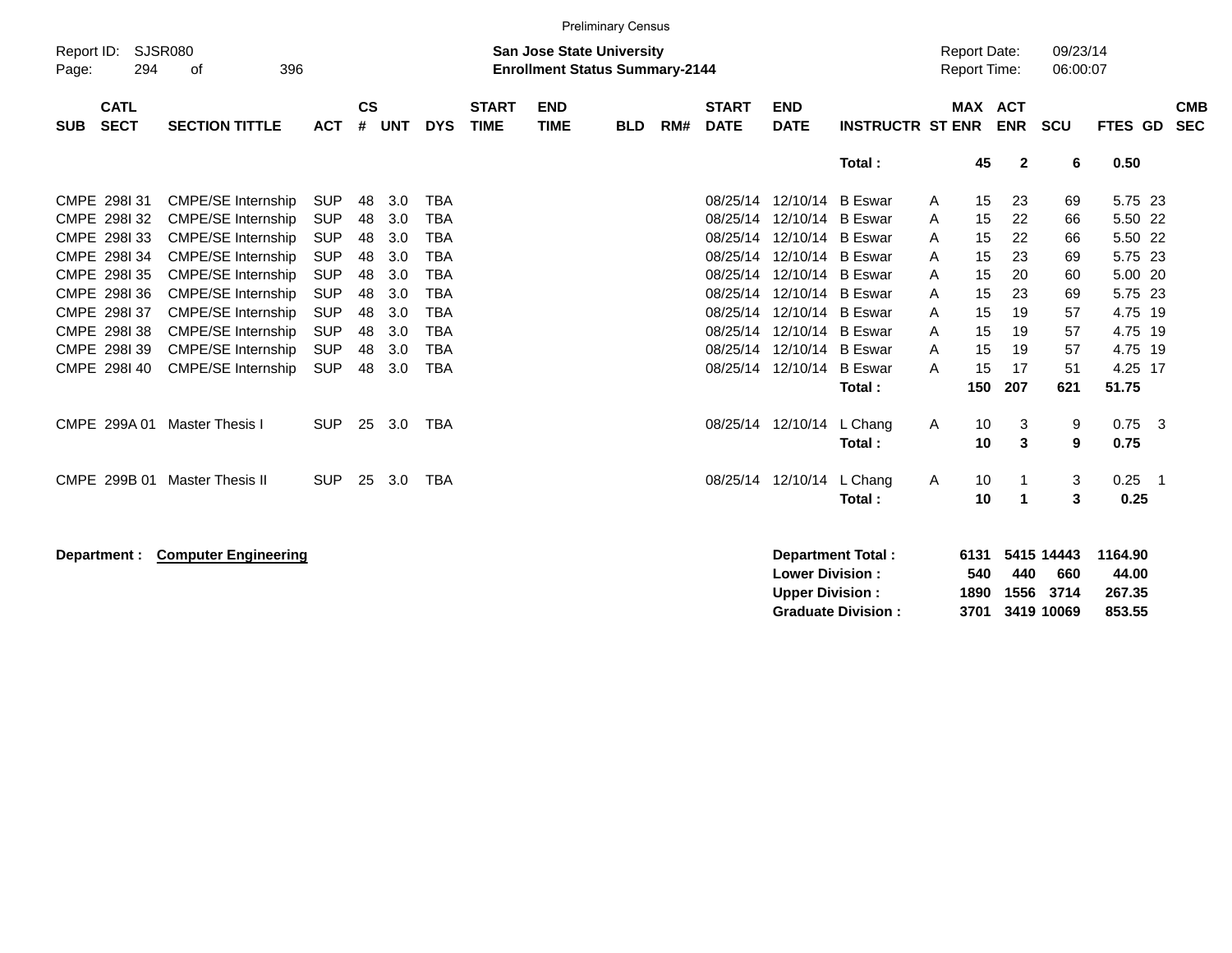|                     |                            |                                                     |            |                |            |            |                             |                                                                           | Preliminary Census |       |                             |                                                  |                            |                                     |                            |                      |                       |                          |                          |
|---------------------|----------------------------|-----------------------------------------------------|------------|----------------|------------|------------|-----------------------------|---------------------------------------------------------------------------|--------------------|-------|-----------------------------|--------------------------------------------------|----------------------------|-------------------------------------|----------------------------|----------------------|-----------------------|--------------------------|--------------------------|
| Report ID:<br>Page: | 295                        | <b>SJSR080</b><br>396<br>0f                         |            |                |            |            |                             | <b>San Jose State University</b><br><b>Enrollment Status Summary-2144</b> |                    |       |                             |                                                  |                            | <b>Report Date:</b><br>Report Time: |                            | 09/23/14<br>06:00:07 |                       |                          |                          |
| <b>SUB</b>          | <b>CATL</b><br><b>SECT</b> | <b>SECTION TITTLE</b>                               | <b>ACT</b> | <b>CS</b><br># | <b>UNT</b> | <b>DYS</b> | <b>START</b><br><b>TIME</b> | <b>END</b><br><b>TIME</b>                                                 | <b>BLD</b>         | RM#   | <b>START</b><br><b>DATE</b> | <b>END</b><br><b>DATE</b>                        | <b>INSTRUCTR ST ENR</b>    |                                     | MAX ACT<br><b>ENR</b>      | SCU                  | FTES GD               |                          | <b>CMB</b><br><b>SEC</b> |
| <b>College</b>      | Department :               | <b>Engineering</b><br><b>Biomedical Engineering</b> |            |                |            |            |                             |                                                                           |                    |       |                             |                                                  |                            |                                     |                            |                      |                       |                          |                          |
| <b>BME</b>          | 115 01                     | <b>Fndtns Biomed Engr</b>                           | <b>LEC</b> | 04             | 4.0        | <b>TR</b>  |                             | 03:00 PM 04:15 PM                                                         | HGH                | - 116 | 08/25/14                    | 12/10/14                                         | <b>B</b> Hawkins           | 48<br>A                             | 38                         | 114                  | 11.00 13              |                          |                          |
| <b>BME</b>          | 115 02                     | Fndtns Biomed Engr                                  | LAB        | 16             | 0.0        | F          |                             | 01:30 PM 04:15 PM                                                         | <b>ENG</b>         | 2331  | 08/25/14                    | 12/10/14                                         | R Elzia                    | 16<br>A                             | 11                         | 11                   | 0.004                 |                          |                          |
| <b>BME</b>          | 115 03                     | <b>Fndtns Biomed Engr</b>                           | LAB        | 16             | 0.0        | R          |                             | 09:00 AM 11:45 AM                                                         | <b>ENG</b>         | 2331  | 08/25/14                    | 12/10/14                                         | <b>B</b> Hawkins           | 16<br>A                             | 15                         | 15                   | 0.00                  | - 5                      |                          |
| <b>BME</b>          | 115 04                     | <b>Fndtns Biomed Engr</b>                           | LAB        | 16             | 0.0        | F          |                             | 09:00 AM 11:45 AM                                                         | <b>ENG</b>         | 2331  |                             | 08/25/14 12/10/14                                | A Bellofiore<br>Total:     | 16<br>A<br>96                       | 12<br>76                   | 12<br>152            | 0.00<br>11.00         | $\overline{4}$           |                          |
| <b>BME</b>          | 17701                      | Physiol for Engr                                    | <b>LEC</b> | 02             | 3.0        | <b>MW</b>  |                             | 04:30 PM 05:45 PM                                                         | <b>ENG</b>         | 333   |                             | 08/25/14 12/10/14                                | F Erogbogbo A              | 40                                  | 51                         | 153                  | 10.95 15 C            |                          |                          |
| <b>BIOL</b>         | 17701                      | Physiol for Engr                                    | <b>LEC</b> | 02             | 3.0        | <b>MW</b>  |                             | 04:30 PM 05:45 PM                                                         | <b>ENG</b>         | 333   | 08/25/14                    | 12/10/14                                         | F Erogbogbo A              |                                     | 0<br>7                     | 21                   | 1.75                  | 7 C                      |                          |
|                     |                            |                                                     |            |                |            |            |                             |                                                                           |                    |       |                             |                                                  | Total:                     | 40                                  | 58                         | 174                  | 12.70                 |                          |                          |
| <b>BME</b>          | 198A 01                    | Senior Project I                                    | <b>LEC</b> | 02             | 2.0        | F          |                             | 09:00 AM 09:50 AM                                                         | <b>ENG</b>         | 340   | 08/25/14                    | 12/10/14                                         | <b>B</b> Hawkins           | 20<br>A                             | 29                         | 29                   | 3.87                  | $\overline{\phantom{0}}$ |                          |
| <b>BME</b>          | 198A02                     | Senior Project I                                    | LAB        | 16             | 0.0        | F          |                             | 10:00 AM 12:45 PM                                                         | <b>ENG</b>         | 340   | 08/25/14                    | 12/10/14                                         | <b>B</b> Hawkins<br>Total: | 20<br>A<br>40                       | 29<br>58                   | 29<br>58             | 0.00<br>3.87          | $\overline{0}$           |                          |
| <b>BME</b>          | 254 01                     | <b>BME Microsystems</b>                             | <b>LEC</b> | 02             | 3.0        | $\top$     |                             | 06:00 PM 08:45 PM                                                         | <b>ENG</b>         | 333   | 08/25/14                    | 12/10/14                                         | <b>B</b> Hawkins<br>Total: | 40<br>A<br>40                       | 14<br>14                   | 42<br>42             | 3.45 13<br>3.45       |                          |                          |
|                     | Department :               | <b>Biomedical Engineering</b>                       |            |                |            |            |                             |                                                                           |                    |       |                             |                                                  | Department Total:          | 216                                 | 206                        | 426                  | 31.02                 |                          |                          |
|                     |                            |                                                     |            |                |            |            |                             |                                                                           |                    |       |                             | <b>Lower Division:</b><br><b>Upper Division:</b> | <b>Graduate Division:</b>  | 176<br>40                           | 0<br>$\bf{0}$<br>192<br>14 | 0<br>384<br>42       | 0.00<br>27.57<br>3.45 |                          |                          |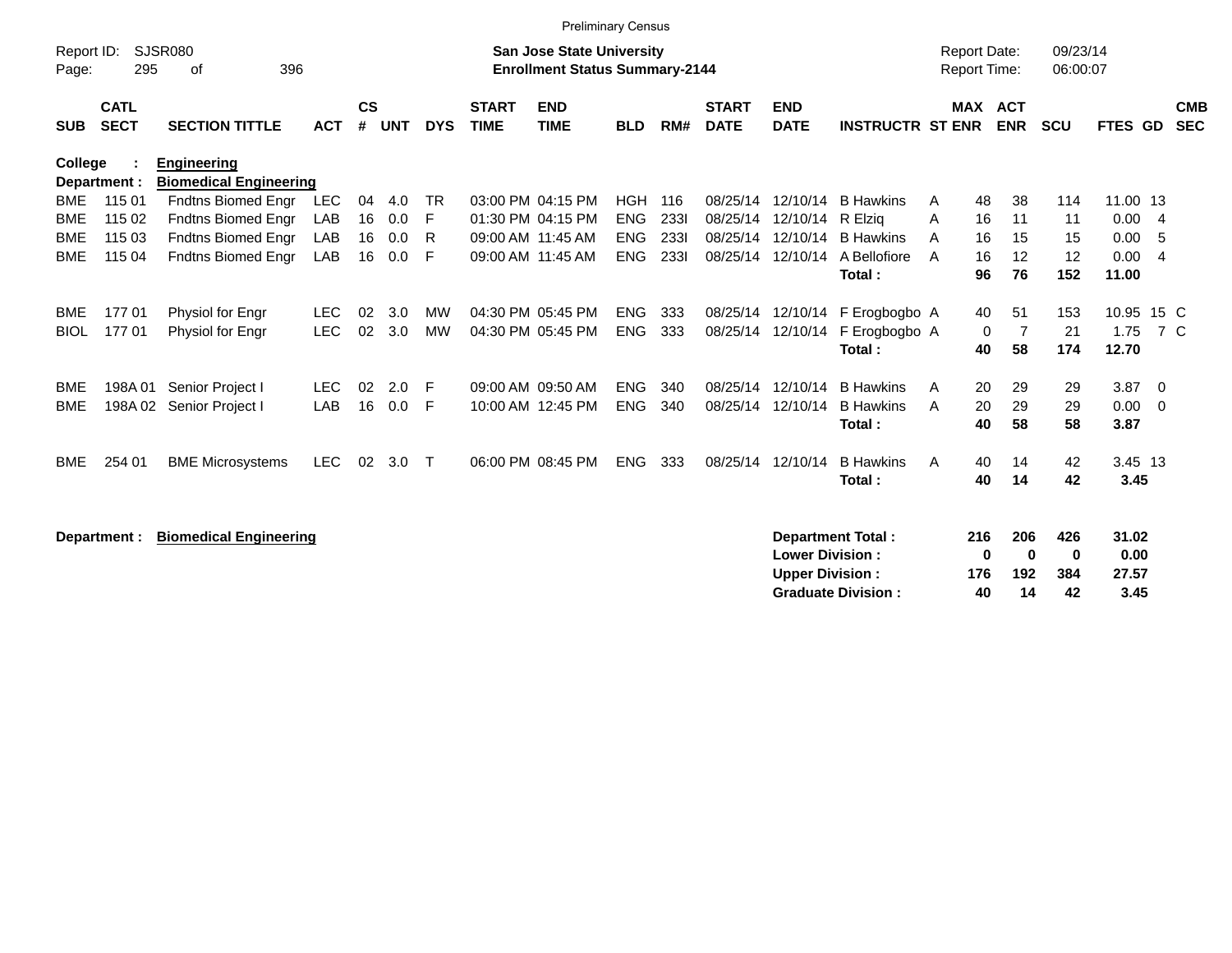|            |                            |                                 |               |           |         |              |                             |                                                                    | <b>Preliminary Census</b> |     |                             |                             |                               |                                     |                       |                      |              |                            |                          |
|------------|----------------------------|---------------------------------|---------------|-----------|---------|--------------|-----------------------------|--------------------------------------------------------------------|---------------------------|-----|-----------------------------|-----------------------------|-------------------------------|-------------------------------------|-----------------------|----------------------|--------------|----------------------------|--------------------------|
| Page:      | Report ID: SJSR080<br>296  | 396<br>оf                       |               |           |         |              |                             | San Jose State University<br><b>Enrollment Status Summary-2144</b> |                           |     |                             |                             |                               | <b>Report Date:</b><br>Report Time: |                       | 09/23/14<br>06:00:07 |              |                            |                          |
| <b>SUB</b> | <b>CATL</b><br><b>SECT</b> | <b>SECTION TITTLE</b>           | <b>ACT</b>    | <b>CS</b> | # UNT   | <b>DYS</b>   | <b>START</b><br><b>TIME</b> | <b>END</b><br><b>TIME</b>                                          | <b>BLD</b>                | RM# | <b>START</b><br><b>DATE</b> | <b>END</b><br><b>DATE</b>   | <b>INSTRUCTR ST ENR</b>       |                                     | MAX ACT<br><b>ENR</b> | <b>SCU</b>           | FTES GD      |                            | <b>CMB</b><br><b>SEC</b> |
| College    |                            | <b>Engineering</b>              |               |           |         |              |                             |                                                                    |                           |     |                             |                             |                               |                                     |                       |                      |              |                            |                          |
|            | Department :               | <b>Electrical Engineering</b>   |               |           |         |              |                             |                                                                    |                           |     |                             |                             |                               |                                     |                       |                      |              |                            |                          |
| EE         | 30 01                      | INTR PRGM MC EE                 | <b>LEC</b>    | 01        | 3.0     | MW           |                             | 03:00 PM 03:50 PM                                                  | <b>ENG</b>                | 189 |                             | 08/25/14 12/10/14           | F Lin                         | 80<br>A                             | 66                    | 132                  | 13.20        | $\Omega$                   |                          |
| EE         | 30 02                      | <b>INTR PRGM MC EE</b>          | LAB           | 16        | 0.0     | W            |                             | 06:00 PM 08:45 PM                                                  | <b>ENG</b>                | 258 |                             | 08/25/14 12/10/14           | F Lin                         | A                                   | 20<br>23              | 23                   | 0.00         | $\overline{0}$             |                          |
| EE         | 30 03                      | <b>INTR PRGM MC EE</b>          | LAB           | 16        | 0.0     | W            |                             | 06:00 PM 08:45 PM                                                  | <b>ENG</b>                | 290 |                             | 08/25/14 12/10/14           | F Lin                         | 20<br>A                             | 20                    | 20                   | 0.00         | 0                          |                          |
| EE.        | 30 04                      | <b>INTR PRGM MC EE</b>          | LAB           | 16        | 0.0     | W            |                             | 06:00 PM 08:45 PM                                                  | <b>ENG</b>                | 387 |                             | 08/25/14 12/10/14           | F Lin                         | A                                   | 20<br>23              | 23                   | 0.00         | $\overline{\phantom{0}}$   |                          |
|            |                            |                                 |               |           |         |              |                             |                                                                    |                           |     |                             |                             | Total:                        | 140                                 | 132                   | 198                  | 13.20        |                            |                          |
| EE         | 97 01                      | Intro EE Lab                    | LAB           |           | 17 1.0  | R            |                             | 06:00 PM 08:45 PM                                                  | ENG                       | 249 |                             |                             | 08/25/14 12/10/14 A Agrawal   | A                                   | 18<br>20              | 18                   | 1.20         | - 0                        |                          |
| EE         | 97 02                      | Intro EE Lab                    | LAB           | 17        | 1.0     | $\mathsf{T}$ |                             | 09:00 AM 11:45 AM                                                  | <b>ENG</b>                | 249 |                             | 08/25/14 12/10/14 C Jones   |                               | A                                   | 21<br>20              | 21                   | 1.40         | - 0                        |                          |
| EE         | 97 03                      | Intro EE Lab                    | LAB           |           | 17, 1.0 | $\mathsf T$  |                             | 01:30 PM 04:15 PM                                                  | <b>ENG</b>                | 249 |                             |                             | 08/25/14 12/10/14 S Mukherjee | A                                   | 20<br>23              | 23                   | 1.53         | 0                          |                          |
| EE         | 97 04                      | Intro EE Lab                    | LAB           |           | 17, 1.0 | R            |                             | 01:30 PM 04:15 PM                                                  | <b>ENG</b>                | 249 |                             | 08/25/14 12/10/14 C Jones   |                               | A                                   | 9<br>20               | 9                    | 0.60         | - 0                        |                          |
| EE         | 97 05                      | Intro EE Lab                    | LAB           | 17        | 1.0     | F            |                             | 09:00 AM 11:45 AM                                                  | <b>ENG</b>                | 249 |                             |                             | 08/25/14 12/10/14 G Joglekar  | 20<br>A                             | 15                    | 15                   | 1.00         | $\overline{0}$             |                          |
| EЕ         | 97 06                      | Intro EE Lab                    | LAB           | 17        | 1.0     | R            |                             | 09:00 AM 11:45 AM                                                  | <b>ENG</b>                | 249 |                             |                             | 08/25/14 12/10/14 T Nguyen    | Α                                   | 20<br>21              | 21                   | 1.40         | $\overline{0}$             |                          |
| EE.        | 97 07                      | Intro EE Lab                    | LAB           |           | 17 1.0  | $\mathsf{T}$ |                             | 06:00 PM 08:45 PM                                                  | <b>ENG</b>                | 249 |                             | 08/25/14 12/10/14           | D Lonkar                      | A                                   | $\overline{7}$<br>20  | $\overline{7}$       | $0.47 \ 0$   |                            |                          |
|            |                            |                                 |               |           |         |              |                             |                                                                    |                           |     |                             |                             | Total:                        | 140                                 | 114                   | 114                  | 7.60         |                            |                          |
| EE         | 98 01                      | Intro Ckt Analysis              | SEM           | 04        | 3.0     | TR.          |                             | 09:00 AM 10:15 AM                                                  | <b>ENG</b>                | 345 |                             | 08/25/14 12/10/14           | P Hsu                         | A                                   | 65<br>63              | 189                  | 12.60        | $\overline{\mathbf{0}}$    |                          |
| EE         | 98 02                      | Intro Ckt Analysis              | <b>SEM</b>    | 04        | 3.0     | МW           |                             | 10:30 AM 11:45 AM                                                  | <b>ENG</b>                | 345 |                             | 08/25/14 12/10/14           | D Parent                      | 65<br>А                             | 74                    | 222                  | 14.90        | $\overline{2}$             |                          |
| EE         | 98 03                      | Intro Ckt Analysis              | <b>SEM</b>    | 04        | 3.0     | MW           |                             | 01:30 PM 02:45 PM                                                  | <b>ENG</b>                | 345 |                             | 08/25/14 12/10/14           | R Morelos-Za A                | 65                                  | 72                    | 216                  | 14.45        | $\overline{1}$             |                          |
|            |                            |                                 |               |           |         |              |                             |                                                                    |                           |     |                             |                             | Total:                        | 195                                 | 209                   | 627                  | 41.95        |                            |                          |
|            |                            |                                 |               |           |         |              |                             |                                                                    |                           |     |                             |                             |                               |                                     |                       |                      |              |                            |                          |
| EE.        | 101 01                     | Cir/Conc & Prob So              | <b>ACT</b>    |           |         | R            |                             | 02:00 PM 04:00 PM                                                  | <b>ENG</b>                | 339 |                             | 08/25/14 12/10/14           | R Chen                        | A                                   | 80<br>127             | 127                  | 8.48         | $\overline{\phantom{0}}$ 1 |                          |
|            |                            |                                 |               |           |         |              |                             |                                                                    |                           |     |                             |                             | Total:                        |                                     | 127<br>80             | 127                  | 8.48         |                            |                          |
| EE.        | 102 01                     | Prob/Stat in EE                 | SEM           | 04        | 3.0     | MW           |                             | 10:30 AM 11:45 AM                                                  | <b>ENG</b>                | 339 |                             | 08/25/14 12/10/14           | <b>B</b> Sirkeci              | A                                   | 55<br>57              | 171                  | $11.40 \t 0$ |                            |                          |
|            |                            |                                 |               |           |         |              |                             |                                                                    |                           |     |                             |                             | Total:                        |                                     | 55<br>57              | 171                  | 11.40        |                            |                          |
|            |                            |                                 |               |           |         |              |                             |                                                                    |                           |     |                             |                             |                               |                                     |                       |                      |              |                            |                          |
| EE         | 110 01                     | Circuits and Systems SEM 04 3.0 |               |           |         | MW           |                             | 04:30 PM 05:45 PM                                                  | WSQ 207                   |     |                             | 08/25/14 12/10/14           | P Hsu                         | A                                   | 72<br>63              | 189                  | 12.75 3      |                            |                          |
|            |                            |                                 |               |           |         |              |                             |                                                                    |                           |     |                             |                             | Total:                        |                                     | 72<br>63              | 189                  | 12.75        |                            |                          |
|            |                            |                                 |               |           |         |              |                             |                                                                    |                           |     |                             |                             |                               |                                     |                       |                      |              |                            |                          |
| EE         | 112 01                     | <b>Signal Processing</b>        | SEM 04 3.0 MW |           |         |              |                             | 03:00 PM 04:15 PM                                                  | ENG 341                   |     |                             | 08/25/14 12/10/14 B Sirkeci |                               | A                                   | 55<br>58              | 174                  | 11.65 1      |                            |                          |
|            |                            |                                 |               |           |         |              |                             |                                                                    |                           |     |                             |                             | Total:                        |                                     | 55<br>58              | 174                  | 11.65        |                            |                          |
| EE         | 118 01                     | Dig Lgc Crt Dsgn                | SEM           |           | 04 4.0  | MW           |                             | 10:30 AM 11:45 AM                                                  | ENG 189                   |     |                             | 08/25/14 12/10/14 C Choo    |                               | A                                   | 80<br>85              | 255                  | 22.80 2      |                            |                          |
| EE         | 118 02                     | Dig Lgc Crt Dsgn                | LAB           |           | 16 0.0  | R            |                             | 09:00 AM 11:45 AM                                                  | ENG 305                   |     |                             | 08/25/14 12/10/14 L Feng    |                               | Α                                   | 20<br>17              | 17                   | $0.00 \t 0$  |                            |                          |
| EE         | 118 03                     | Dig Lgc Crt Dsgn                | LAB           | 16        | 0.0     | R            |                             | 06:00 PM 08:45 PM                                                  | ENG 305                   |     |                             | 08/25/14 12/10/14 J Shah    |                               | Α                                   | 20<br>22              | 22                   | $0.00$ 1     |                            |                          |
| EE         | 118 04                     | Dig Lgc Crt Dsgn                | LAB           | 16        | 0.0     | $\top$       |                             | 01:30 PM 04:15 PM                                                  | ENG 305                   |     |                             |                             | 08/25/14 12/10/14 A Sakharkar | A                                   | 20<br>23              | 23                   | $0.00$ 1     |                            |                          |
| EE.        | 118 05                     | Dig Lgc Crt Dsgn                | LAB           |           | 16 0.0  | $\top$       |                             | 09:00 AM 11:45 AM                                                  | ENG 305                   |     |                             | 08/25/14 12/10/14 B Wang    |                               | A                                   | 20<br>22              | 22                   | $0.00 \t 0$  |                            |                          |
|            |                            |                                 |               |           |         |              |                             |                                                                    |                           |     |                             |                             |                               |                                     |                       |                      |              |                            |                          |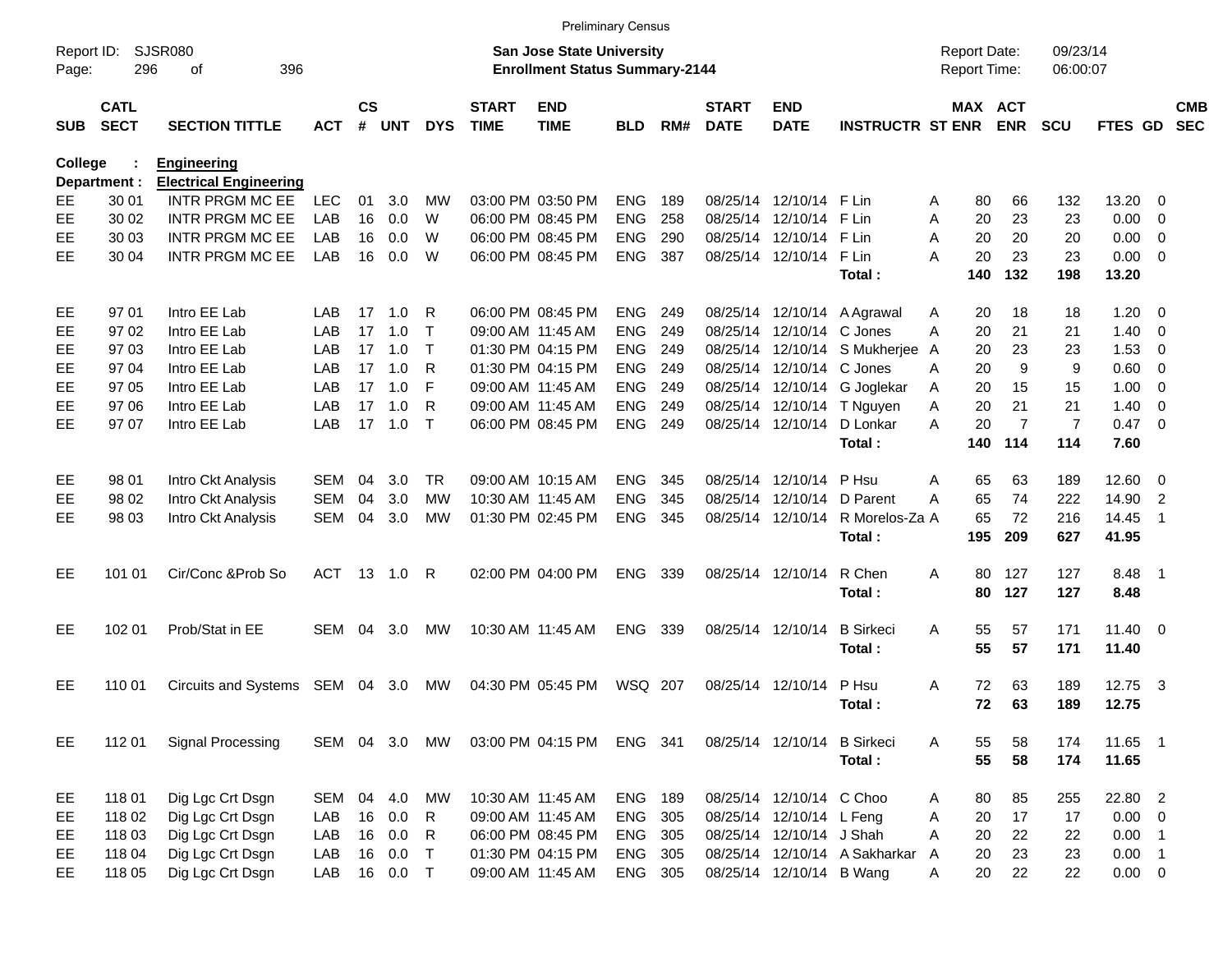|                     |                            |                                   |               |                             |            |              |                             | <b>Preliminary Census</b>                                          |            |     |                             |                           |                              |                                     |                     |                      |                      |                          |                          |
|---------------------|----------------------------|-----------------------------------|---------------|-----------------------------|------------|--------------|-----------------------------|--------------------------------------------------------------------|------------|-----|-----------------------------|---------------------------|------------------------------|-------------------------------------|---------------------|----------------------|----------------------|--------------------------|--------------------------|
| Report ID:<br>Page: | 297                        | <b>SJSR080</b><br>396<br>оf       |               |                             |            |              |                             | San Jose State University<br><b>Enrollment Status Summary-2144</b> |            |     |                             |                           |                              | <b>Report Date:</b><br>Report Time: |                     | 09/23/14<br>06:00:07 |                      |                          |                          |
| <b>SUB</b>          | <b>CATL</b><br><b>SECT</b> | <b>SECTION TITTLE</b>             | <b>ACT</b>    | $\mathsf{cs}$<br>$\pmb{\#}$ | <b>UNT</b> | <b>DYS</b>   | <b>START</b><br><b>TIME</b> | <b>END</b><br><b>TIME</b>                                          | <b>BLD</b> | RM# | <b>START</b><br><b>DATE</b> | <b>END</b><br><b>DATE</b> | <b>INSTRUCTR ST ENR</b>      | MAX ACT                             | <b>ENR</b>          | <b>SCU</b>           | <b>FTES GD</b>       |                          | <b>CMB</b><br><b>SEC</b> |
| EE                  | 118 06                     | Dig Lgc Crt Dsgn                  | LAB           |                             | 0.0        |              |                             |                                                                    |            |     |                             |                           |                              | X<br>0                              | 0                   | 0                    | $0.00 \t 0$          |                          |                          |
| EE.                 | 118 07                     | Dig Lgc Crt Dsgn                  | LAB           | 16                          | 0.0        | R            |                             | 01:30 PM 04:15 PM                                                  | <b>ENG</b> | 305 |                             | 08/25/14 12/10/14         | K Rami<br>Total:             | A<br>20<br>180                      | $\mathbf{1}$<br>170 | $\mathbf{1}$<br>340  | $0.00 \t 0$<br>22.80 |                          |                          |
| EE                  | 120 01                     | Microp Sys Design                 | <b>SEM</b>    | 04                          | 4.0        | МW           |                             | 01:30 PM 02:45 PM                                                  | <b>ENG</b> | 341 |                             | 08/25/14 12/10/14         | M Zand                       | 60<br>A                             | 58                  | 174                  | 15.53                | $\blacksquare$ 1         |                          |
| EE                  | 120 02                     | Microp Sys Design                 | LAB           | 16                          | 0.0        | R            |                             | 01:30 PM 04:15 PM                                                  | <b>ENG</b> | 307 | 08/25/14                    | 12/10/14                  | S Moballegh                  | 16<br>A                             | 16                  | 16                   | $0.00$ 1             |                          |                          |
| EE                  | 120 03                     | Microp Sys Design                 | LAB           | 16                          | 0.0        | $\mathsf{T}$ |                             | 01:30 PM 04:15 PM                                                  | <b>ENG</b> | 307 | 08/25/14                    |                           | 12/10/14 S Moballegh A       | 16                                  | 16                  | 16                   | $0.00 \t 0$          |                          |                          |
| EE                  | 120 04                     | Microp Sys Design                 | LAB           | 16                          | 0.0        | R            |                             | 10:30 AM 01:15 PM                                                  | <b>ENG</b> | 307 |                             |                           | 08/25/14 12/10/14 S Polagani | 16<br>A                             | 12                  | 12                   | $0.00 \t 0$          |                          |                          |
| EE                  | 120 05                     | Microp Sys Design                 | LAB           | 16                          | 0.0        | W            |                             | 06:00 PM 08:45 PM                                                  | <b>ENG</b> | 307 |                             | 08/25/14 12/10/14         | D Bhavnagari A<br>Total:     | 16<br>124                           | 14<br>116           | 14<br>232            | $0.00 \t 0$<br>15.53 |                          |                          |
| EE                  | 122 01                     | Electr Design I                   | <b>SEM</b>    | 04                          | 4.0        | <b>TR</b>    |                             | 09:00 AM 10:15 AM                                                  | <b>ENG</b> | 339 |                             | 08/25/14 12/10/14         | S Hamedi-HagA                | 55                                  | 45                  | 135                  | 12.07                | $\blacksquare$ 1         |                          |
| EE                  | 122 02                     | Electr Design I                   | LAB           | 16                          | 0.0        | $\top$       |                             | 06:00 PM 08:45 PM                                                  | <b>ENG</b> | 290 | 08/25/14                    | 12/10/14                  | K Parate                     | 18<br>A                             | 12                  | 12                   | $0.00 \t 0$          |                          |                          |
| EE                  | 122 03                     | Electr Design I                   | LAB           | 16                          | 0.0        | $\mathsf{T}$ |                             | 01:30 PM 04:15 PM                                                  | <b>ENG</b> | 290 |                             | 08/25/14 12/10/14         | N Singh                      | 18<br>Α                             | 19                  | 19                   | $0.00 \t 0$          |                          |                          |
| EE                  | 122 04                     | Electr Design I                   | LAB           | 16                          | 0.0        | $\mathsf{T}$ |                             | 10:30 AM 01:15 PM                                                  | <b>ENG</b> | 290 |                             | 08/25/14 12/10/14         | C Tambat                     | 18<br>А                             | 14                  | 14                   | 0.00                 | $\overline{\phantom{1}}$ |                          |
|                     |                            |                                   |               |                             |            |              |                             |                                                                    |            |     |                             |                           | Total:                       | 109                                 | 90                  | 180                  | 12.07                |                          |                          |
| EE                  | 124 01                     | Electr Design II                  | <b>SEM</b>    | 04                          | 4.0        | МW           |                             | 09:00 AM 10:15 AM                                                  | <b>ENG</b> | 345 |                             | 08/25/14 12/10/14         | S Ardalan                    | 55<br>Α                             | 57                  | 171                  | 15.27                | $\overline{\phantom{1}}$ |                          |
| EE                  | 124 02                     | Electr Design II                  | LAB           | 16                          | 0.0        | R            |                             | 01:30 PM 04:15 PM                                                  | <b>ENG</b> | 258 | 08/25/14                    | 12/10/14                  | A Cheerla                    | A<br>16                             | 18                  | 18                   | $0.00 \t 0$          |                          |                          |
| EE                  | 124 03                     | Electr Design II                  | LAB           | 16                          | 0.0        | R            |                             | 10:30 AM 01:15 PM                                                  | <b>ENG</b> | 258 |                             | 08/25/14 12/10/14         | J Pinto                      | A<br>16                             | 23                  | 23                   | 0.00                 | $\overline{\phantom{1}}$ |                          |
| EE                  | 124 04                     | Electr Design II                  | LAB           | 16                          | 0.0        | R            |                             | 06:00 PM 08:45 PM                                                  | <b>ENG</b> | 258 |                             | 08/25/14 12/10/14         | S Kaliraj                    | 16<br>А                             | 16                  | 16                   | $0.00 \t 0$          |                          |                          |
|                     |                            |                                   |               |                             |            |              |                             |                                                                    |            |     |                             |                           | Total:                       | 103                                 | 114                 | 228                  | 15.27                |                          |                          |
| EE                  | 127 01                     | <b>Electronics for Bioe</b>       | <b>LEC</b>    | 02                          | 3.0        | TR           |                             | 03:00 PM 04:15 PM                                                  | <b>ENG</b> | 303 |                             | 08/25/14 12/10/14         | T Peng                       | 35<br>Α<br>35                       | 36                  | 108                  | 7.70 10              |                          |                          |
|                     |                            |                                   |               |                             |            |              |                             |                                                                    |            |     |                             |                           | Total:                       |                                     | 36                  | 108                  | 7.70                 |                          |                          |
| EE                  | 128 01                     | <b>Phys Electronics</b>           | SEM           | 04                          | 3.0        | <b>TR</b>    |                             | 10:30 AM 11:45 AM                                                  | <b>ENG</b> | 341 |                             | 08/25/14 12/10/14         | L He                         | 55<br>Α                             | 54                  | 162                  | 10.80 0              |                          |                          |
|                     |                            |                                   |               |                             |            |              |                             |                                                                    |            |     |                             |                           | Total:                       | 55                                  | 54                  | 162                  | 10.80                |                          |                          |
| EE                  | 130 01                     | Elec. Mach. Drv.                  | <b>SEM</b>    |                             | 3.0        |              |                             |                                                                    |            |     |                             |                           |                              | X<br>0                              | 0                   | 0                    | $0.00 \t 0$          |                          |                          |
|                     |                            |                                   |               |                             |            |              |                             |                                                                    |            |     |                             |                           | Total:                       | 0                                   | 0                   | 0                    | 0.00                 |                          |                          |
| EE                  | 134 01                     | Power Systems                     | LEC 02 3.0 TR |                             |            |              |                             | 04:30 PM 05:45 PM                                                  | ENG 303    |     |                             | 08/25/14 12/10/14         | S Liu                        | Α<br>35                             | 29                  | 87                   | 5.95 3               |                          |                          |
|                     |                            |                                   |               |                             |            |              |                             |                                                                    |            |     |                             |                           | Total:                       | 35                                  | 29                  | 87                   | 5.95                 |                          |                          |
| EE                  | 138 01                     | Embedded Cntr Sys DeSEM 05 3.0 TR |               |                             |            |              |                             | 06:00 PM 07:15 PM                                                  | ENG 401    |     |                             | 08/25/14 12/10/14         | C Pham                       | Α<br>35                             | 21                  | 63                   | $4.20 \ 0$           |                          |                          |
|                     |                            |                                   |               |                             |            |              |                             |                                                                    |            |     |                             |                           | Total:                       | 35                                  | 21                  | 63                   | 4.20                 |                          |                          |
| EE                  | 140 01                     | Prin of E & M Flds                | SEM 04 3.0 TR |                             |            |              |                             | 09:00 AM 10:15 AM                                                  | ENG 329    |     |                             | 08/25/14 12/10/14 R Kwok  |                              | 55<br>A                             | 51                  | 153                  | $10.25$ 1            |                          |                          |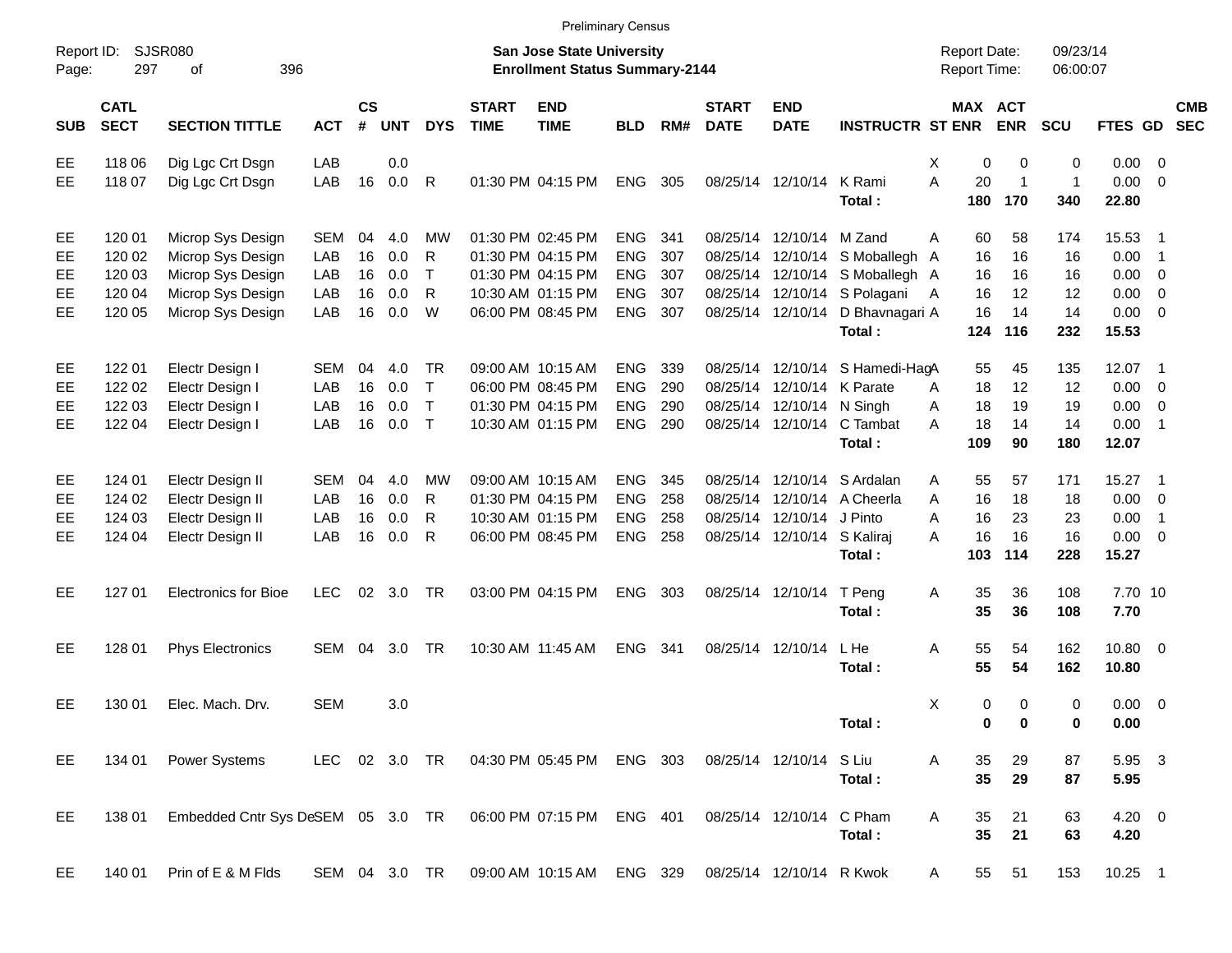|            |                            |                                  |            |                    |            |            |                                                                           | <b>Preliminary Census</b> |            |       |                             |                           |                                            |          |                              |                      |          |                    |            |
|------------|----------------------------|----------------------------------|------------|--------------------|------------|------------|---------------------------------------------------------------------------|---------------------------|------------|-------|-----------------------------|---------------------------|--------------------------------------------|----------|------------------------------|----------------------|----------|--------------------|------------|
| Page:      | Report ID: SJSR080<br>298  |                                  |            |                    |            |            | <b>San Jose State University</b><br><b>Enrollment Status Summary-2144</b> |                           |            |       |                             |                           | <b>Report Date:</b><br><b>Report Time:</b> |          |                              | 09/23/14<br>06:00:07 |          |                    |            |
| <b>SUB</b> | <b>CATL</b><br><b>SECT</b> | <b>SECTION TITTLE</b>            | <b>ACT</b> | $\mathsf{cs}$<br># | <b>UNT</b> | <b>DYS</b> | <b>START</b><br><b>TIME</b>                                               | <b>END</b><br><b>TIME</b> | <b>BLD</b> | RM#   | <b>START</b><br><b>DATE</b> | <b>END</b><br><b>DATE</b> | <b>INSTRUCTR ST ENR</b>                    |          | <b>MAX ACT</b><br><b>ENR</b> | <b>SCU</b>           |          | FTES GD SEC        | <b>CMB</b> |
|            |                            |                                  |            |                    |            |            |                                                                           |                           |            |       |                             |                           | Total:                                     |          | 55                           | 51                   | 153      | 10.25              |            |
| EE         | 153 01                     | Intro DIg Sig Proc               | SEM 05 3.0 |                    |            | TR         |                                                                           | 01:30 PM 02:45 PM         | <b>ENG</b> | 345   | 08/25/14 12/10/14           |                           | J Kim<br>Total:                            | A        | 35<br>35                     | 14<br>14             | 42<br>42 | $2.80 \ 0$<br>2.80 |            |
| EE         | 160 01                     | Princ Comm Systems LEC           |            |                    | 02 3.0     | TR         |                                                                           | 04:30 PM 05:20 PM         | <b>ENG</b> | 339   |                             | 08/25/14 12/10/14         | R Morelos-Za A                             |          | 48                           | 39                   | 78       | 7.80 0             |            |
| EE         | 160 02                     | Princ Comm Systems LAB           |            | 16                 | 0.0        | M          |                                                                           | 03:00 PM 05:45 PM         | <b>ENG</b> | 238   |                             | 08/25/14 12/10/14         | J Shen                                     | A        | 16                           | 10                   | 10       | $0.00 \t 0$        |            |
| EE         | 160 03                     | Princ Comm Systems LAB           |            | 16                 | 0.0        | W          |                                                                           | 03:00 PM 05:45 PM         | <b>ENG</b> | 238   |                             | 08/25/14 12/10/14 J Shen  |                                            | A        | 16                           | 15                   | 15       | $0.00 \t 0$        |            |
| EE         | 160 04                     | Princ Comm Systems LAB           |            |                    | 16 0.0     | F          |                                                                           | 09:00 AM 11:45 AM         | <b>ENG</b> | 238   |                             | 08/25/14 12/10/14         | G Soi                                      | A        | 16                           | 14                   | 14       | $0.00 \t 0$        |            |
|            |                            |                                  |            |                    |            |            |                                                                           |                           |            |       |                             |                           | Total:                                     |          | 96                           | 78                   | 117      | 7.80               |            |
| EE         | 174 01                     | INT ALG PR EBD SYS SEM 04 3.0    |            |                    |            | МW         |                                                                           | 07:30 PM 08:45 PM         | DMH 165    |       |                             | 08/25/14 12/10/14         | T Nguyen                                   | Α        | 35                           | 26                   | 78       | $5.25$ 1           |            |
|            |                            |                                  |            |                    |            |            |                                                                           |                           |            |       |                             |                           | Total:                                     |          | 35                           | 26                   | 78       | 5.25               |            |
| EE         | 178 01                     | Dig Design w FPGAS SEM 04 3.0    |            |                    |            |            |                                                                           |                           |            |       |                             | 08/25/14 12/10/14         |                                            | Х        | 0                            | 0                    | 0        | $0.00 \t 0$        |            |
| EE         | 178 02                     | Dig Design w FPGAS SEM 04 3.0 TR |            |                    |            |            |                                                                           | 07:30 PM 08:45 PM         | ENG 232    |       |                             | 08/25/14 12/10/14         | E Crabill                                  | A        | 35                           | 30                   | 90       | 6.10 2             |            |
|            |                            |                                  |            |                    |            |            |                                                                           |                           |            |       |                             |                           | Total:                                     |          | 35                           | 30                   | 90       | 6.10               |            |
| EE         | 180 01                     | <b>Indiv Studies</b>             | <b>SUP</b> | 36                 | 3.0        | TBA        |                                                                           |                           |            |       |                             | 08/25/14 12/10/14         |                                            | Α        | 10                           | 0                    | 0        | $0.00 \t 0$        |            |
|            |                            |                                  |            |                    |            |            |                                                                           |                           |            |       |                             |                           | Total:                                     |          | 10                           | 0                    | 0        | 0.00               |            |
| EE         | 181 01                     | Fund-Internetwork                | <b>LEC</b> | 02                 | 3.0        | МW         |                                                                           | 10:30 AM 11:45 AM         | <b>ENG</b> | - 331 | 08/25/14 12/10/14           |                           | N Mir                                      | Α        | 55                           | 33                   | 99       | $6.60$ 0           |            |
|            |                            |                                  |            |                    |            |            |                                                                           |                           |            |       |                             |                           | Total:                                     |          | 55                           | 33                   | 99       | 6.60               |            |
| EE         |                            | 198A 01 EE Sr Dsgn Proj I        | LAB        | 16                 | 1.0        | F          |                                                                           | 12:00 PM 02:45 PM         | <b>ENG</b> | 244   | 08/25/14 12/10/14           |                           |                                            | A        | 15                           | 16                   | 16       | $1.07 \t 0$        |            |
| EE         |                            | 198A 02 EE Sr Dsgn Proj I        | LAB        | 16                 | 1.0        | F          |                                                                           | 12:00 PM 02:45 PM         | <b>ENG</b> | 244   | 08/25/14 12/10/14           |                           |                                            | A        | 15                           | 16                   | 16       | $1.07 \t 0$        |            |
| EE         |                            | 198A 03 EE Sr Dsgn Proj I        | LAB        | 16                 | 1.0        | F          |                                                                           | 12:00 PM 02:45 PM         | <b>ENG</b> | 244   | 08/25/14 12/10/14           |                           |                                            | A        | 15                           | 19                   | 19       | $1.27 \t 0$        |            |
|            |                            |                                  |            |                    |            |            |                                                                           |                           |            |       |                             |                           | Total:                                     |          | 45                           | 51                   | 51       | 3.40               |            |
| EE         |                            | 198B 01 EE Sr Dsgn Proj II       | LAB        |                    | 16 3.0 F   |            |                                                                           | 01:30 PM 10:15 PM         | <b>ENG</b> | - 376 | 08/25/14 12/10/14           |                           |                                            | A        | 15                           | 18                   | 54       | 3.60 0             |            |
| EE         |                            | 198B 02 EE Sr Dsgn Proj II       | LAB        |                    | 16 3.0     | - F        |                                                                           | 01:30 PM 10:15 PM         | <b>ENG</b> | 376   | 08/25/14 12/10/14           |                           |                                            | A        | 15                           | 15                   | 45       | $3.00 \t 0$        |            |
| EE.        |                            | 198B 03 EE Sr Dsgn Proj II       | LAB        |                    | 16 3.0 F   |            |                                                                           | 01:30 PM 10:15 PM         | ENG 376    |       | 08/25/14 12/10/14           |                           |                                            | Α        | 15                           | 14                   | 42       | 2.80 0             |            |
|            |                            |                                  |            |                    |            |            |                                                                           |                           |            |       |                             |                           | Total:                                     |          | 45                           | 47                   | 141      | 9.40               |            |
| EE         | 210 01                     | Linear Sys Theory                | SEM        |                    | 05 3.0     | TR         |                                                                           | 04:30 PM 05:45 PM         | <b>BBC</b> | 004   |                             | 08/25/14 12/10/14 J Kim   |                                            | 100<br>A |                              | 98                   | 294      | 24.50 98           |            |
| EE         | 210 02                     | Linear Sys Theory                | SEM        | 05                 | 3.0        | MW         |                                                                           | 06:00 PM 07:15 PM         | ENG 343    |       |                             |                           | 08/25/14 12/10/14 K Ghadiri                | Α        | 80                           | 92                   | 276      | 23.00 92           |            |
| EE         | 210 03                     | Linear Sys Theory                | SEM        |                    | 05 3.0 TR  |            |                                                                           | 07:30 PM 08:45 PM         | ENG 345    |       |                             | 08/25/14 12/10/14         | R Kwok                                     | Α        | 80                           | 53                   | 159      | 13.25 53           |            |
|            |                            |                                  |            |                    |            |            |                                                                           |                           |            |       |                             |                           | Total:                                     |          | 260 243                      |                      | 729      | 60.75              |            |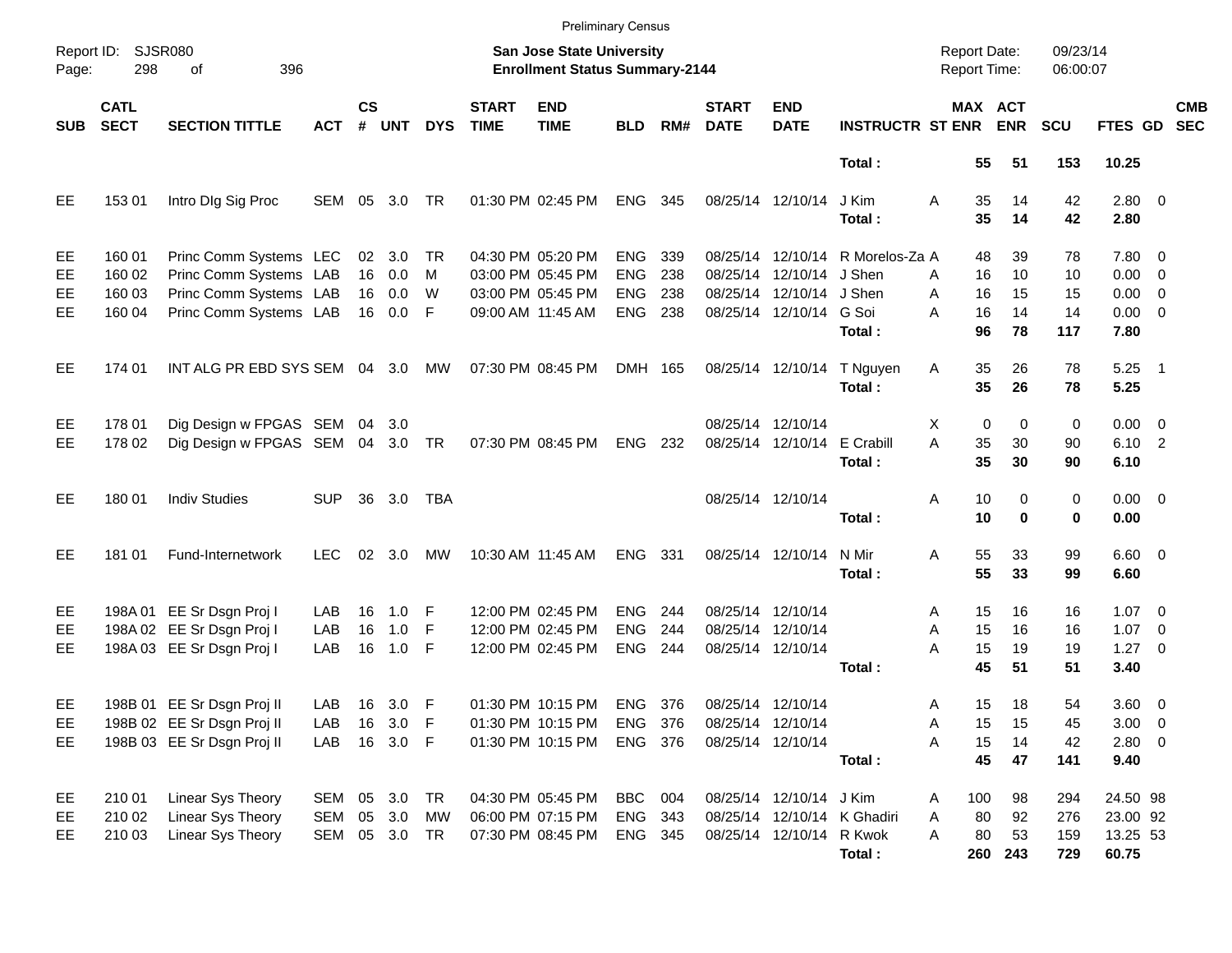| Report ID:<br>Page: | SJSR080<br>299             |                                                                      |                                 |                    |                   |                        | <b>San Jose State University</b><br><b>Enrollment Status Summary-2144</b> |                                                             |                                        |                   |                             |                                             | <b>Report Date:</b><br><b>Report Time:</b>                 |                                              | 09/23/14<br>06:00:07  |                          |                                           |            |
|---------------------|----------------------------|----------------------------------------------------------------------|---------------------------------|--------------------|-------------------|------------------------|---------------------------------------------------------------------------|-------------------------------------------------------------|----------------------------------------|-------------------|-----------------------------|---------------------------------------------|------------------------------------------------------------|----------------------------------------------|-----------------------|--------------------------|-------------------------------------------|------------|
| <b>SUB</b>          | <b>CATL</b><br><b>SECT</b> | <b>SECTION TITTLE</b>                                                | <b>ACT</b>                      | $\mathsf{cs}$<br># | <b>UNT</b>        | <b>DYS</b>             | <b>START</b><br><b>TIME</b>                                               | <b>END</b><br><b>TIME</b>                                   | <b>BLD</b>                             | RM#               | <b>START</b><br><b>DATE</b> | <b>END</b><br><b>DATE</b>                   | <b>INSTRUCTR ST ENR</b>                                    | MAX ACT                                      | <b>ENR</b>            | SCU                      | FTES GD SEC                               | <b>CMB</b> |
| EE                  | 220 01                     | RFIC Design I                                                        | <b>LEC</b>                      | 03                 | 3.0               | TR                     |                                                                           | 04:30 PM 05:45 PM                                           | <b>ENG</b>                             | 401               |                             |                                             | 08/25/14 12/10/14 S Hamedi-HagA<br>Total:                  | 35<br>35                                     | 16<br>16              | 48<br>48                 | 3.95 15<br>3.95                           |            |
| EE<br>EE<br>EЕ      | 221 01<br>221 02<br>221 03 | Prin of Semi Dev I<br>Prin of Semi Dev I<br>Prin of Semi Dev I       | SEM<br><b>SEM</b><br>SEM        | 05<br>05<br>05     | 3.0<br>3.0<br>3.0 | TR.<br><b>MW</b><br>МW |                                                                           | 03:00 PM 04:15 PM<br>04:30 PM 05:45 PM<br>07:30 PM 08:45 PM | <b>ENG</b><br><b>ENG</b><br><b>ENG</b> | 345<br>341<br>345 | 08/25/14                    | 08/25/14 12/10/14 L He<br>08/25/14 12/10/14 | 12/10/14 M Zoroofchi<br>M Zoroofchi A<br>Total:            | Α<br>90<br>60<br>$\overline{A}$<br>60<br>210 | 64<br>85<br>78<br>227 | 192<br>255<br>234<br>681 | 16.00 64<br>21.25 85<br>19.50 78<br>56.75 |            |
| EE                  | 223 01                     | Analog Int Ckts                                                      | SEM                             | 05                 | 3.0               | TR                     |                                                                           | 06:00 PM 07:15 PM                                           | <b>ENG</b>                             | 303               |                             |                                             | 08/25/14 12/10/14 M Zoroofchi A<br>Total:                  | 35<br>35                                     | 18<br>18              | 54<br>54                 | 4.50 18<br>4.50                           |            |
| EE                  | 224 01                     | Hi Speed CMOS Ckts SEM 05 3.0                                        |                                 |                    |                   | MW                     |                                                                           | 07:30 PM 08:45 PM                                           | <b>ENG</b>                             | 303               |                             | 08/25/14 12/10/14                           | M Ahmadi<br>Total:                                         | A<br>35<br>35                                | 33<br>33              | 99<br>99                 | 8.25 33<br>8.25                           |            |
| EE                  | 227 01                     | Signal Integrity--AM                                                 | SEM                             |                    | 05 3.0            | МW                     |                                                                           | 06:00 PM 07:15 PM                                           | <b>ENG</b>                             | 303               |                             |                                             | 08/25/14 12/10/14 S Ardalan<br>Total:                      | 35<br>A<br>35                                | 18<br>18              | 54<br>54                 | 4.50 18<br>4.50                           |            |
| EE                  | 237 01                     | Ctrl of AC Machine                                                   | SEM                             | 05                 | 3.0               | <b>TR</b>              |                                                                           | 07:30 PM 08:45 PM                                           | <b>ENG</b>                             | 303               |                             | 08/25/14 12/10/14 P Hsu                     | Total:                                                     | A<br>35<br>35                                | 11<br>11              | 33<br>33                 | 2.75 11<br>2.75                           |            |
| EE<br>EE<br>EЕ      | 250 01<br>250 02<br>250 03 | Prob Ran Vari & St P<br>Prob Ran Vari & St P<br>Prob Ran Vari & St P | <b>SEM</b><br><b>SEM</b><br>SEM | 05<br>05<br>05     | 3.0<br>3.0<br>3.0 | МW<br><b>TR</b><br>МW  |                                                                           | 03:00 PM 04:15 PM<br>06:00 PM 07:15 PM<br>07:30 PM 08:45 PM | <b>ENG</b><br><b>ENG</b><br><b>ENG</b> | 345<br>345<br>341 | 08/25/14                    | 12/10/14<br>08/25/14 12/10/14               | 08/25/14 12/10/14 K Ghadiri<br>J Kamali<br>J Kim<br>Total: | 80<br>A<br>A<br>60<br>A<br>60<br>200         | 95<br>29<br>47<br>171 | 285<br>87<br>141<br>513  | 23.75 95<br>7.25 29<br>11.75 47<br>42.75  |            |
| EE                  | 252 01                     | Adv. Comm Systems                                                    | LEC                             |                    | 02 3.0            | <b>MW</b>              |                                                                           | 07:30 PM 08:45 PM                                           | <b>ENG</b>                             | 401               |                             | 08/25/14 12/10/14                           | R Morelos-Za A<br>Total:                                   | 35<br>35                                     | 15<br>15              | 45<br>45                 | 3.75 15<br>3.75                           |            |
| EE                  | 253 01                     | Dig Sig Proc I                                                       | SEM                             | 05                 | 3.0               | TR                     |                                                                           | 07:30 PM 08:45 PM                                           | <b>ENG</b>                             | 401               |                             | 08/25/14 12/10/14                           | J Kim<br>Total:                                            | Α<br>35<br>35                                | 15<br>15              | 45<br>45                 | 3.75 15<br>3.75                           |            |
| EE                  | 259 01                     | Selct Top in Sig Prc                                                 | <b>SEM</b>                      |                    | 3.0               |                        |                                                                           |                                                             |                                        |                   |                             |                                             | Total:                                                     | X<br>0<br>0                                  | 0<br>0                | 0<br>0                   | $0.00 \t 0$<br>0.00                       |            |
| EE                  | 270 01                     | Adv Logic Design                                                     | SEM 05 3.0                      |                    |                   | MW                     |                                                                           | 06:00 PM 07:15 PM                                           | ENG 401                                |                   |                             |                                             | 08/25/14 12/10/14 T Caohuu<br>Total:                       | Α<br>40<br>40                                | 26<br>26              | 78<br>78                 | 6.50 26<br>6.50                           |            |
| EE<br>EE            | 271 01<br>271 02           | Digital Sys Design<br>Digital Sys Design                             | SEM 05 3.0<br>SEM 05 3.0        |                    |                   | MW                     |                                                                           | 06:00 PM 07:15 PM                                           | ENG 341                                |                   |                             | 08/25/14 12/10/14<br>08/25/14 12/10/14 TLe  |                                                            | X<br>0<br>Α<br>55                            | 0<br>62               | $\pmb{0}$<br>186         | $0.00 \t 0$<br>15.50 62                   |            |

Preliminary Census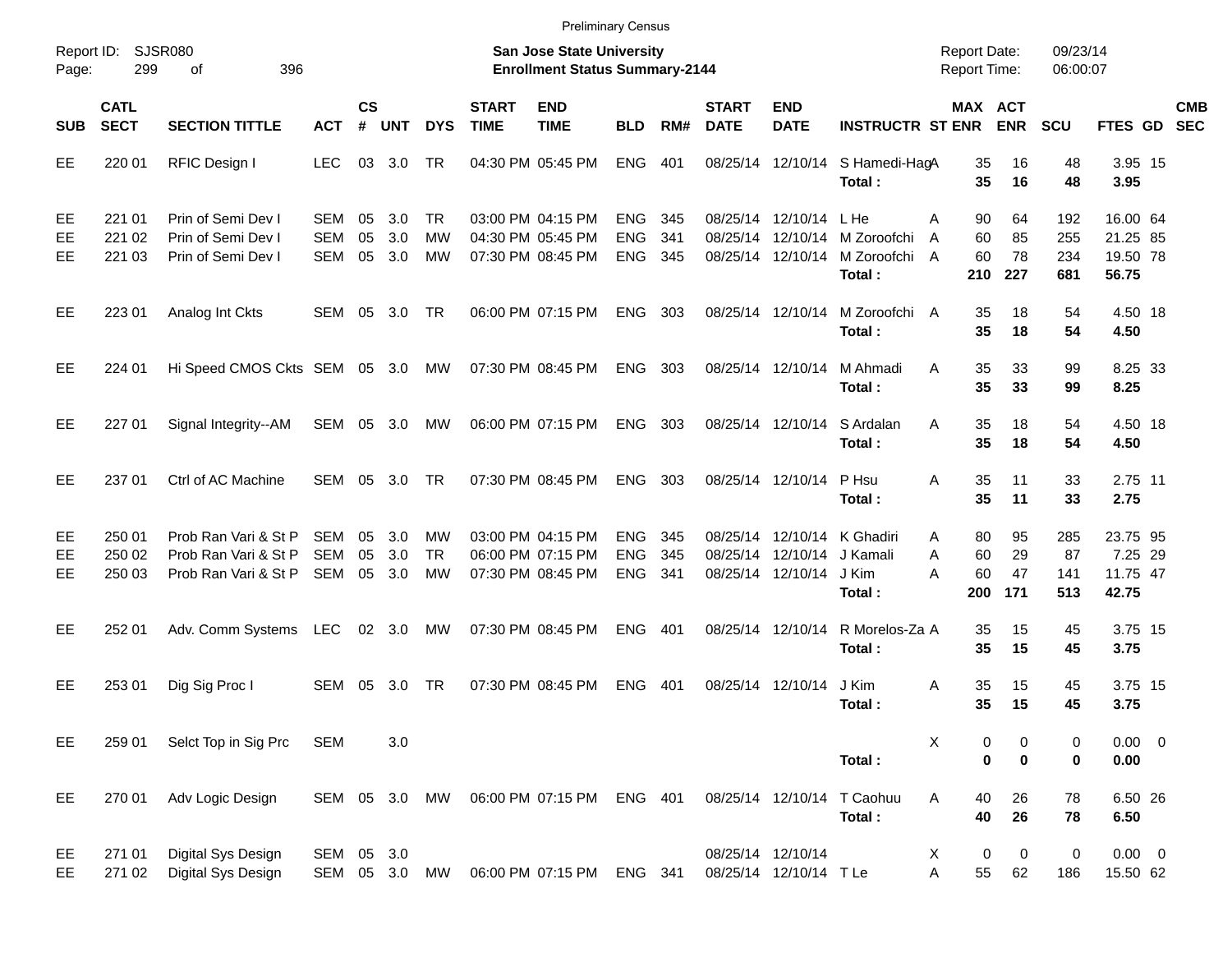|            |                            |                                  |               |                    |            |            |                             |                                                                    | <b>Preliminary Census</b> |       |                             |                           |                              |                                            |             |                      |             |            |
|------------|----------------------------|----------------------------------|---------------|--------------------|------------|------------|-----------------------------|--------------------------------------------------------------------|---------------------------|-------|-----------------------------|---------------------------|------------------------------|--------------------------------------------|-------------|----------------------|-------------|------------|
| Page:      | Report ID: SJSR080<br>300  | 396<br>of                        |               |                    |            |            |                             | San Jose State University<br><b>Enrollment Status Summary-2144</b> |                           |       |                             |                           |                              | <b>Report Date:</b><br><b>Report Time:</b> |             | 09/23/14<br>06:00:07 |             |            |
| <b>SUB</b> | <b>CATL</b><br><b>SECT</b> | <b>SECTION TITTLE</b>            | ACT           | $\mathsf{cs}$<br># | <b>UNT</b> | <b>DYS</b> | <b>START</b><br><b>TIME</b> | <b>END</b><br><b>TIME</b>                                          | <b>BLD</b>                | RM#   | <b>START</b><br><b>DATE</b> | <b>END</b><br><b>DATE</b> | <b>INSTRUCTR ST ENR</b>      | MAX ACT                                    | <b>ENR</b>  | <b>SCU</b>           | FTES GD SEC | <b>CMB</b> |
|            |                            |                                  |               |                    |            |            |                             |                                                                    |                           |       |                             |                           | Total:                       | 55                                         | 62          | 186                  | 15.50       |            |
| EE.        | 272 01                     | <b>SOC DESIGN</b>                | <b>SEM</b>    |                    | 3.0        |            |                             |                                                                    |                           |       |                             |                           |                              | 0<br>X                                     | $\mathbf 0$ | 0                    | $0.00 \t 0$ |            |
| EE         | 272 02                     | <b>SOC DESIGN</b>                | <b>SEM</b>    | 05                 | 3.0        | MW         |                             | 07:30 PM 08:45 PM                                                  | ENG                       | - 343 |                             | 08/25/14 12/10/14         | M Jones                      | A<br>65                                    | 77          | 231                  | 19.25 77    |            |
|            |                            |                                  |               |                    |            |            |                             |                                                                    |                           |       |                             |                           | Total:                       | 65                                         | 77          | 231                  | 19.25       |            |
| EE         | 275 01                     | Adv Comp Architect               | SEM 05 3.0 TR |                    |            |            |                             | 07:30 PM 08:45 PM                                                  | ENG 329                   |       |                             | 08/25/14 12/10/14         | T Caohuu                     | 35<br>A                                    | 9           | 27                   | $2.25$ 9    |            |
|            |                            |                                  |               |                    |            |            |                             |                                                                    |                           |       |                             |                           | Total:                       | 35                                         | 9           | 27                   | 2.25        |            |
| EE         | 276 01                     | <b>Parallel Cmpt Syst</b>        | SEM 05 3.0 TR |                    |            |            |                             | 06:00 PM 07:15 PM                                                  | ENG 329                   |       |                             | 08/25/14 12/10/14         | T Caohuu                     | 35<br>A                                    | 8           | 24                   | 2.00 8      |            |
|            |                            |                                  |               |                    |            |            |                             |                                                                    |                           |       |                             |                           | Total:                       | 35                                         | 8           | 24                   | 2.00        |            |
| EE         | 278 01                     | Dig Des DSP/Comm                 | <b>SEM</b>    |                    | 3.0        |            |                             |                                                                    |                           |       |                             |                           |                              | $\Omega$<br>X                              | $\mathbf 0$ | $\pmb{0}$            | $0.00 \t 0$ |            |
| <b>EE</b>  | 278 02                     | Dig Des DSP/Comm                 | SEM           | 04                 | 3.0        | MW         |                             | 04:30 PM 05:45 PM                                                  | WSQ 109                   |       |                             | 08/25/14 12/10/14         | C Choo                       | A<br>71                                    | 72          | 216                  | 18.00 72    |            |
|            |                            |                                  |               |                    |            |            |                             |                                                                    |                           |       |                             |                           | Total:                       | 71                                         | 72          | 216                  | 18.00       |            |
| EE         | 281 01                     | Internetworking                  | SEM           | 04                 | 3.0        | MW         |                             | 06:00 PM 07:15 PM                                                  | <b>ENG</b>                | 345   |                             | 08/25/14 12/10/14         | <b>B</b> Venkatrama A        | 70                                         | 68          | 204                  | 16.95 67    |            |
| EE         | 281 02                     | Internetworking                  | SEM           | 04                 | 3.0        | S          |                             | 09:00 AM 11:45 AM                                                  | <b>ENG</b>                | 345   |                             | 08/25/14 12/10/14 C Tarng |                              | 55<br>A                                    | 79          | 237                  | 19.75 79    |            |
|            |                            |                                  |               |                    |            |            |                             |                                                                    |                           |       |                             |                           | Total:                       | 125                                        | 147         | 441                  | 36.70       |            |
| EE         | 28301                      | Broadband Comm Nt SEM 04 3.0 TR  |               |                    |            |            |                             | 06:00 PM 07:15 PM                                                  | ENG 343                   |       |                             | 08/25/14 12/10/14         | G Bernstein A                | 35                                         | 25          | 75                   | 6.25 25     |            |
|            |                            |                                  |               |                    |            |            |                             |                                                                    |                           |       |                             |                           | Total:                       | 35                                         | 25          | 75                   | 6.25        |            |
| EE.        | 284 01                     | Voice & Data Net                 | SEM           | 05                 | -3.0       | MW         |                             | 04:30 PM 05:45 PM                                                  | <b>ENG</b>                | - 345 |                             | 08/25/14 12/10/14         | N Mir                        | 80<br>Α                                    | 98          | 294                  | 24.50 98    |            |
|            |                            |                                  |               |                    |            |            |                             |                                                                    |                           |       |                             |                           | Total:                       | 80                                         | 98          | 294                  | 24.50       |            |
| EE         | 287 01                     | ASIC CMOS Design                 | SEM 05 3.0 TR |                    |            |            |                             | 07:30 PM 08:45 PM                                                  | <b>ENG</b>                | - 343 |                             | 08/25/14 12/10/14         | M Jones                      | 55<br>A                                    | 51          | 153                  | 12.75 51    |            |
|            |                            |                                  |               |                    |            |            |                             |                                                                    |                           |       |                             |                           | Total:                       | 55                                         | 51          | 153                  | 12.75       |            |
| EE         | 295 01                     | <b>Technical Writing</b>         | <b>LEC</b>    |                    | 03 3.0 TR  |            |                             | 10:30 AM 11:45 AM                                                  | ENG 345                   |       |                             | 08/25/14 12/10/14 M Jones |                              | 40<br>Α                                    | 51          | 153                  | 12.75 51    |            |
| EE         | 295 02                     | <b>Technical Writing</b>         | <b>LEC</b>    |                    | 03 3.0 TR  |            |                             | 04:30 PM 05:45 PM                                                  | CL                        | 303   |                             |                           | 08/25/14 12/10/14 E Moriarty | 40<br>Α                                    | 47          | 141                  | 11.75 47    |            |
| EE         | 295 03                     | <b>Technical Writing</b>         | <b>LEC</b>    |                    | 03 3.0 S   |            |                             | 01:00 PM 03:30 PM                                                  | ENG 345                   |       |                             | 08/25/14 12/10/14 Y Du    |                              | A<br>40                                    | 48          | 144                  | 12.00 48    |            |
|            |                            |                                  |               |                    |            |            |                             |                                                                    |                           |       |                             |                           | Total:                       |                                            | 120 146     | 438                  | 36.50       |            |
| EE         |                            | 297A 01 MSEE Project Proposa LAB |               |                    | 16 3.0 F   |            |                             | 12:30 PM 09:00 PM                                                  | <b>ENG 289</b>            |       |                             | 08/25/14 12/10/14         |                              | 10<br>Α                                    | 13          | 39                   | 3.25 13     |            |
| EE         |                            | 297A 02 MSEE Project Proposa LAB |               |                    | 16 3.0 F   |            |                             | 12:30 PM 09:00 PM                                                  | ENG 291                   |       |                             | 08/25/14 12/10/14         |                              | 10<br>Α                                    | 15          | 45                   | 3.75 15     |            |
| EE         |                            | 297A 03 MSEE Project Proposa LAB |               |                    | 16 3.0 F   |            |                             | 12:30 PM 09:00 PM                                                  | ENG 295                   |       |                             |                           | 08/25/14 12/10/14 K Ghadiri  | 10<br>A                                    | 15          | 45                   | 3.75 15     |            |
| EE         |                            | 297A 04 MSEE Project Proposa LAB |               |                    | 16 3.0 F   |            |                             | 12:30 PM 09:00 PM                                                  | ENG 317                   |       |                             | 08/25/14 12/10/14         |                              | 10<br>Α                                    | 16          | 48                   | 4.00 16     |            |
| EE.        |                            | 297A 05 MSEE Project Proposa LAB |               |                    | 16 3.0 F   |            |                             | 12:30 PM 09:00 PM                                                  | ENG 319                   |       |                             | 08/25/14 12/10/14         |                              | 10<br>Α                                    | 15          | 45                   | 3.75 15     |            |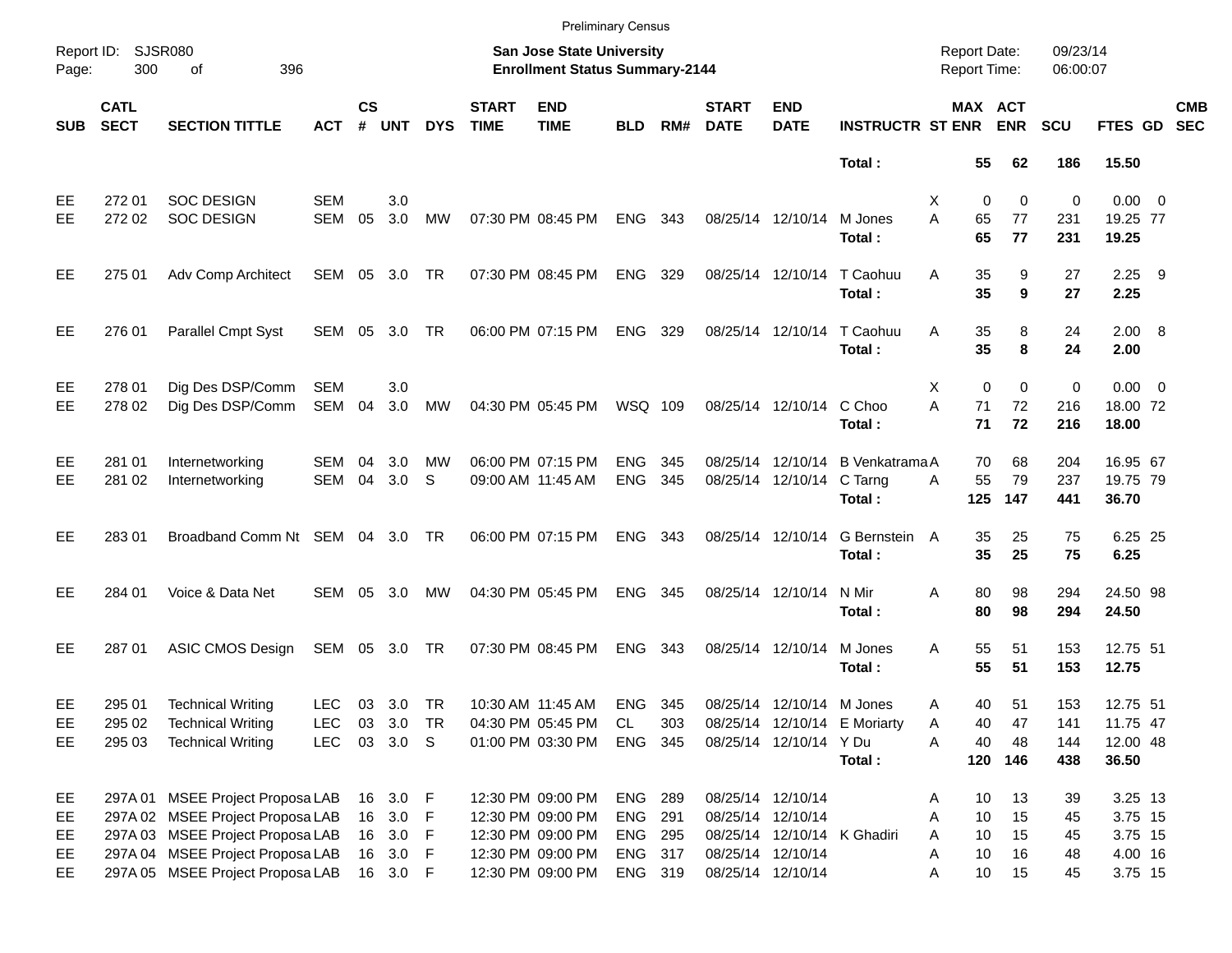|                                                  |                            |                                                                                                                                                                                  |                                        |                            |                                 |                                        |                             |                                                                                                       | <b>Preliminary Census</b>              |                   |                                                                                     |                                                         |                                       |                                                            |                                   |                                   |                                                              |            |
|--------------------------------------------------|----------------------------|----------------------------------------------------------------------------------------------------------------------------------------------------------------------------------|----------------------------------------|----------------------------|---------------------------------|----------------------------------------|-----------------------------|-------------------------------------------------------------------------------------------------------|----------------------------------------|-------------------|-------------------------------------------------------------------------------------|---------------------------------------------------------|---------------------------------------|------------------------------------------------------------|-----------------------------------|-----------------------------------|--------------------------------------------------------------|------------|
| Report ID:<br>Page:                              | 301                        | <b>SJSR080</b><br>396<br>0f                                                                                                                                                      |                                        |                            |                                 |                                        |                             | <b>San Jose State University</b><br><b>Enrollment Status Summary-2144</b>                             |                                        |                   |                                                                                     |                                                         |                                       | <b>Report Date:</b><br><b>Report Time:</b>                 |                                   | 09/23/14<br>06:00:07              |                                                              |            |
| <b>SUB</b>                                       | <b>CATL</b><br><b>SECT</b> | <b>SECTION TITTLE</b>                                                                                                                                                            | <b>ACT</b>                             | $\mathsf{cs}$<br>#         | <b>UNT</b>                      | <b>DYS</b>                             | <b>START</b><br><b>TIME</b> | <b>END</b><br><b>TIME</b>                                                                             | <b>BLD</b>                             | RM#               | <b>START</b><br><b>DATE</b>                                                         | <b>END</b><br><b>DATE</b>                               | <b>INSTRUCTR ST ENR</b>               | <b>MAX ACT</b>                                             | <b>ENR</b>                        | <b>SCU</b>                        | FTES GD SEC                                                  | <b>CMB</b> |
| EE.<br>EE<br><b>EE</b><br><b>EE</b><br><b>EE</b> |                            | 297A 06 MSEE Project Proposa LAB<br>297A 07 MSEE Project Proposa LAB<br>297A 08 MSEE Project Proposa LAB<br>297A 09 MSEE Project Proposa LAB<br>297A 10 MSEE Project Proposa LAB |                                        | 16<br>16<br>16<br>16<br>16 | 3.0<br>3.0<br>3.0<br>3.0<br>3.0 | -F<br>-F<br>F<br>F<br>$\mathsf{F}$     |                             | 12:00 PM 09:00 PM<br>12:00 PM 02:45 PM<br>12:30 PM 09:00 PM<br>12:30 PM 09:00 PM<br>12:30 PM 09:00 PM |                                        |                   | 08/25/14<br>08/25/14<br>08/25/14 12/10/14<br>08/25/14 12/10/14<br>08/25/14 12/10/14 | 12/10/14<br>12/10/14 M Jones                            | Total:                                | Α<br>10<br>A<br>10<br>A<br>10<br>A<br>10<br>A<br>10<br>100 | 15<br>13<br>13<br>12<br>10<br>137 | 45<br>39<br>39<br>36<br>30<br>411 | 3.75 15<br>3.25 13<br>3.25 13<br>3.00 12<br>2.50 10<br>34.25 |            |
| EE<br><b>EE</b><br>EE                            |                            | 297B 01 MSEE Project<br>297B 02 MSEE Project<br>297B 03 MSEE Project                                                                                                             | LAB<br>LAB<br>LAB                      | 16<br>16<br>16             | 3.0<br>3.0<br>3.0               | -S<br>-S<br>-S                         |                             | 12:30 PM 09:00 PM<br>12:30 PM 09:00 PM<br>12:30 PM 09:00 PM                                           | <b>ENG</b><br><b>ENG</b><br><b>ENG</b> | 386<br>389<br>490 | 08/25/14                                                                            | 12/10/14<br>08/25/14 12/10/14                           | 08/25/14 12/10/14 K Ghadiri<br>Total: | A<br>10<br>Α<br>10<br>10<br>A<br>30                        | 16<br>14<br>15<br>45              | 48<br>42<br>45<br>135             | 4.00 16<br>3.50 14<br>3.75 15<br>11.25                       |            |
| EE.                                              | 298 01                     | Spec Prob                                                                                                                                                                        | <b>SUP</b>                             | 25                         | 1.0                             | <b>TBA</b>                             |                             |                                                                                                       |                                        |                   | 08/25/14 12/10/14                                                                   |                                                         | Total:                                | 5<br>Α<br>5                                                | $\mathbf 1$                       | $\mathbf{1}$<br>1                 | $0.08$ 1<br>0.08                                             |            |
| EE<br><b>EE</b><br>EE                            | 298I01<br>298102<br>298103 | <b>EE Internship Experi</b><br>EE Internship Experi<br>EE Internship Experi                                                                                                      | <b>SUP</b><br><b>SUP</b><br><b>SUP</b> | 48<br>48<br>48             | 1.0<br>2.0<br>3.0               | <b>TBA</b><br><b>TBA</b><br><b>TBA</b> |                             |                                                                                                       |                                        |                   | 08/25/14<br>08/25/14                                                                | 12/10/14 R Chen<br>12/10/14<br>08/25/14 12/10/14 R Chen | R Chen<br>Total:                      | 5<br>Α<br>5<br>A<br>40<br>A<br>50                          | $\mathbf 0$<br>57<br>58           | 1<br>$\overline{0}$<br>171<br>172 | $0.08$ 1<br>$0.00 \ 0$<br>14.15 55<br>14.23                  |            |
| EE.                                              |                            | 299A 01 MSEE Thesis Proposal SUP                                                                                                                                                 |                                        |                            | 25 3.0                          | TBA                                    |                             |                                                                                                       |                                        |                   |                                                                                     | 08/25/14 12/10/14                                       | Total:                                | Α<br>5<br>5                                                | 4<br>4                            | 12<br>12                          | 1.004<br>1.00                                                |            |
| EE                                               |                            | 299B 01 MSEE Thesis                                                                                                                                                              | <b>SUP</b>                             | 25                         | 3.0                             | <b>TBA</b>                             |                             |                                                                                                       |                                        |                   |                                                                                     | 08/25/14 12/10/14                                       | Total:                                | 5<br>Α<br>5                                                | 1                                 | 3<br>3                            | $0.25$ 1<br>0.25                                             |            |

**Department : Electrical Engineering 3650 3454 8969 685.92 Lower Division : 475 455 939 62.75<br>
Upper Division : 41349 1265 2832 190.20 Upper Division : 1349 1265 2832 190.20 Graduate Division : 1826 1734 5198 432.97**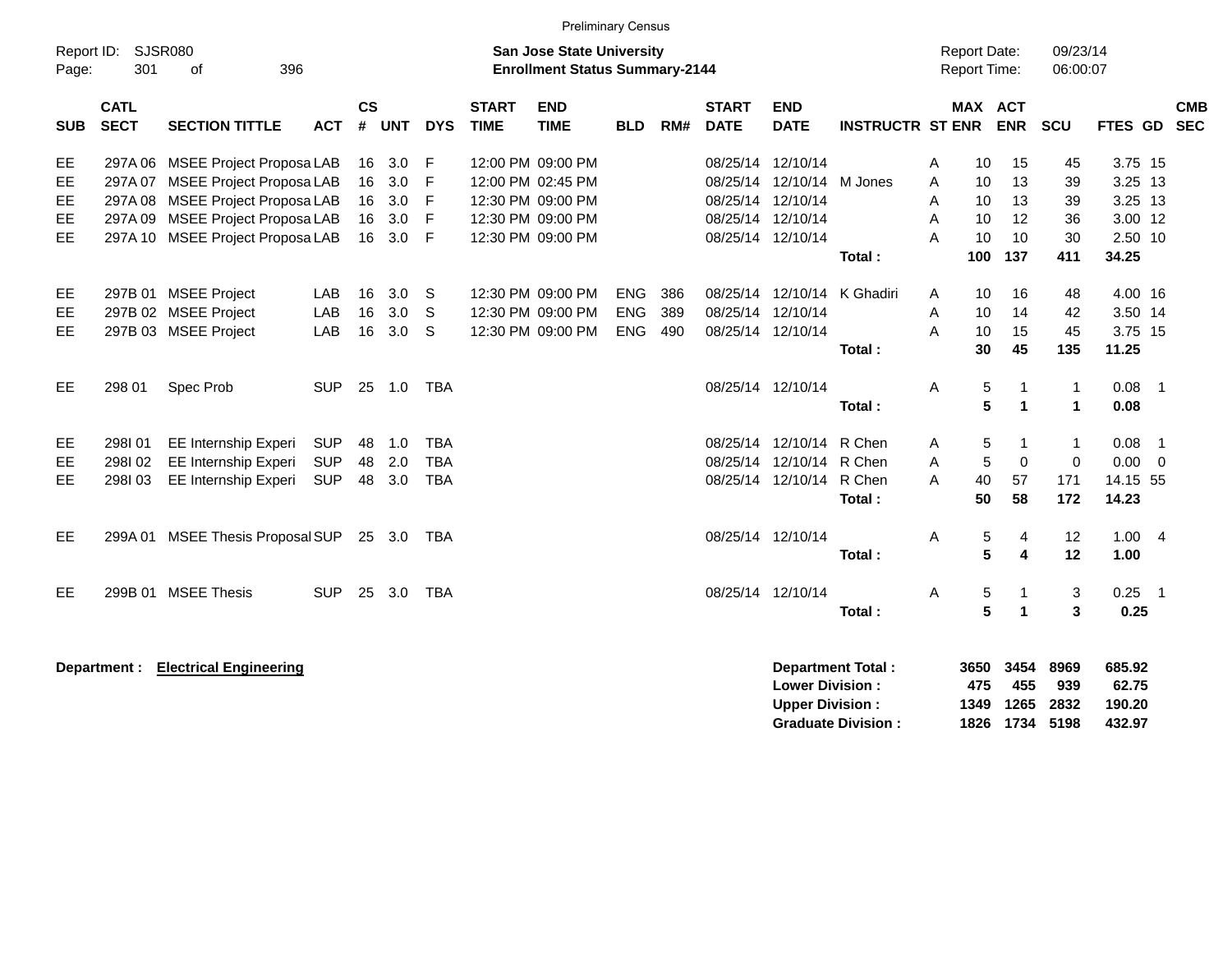|                     |                            |                                              |            |                    |            |            |                             | <b>Preliminary Census</b>                                                 |            |     |                             |                            |                                   |                                     |             |                      |                |                          |                          |
|---------------------|----------------------------|----------------------------------------------|------------|--------------------|------------|------------|-----------------------------|---------------------------------------------------------------------------|------------|-----|-----------------------------|----------------------------|-----------------------------------|-------------------------------------|-------------|----------------------|----------------|--------------------------|--------------------------|
| Report ID:<br>Page: | 302                        | SJSR080<br>396<br>оf                         |            |                    |            |            |                             | <b>San Jose State University</b><br><b>Enrollment Status Summary-2144</b> |            |     |                             |                            |                                   | <b>Report Date:</b><br>Report Time: |             | 09/23/14<br>06:00:07 |                |                          |                          |
| <b>SUB</b>          | <b>CATL</b><br><b>SECT</b> | <b>SECTION TITTLE</b>                        | <b>ACT</b> | $\mathsf{cs}$<br># | <b>UNT</b> | <b>DYS</b> | <b>START</b><br><b>TIME</b> | <b>END</b><br><b>TIME</b>                                                 | <b>BLD</b> | RM# | <b>START</b><br><b>DATE</b> | <b>END</b><br><b>DATE</b>  | <b>INSTRUCTR ST ENR</b>           | MAX ACT                             | <b>ENR</b>  | <b>SCU</b>           | <b>FTES GD</b> |                          | <b>CMB</b><br><b>SEC</b> |
| <b>College</b>      |                            | <b>Engineering</b>                           |            |                    |            |            |                             |                                                                           |            |     |                             |                            |                                   |                                     |             |                      |                |                          |                          |
| Department :        |                            | <b>General Engineering</b>                   |            |                    |            | <b>MW</b>  |                             | 12:00 PM 01:15 PM                                                         | <b>ENG</b> | 331 |                             | 08/25/14 12/10/14 M Helms  |                                   | 50                                  | 30          | 90                   |                | - 0                      |                          |
| ENGR 501<br>ENGR    | 502                        | Science of High Tech<br>Science of High Tech | LEC<br>LEC | 02<br>$02\,$       | 3.0<br>3.0 | MW         |                             | 01:30 PM 02:45 PM                                                         | <b>ENG</b> | 331 |                             | 08/25/14 12/10/14          | M Helms                           | Α<br>Α<br>30                        | 21          | 63                   | 6.00<br>4.20   | - 0                      |                          |
|                     |                            |                                              |            |                    |            |            |                             |                                                                           |            |     |                             |                            | Total :                           | 80                                  | 51          | 153                  | 10.20          |                          |                          |
|                     |                            |                                              |            |                    |            |            |                             |                                                                           |            |     |                             |                            |                                   |                                     |             |                      |                |                          |                          |
| <b>ENGR</b>         | 8Q 01                      | <b>Engineering Success</b>                   | ACT        |                    | 1.0        |            |                             |                                                                           |            |     |                             |                            |                                   | 0<br>х                              | 0           | 0                    | $0.00 \t 0$    |                          |                          |
| <b>ENGR</b>         | 8Q 02                      | <b>Engineering Success</b>                   | ACT        | 13                 | 1.0        | $\top$     |                             | 12:00 PM 01:45 PM                                                         | <b>ENG</b> | 301 |                             |                            | 08/25/14 12/10/14 B Sanchez-Cr A  | 25                                  | 25          | 25                   | 1.67           | $\overline{\phantom{0}}$ |                          |
| <b>ENGR</b>         | 8Q 03                      | <b>Engineering Success</b>                   | ACT        |                    | 1.0        |            |                             |                                                                           |            |     |                             |                            |                                   | $\mathbf 0$<br>х                    | $\mathbf 0$ | 0                    | 0.00           | 0                        |                          |
| <b>ENGR</b>         | 8Q 04                      | <b>Engineering Success</b>                   | ACT        | 13                 | 1.0        | R          |                             | 12:00 PM 01:45 PM                                                         | <b>ENG</b> | 301 |                             | 08/25/14 12/10/14          | <b>B</b> Sanchez-Cr A             | 25                                  | 20          | 20                   | 1.33           | - 0                      |                          |
|                     |                            |                                              |            |                    |            |            |                             |                                                                           |            |     |                             |                            | Total:                            | 50                                  | 45          | 45                   | 3.00           |                          |                          |
| ENGR 1001           |                            | Intro to Engr                                | <b>SEM</b> | 05                 | 3.0        | MW         |                             | 08:00 AM 08:50 AM                                                         | <b>ENG</b> | 189 |                             | 08/25/14 12/10/14          | J Warecki                         | 200<br>Α                            | 213         | 426                  | 42.65          | - 1                      |                          |
| ENGR 1002           |                            | Intro to Engr                                | <b>SEM</b> | 05                 | 3.0        | МW         |                             | 01:30 PM 02:20 PM                                                         | MD         | 101 |                             |                            | 08/25/14 12/10/14 K Youssefi      | 300<br>Α                            | 305         | 610                  | 61.00          | $\overline{\phantom{0}}$ |                          |
| ENGR 1003           |                            | Intro to Engr                                | LAB        | 16                 | 0.0        |            |                             |                                                                           |            |     |                             | 08/25/14 12/10/14          |                                   | х<br>0                              | 0           | 0                    | 0.00           | - 0                      |                          |
| ENGR 1004           |                            | Intro to Engr                                | LAB        | 16                 | 0.0        | R          |                             | 09:00 AM 11:45 AM                                                         | <b>ENG</b> | 391 |                             |                            | 08/25/14 12/10/14 J Valencia      | 25<br>Α                             | 26          | 26                   | 0.00           | - 0                      |                          |
| ENGR 1005           |                            | Intro to Engr                                | LAB        | 16                 | 0.0        | Τ          |                             | 03:00 PM 05:45 PM                                                         | <b>ENG</b> | 391 |                             |                            | 08/25/14 12/10/14 J Warecki       | 25<br>Α                             | 27          | 27                   | 0.00           | - 0                      |                          |
| ENGR 1006           |                            | Intro to Engr                                | LAB        | 16                 | 0.0        | R          |                             | 03:00 PM 05:45 PM                                                         | <b>ENG</b> | 391 |                             |                            | 08/25/14 12/10/14 J Warecki       | 25<br>Α                             | 23          | 23                   | 0.00           | - 0                      |                          |
| ENGR 1007           |                            | Intro to Engr                                | LAB        | 16                 | 0.0        | W          |                             | 09:00 AM 11:45 AM                                                         | <b>ENG</b> | 391 |                             |                            | 08/25/14 12/10/14 S Duorah        | Α<br>25                             | 24          | 24                   | 0.00           | - 0                      |                          |
| <b>ENGR 1008</b>    |                            | Intro to Engr                                | LAB        | 16                 | 0.0        | W          |                             | 12:00 PM 02:45 PM                                                         | <b>ENG</b> | 391 |                             | 08/25/14 12/10/14 A Banafa |                                   | 25<br>Α                             | 24          | 24                   | 0.00           | -1                       |                          |
| ENGR 10 09          |                            | Intro to Engr                                | LAB        | 16                 | 0.0        | W          |                             | 03:00 PM 05:45 PM                                                         | <b>ENG</b> | 391 |                             |                            | 08/25/14 12/10/14 L Vazquez Ta A  | 25                                  | 26          | 26                   | 0.00           | - 0                      |                          |
| ENGR 1010           |                            | Intro to Engr                                | LAB        | 16                 | 0.0        | F          |                             | 09:00 AM 11:45 AM                                                         | <b>ENG</b> | 391 |                             |                            | 08/25/14 12/10/14 K Youssefi<br>A | 25                                  | 23          | 23                   | 0.00           | - 0                      |                          |
| ENGR 1011           |                            | Intro to Engr                                | LAB        | 16                 | 0.0        | F          |                             | 12:30 PM 03:15 PM                                                         | <b>ENG</b> | 391 |                             |                            | 08/25/14 12/10/14 K Kamau-Deve    | 25                                  | 24          | 24                   | 0.00           | - 0                      |                          |
| <b>ENGR 1012</b>    |                            | Intro to Engr                                | LAB        | 16                 | 0.0        | Τ          |                             | 12:00 PM 02:45 PM                                                         | <b>ENG</b> | 391 |                             |                            | 08/25/14 12/10/14 J Warecki       | 25<br>Α                             | 24          | 24                   | 0.00           | - 0                      |                          |
| <b>ENGR 1013</b>    |                            | Intro to Engr                                | LAB        | 16                 | 0.0        | Τ          |                             | 06:00 PM 08:45 PM                                                         | <b>ENG</b> | 391 |                             | 08/25/14 12/10/14 S Sepka  |                                   | 25<br>Α                             | 26          | 26                   | 0.00           | - 0                      |                          |
| <b>ENGR 1014</b>    |                            | Intro to Engr                                | LAB        | 16                 | 0.0        | R          |                             | 12:00 PM 02:45 PM                                                         | <b>ENG</b> | 391 |                             |                            | 08/25/14 12/10/14 S Duorah        | 25<br>Α                             | 25          | 25                   | 0.00           | - 0                      |                          |
| <b>ENGR 1015</b>    |                            | Intro to Engr                                | LAB        | 16                 | 0.0        | W          |                             | 12:00 PM 02:45 PM                                                         | <b>ENG</b> | 393 |                             |                            | 08/25/14 12/10/14 S Duorah        | 25<br>Α                             | 24          | 24                   | 0.00           | - 0                      |                          |
| <b>ENGR 1016</b>    |                            | Intro to Engr                                | LAB        | 16                 | 0.0        | F          |                             | 09:00 AM 11:45 AM                                                         | <b>ENG</b> | 393 |                             | 08/25/14 12/10/14 S Sepka  |                                   | 25<br>Α                             | 25          | 25                   | 0.00           | - 0                      |                          |
| <b>ENGR 1017</b>    |                            | Intro to Engr                                | LAB        | 16                 | 0.0        | W          |                             | 03:00 PM 05:45 PM                                                         | <b>ENG</b> | 393 |                             |                            | 08/25/14 12/10/14 J Valencia      | 25<br>Α                             | 26          | 26                   | 0.00           | - 0                      |                          |
| ENGR 1018           |                            | Intro to Engr                                | LAB        | 16                 | 0.0        | F          |                             | 12:30 PM 03:15 PM                                                         | <b>ENG</b> | 393 |                             |                            | 08/25/14 12/10/14 J Valencia      | 25<br>Α                             | 26          | 26                   | 0.00           | - 0                      |                          |
| ENGR 1019           |                            | Intro to Engr                                | LAB        |                    | 16 0.0     | W          |                             | 06:00 PM 08:45 PM ENG 393                                                 |            |     |                             | 08/25/14 12/10/14 K Wang   |                                   | 25<br>A                             | 24          | 24                   | $0.00 \t 0$    |                          |                          |
| ENGR 10 20          |                            | Intro to Engr                                | LAB        |                    | 0.0        |            |                             |                                                                           |            |     |                             |                            |                                   | 0<br>X                              | 0           | 0                    | $0.00 \t 0$    |                          |                          |
| ENGR 1021           |                            | Intro to Engr                                | LAB        | 16                 | 0.0        | $\top$     |                             | 09:00 AM 11:45 AM                                                         | ENG 393    |     |                             | 08/25/14 12/10/14 S Yelich |                                   | 25<br>Α                             | 26          | 26                   | $0.00 \t 0$    |                          |                          |
| ENGR 10 22          |                            | Intro to Engr                                | LAB        | 16                 | 0.0        | $\top$     |                             | 03:00 PM 05:45 PM                                                         | ENG 393    |     |                             | 08/25/14 12/10/14 S Yelich |                                   | 25<br>Α                             | 24          | 24                   | $0.00 \t 0$    |                          |                          |
| ENGR 10 23          |                            | Intro to Engr                                | LAB        | 16                 | 0.0        | R          |                             | 06:00 PM 08:45 PM                                                         | ENG 393    |     |                             |                            | 08/25/14 12/10/14 V De Loza       | 25<br>A                             | 23          | 23                   | $0.00 \t 0$    |                          |                          |
| ENGR 10 26          |                            | Intro to Engr                                | LAB        | 16                 | 0.0        | R          |                             | 12:00 PM 02:45 PM                                                         | ENG 393    |     |                             |                            | 08/25/14 12/10/14 J Warecki       | 25<br>Α                             | 25          | 25                   | $0.00 \t 0$    |                          |                          |
| ENGR 1027           |                            | Intro to Engr                                | LAB        |                    | 16 0.0     | W          |                             | 09:00 AM 11:45 AM                                                         | ENG 393    |     |                             |                            | 08/25/14 12/10/14 L Vazquez Ta A  | 24                                  | 23          | 23                   | $0.00 \t 0$    |                          |                          |
|                     |                            |                                              |            |                    |            |            |                             |                                                                           |            |     |                             |                            | Total:                            |                                     | 1024 1036   | 1554                 | 103.65         |                          |                          |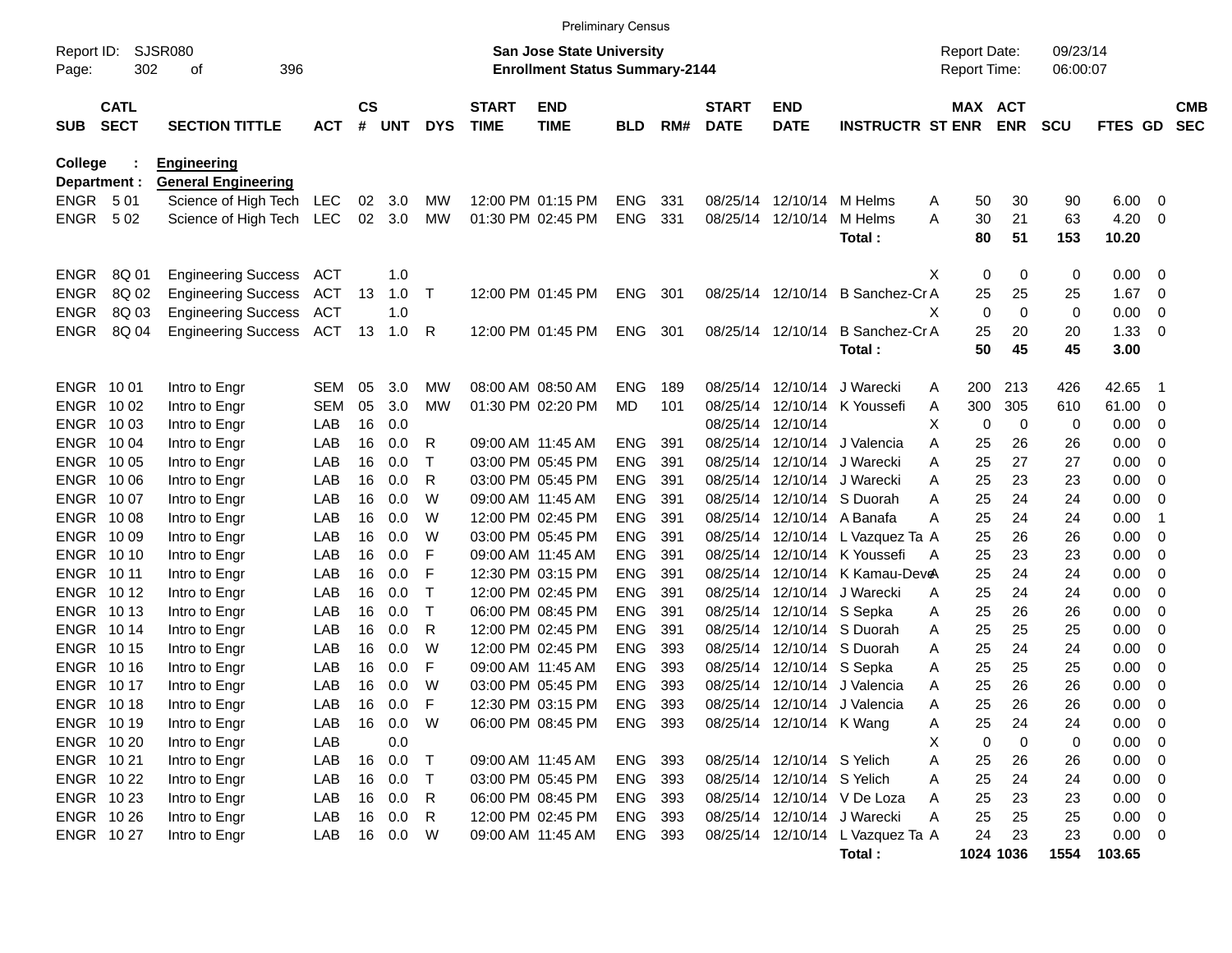|                                          |                               |            |                |            |              |                             | <b>Preliminary Census</b>                                                 |            |     |                             |                           |                                 |                                            |                       |                      |                |                          |
|------------------------------------------|-------------------------------|------------|----------------|------------|--------------|-----------------------------|---------------------------------------------------------------------------|------------|-----|-----------------------------|---------------------------|---------------------------------|--------------------------------------------|-----------------------|----------------------|----------------|--------------------------|
| Report ID:<br>303<br>Page:               | SJSR080<br>396<br>οf          |            |                |            |              |                             | <b>San Jose State University</b><br><b>Enrollment Status Summary-2144</b> |            |     |                             |                           |                                 | <b>Report Date:</b><br><b>Report Time:</b> |                       | 09/23/14<br>06:00:07 |                |                          |
| <b>CATL</b><br><b>SECT</b><br><b>SUB</b> | <b>SECTION TITTLE</b>         | <b>ACT</b> | <b>CS</b><br># | <b>UNT</b> | <b>DYS</b>   | <b>START</b><br><b>TIME</b> | <b>END</b><br><b>TIME</b>                                                 | <b>BLD</b> | RM# | <b>START</b><br><b>DATE</b> | <b>END</b><br><b>DATE</b> | <b>INSTRUCTR ST ENR</b>         |                                            | MAX ACT<br><b>ENR</b> | <b>SCU</b>           | <b>FTES GD</b> | <b>CMB</b><br><b>SEC</b> |
| ENGR 11 01                               | Intro Eng Transfer            | <b>ACT</b> | 13             | 1.0        | <b>MW</b>    |                             | 01:30 PM 02:20 PM                                                         | <b>ENG</b> | 327 | 08/25/14                    | 12/10/14 D Neal           |                                 | 30<br>Α                                    | 23                    | 23                   | 1.53           | - 0                      |
| ENGR 11 02                               | Intro Eng Transfer            | <b>ACT</b> | 13             | 1.0        | MW           |                             | 08:00 AM 08:50 AM                                                         | <b>ENG</b> | 327 |                             | 08/25/14 12/10/14         | M Helms                         | A<br>30                                    | 12                    | 12                   | 0.80 0         |                          |
|                                          |                               |            |                |            |              |                             |                                                                           |            |     |                             |                           | Total:                          | 60                                         | 35                    | 35                   | 2.33           |                          |
| ENGR 81W 01                              | <b>Basic Writ Wrkshp</b>      | LAB        | 16             | 1.0        | $\top$       |                             | 11:30 AM 01:20 PM                                                         | <b>ENG</b> | 388 |                             | 08/25/14 12/10/14         | J Melvin                        | 25<br>Α                                    | 18                    | 18                   | 1.20           | $\overline{\phantom{0}}$ |
|                                          | ENGR 81W 02 Basic Writ Wrkshp | LAB        | 16             | 1.0        | M            |                             | 11:30 AM 01:20 PM                                                         | <b>ENG</b> | 388 |                             | 08/25/14 12/10/14 L Zou   |                                 | 25<br>Α                                    | 5                     | 5                    | 0.33           | $\overline{\mathbf{0}}$  |
|                                          | ENGR 81W 03 Basic Writ Wrkshp | LAB        | 16             | 1.0        | F            |                             | 09:30 AM 11:20 AM                                                         | <b>ENG</b> | 388 |                             |                           | 08/25/14 12/10/14 K Stangel     | 25<br>Α                                    | 13                    | 13                   | 0.87           | $\overline{\mathbf{0}}$  |
|                                          | ENGR 81W 04 Basic Writ Wrkshp | LAB        | 16             | 1.0        | F            |                             | 11:30 AM 01:20 PM                                                         | <b>ENG</b> | 388 |                             |                           | 08/25/14 12/10/14 V Sansome     | 25<br>A                                    | 15                    | 15                   | 1.00           | - 0                      |
|                                          | ENGR 81W 05 Basic Writ Wrkshp | LAB        | 16             | 1.0        | W            |                             | 04:00 PM 05:50 PM                                                         | <b>ENG</b> | 388 |                             | 08/25/14 12/10/14 S Knapp |                                 | 25<br>Α                                    | 12                    | 12                   | 0.80           | $\overline{\mathbf{0}}$  |
|                                          | ENGR 81W 06 Basic Writ Wrkshp | LAB        |                | 1.0        |              |                             |                                                                           |            |     |                             |                           |                                 | Χ<br>0                                     | 0                     | 0                    | 0.00           | 0                        |
|                                          | ENGR 81W 07 Basic Writ Wrkshp | LAB        | 16             | 1.0        | M            |                             | 04:00 PM 05:50 PM                                                         | <b>ENG</b> | 388 |                             | 08/25/14 12/10/14         | S Knapp                         | A<br>25                                    | 10                    | 10                   | 0.67           | $\overline{\phantom{0}}$ |
|                                          |                               |            |                |            |              |                             |                                                                           |            |     |                             |                           | Total:                          | 150                                        | 73                    | 73                   | 4.87           |                          |
| ENGR 100W 01 Engr Reports                |                               | SEM        | 05             | 3.0        | W            |                             | 12:00 PM 01:15 PM                                                         | <b>ENG</b> | 189 |                             | 08/25/14 12/10/14         |                                 | 24<br>Α                                    | 25                    | 50                   | $5.00 \t 0$    |                          |
| ENGR 100W 02 Engr Reports                |                               | LAB        | 16             | 0.0        | W            |                             | 07:00 AM 08:50 AM                                                         | <b>ENG</b> | 189 | 08/25/14                    | 12/10/14                  |                                 | 24<br>Α                                    | 25                    | 25                   | 0.00           | $\overline{\mathbf{0}}$  |
| ENGR 100W 03 Engr Reports                |                               | <b>SEM</b> | 05             | 3.0        | W            |                             | 12:00 PM 01:15 PM                                                         | <b>ENG</b> | 189 |                             | 08/25/14 12/10/14         |                                 | 24<br>Α                                    | 24                    | 48                   | 4.80           | - 0                      |
| ENGR 100W 04 Engr Reports                |                               | LAB        | 16             | 0.0        | W            |                             | 09:00 AM 10:50 AM                                                         | <b>ENG</b> | 392 |                             | 08/25/14 12/10/14         |                                 | 24<br>Α                                    | 24                    | 24                   | 0.00           | 0                        |
| ENGR 100W 05 Engr Reports                |                               | <b>SEM</b> | 05             | 3.0        | W            |                             | 12:00 PM 01:15 PM                                                         | <b>ENG</b> | 189 |                             | 08/25/14 12/10/14         |                                 | 24<br>Α                                    | 23                    | 46                   | 4.60           | - 0                      |
| ENGR 100W 06 Engr Reports                |                               | LAB        | 16             | 0.0        | W            |                             | 01:30 PM 03:20 PM                                                         | <b>ENG</b> | 392 |                             | 08/25/14 12/10/14         |                                 | 24<br>Α                                    | 23                    | 23                   | 0.00           | - 0                      |
| ENGR 100W 07 Engr Reports                |                               | <b>SEM</b> | 05             | 3.0        | W            |                             | 12:00 PM 01:15 PM                                                         | <b>ENG</b> | 189 |                             | 08/25/14 12/10/14         |                                 | 24<br>Α                                    | 24                    | 48                   | 4.80           | - 0                      |
| ENGR 100W 08 Engr Reports                |                               | LAB        | 16             | 0.0        | W            |                             | 04:00 PM 05:50 PM                                                         | <b>ENG</b> | 392 |                             | 08/25/14 12/10/14         |                                 | 24<br>Α                                    | 24                    | 24                   | 0.00           | - 0                      |
| ENGR 100W 09 Engr Reports                |                               | <b>SEM</b> | 05             | 3.0        | м            |                             | 06:00 PM 07:50 PM                                                         | <b>ENG</b> | 392 |                             | 08/25/14 12/10/14 S Knapp |                                 | 26<br>Α                                    | 24                    | 48                   | 4.80           | - 0                      |
| ENGR 100W 10 Engr Reports                |                               | LAB        | 16             | 0.0        | W            |                             | 06:00 PM 08:50 PM                                                         | <b>ENG</b> | 392 |                             | 08/25/14 12/10/14 S Knapp |                                 | 24<br>Α                                    | 24                    | 24                   | 0.00           | 0                        |
| ENGR 100W 11 Engr Reports                |                               | <b>SEM</b> | 05             | 3.0        | W            |                             | 12:00 PM 01:15 PM                                                         | <b>ENG</b> | 189 |                             | 08/25/14 12/10/14         |                                 | 24<br>Α                                    | 24                    | 48                   | 4.80           | - 0                      |
| ENGR 100W 12 Engr Reports                |                               | LAB        | 16             | 0.0        | R            |                             | 07:30 AM 09:20 AM                                                         | <b>ENG</b> | 392 |                             | 08/25/14 12/10/14         |                                 | 24<br>Α                                    | 24                    | 24                   | 0.00           | 0                        |
| ENGR 100W 13 Engr Reports                |                               | <b>SEM</b> | 05             | 3.0        | W            |                             | 12:00 PM 01:15 PM                                                         | <b>ENG</b> | 189 |                             | 08/25/14 12/10/14         |                                 | 24<br>Α                                    | 24                    | 48                   | 4.80           | - 0                      |
| ENGR 100W 14 Engr Reports                |                               | LAB        | 16             | 0.0        | R            |                             | 10:30 AM 12:20 PM                                                         | <b>ENG</b> | 392 | 08/25/14                    | 12/10/14                  |                                 | 26<br>Α                                    | 24                    | 24                   | 0.00           | - 0                      |
| ENGR 100W 15 Engr Reports                |                               | <b>SEM</b> | 05             | 3.0        | W            |                             | 12:00 PM 01:15 PM                                                         | <b>ENG</b> | 189 |                             | 08/25/14 12/10/14         |                                 | 24<br>Α                                    | 24                    | 48                   | 4.80           | 0                        |
| ENGR 100W 16 Engr Reports                |                               | LAB        | 16             | 0.0        | R            |                             | 01:30 PM 03:20 PM                                                         | <b>ENG</b> | 392 |                             | 08/25/14 12/10/14         |                                 | 24<br>Α                                    | 24                    | 24                   | 0.00           | 0                        |
| ENGR 100W 17 Engr Reports                |                               | SEM        | 05             | 3.0        | W            |                             | 12:00 PM 01:15 PM                                                         | <b>ENG</b> | 189 |                             | 08/25/14 12/10/14         |                                 | 24<br>Α                                    | 22                    | 44                   | 4.40           | - 0                      |
| ENGR 100W 18 Engr Reports                |                               | LAB        | 16             | 0.0        | $\mathsf{R}$ |                             | 04:00 PM 05:50 PM                                                         | <b>ENG</b> | 392 |                             | 08/25/14 12/10/14         |                                 | 24<br>Α                                    | 22                    | 22                   | 0.00           | $\overline{\phantom{0}}$ |
| ENGR 100W 19 Engr Reports                |                               | <b>SEM</b> | 05             | 3.0        | $\top$       |                             | 06:00 PM 07:50 PM                                                         | ENG        | 392 |                             |                           | 08/25/14 12/10/14 C Cordero     | 24<br>Α                                    | 23                    | 46                   | 4.60 0         |                          |
| ENGR 100W 20 Engr Reports                |                               | LAB        | 16             | 0.0        | R            |                             | 06:00 PM 08:50 PM                                                         | <b>ENG</b> | 392 |                             |                           | 08/25/14 12/10/14 C Cordero     | 24<br>Α                                    | 23                    | 23                   | $0.00 \t 0$    |                          |
| ENGR 100W 21 Engr Reports                |                               | SEM        |                | 05 3.0     | $\top$       |                             | 06:00 PM 07:50 PM                                                         | <b>ENG</b> | 394 |                             |                           | 08/25/14 12/10/14 K Stangel     | 24<br>Α                                    | 23                    | 46                   | $4.60$ 0       |                          |
| ENGR 100W 22 Engr Reports                |                               | LAB        | 16             | 0.0        | R            |                             | 06:00 PM 08:50 PM                                                         | <b>ENG</b> | 394 |                             |                           | 08/25/14 12/10/14 K Stangel     | 24<br>Α                                    | 23                    | 23                   | $0.00 \t 0$    |                          |
| ENGR 100W 23 Engr Reports                |                               | SEM        | 05             | 3.0        | - F          |                             | 01:00 PM 02:50 PM                                                         | <b>ENG</b> | 407 |                             |                           | 08/25/14 12/10/14 B Murphy-WesA | 24                                         | 27                    | 54                   | $5.40\ 0$      |                          |
| ENGR 100W 24 Engr Reports                |                               | LAB        | 16             | 0.0        | - F          |                             | 09:30 AM 12:20 PM                                                         | ENG        | 392 |                             |                           | 08/25/14 12/10/14 B Murphy-WesA | 24                                         | 27                    | 27                   | $0.00 \t 0$    |                          |
| ENGR 100W 25 Engr Reports                |                               | SEM        |                | 05 3.0     | <b>W</b>     |                             | 12:00 PM 01:15 PM                                                         | ENG        | 189 |                             | 08/25/14 12/10/14         |                                 | 24<br>A                                    | 24                    | 48                   | 4.80 0         |                          |
| ENGR 100W 26 Engr Reports                |                               | LAB        |                | 16  0.0  M |              |                             | 01:00 PM 03:50 PM                                                         | ENG 394    |     |                             | 08/25/14 12/10/14 S Knapp |                                 | 24<br>Α                                    | 24                    | 24                   | $0.00 \t 0$    |                          |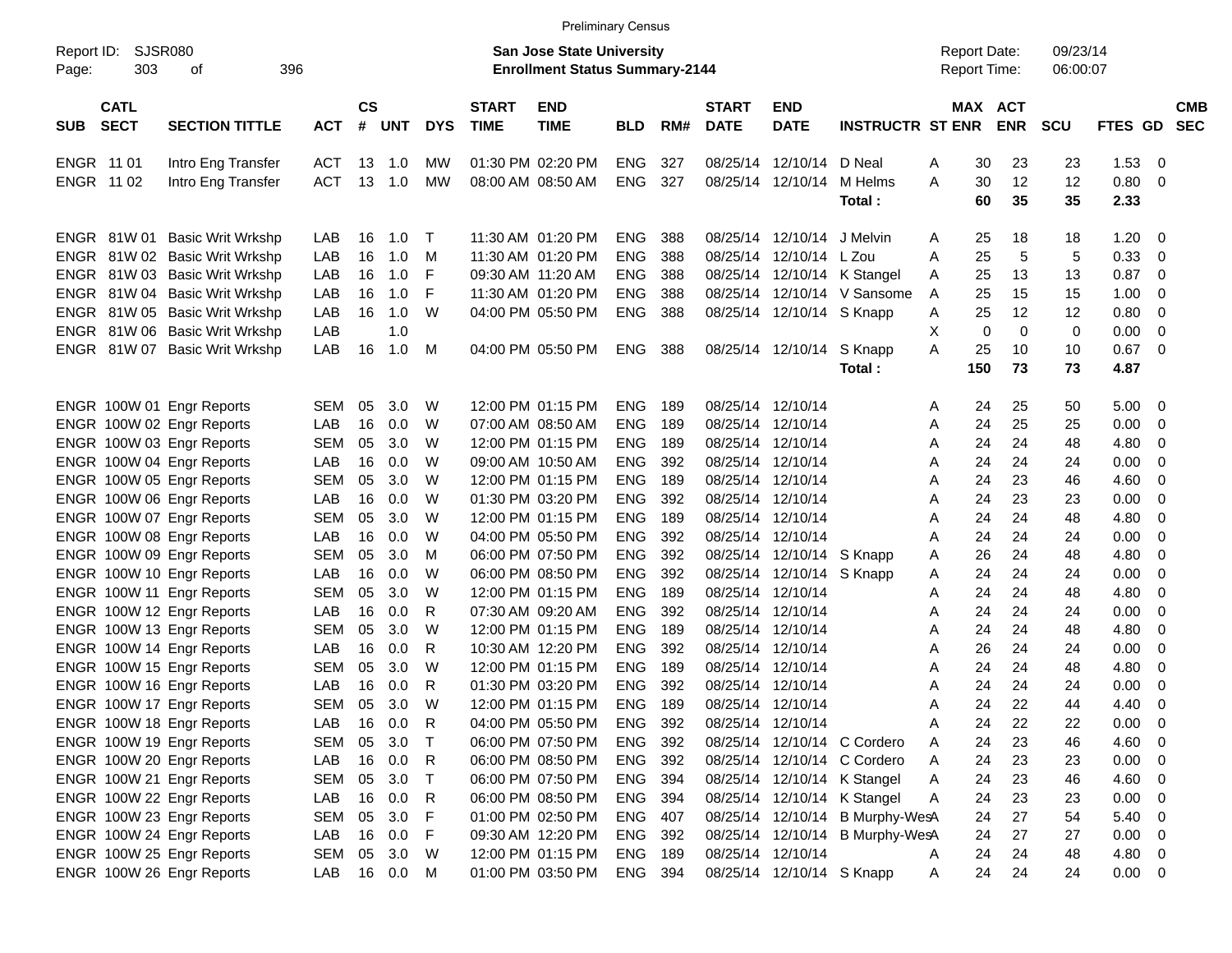|                     |                            |                                |              |                    |          |              |                             |                                                                           | <b>Preliminary Census</b> |     |                             |                           |                                                           |   |             |                                            |                      |                |                         |                          |
|---------------------|----------------------------|--------------------------------|--------------|--------------------|----------|--------------|-----------------------------|---------------------------------------------------------------------------|---------------------------|-----|-----------------------------|---------------------------|-----------------------------------------------------------|---|-------------|--------------------------------------------|----------------------|----------------|-------------------------|--------------------------|
| Report ID:<br>Page: | SJSR080<br>304             | 396<br>οf                      |              |                    |          |              |                             | <b>San Jose State University</b><br><b>Enrollment Status Summary-2144</b> |                           |     |                             |                           |                                                           |   |             | <b>Report Date:</b><br><b>Report Time:</b> | 09/23/14<br>06:00:07 |                |                         |                          |
| <b>SUB</b>          | <b>CATL</b><br><b>SECT</b> | <b>SECTION TITTLE</b>          | <b>ACT</b>   | $\mathsf{cs}$<br># | UNT      | <b>DYS</b>   | <b>START</b><br><b>TIME</b> | <b>END</b><br><b>TIME</b>                                                 | <b>BLD</b>                | RM# | <b>START</b><br><b>DATE</b> | <b>END</b><br><b>DATE</b> | <b>INSTRUCTR ST ENR</b>                                   |   |             | MAX ACT<br><b>ENR</b>                      | <b>SCU</b>           | <b>FTES GD</b> |                         | <b>CMB</b><br><b>SEC</b> |
|                     |                            | ENGR 100W 27 Engr Reports      | <b>SEM</b>   | 05                 | 3.0      | м            |                             | 06:00 PM 07:50 PM                                                         | <b>ENG</b>                | 394 |                             | 08/25/14 12/10/14         | S Evans-WemA                                              |   | 24          | 26                                         | 52                   | 5.20           | - 0                     |                          |
|                     |                            | ENGR 100W 28 Engr Reports      | LAB          | 16                 | 0.0      | W            |                             | 06:00 PM 08:50 PM                                                         | <b>ENG</b>                | 394 | 08/25/14                    | 12/10/14                  | S Evans-WemA                                              |   | 24          | 26                                         | 26                   | 0.00           | - 0                     |                          |
|                     |                            | ENGR 100W 29 Engr Reports      | <b>SEM</b>   | 05                 | 3.0      | м            |                             | 06:00 PM 07:50 PM                                                         | <b>ENG</b>                | 489 | 08/25/14                    | 12/10/14                  | K Harrison                                                | A | 24          | 25                                         | 50                   | 5.00           | - 0                     |                          |
|                     |                            | ENGR 100W 30 Engr Reports      | LAB          | 16                 | 0.0      | W            |                             | 06:00 PM 08:50 PM                                                         | <b>ENG</b>                | 489 | 08/25/14                    | 12/10/14                  | K Harrison                                                | Α | 24          | 25                                         | 25                   | 0.00           | 0                       |                          |
|                     |                            | ENGR 100W 31 Engr Reports      | <b>SEM</b>   | 05                 | 3.0      |              |                             |                                                                           |                           |     |                             | 08/25/14 12/10/14         |                                                           | Χ | 0           | $\Omega$                                   | $\Omega$             | 0.00           | 0                       |                          |
|                     |                            | ENGR 100W 32 Engr Reports      | LAB          | 16                 | 0.0      |              |                             |                                                                           |                           |     |                             | 08/25/14 12/10/14         |                                                           | X | 0           | $\Omega$                                   | 0                    | 0.00           | 0                       |                          |
|                     |                            | ENGR 100W 33 Engr Reports      | <b>SEM</b>   | 05                 | 3.0      | Т            |                             | 06:00 PM 07:50 PM                                                         | <b>ENG</b>                | 407 | 08/25/14                    | 12/10/14                  | L Zou                                                     | A | 16          | 24                                         | 48                   | 4.80           | 0                       |                          |
|                     |                            | ENGR 100W 34 Engr Reports      | LAB          | 16                 | 0.0      | R            |                             | 06:00 PM 08:50 PM                                                         | <b>ENG</b>                | 407 | 08/25/14                    | 12/10/14                  | L Zou                                                     | A | 16          | 24                                         | 24                   | 0.00           | 0                       |                          |
|                     |                            | ENGR 100W 35 Engr Reports      | <b>SEM</b>   | 05                 | 3.0      | W            |                             | 12:00 PM 02:45 PM                                                         | <b>ENG</b>                | 189 |                             | 08/25/14 12/10/14         |                                                           | A | 24          | 17                                         | 34                   | 3.40           | 0                       |                          |
|                     |                            | ENGR 100W 36 Engr Reports      | LAB          | 16                 | 0.0      | W            |                             | 08:00 AM 09:50 AM                                                         | <b>ENG</b>                | 407 |                             | 08/25/14 12/10/14         |                                                           | A | 24          | 17                                         | 17                   | 0.00           | 0                       |                          |
|                     |                            | ENGR 100W 37 Engr Reports      | <b>SEM</b>   | 05                 | 3.0      | $\mathsf{T}$ |                             | 06:00 PM 07:50 PM                                                         | <b>ENG</b>                | 388 | 08/25/14                    | 12/10/14                  | V Sansome                                                 | A | 24          | 17                                         | 34                   | 3.40           | 0                       |                          |
|                     |                            | ENGR 100W 38 Engr Reports      | LAB          | 16                 | 0.0      | R            |                             | 06:00 PM 08:45 PM                                                         | <b>ENG</b>                | 333 |                             | 08/25/14 12/10/14         | V Sansome                                                 | A | 24          | 17                                         | 17                   | 0.00           | - 0                     |                          |
|                     |                            |                                |              |                    |          |              |                             |                                                                           |                           |     |                             |                           | Total:                                                    |   | 852         | 840                                        | 1260                 | 84.00          |                         |                          |
|                     |                            |                                |              |                    |          |              |                             |                                                                           |                           |     |                             |                           |                                                           |   |             |                                            |                      |                |                         |                          |
|                     | ENGR 102 01                | Renew Energy EngineeLEC        |              |                    | 02 3.0 M |              |                             | 06:00 PM 08:45 PM                                                         | <b>ENG</b>                | 329 |                             | 08/25/14 12/10/14         | F Rongere                                                 | A | 40          | 26                                         | 78                   | 5.35           | - 3                     |                          |
|                     |                            |                                |              |                    |          |              |                             |                                                                           |                           |     |                             |                           | Total:                                                    |   | 40          | 26                                         | 78                   | 5.35           |                         |                          |
|                     |                            |                                |              |                    |          |              |                             |                                                                           |                           |     |                             |                           |                                                           |   |             |                                            |                      |                |                         |                          |
|                     | ENGR 108 01                | <b>Green Electronics</b>       | <b>LEC</b>   |                    | 3.0      |              |                             |                                                                           |                           |     |                             |                           |                                                           | X | 0           | 0                                          | 0                    | 0.00           | $\overline{\mathbf{0}}$ |                          |
|                     | ENGR 108 02                | <b>Green Electronics</b>       | <b>LEC</b>   | 02                 | 3.0      | $\top$       |                             | 06:00 PM 08:45 PM                                                         | <b>BBC</b>                | 126 |                             | 08/25/14 12/10/14         | R Venkatesh A                                             |   | 30          | 23                                         | 69                   | 4.60           | - 0                     |                          |
|                     |                            |                                |              |                    |          |              |                             |                                                                           |                           |     |                             |                           | Total:                                                    |   | 30          | 23                                         | 69                   | 4.60           |                         |                          |
|                     | <b>ENGR 18001</b>          | <b>Indiv Studies</b>           | <b>SUP</b>   | 36                 | 3.0      | <b>TBA</b>   |                             |                                                                           |                           |     |                             | 08/25/14 12/10/14         | P Backer                                                  | A | 36          | 0                                          | 0                    | 0.00           | - 0                     |                          |
|                     | ENGR 180 02                | <b>Indiv Studies</b>           | <b>SUP</b>   | 36                 | 2.0      | <b>TBA</b>   |                             |                                                                           |                           |     |                             | 08/25/14 12/10/14         | P Backer                                                  | A | 20          | 0                                          | 0                    | 0.00           | - 0                     |                          |
|                     | ENGR 180 03                | <b>Indiv Studies</b>           | <b>SUP</b>   | 36                 | 1.0      | F            |                             | 01:00 PM 03:00 PM                                                         |                           |     |                             | 08/25/14 12/10/14         | L Wesley                                                  | A | 35          | 0                                          | 0                    | 0.00           | 0                       |                          |
|                     | ENGR 180 04                | <b>Indiv Studies</b>           | <b>SUP</b>   | 36                 | 1.0      | F            |                             | 01:00 PM 03:00 PM                                                         |                           |     |                             | 08/25/14 12/10/14         | L Wesley                                                  | A | 10          | 0                                          | 0                    | 0.00           | 0                       |                          |
|                     | ENGR 180 05                | <b>Indiv Studies</b>           | <b>SUP</b>   | 36                 | 1.0      | F            |                             | 01:00 PM 03:00 PM                                                         |                           |     |                             | 08/25/14 12/10/14         | L Wesley                                                  | A | 10          | 0                                          | 0                    | 0.00           | 0                       |                          |
|                     | ENGR 180 06                | <b>Indiv Studies</b>           | <b>SUP</b>   | 36                 | 1.0      | F            |                             | 01:00 PM 03:00 PM                                                         |                           |     |                             | 08/25/14 12/10/14         | L Wesley                                                  | A | 35          | 0                                          | 0                    | 0.00           | - 0                     |                          |
|                     |                            |                                |              |                    |          |              |                             |                                                                           |                           |     |                             |                           | Total:                                                    |   | 146         | 0                                          | 0                    | 0.00           |                         |                          |
|                     |                            |                                |              |                    |          |              |                             |                                                                           |                           |     |                             |                           |                                                           |   |             |                                            |                      |                |                         |                          |
|                     | ENGR 184 01                | <b>Bus Strat in Practic</b>    | SEM          | 05                 | 3.0      | M            |                             | 06:00 PM 08:45 PM                                                         | ENG                       | 232 |                             | 08/25/14 12/10/14         | R Venkatesh A                                             |   | 30          | $\overline{2}$                             | 6                    | 0.40           | $0\,C$                  |                          |
|                     | BUS5 184 01                | <b>Bus Strat in Practic</b>    | SEM 05 3.0 M |                    |          |              |                             |                                                                           |                           |     |                             |                           | 06:00 PM 08:45 PM ENG 232 08/25/14 12/10/14 R Venkatesh A |   | 0           | 19                                         | 57                   | 3.80 0 C       |                         |                          |
|                     |                            |                                |              |                    |          |              |                             |                                                                           |                           |     |                             |                           | Total:                                                    |   | 30          | 21                                         | 63                   | 4.20           |                         |                          |
|                     |                            |                                |              |                    |          |              |                             |                                                                           |                           |     |                             |                           |                                                           |   |             |                                            |                      |                |                         |                          |
|                     |                            | ENGR 195A 01 Glob/Soc Iss Engr | SEM 01 1.0 F |                    |          |              |                             | 12:00 PM 01:15 PM                                                         | <b>ENG 189</b>            |     |                             | 08/25/14 12/10/14         | P Backer                                                  | A | 200         | 100                                        | 100                  | 6.67 0         |                         |                          |
|                     |                            | ENGR 195A 02 Glob/Soc Iss Engr | SEM 01 1.0 F |                    |          |              |                             | 01:30 PM 02:45 PM                                                         | <b>ENG 189</b>            |     |                             | 08/25/14 12/10/14         | P Backer                                                  | A | 200         | 82                                         | 82                   | 5.47 0         |                         |                          |
|                     |                            |                                |              |                    |          |              |                             |                                                                           |                           |     |                             |                           | Total:                                                    |   | 400         | 182                                        | 182                  | 12.13          |                         |                          |
|                     |                            |                                |              |                    |          |              |                             |                                                                           |                           |     |                             |                           |                                                           |   |             |                                            |                      |                |                         |                          |
|                     |                            | ENGR 195C 01 Inter Sr Proj I   | LAB          |                    | 3.0      |              |                             |                                                                           |                           |     |                             |                           |                                                           | X | 0           | 0                                          | 0                    | $0.00 \t 0$    |                         |                          |
| AVIA                |                            | 195C 01 Inter Sr Proj I        | LAB          |                    | 3.0      |              |                             |                                                                           |                           |     |                             |                           |                                                           | X | $\mathbf 0$ | 0                                          | 0                    | $0.00 \t 0$    |                         |                          |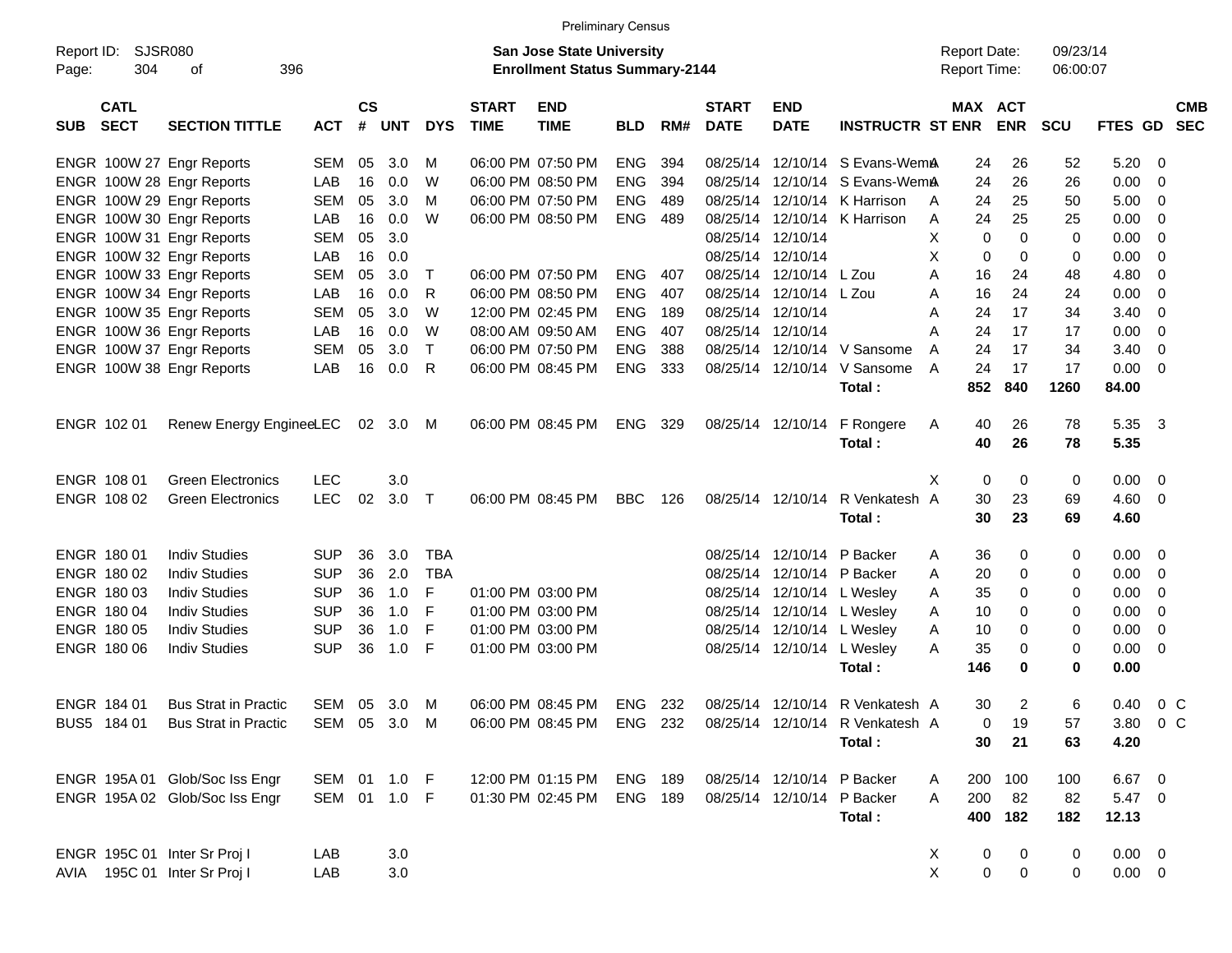TECH 195C 01 Inter Sr Proj I LAB 3.0 X 0 0 0.00 0 CMPE 195C 01 Inter Sr Proj I LAB 3.0 X 0 0 0 0.00 0 ISE 195C 01 Inter Sr Proj I LAB 3.0 X 0 0 0 0.00 0 EE 195C 01 Inter Sr Proj I LAB 3.0 X 0 0 0 0.00 0 CHE 195C 01 Inter Sr Proj | LAB 3.0 X 0 0 0.00 0 MATE 195C 01 Inter Sr Proj I LAB 3.0 And The St Projection of the St Project of the St Project of the St Project of the St Project of the St Project of the St Project of the St Project of the St Project of the St Project o **Total : 0 0 0 0.00** ENGR 195D 01 Inter Sr Proj II LAB 3.0 X 0 0 0 0.00 0 AVIA 195D 01 Inter Sr Proj II LAB 3.0 AVIA 195D 01 Inter Sr Proj II LAB 3.0 TECH 195D 01 Inter Sr Proj II LAB 3.0 X 0 0 0 0.00 0 CMPE 195D 01 Inter Sr Proj II LAB 3.0 X 0 0 0 0.00 0 ISE 195D 01 Inter Sr Proj II LAB 3.0 X 0 0 0 0.00 0 EE 195D 01 Inter Sr Proj II LAB 3.0 X 0 0 0 0.00 0 MATE 195D 01 Inter Sr Proj II LAB 3.0 And the St Proj II LAB 3.0 And the St Proj II LAB 3.0 And the St Proj II CHE 195D 01 Inter Sr Proj II LAB 3.0 X 0 0 0 0.00 0 **Total : 0 0 0 0.00** ENGR 200W 01 Engr Grad Reports LEC 02 3.0 W 07:30 AM 10:15 AM ENG 388 08/25/14 12/10/14 M Highby A 24 19 57 4.75 19 ENGR 200W 03 Engr Grad Reports LEC 02 3.0 M 07:00 PM 09:45 PM ENG 388 08/25/14 12/10/14 B Murphy-WesA 24 26 78 6.50 26 ENGR 200W 04 Engr Grad Reports LEC 02 3.0 R 07:30 AM 10:15 AM ENG 388 08/25/14 12/10/14 B Murphy-WesA 24 0 0 0.00 0 ENGR 200W 05 Engr Grad Reports LEC 02 3.0 R 07:30 AM 10:15 AM ENG 388 08/25/14 12/10/14 B Murphy-WesA 24 24 72 6.00 24 **Total : 96 69 207 17.25** ENGR 201 01 Engr Analysis SEM 05 3.0 M 06:00 PM 08:45 PM CL 225 08/25/14 12/10/14 M Khosravi A 25 10 30 2.50 10 **Total : 25 10 30 2.50** ENGR 203 01 Engr Management SEM 05 3.0 W 06:00 PM 08:45 PM ENG 395 08/25/14 12/10/14 R Venkatesh A 25 16 48 4.00 16 **Total : 25 16 48 4.00** ENGR 220 01 Bioinfo Comp Tools LEC 02 3.0 F 01:30 PM 04:15 PM ENG 392 08/25/14 12/10/14 L Wesley A 30 13 39 3.15 11 ENGR 220 02 Bioinfo Comp Tools LEC 02 3.0 W 06:00 PM 08:45 PM ENG 388 08/25/14 12/10/14 L Wesley A 30 25 75 6.25 25 **Total : 60 38 114 9.40** ENGR 230 01 Special Topics NGS LEC 02 3.0 R 06:00 PM 08:45 PM CL 111 08/25/14 12/10/14 P Wolber A 25 17 51 4.00 12 **Total : 25 17 51 4.00** ENGR 281 01 Master's Project LAB 1.0 X 0 0 0 0.00 0 Report ID: SJSR080 **San Jose State University San Jose State University San Jose State University Report Date:** 09/23/14 Page: 305 of 396 **Enrollment Status Summary-2144** Report Time: 06:00:07 **CATL CS START END START END MAX ACT CMB** SUB SECT SECTION TITTLE ACT # UNT DYS TIME TIME BLD RM# DATE DATE INSTRUCTR STENR ENR SCU FTES GD SEC Preliminary Census

**Total : 0 0 0 0.00**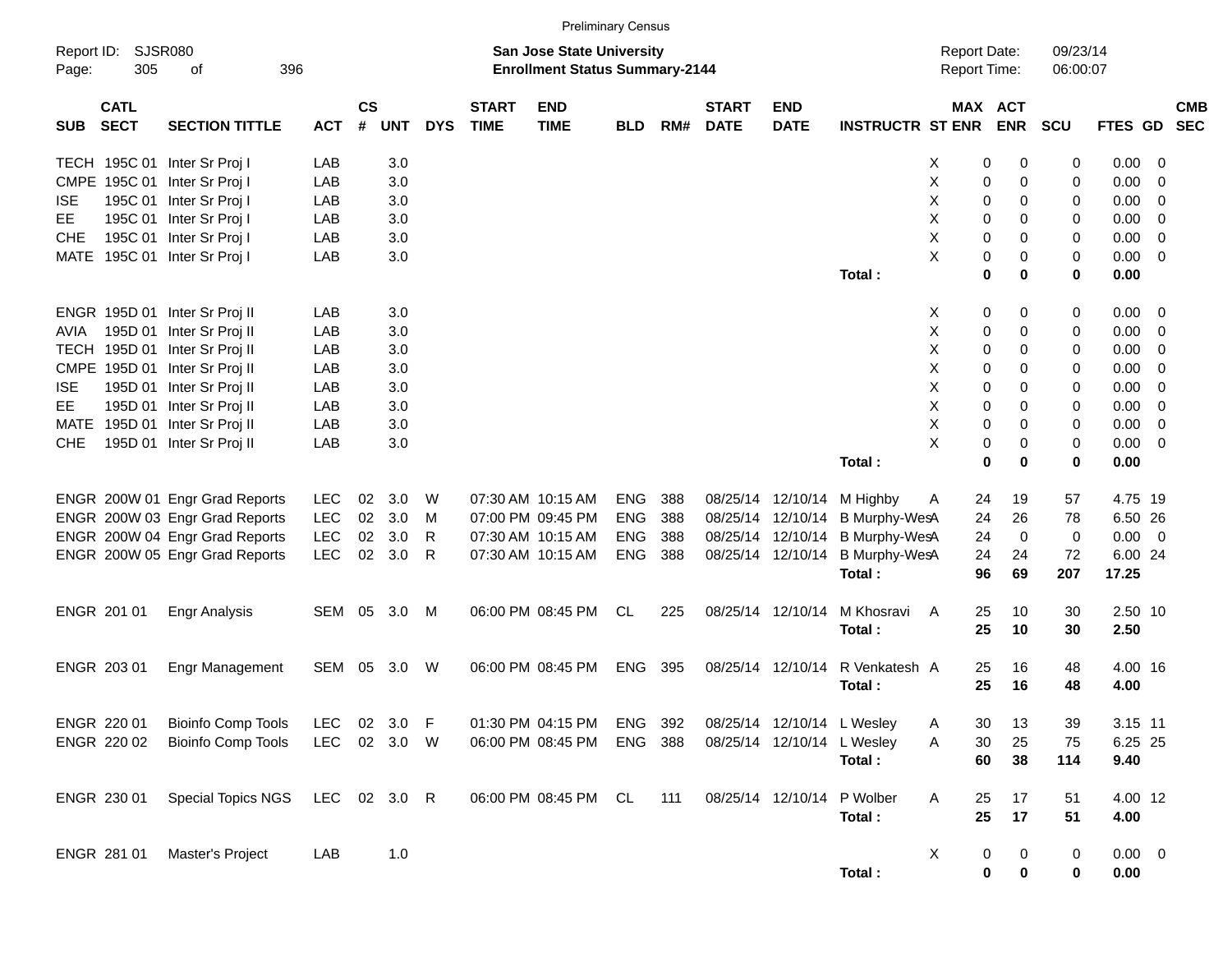|                     |                                           |                                                                                                       |                                        |                    |                   |                                        |                             |                                                                           | <b>Preliminary Census</b> |     |                                  |                           |                                                              |                                            |                                                    |                            |                                     |                                                              |  |
|---------------------|-------------------------------------------|-------------------------------------------------------------------------------------------------------|----------------------------------------|--------------------|-------------------|----------------------------------------|-----------------------------|---------------------------------------------------------------------------|---------------------------|-----|----------------------------------|---------------------------|--------------------------------------------------------------|--------------------------------------------|----------------------------------------------------|----------------------------|-------------------------------------|--------------------------------------------------------------|--|
| Report ID:<br>Page: | 306                                       | SJSR080<br>396<br>of                                                                                  |                                        |                    |                   |                                        |                             | <b>San Jose State University</b><br><b>Enrollment Status Summary-2144</b> |                           |     |                                  |                           |                                                              | <b>Report Date:</b><br><b>Report Time:</b> |                                                    | 09/23/14<br>06:00:07       |                                     |                                                              |  |
| <b>SUB</b>          | <b>CATL</b><br><b>SECT</b>                | <b>SECTION TITTLE</b>                                                                                 | <b>ACT</b>                             | $\mathsf{cs}$<br># | <b>UNT</b>        | <b>DYS</b>                             | <b>START</b><br><b>TIME</b> | <b>END</b><br><b>TIME</b>                                                 | <b>BLD</b>                | RM# | <b>START</b><br><b>DATE</b>      | <b>END</b><br><b>DATE</b> | <b>INSTRUCTR ST ENR</b>                                      |                                            | <b>MAX ACT</b><br><b>ENR</b>                       | <b>SCU</b>                 | FTES GD                             | <b>CMB</b><br><b>SEC</b>                                     |  |
|                     |                                           | ENGR 290R 01 Thesis & Proj Culm                                                                       | <b>LEC</b>                             |                    | 1.0               |                                        |                             |                                                                           |                           |     |                                  |                           | Total:                                                       | X                                          | 0<br>0<br>0<br>$\bf{0}$                            | 0<br>$\bf{0}$              | $0.00 \t 0$<br>0.00                 |                                                              |  |
|                     |                                           | ENGR 297B 01 Spc Topics Bioinfo<br>ENGR 297B 02 Spc Topics Bioinfo<br>ENGR 297B 03 Spc Topics Bioinfo | <b>SUP</b><br><b>SUP</b><br><b>SUP</b> | 25<br>25<br>25     | 1.0<br>2.0<br>3.0 | <b>TBA</b><br><b>TBA</b><br><b>TBA</b> |                             |                                                                           |                           |     | 08/25/14<br>08/25/14<br>08/25/14 | 12/10/14                  | 12/10/14 L Wesley<br>12/10/14 L Wesley<br>L Wesley<br>Total: | 25<br>A<br>30<br>Α<br>30<br>Α<br>85        | 0<br>$\overline{2}$<br>0<br>$\mathbf{2}$           | 0<br>4<br>0<br>4           | 0.00<br>0.33<br>0.00<br>0.33        | $\overline{\phantom{0}}$<br>$\overline{2}$<br>$\overline{0}$ |  |
|                     | ENGR 298 01                               | Master's Project                                                                                      | LAB                                    | 16                 | 2.0               | TBA                                    |                             |                                                                           |                           |     |                                  | 08/25/14 12/10/14         | Total:                                                       | 30<br>A<br>30                              | $\,$ 5 $\,$<br>5                                   | 10<br>10                   | 0.83, 5<br>0.83                     |                                                              |  |
|                     | ENGR 298101<br>ENGR 298102<br>ENGR 298103 | MSE Internship Exper SUP<br>MSE Internship Exper SUP<br>MSE Internship Exper SUP                      |                                        | 48<br>48<br>48     | 3.0<br>2.0<br>1.0 | <b>TBA</b><br><b>TBA</b><br><b>TBA</b> |                             |                                                                           |                           |     | 08/25/14<br>08/25/14<br>08/25/14 | 12/10/14 L Wesley         | 12/10/14 L Wesley<br>12/10/14 L Wesley<br>Total:             | 24<br>A<br>20<br>Α<br>20<br>A<br>64        | $\overline{2}$<br>0<br>$\mathbf 0$<br>$\mathbf{2}$ | 6<br>0<br>0<br>6           | 0.50<br>0.00<br>0.00<br>0.50        | $\overline{\phantom{0}}^2$<br>$\Omega$<br>- 0                |  |
|                     | ENGR 299 01<br>ENGR 299 02<br>ENGR 299 03 | <b>Masters Thesis</b><br><b>Masters Thesis</b><br><b>Masters Thesis</b>                               | <b>SUP</b><br><b>SUP</b><br><b>SUP</b> | 25<br>25<br>25     | 1.0<br>2.0<br>3.0 | <b>TBA</b><br><b>TBA</b><br><b>TBA</b> |                             |                                                                           |                           |     | 08/25/14<br>08/25/14<br>08/25/14 | 12/10/14                  | 12/10/14 L Wesley<br>12/10/14 L Wesley<br>L Wesley<br>Total: | 30<br>A<br>25<br>A<br>25<br>A<br>80        | 0<br>0<br>0<br>$\bf{0}$                            | 0<br>$\mathbf 0$<br>0<br>0 | $0.00 \t 0$<br>0.00<br>0.00<br>0.00 | - 0<br>- 0                                                   |  |

| Department : | <b>General Engineering</b> | Department Total:         | 3352 | 2491 | 3982 | 273.15 |
|--------------|----------------------------|---------------------------|------|------|------|--------|
|              |                            | <b>Lower Division:</b>    | 1364 | 1240 | 1860 | 124.05 |
|              |                            | <b>Upper Division:</b>    | 1594 | 1161 | 1859 | 127.53 |
|              |                            | <b>Graduate Division:</b> | 394  | 90   | 263  | 21.57  |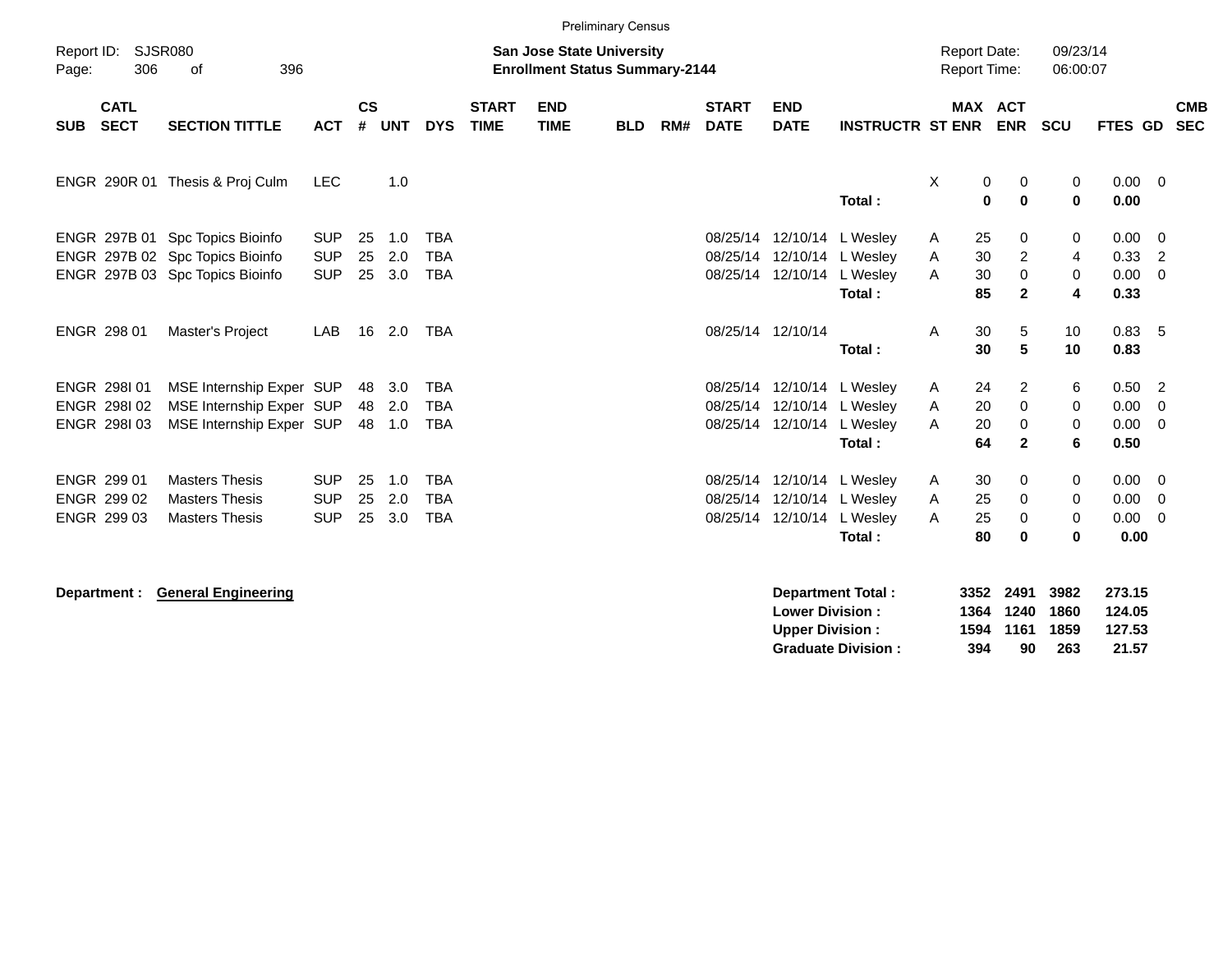|                                        |                            |                                                                  |                    |                    |                   |                     |                             | <b>Preliminary Census</b>                                                 |                                     |            |                             |                                                                               |                                          |                                      |                       |                        |                                             |                          |
|----------------------------------------|----------------------------|------------------------------------------------------------------|--------------------|--------------------|-------------------|---------------------|-----------------------------|---------------------------------------------------------------------------|-------------------------------------|------------|-----------------------------|-------------------------------------------------------------------------------|------------------------------------------|--------------------------------------|-----------------------|------------------------|---------------------------------------------|--------------------------|
| Report ID:<br>Page:                    | 307                        | <b>SJSR080</b><br>396<br>οf                                      |                    |                    |                   |                     |                             | <b>San Jose State University</b><br><b>Enrollment Status Summary-2144</b> |                                     |            |                             |                                                                               |                                          | <b>Report Date:</b><br>Report Time:  |                       | 09/23/14<br>06:00:07   |                                             |                          |
| <b>SUB</b>                             | <b>CATL</b><br><b>SECT</b> | <b>SECTION TITTLE</b>                                            | <b>ACT</b>         | $\mathsf{cs}$<br># | <b>UNT</b>        | <b>DYS</b>          | <b>START</b><br><b>TIME</b> | <b>END</b><br><b>TIME</b>                                                 | <b>BLD</b>                          | RM#        | <b>START</b><br><b>DATE</b> | <b>END</b><br><b>DATE</b>                                                     | <b>INSTRUCTR ST ENR ENR</b>              | <b>MAX ACT</b>                       |                       | <b>SCU</b>             | FTES GD                                     | <b>CMB</b><br><b>SEC</b> |
| College                                |                            | <b>Engineering</b>                                               |                    |                    |                   |                     |                             |                                                                           |                                     |            |                             |                                                                               |                                          |                                      |                       |                        |                                             |                          |
| ISE.                                   | Department :<br>102 01     | <b>Industrial &amp; Systems Engineering</b><br>Engr Econ Systems | SEM 04 3.0         |                    |                   | TR                  |                             | 01:30 PM 02:45 PM                                                         | ENG 331                             |            |                             | 08/25/14 12/10/14                                                             | D Nathan-RobA<br>Total:                  | 90<br>90                             | 71<br>71              | 213<br>213             | 14.20 0<br>14.20                            |                          |
| <b>ISE</b>                             | 114 01                     | Safety Engr                                                      | SEM 04             |                    | 3.0               | $\top$              |                             | 06:00 PM 08:45 PM                                                         | <b>CL</b>                           | 202        |                             | 08/25/14 12/10/14                                                             | C Foster<br>Total:                       | 40<br>Α<br>40                        | 38<br>38              | 114<br>114             | 7.80 4<br>7.80                              |                          |
| <b>ISE</b>                             | 130 01                     | <b>Engr Statistics</b>                                           | <b>LEC</b>         | 04                 | 3.0               | МW                  |                             | 01:30 PM 02:45 PM                                                         | ENG                                 | 189        |                             | 08/25/14 12/10/14 N Patel                                                     | Total:                                   | 140<br>A                             | 147<br>140 147        | 441<br>441             | 30.95 31<br>30.95                           |                          |
| <b>ISE</b>                             | 135 01                     | Design of Expmts                                                 | SEM 04             |                    | 3.0               | <b>TR</b>           |                             | 03:00 PM 04:15 PM                                                         | <b>ENG 488</b>                      |            |                             |                                                                               | 08/25/14 12/10/14 S Erdogan<br>Total:    | 55<br>Α<br>55                        | 45<br>45              | 135<br>135             | $9.10 \quad 2$<br>9.10                      |                          |
| <b>ISE</b>                             | 140 01                     | Oper Plan & Control                                              | SEM 04 3.0         |                    |                   | MW                  |                             | 03:00 PM 04:15 PM                                                         | ENG 331                             |            |                             |                                                                               | 08/25/14 12/10/14 Y Dessouky A<br>Total: | 80<br>80                             | 89<br>89              | 267<br>267             | 19.80 40<br>19.80                           |                          |
| <b>ISE</b>                             | 151 01                     | <b>Managing Engr</b>                                             | SEM 04             |                    | 3.0               | R                   |                             | 06:00 PM 08:45 PM                                                         | <b>ENG</b>                          | -488       |                             | 08/25/14 12/10/14                                                             | J Flahaux<br>Total:                      | 60<br>A<br>60                        | 58<br>58              | 174<br>174             | 11.60 0<br>11.60                            |                          |
| <b>ISE</b><br><b>ISE</b><br><b>ISE</b> | 167 01<br>167 02<br>167 03 | <b>Sys Simulation</b><br><b>Sys Simulation</b><br>Sys Simulation | SEM<br>LAB<br>LAB  | 04<br>16<br>16     | 3.0<br>0.0<br>0.0 | <b>MW</b><br>м<br>W |                             | 04:30 PM 05:45 PM<br>06:00 PM 08:45 PM<br>06:00 PM 08:45 PM               | <b>ENG</b><br><b>ENG</b><br>ENG 333 | 331<br>333 |                             | 08/25/14 12/10/14 J Barjis<br>08/25/14 12/10/14 J Barjis<br>08/25/14 12/10/14 | J Barjis<br>Total:                       | 80<br>A<br>40<br>Α<br>40<br>A<br>160 | 82<br>41<br>41<br>164 | 164<br>41<br>41<br>246 | 18.05 33<br>$0.00$ 14<br>$0.00$ 19<br>18.05 |                          |
| <b>ISE</b><br><b>ISE</b>               | 180 01<br>180 03           | <b>Individ Studies</b><br><b>Individ Studies</b>                 | SUP.<br><b>SUP</b> | 36<br>36           | 1.0<br>3.0        | F<br>F              |                             | 09:00 AM 11:45 AM<br>04:00 PM 06:45 PM                                    | <b>ENG</b><br><b>ENG</b>            | 194<br>194 |                             | 08/25/14 12/10/14 L Freund<br>08/25/14 12/10/14                               | Total:                                   | 36<br>A<br>36<br>A<br>72             | 0<br>1                | 1<br>0<br>$\mathbf{1}$ | $0.07$ 0<br>$0.00 \t 0$<br>0.07             |                          |
| <b>ISE</b>                             |                            | 195A 01 Sr ISE Design I                                          | LAB                |                    | 16  1.0  F        |                     |                             | 09:30 AM 12:15 PM                                                         | <b>ENG</b>                          | 486        |                             | 08/25/14 12/10/14 L Freund                                                    | Total:                                   | 50<br>A<br>50                        | 30<br>30              | 30<br>30               | $2.00 \t 0$<br>2.00                         |                          |
| <b>ISE</b>                             |                            | 195B 01 Sr ISE Design II                                         | LAB 16 3.0 F       |                    |                   |                     |                             | 01:30 PM 04:15 PM                                                         | ENG 486                             |            |                             | 08/25/14 12/10/14 L Freund                                                    | Total:                                   | Α<br>50<br>50                        | 11<br>11              | 33<br>33               | $2.20 \t 0$<br>2.20                         |                          |
| <b>ISE</b>                             | 210 01                     | Hum Factors Des                                                  | SEM 05 3.0 T       |                    |                   |                     |                             | 06:00 PM 08:45 PM                                                         | ENG 486                             |            |                             | 08/25/14 12/10/14                                                             | D Nathan-RobA<br>Total:                  | 45<br>45                             | 24<br>24              | 72<br>72               | 6.00 24<br>6.00                             |                          |
| <b>ISE</b>                             | 217 01                     | Hum Cmptr Int                                                    | SEM 04 3.0 R       |                    |                   |                     |                             | 06:00 PM 08:45 PM                                                         | ENG 339                             |            |                             |                                                                               | 08/25/14 12/10/14 A Moallem              | 45<br><b>A</b>                       | 26                    | 78                     | 6.50 26 C                                   |                          |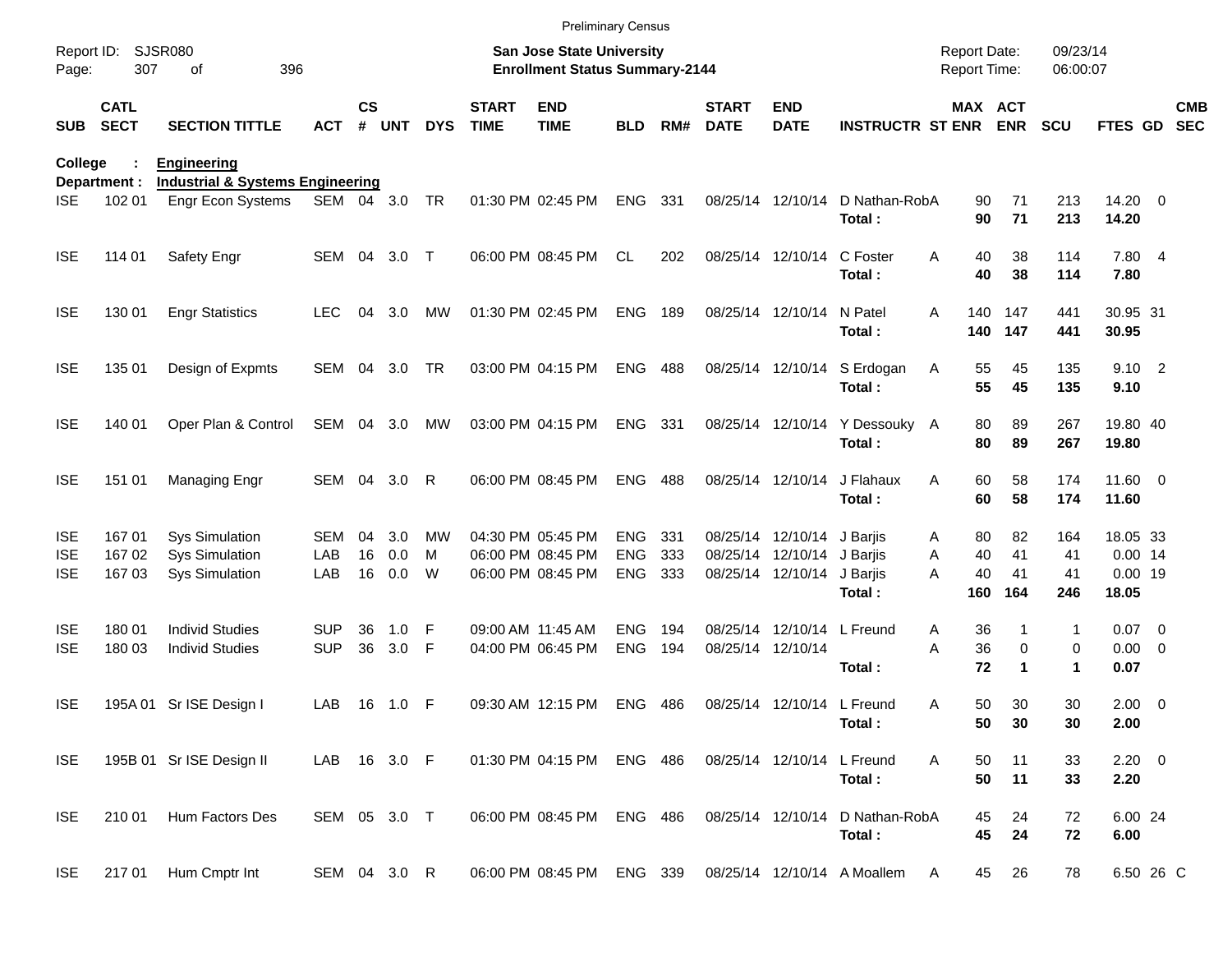|                                                                    |                                                |                                                                         |                                                                    |                             |                                                 |                         |                             | <b>Preliminary Census</b>                                                                             |                                                 |     |                                                             |                           |                                                                                                                                                                                  |                                            |                                   |                                |                                  |                                                                    |            |
|--------------------------------------------------------------------|------------------------------------------------|-------------------------------------------------------------------------|--------------------------------------------------------------------|-----------------------------|-------------------------------------------------|-------------------------|-----------------------------|-------------------------------------------------------------------------------------------------------|-------------------------------------------------|-----|-------------------------------------------------------------|---------------------------|----------------------------------------------------------------------------------------------------------------------------------------------------------------------------------|--------------------------------------------|-----------------------------------|--------------------------------|----------------------------------|--------------------------------------------------------------------|------------|
| Page:                                                              | Report ID: SJSR080<br>308                      | 396<br>οf                                                               |                                                                    |                             |                                                 |                         |                             | <b>San Jose State University</b><br><b>Enrollment Status Summary-2144</b>                             |                                                 |     |                                                             |                           |                                                                                                                                                                                  | <b>Report Date:</b><br><b>Report Time:</b> |                                   |                                | 09/23/14<br>06:00:07             |                                                                    |            |
| SUB                                                                | <b>CATL</b><br><b>SECT</b>                     | <b>SECTION TITTLE</b>                                                   | <b>ACT</b>                                                         | $\mathsf{cs}$<br>$\pmb{\#}$ | <b>UNT</b>                                      | <b>DYS</b>              | <b>START</b><br><b>TIME</b> | <b>END</b><br><b>TIME</b>                                                                             | <b>BLD</b>                                      | RM# | <b>START</b><br><b>DATE</b>                                 | <b>END</b><br><b>DATE</b> | <b>INSTRUCTR ST ENR</b>                                                                                                                                                          |                                            | MAX ACT                           | <b>ENR</b>                     | SCU                              | FTES GD SEC                                                        | <b>CMB</b> |
|                                                                    | CMPE 217 01                                    | Hum Cmptr Int                                                           | SEM                                                                | 04                          | 3.0                                             | R                       |                             | 06:00 PM 08:45 PM                                                                                     | <b>ENG</b>                                      | 339 | 08/25/14                                                    | 12/10/14                  | A Moallem<br>Total:                                                                                                                                                              | Α                                          | 0<br>45                           | 12<br>38                       | 36<br>114                        | 3.00 12 C<br>9.50                                                  |            |
| <b>ISE</b><br><b>ISE</b>                                           | 230 01<br>230 02                               | Adv Oper Resrch<br>Adv Oper Resrch                                      | <b>SEM</b><br>SEM                                                  | 05                          | 3.0<br>3.0                                      | R                       |                             | 06:00 PM 08:45 PM                                                                                     | <b>ENG</b>                                      | 486 | 08/25/14 12/10/14                                           |                           | S Erdogan<br>Total:                                                                                                                                                              | X<br>A                                     | 0<br>60<br>60                     | 0<br>38<br>38                  | 0<br>114<br>114                  | $0.00 \t 0$<br>9.50 38<br>9.50                                     |            |
| <b>ISE</b><br><b>ISE</b>                                           | 235 01<br>235 02                               | Qual Assur & Relia<br>Qual Assur & Relia                                | <b>SEM</b><br><b>SEM</b>                                           | 05<br>05                    | 3.0<br>3.0                                      | W                       |                             | 06:00 PM 08:45 PM                                                                                     | <b>ENG</b>                                      | 486 | 08/25/14 12/10/14<br>08/25/14                               | 12/10/14                  | H Tsao<br>Total:                                                                                                                                                                 | X<br>A                                     | 0<br>60<br>60                     | 0<br>40<br>40                  | 0<br>120<br>120                  | $0.00 \t 0$<br>10.00 40<br>10.00                                   |            |
| <b>ISE</b>                                                         | 245 01                                         | Adv Sply Chain Engr LEC                                                 |                                                                    |                             | 04 3.0                                          | M                       |                             | 06:00 PM 08:45 PM                                                                                     | <b>ENG</b>                                      | 488 | 08/25/14 12/10/14                                           |                           | W Wei<br>Total:                                                                                                                                                                  | Α                                          | 40<br>40                          | 30<br>30                       | 90<br>90                         | 7.50 30<br>7.50                                                    |            |
| <b>ISE</b>                                                         | 251 01                                         | Mang Lean Imprvmnt PSEM 04 3.0 T                                        |                                                                    |                             |                                                 |                         |                             | 06:00 PM 08:45 PM                                                                                     | SCI                                             | 164 | 08/25/14 12/10/14                                           |                           | D Steele<br>Total:                                                                                                                                                               | A                                          | 60<br>60                          | 68<br>68                       | 204<br>204                       | 17.00 68<br>17.00                                                  |            |
| <b>ISE</b>                                                         | 261 01                                         | <b>Med Errors Reduct</b>                                                | <b>LEC</b>                                                         | 02                          | 3.0                                             | W                       |                             | 06:00 PM 08:45 PM                                                                                     | <b>ENG</b>                                      | 488 | 08/25/14 12/10/14                                           |                           | C Brown<br>Total:                                                                                                                                                                | Α                                          | 40<br>40                          | 22<br>22                       | 66<br>66                         | 5.50 22<br>5.50                                                    |            |
| <b>ISE</b>                                                         | 263 01                                         | Health Info System                                                      | <b>LEC</b>                                                         |                             | 3.0                                             |                         |                             |                                                                                                       |                                                 |     |                                                             |                           | Total:                                                                                                                                                                           | X                                          | 0<br>$\mathbf 0$                  | 0<br>0                         | 0<br>0                           | $0.00 \t 0$<br>0.00                                                |            |
| <b>ISE</b>                                                         | 290 01                                         | HF/Ergo Prof Sem                                                        | SEM 05                                                             |                             | 2.0                                             | R                       |                             | 03:00 PM 05:45 PM                                                                                     | <b>ENG</b>                                      | 486 | 08/25/14 12/10/14                                           |                           | A Andre<br>Total:                                                                                                                                                                | Α                                          | 45<br>45                          | 23<br>23                       | 46<br>46                         | 3.83 23<br>3.83                                                    |            |
| <b>ISE</b>                                                         | 297 01                                         | Sp Topics IE                                                            | SEM                                                                |                             | 05 1.0                                          | <b>TBA</b>              |                             |                                                                                                       | ENG.                                            | 194 | 08/25/14 12/10/14                                           |                           | Total:                                                                                                                                                                           | Α                                          | 35<br>35                          | 0<br>0                         | 0<br>0                           | $0.00 \t 0$<br>0.00                                                |            |
| <b>ISE</b><br><b>ISE</b><br><b>ISE</b><br><b>ISE</b><br><b>ISE</b> | 298 01<br>298 02<br>298 03<br>298 04<br>298 05 | Spec Prob<br>Spec Prob<br>Spec Prob<br>Spec Prob<br>Spec Prob           | <b>SUP</b><br><b>SUP</b><br><b>SUP</b><br><b>SUP</b><br><b>SUP</b> | 25                          | 1.0<br>25 2.0<br>25 3.0<br>25 4.0 F<br>25 3.0 F | F<br>$\mathsf{F}$<br>-F |                             | 09:00 AM 11:45 AM<br>11:45 AM 02:30 PM<br>02:30 PM 05:15 PM<br>05:15 PM 08:00 PM<br>08:00 PM 10:45 PM | ENG<br>ENG 194<br>ENG 194<br>ENG 194<br>ENG 194 | 194 |                                                             |                           | 08/25/14 12/10/14 Y Dessouky A<br>08/25/14 12/10/14 Y Dessouky A<br>08/25/14 12/10/14 Y Dessouky A<br>08/25/14 12/10/14 Y Dessouky A<br>08/25/14 12/10/14 Y Dessouky A<br>Total: |                                            | 35<br>35<br>35<br>35<br>35<br>175 | 11<br>11<br>16<br>9<br>0<br>47 | 11<br>22<br>48<br>36<br>0<br>117 | $0.92$ 11<br>1.83 11<br>4.00 16<br>$3.00$ 9<br>$0.00 \t 0$<br>9.75 |            |
| <b>ISE</b><br><b>ISE</b><br><b>ISE</b>                             | 299 01<br>299 02<br>299 03                     | <b>Masters Thesis</b><br><b>Masters Thesis</b><br><b>Masters Thesis</b> | <b>SUP</b><br>SUP 25 2.0 F<br>SUP 25 3.0 F                         |                             | 25 1.0 F                                        |                         |                             | 01:00 PM 03:45 PM<br>03:45 PM 06:30 PM<br>06:30 PM 09:15 PM                                           | ENG 194<br>ENG 194<br>ENG 194                   |     | 08/25/14 12/10/14<br>08/25/14 12/10/14<br>08/25/14 12/10/14 |                           |                                                                                                                                                                                  | A<br>A<br>A                                | 35<br>35<br>35                    | 0<br>0<br>0                    | 0<br>0<br>0                      | $0.00 \t 0$<br>$0.00 \t 0$<br>$0.00 \t 0$                          |            |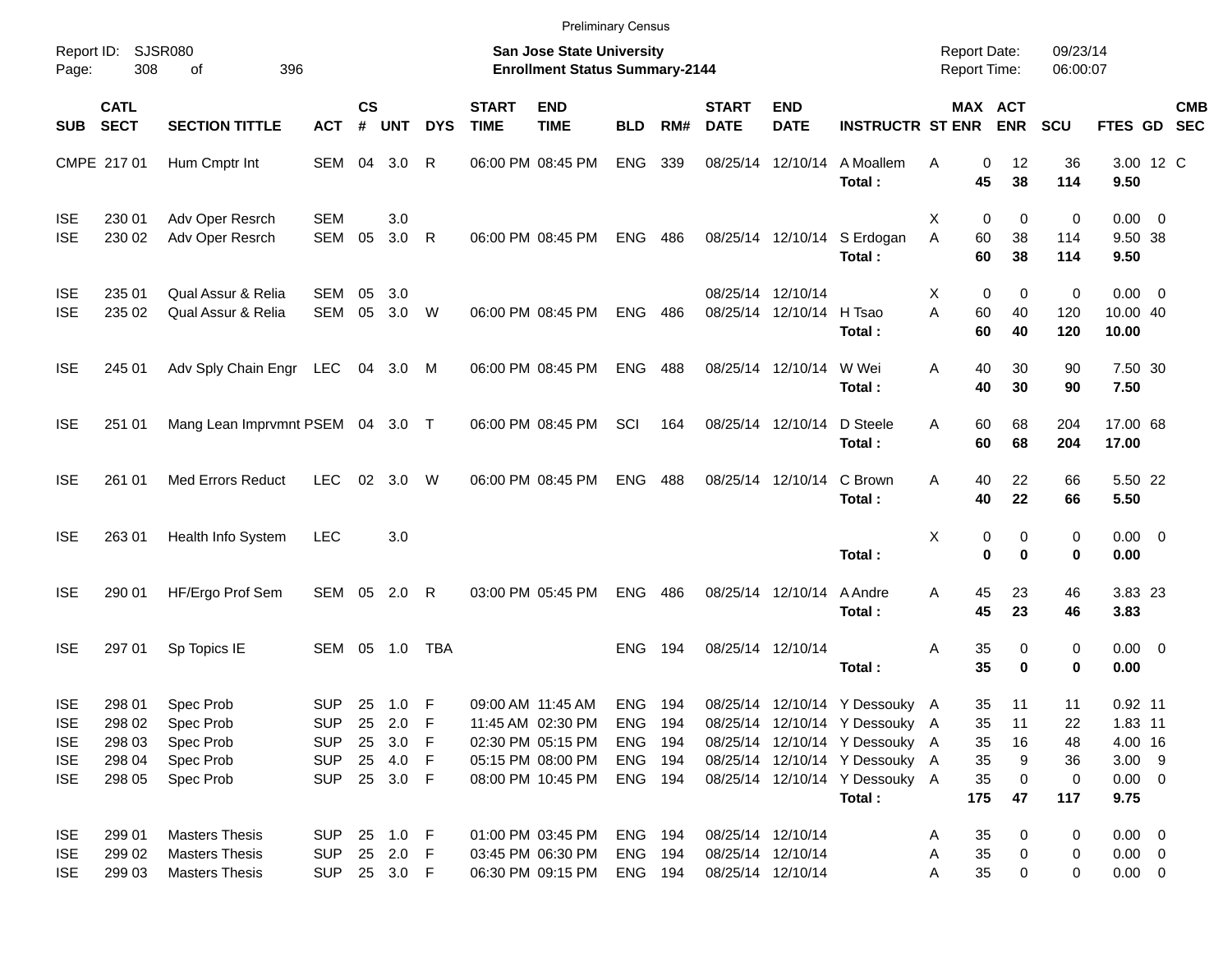|                     |                            |                                  |            |                |            |            |                      | <b>Preliminary Census</b>                                                 |            |     |                             |                                                  |                          |   |                                            |                          |                          |                          |                          |
|---------------------|----------------------------|----------------------------------|------------|----------------|------------|------------|----------------------|---------------------------------------------------------------------------|------------|-----|-----------------------------|--------------------------------------------------|--------------------------|---|--------------------------------------------|--------------------------|--------------------------|--------------------------|--------------------------|
| Report ID:<br>Page: | 309                        | SJSR080<br>396<br>of             |            |                |            |            |                      | <b>San Jose State University</b><br><b>Enrollment Status Summary-2144</b> |            |     |                             |                                                  |                          |   | <b>Report Date:</b><br><b>Report Time:</b> |                          | 09/23/14<br>06:00:07     |                          |                          |
| <b>SUB</b>          | <b>CATL</b><br><b>SECT</b> | <b>SECTION TITTLE</b>            | <b>ACT</b> | <b>CS</b><br># | <b>UNT</b> | <b>DYS</b> | <b>START</b><br>TIME | <b>END</b><br><b>TIME</b>                                                 | <b>BLD</b> | RM# | <b>START</b><br><b>DATE</b> | <b>END</b><br><b>DATE</b>                        | <b>INSTRUCTR ST ENR</b>  |   | MAX ACT                                    | <b>ENR</b>               | <b>SCU</b>               | FTES GD                  | <b>CMB</b><br><b>SEC</b> |
| <b>ISE</b>          | 299 04                     | <b>Masters Thesis</b>            | <b>SUP</b> | 25             | 4.0        | E          | 06:00 PM 08:45 PM    |                                                                           | <b>ENG</b> | 194 | 08/25/14                    | 12/10/14                                         | Total:                   | A | 35<br>140                                  | $\mathbf{0}$<br>$\bf{0}$ | $\mathbf{0}$<br>0        | $0.00 \quad 0$<br>0.00   |                          |
|                     | Department :               | Industrial & Systems Engineering |            |                |            |            |                      |                                                                           |            |     |                             | <b>Lower Division:</b><br><b>Upper Division:</b> | <b>Department Total:</b> |   | 1542<br>0<br>797                           | 984<br>$\bf{0}$<br>654   | 2597<br>$\bf{0}$<br>1654 | 194.35<br>0.00<br>115.77 |                          |

**Graduate Division : 745 330 943 78.58**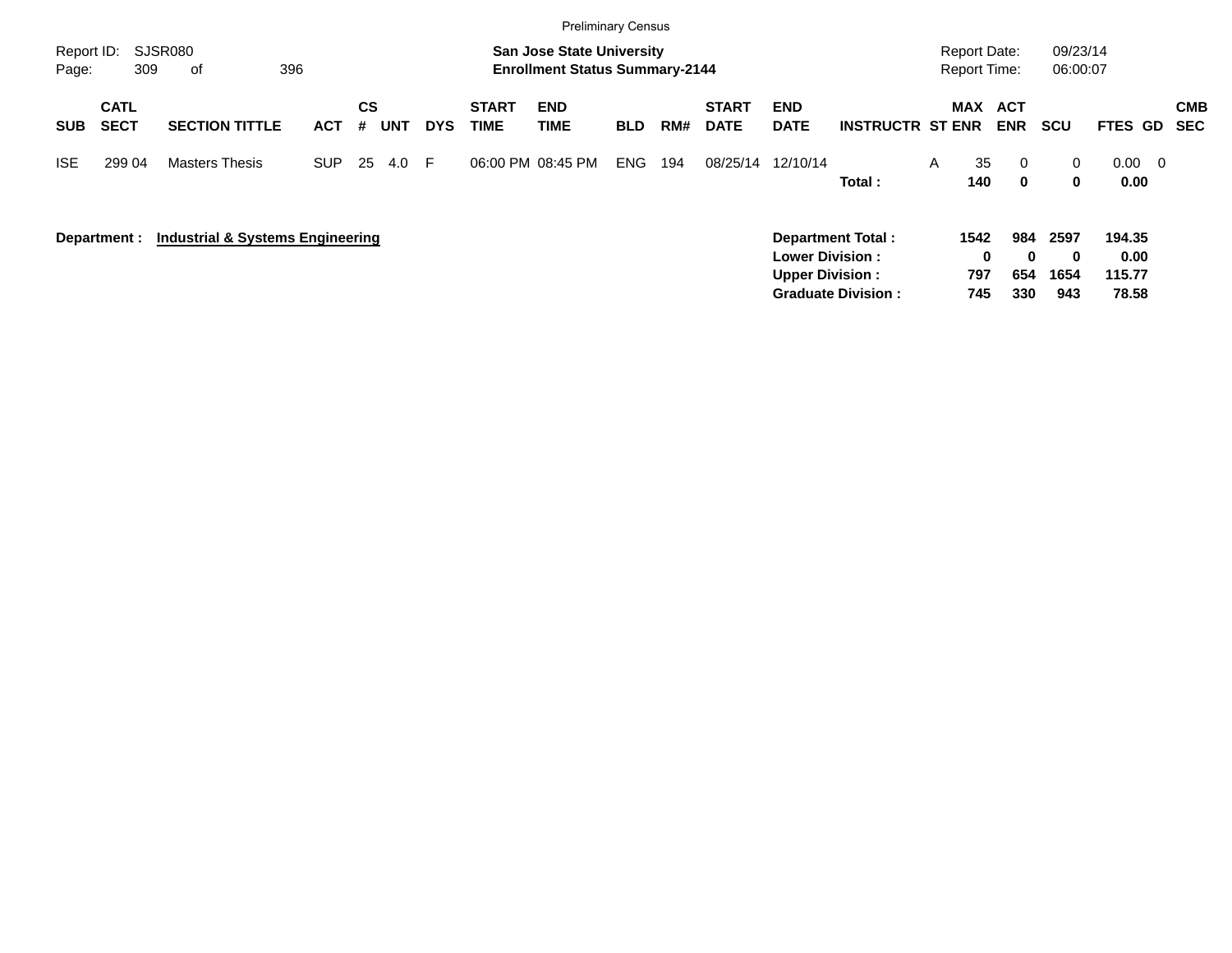|                |                            |                         |              |                    |            |            |                             |                                       | <b>Preliminary Census</b> |     |                             |                            |                               |                |                     |                |                |                |                          |                          |
|----------------|----------------------------|-------------------------|--------------|--------------------|------------|------------|-----------------------------|---------------------------------------|---------------------------|-----|-----------------------------|----------------------------|-------------------------------|----------------|---------------------|----------------|----------------|----------------|--------------------------|--------------------------|
| Report ID:     |                            | <b>SJSR080</b>          |              |                    |            |            |                             | <b>San Jose State University</b>      |                           |     |                             |                            |                               |                | <b>Report Date:</b> |                | 09/23/14       |                |                          |                          |
| Page:          | 310                        | 396<br>οf               |              |                    |            |            |                             | <b>Enrollment Status Summary-2144</b> |                           |     |                             |                            |                               |                | Report Time:        |                | 06:00:07       |                |                          |                          |
| <b>SUB</b>     | <b>CATL</b><br><b>SECT</b> | <b>SECTION TITTLE</b>   | <b>ACT</b>   | $\mathsf{cs}$<br># | <b>UNT</b> | <b>DYS</b> | <b>START</b><br><b>TIME</b> | <b>END</b><br><b>TIME</b>             | <b>BLD</b>                | RM# | <b>START</b><br><b>DATE</b> | <b>END</b><br><b>DATE</b>  | <b>INSTRUCTR ST ENR</b>       |                | <b>MAX ACT</b>      | <b>ENR</b>     | <b>SCU</b>     | <b>FTES GD</b> |                          | <b>CMB</b><br><b>SEC</b> |
| <b>College</b> |                            | <b>Engineering</b>      |              |                    |            |            |                             |                                       |                           |     |                             |                            |                               |                |                     |                |                |                |                          |                          |
|                | Department :               | <b>Technology</b>       |              |                    |            |            |                             |                                       |                           |     |                             |                            |                               |                |                     |                |                |                |                          |                          |
|                | <b>TECH 4111</b>           | Mach Shop Safety        | LAB          | 16                 | 1.0        | Т          |                             | 06:00 PM 08:45 PM                     | IS                        | 119 |                             |                            | 08/25/14 12/10/14 V Hageman A |                | 22                  | 2              | 2              | 0.13           | $0\,C$                   |                          |
| МE             | 41 11                      | Mach Shop Safety        | LAB          | 16                 | 1.0        | $\top$     |                             | 06:00 PM 08:45 PM                     | IS                        | 119 |                             |                            | 08/25/14 12/10/14 V Hageman   | A              | 0                   | 20             | 20             | 1.33           | 0 <sup>o</sup>           |                          |
| <b>TECH</b>    | 41 12                      | Mach Shop Safety        | LAB          | 16                 | 1.0        | W          |                             | 03:00 PM 05:45 PM                     | IS                        | 119 |                             | 08/25/14 12/10/14 S Obi    |                               | A              | 22                  | 3              | 3              | 0.20           | 0 <sup>o</sup>           |                          |
| МE             | 41 12                      | Mach Shop Safety        | LAB          | 16                 | 1.0        | W          |                             | 03:00 PM 05:45 PM                     | IS                        | 119 |                             | 08/25/14 12/10/14 S Obi    |                               | A              | 0                   | 18             | 18             | 1.20           |                          | 0 <sup>o</sup>           |
| TECH           | 41 13                      | Mach Shop Safety        | LAB          | 16                 | 1.0        | R          |                             | 06:00 PM 08:45 PM                     | IS                        | 119 |                             |                            | 08/25/14 12/10/14 V Hageman   | A              | 22                  | 6              | 6              | 0.40           | 0 <sup>o</sup>           |                          |
| МE             | 41 13                      | Mach Shop Safety        | LAB          | 16                 | 1.0        | R          |                             | 06:00 PM 08:45 PM                     | IS                        | 119 |                             |                            | 08/25/14 12/10/14 V Hageman   | A              | $\mathbf 0$         | 15             | 15             | 1.00           | 0 <sup>o</sup>           |                          |
| <b>TECH</b>    | 41 14                      | Mach Shop Safety        | LAB          | 16                 | 1.0        | м          |                             | 06:00 PM 08:45 PM                     | IS                        | 119 |                             | 08/25/14 12/10/14 D Muntz  |                               | A              | 22                  | 6              | 6              | 0.40           | 0 <sup>o</sup>           |                          |
| ME             | 41 14                      | Mach Shop Safety        | LAB          | 16                 | 1.0        | M          |                             | 06:00 PM 08:45 PM                     | IS                        | 119 |                             | 08/25/14 12/10/14 D Muntz  |                               | A              | $\mathbf 0$         | 12             | 12             | 0.80           | 0 <sup>o</sup>           |                          |
| <b>TECH</b>    | 41 15                      | Mach Shop Safety        | LAB          | 16                 | 1.0        | M          |                             | 03:00 PM 05:45 PM                     | IS                        | 119 |                             | 08/25/14 12/10/14 D Muntz  |                               | A              | 22                  | $\overline{7}$ | $\overline{7}$ | 0.47           | 0 <sup>o</sup>           |                          |
| МE             | 41 15                      | Mach Shop Safety        | LAB          | 16                 | 1.0        | м          |                             | 03:00 PM 05:45 PM                     | IS                        | 119 |                             | 08/25/14 12/10/14 D Muntz  |                               | A              | $\mathbf 0$         | 16             | 16             | 1.07           | 0 <sup>o</sup>           |                          |
| <b>TECH</b>    | 41 16                      | <b>Mach Shop Safety</b> | LAB          | 16                 | 1.0        | R          |                             | 03:00 PM 05:45 PM                     | IS                        | 119 |                             |                            | 08/25/14 12/10/14 V Hageman   | Α              | 22                  | $\overline{7}$ | $\overline{7}$ | 0.47           | 0 <sup>o</sup>           |                          |
| ME             | 41 16                      | Mach Shop Safety        | LAB          | 16                 | 1.0        | R          |                             | 03:00 PM 05:45 PM                     | IS                        | 119 |                             |                            | 08/25/14 12/10/14 V Hageman   | $\overline{A}$ | 0                   | 16             | 16             | 1.07           | 0 <sup>o</sup>           |                          |
|                |                            |                         |              |                    |            |            |                             |                                       |                           |     |                             |                            | Total:                        |                | 132                 | 128            | 128            | 8.53           |                          |                          |
| <b>TECH</b>    | 42 11                      | Mfg Mach Shop Proj      | LAB          | 16                 | 1.0        | W          |                             | 06:00 PM 08:45 PM                     | IS                        | 119 |                             | 08/25/14 12/10/14          | D Muntz                       | Α              | 22                  | 6              | 6              | 0.40           | 0 <sup>o</sup>           |                          |
| ME             | 42 11                      | Mfg Mach Shop Proj      | LAB          | 16                 | 1.0        | W          |                             | 06:00 PM 08:45 PM                     | IS                        | 119 |                             | 08/25/14 12/10/14          | D Muntz                       | A              | 0                   | 15             | 15             | 1.00           | 0 <sup>o</sup>           |                          |
|                |                            |                         |              |                    |            |            |                             |                                       |                           |     |                             |                            | Total:                        |                | 22                  | 21             | 21             | 1.40           |                          |                          |
|                |                            |                         |              |                    |            |            |                             |                                       |                           |     |                             |                            |                               |                |                     |                |                |                |                          |                          |
| TECH           | 46 01                      | Mach Oper & Mgmt        | <b>LEC</b>   | 02                 | 3.0        | W          |                             | 09:00 AM 10:45 AM                     | IS                        | 120 |                             | 08/25/14 12/10/14 S Obi    |                               | A              | 24                  | 25             | 50             | $5.00 \t 0$    |                          |                          |
| TECH           | 46 11                      | Mach Oper & Mgmt        | LAB          | 16                 | 0.0        | М          |                             | 09:00 AM 11:45 AM                     | IS                        | 119 |                             | 08/25/14 12/10/14          | D Muntz                       | A              | 24                  | 25             | 25             | $0.00 \t 0$    |                          |                          |
|                |                            |                         |              |                    |            |            |                             |                                       |                           |     |                             |                            | Total:                        |                | 48                  | 50             | 75             | 5.00           |                          |                          |
| TECH           | 60 01                      | Intro Electronics       | <b>LEC</b>   | 02                 | 3.0        | м          |                             | 03:00 PM 04:45 PM                     | CL.                       | 302 |                             | 08/25/14 12/10/14          | M Kim                         | Α              | 60                  | 61             | 122            | $12.20 \t 0$   |                          |                          |
| <b>TECH</b>    | 60 11                      | Intro Electronics       | LAB          | 16                 | 0.0        | W          |                             | 03:00 PM 05:45 PM                     | IS                        | 117 |                             | 08/25/14 12/10/14 M Kim    |                               | Α              | 23                  | 32             | 32             | 0.00           | $\overline{\phantom{0}}$ |                          |
| TECH           | 60 12                      | Intro Electronics       | LAB          | 16                 | 0.0        | F          |                             | 03:00 PM 05:45 PM                     | IS                        | 117 |                             | 08/25/14 12/10/14 M Kim    |                               | A              | 23                  | 29             | 29             | $0.00 \t 0$    |                          |                          |
|                |                            |                         |              |                    |            |            |                             |                                       |                           |     |                             |                            | Total:                        |                | 106                 | 122            | 183            | 12.20          |                          |                          |
|                | TECH 62 01                 | <b>Analog Circuits</b>  | <b>LEC</b>   | 02                 | 3.0        | M          |                             | 12:00 PM 01:45 PM                     | IS                        | 117 |                             | 08/25/14 12/10/14 J Garcia |                               | Α              | 24                  | 31             | 62             | $6.20\ 0$      |                          |                          |
|                | TECH 62 11                 | <b>Analog Circuits</b>  | LAB          |                    | 16  0.0  W |            |                             | 12:00 PM 02:45 PM                     | IS                        | 117 |                             | 08/25/14 12/10/14          | T Brown Jr.                   | A              | 24                  | 31             | 31             | $0.00 \t 0$    |                          |                          |
|                |                            |                         |              |                    |            |            |                             |                                       |                           |     |                             |                            | Total:                        |                | 48                  | 62             | 93             | 6.20           |                          |                          |
|                |                            |                         |              |                    |            |            |                             |                                       |                           |     |                             |                            |                               |                |                     |                |                |                |                          |                          |
|                | TECH 65 01                 | Netwrk Theory/Appl      | LEC          |                    | 02 3.0     | W          |                             | 03:00 PM 04:45 PM                     | <b>BBC</b> 107            |     |                             | 08/25/14 12/10/14 J Garcia |                               | A              | 60                  | 53             | 106            | 10.60 0        |                          |                          |
|                | TECH 65 11                 | Netwrk Theory/Appl      | LAB          |                    | 16 0.0     | M          |                             | 03:00 PM 05:45 PM                     | ENG 103                   |     |                             | 08/25/14 12/10/14 J Garcia |                               | Α              | 23                  | 31             | 31             | $0.00 \t 0$    |                          |                          |
|                | TECH 65 12                 | Netwrk Theory/Appl      | LAB          |                    | 16 0.0     | W          |                             | 12:00 PM 02:45 PM                     | ENG 103                   |     |                             | 08/25/14 12/10/14 J Garcia |                               | A              | 23                  | 22             | 22             | $0.00 \t 0$    |                          |                          |
|                |                            |                         |              |                    |            |            |                             |                                       |                           |     |                             |                            | Total:                        |                | 106                 | 106            | 159            | 10.60          |                          |                          |
|                | TECH 115 01                | Automation & Cntrl      | LEC 02 3.0 M |                    |            |            |                             | 06:00 PM 07:45 PM                     | BBC 322                   |     |                             | 08/25/14 12/10/14 M Kim    |                               | A              | 60                  | 52             | 104            | $10.40 \ 0$    |                          |                          |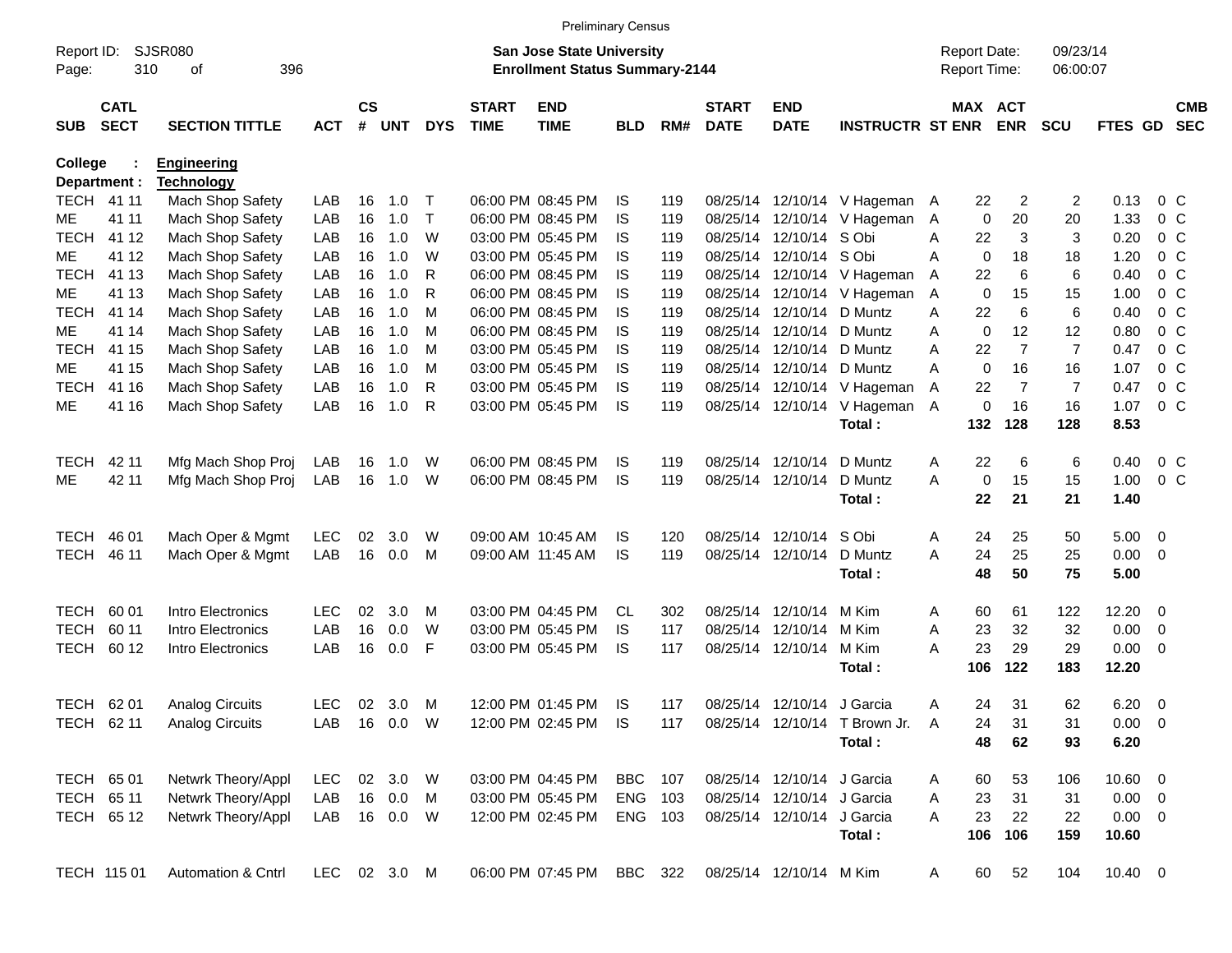|                     |                                                |                                                                                  |                                        |                      |                          |                            |                             | <b>Preliminary Census</b>                                                        |                                                      |                          |                             |                                                                                                 |                                      |                                            |                                                                                      |                                       |                                      |                              |            |
|---------------------|------------------------------------------------|----------------------------------------------------------------------------------|----------------------------------------|----------------------|--------------------------|----------------------------|-----------------------------|----------------------------------------------------------------------------------|------------------------------------------------------|--------------------------|-----------------------------|-------------------------------------------------------------------------------------------------|--------------------------------------|--------------------------------------------|--------------------------------------------------------------------------------------|---------------------------------------|--------------------------------------|------------------------------|------------|
| Report ID:<br>Page: | 311                                            | SJSR080<br>396<br>οf                                                             |                                        |                      |                          |                            |                             | <b>San Jose State University</b><br><b>Enrollment Status Summary-2144</b>        |                                                      |                          |                             |                                                                                                 |                                      | <b>Report Date:</b><br><b>Report Time:</b> |                                                                                      | 09/23/14<br>06:00:07                  |                                      |                              |            |
| <b>SUB</b>          | <b>CATL</b><br><b>SECT</b>                     | <b>SECTION TITTLE</b>                                                            | <b>ACT</b>                             | $\mathsf{cs}$<br>#   | <b>UNT</b>               | <b>DYS</b>                 | <b>START</b><br><b>TIME</b> | <b>END</b><br><b>TIME</b>                                                        | <b>BLD</b>                                           | RM#                      | <b>START</b><br><b>DATE</b> | <b>END</b><br><b>DATE</b>                                                                       | <b>INSTRUCTR ST ENR</b>              |                                            | MAX ACT<br><b>ENR</b>                                                                | <b>SCU</b>                            | FTES GD SEC                          |                              | <b>CMB</b> |
| <b>TECH 11511</b>   | TECH 115 12                                    | <b>Automation &amp; Cntrl</b><br><b>Automation &amp; Cntrl</b>                   | LAB<br>LAB                             | 16<br>16             | 0.0<br>0.0               | W<br>R                     |                             | 06:00 PM 08:45 PM<br>06:00 PM 08:45 PM                                           | IS<br>IS                                             | 117<br>117               |                             | 08/25/14 12/10/14<br>08/25/14 12/10/14                                                          | M Kim<br>M Kim<br>Total:             | Α<br>A<br>106                              | 30<br>23<br>23<br>22<br>104                                                          | 30<br>22<br>156                       | $0.00 \t 0$<br>$0.00 \t 0$<br>10.40  |                              |            |
| ME<br>ME            | TECH 140 01<br>140 01<br>TECH 140 11<br>140 11 | Green Prod Design<br>Green Prod Design<br>Green Prod Design<br>Green Prod Design | <b>LEC</b><br><b>LEC</b><br>LAB<br>LAB | 02<br>02<br>16<br>16 | 3.0<br>3.0<br>0.0<br>0.0 | $\top$<br>$\top$<br>R<br>R |                             | 09:00 AM 10:45 AM<br>09:00 AM 10:45 AM<br>09:00 AM 11:45 AM<br>09:00 AM 11:45 AM | <b>ENG</b><br><b>ENG</b><br><b>ENG</b><br><b>ENG</b> | 103<br>103<br>103<br>103 | 08/25/14                    | 08/25/14 12/10/14 S Obi<br>12/10/14 S Obi<br>08/25/14 12/10/14 S Obi<br>08/25/14 12/10/14 S Obi | Total:                               | Α<br>Α<br>A<br>A                           | 30<br>24<br>$\mathbf 0$<br>$\mathbf{1}$<br>24<br>30<br>0<br>$\mathbf{1}$<br>48<br>62 | 60<br>2<br>30<br>$\overline{1}$<br>93 | 6.00<br>0.25<br>0.00<br>0.00<br>6.25 | 0 C<br>1 C<br>$0\,$ C<br>1 C |            |
| <b>ISE</b>          | TECH 145 01<br>145 01                          | Lean Manufacturing<br>Lean Manufacturing                                         | LEC<br><b>LEC</b>                      | 03<br>03             | 3.0<br>3.0               | $\top$<br>$\top$           |                             | 06:00 PM 08:45 PM<br>06:00 PM 08:45 PM                                           | IS<br>IS                                             | 216<br>216               |                             | 08/25/14 12/10/14<br>08/25/14 12/10/14                                                          | D Hall<br>D Hall<br>Total:           | A<br>A                                     | 13<br>24<br>10<br>0<br>24<br>23                                                      | 39<br>30<br>69                        | 2.60<br>2.00<br>4.60                 | $0\,$ C<br>0 <sup>o</sup>    |            |
|                     | TECH 147 01<br>TECH 147 11                     | Green Mfg Managemt LEC<br>Green Mfg Managemt LAB                                 |                                        | 02                   | 3.0<br>16  0.0           | R<br>$\top$                |                             | 03:00 PM 04:45 PM<br>03:00 PM 05:45 PM                                           | <b>ENG</b><br><b>ENG</b>                             | 103<br>103               |                             | 08/25/14 12/10/14<br>08/25/14 12/10/14                                                          | S Obi<br>S Obi<br>Total:             | A<br>A                                     | 27<br>24<br>24<br>27<br>48<br>54                                                     | 54<br>27<br>81                        | 5.40<br>$0.00 \t 0$<br>5.40          | $\overline{\phantom{0}}$     |            |
|                     | TECH 163 01                                    | Telecomm Systems                                                                 | LEC                                    | 02 <sub>o</sub>      | 3.0                      | $\top$                     |                             | 06:00 PM 08:45 PM                                                                | IS.                                                  | 117                      |                             | 08/25/14 12/10/14                                                                               | T Brown Jr.<br>Total:                | A                                          | 30<br>18<br>30<br>18                                                                 | 54<br>54                              | $3.60 \ 0$<br>3.60                   |                              |            |
|                     | TECH 165 01<br>TECH 165 11                     | Wireless Comm Tech LEC<br>Wireless Comm Tech LAB                                 |                                        | 02<br>16             | 3.0<br>0.0               | м<br>W                     |                             | 09:00 AM 10:45 AM<br>09:00 AM 11:45 AM                                           | <b>ENG</b><br><b>ENG</b>                             | 103<br>103               |                             | 08/25/14 12/10/14<br>08/25/14 12/10/14                                                          | J Garcia<br>J Garcia<br>Total:       | Α<br>A                                     | 30<br>23<br>30<br>23<br>60<br>46                                                     | 46<br>23<br>69                        | $4.60$ 0<br>$0.00 \t 0$<br>4.60      |                              |            |
|                     | TECH 167 01<br>TECH 167 11                     | <b>Control Systems</b><br><b>Control Systems</b>                                 | <b>LEC</b><br>LAB                      | 02<br>16             | 3.0<br>0.0               | $\top$<br>R                |                             | 03:00 PM 04:45 PM<br>03:00 PM 05:45 PM                                           | IS<br>IS                                             | 117<br>117               |                             | 08/25/14 12/10/14<br>08/25/14 12/10/14                                                          | T Brown Jr.<br>T Brown Jr.<br>Total: | A<br>24<br>A                               | 19<br>24<br>19<br>48<br>38                                                           | 38<br>19<br>57                        | 3.80 0<br>$0.00 \t 0$<br>3.80        |                              |            |
|                     |                                                | TECH 180A 03 Indiv St El Comtec<br>TECH 180A 04 Indiv St El Comtec               | <b>SUP</b><br>SUP 36 4.0 TBA           | 36                   | 3.0                      | <b>TBA</b>                 |                             |                                                                                  |                                                      |                          |                             | 08/25/14 12/10/14 S Bates<br>08/25/14 12/10/14 S Bates                                          | Total:                               | Α<br>Α<br>10                               | 10<br>0<br>0<br>20<br>0                                                              | 0<br>0<br>0                           | $0.00 \t 0$<br>$0.00 \t 0$<br>0.00   |                              |            |
|                     |                                                | TECH 180B 03 Indiv St Manufactg                                                  | SUP 36 3.0 TBA                         |                      |                          |                            |                             |                                                                                  |                                                      |                          |                             | 08/25/14 12/10/14 S Bates                                                                       | Total:                               | 15<br>A<br>15                              | $\mathbf 1$                                                                          | 3<br>3                                | $0.20 \ 0$<br>0.20                   |                              |            |
|                     |                                                | TECH 180J 03 Indiv St Tech Issu                                                  | SUP 36 3.0 TBA                         |                      |                          |                            |                             |                                                                                  |                                                      |                          |                             | 08/25/14 12/10/14 S Bates                                                                       | Total:                               | A                                          | 10<br>0<br>10<br>0                                                                   | 0<br>0                                | $0.00 \t 0$<br>0.00                  |                              |            |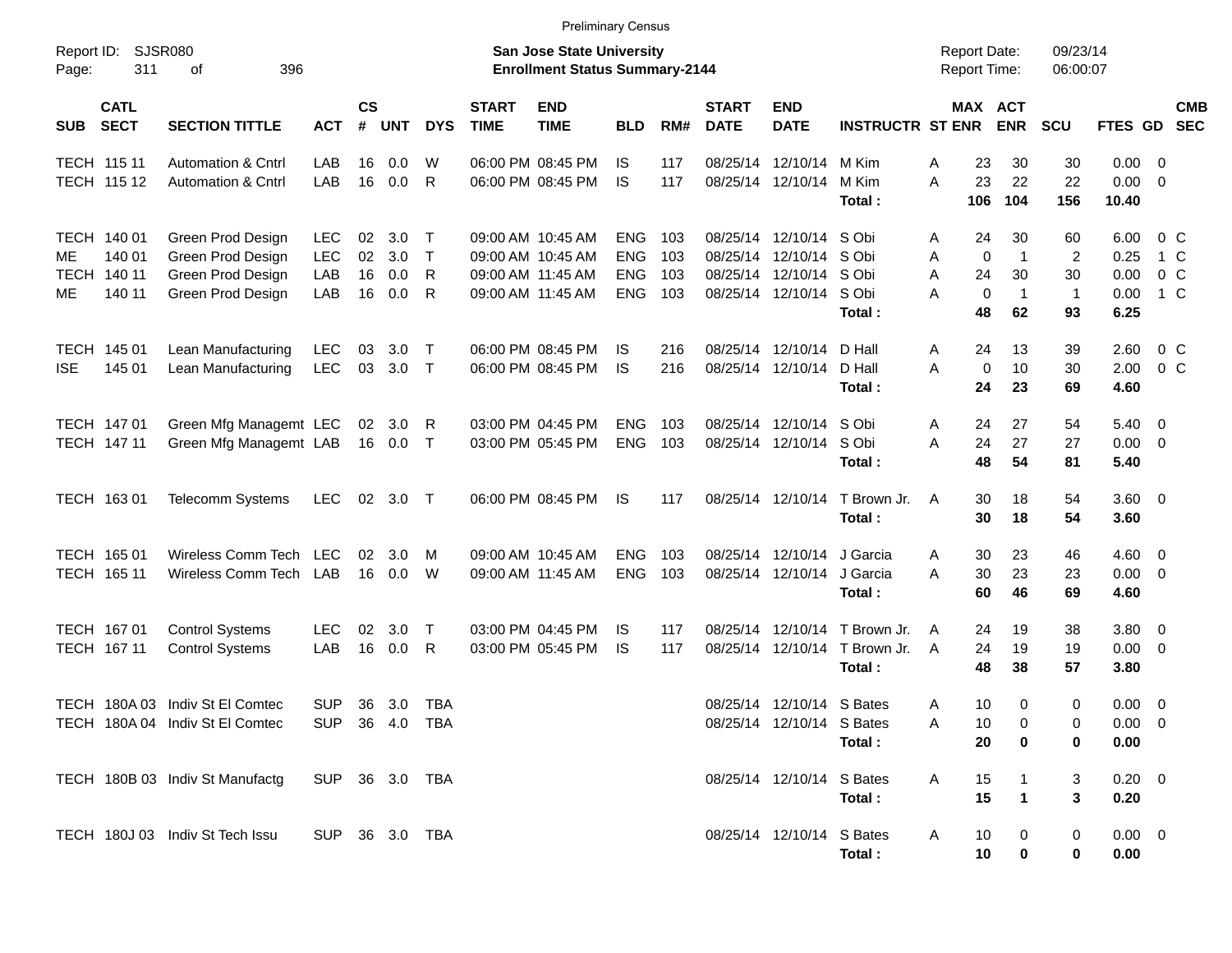|                             |             |                         |              |                    |            |            |                             | <b>Preliminary Census</b>                                          |            |     |                             |                                                  |                          |                                     |                                      |                      |                          |                |            |
|-----------------------------|-------------|-------------------------|--------------|--------------------|------------|------------|-----------------------------|--------------------------------------------------------------------|------------|-----|-----------------------------|--------------------------------------------------|--------------------------|-------------------------------------|--------------------------------------|----------------------|--------------------------|----------------|------------|
| Report ID: SJSR080<br>Page: | 312         | 396<br>of               |              |                    |            |            |                             | San Jose State University<br><b>Enrollment Status Summary-2144</b> |            |     |                             |                                                  |                          | <b>Report Date:</b><br>Report Time: |                                      | 09/23/14<br>06:00:07 |                          |                |            |
| <b>SECT</b><br>SUB          | <b>CATL</b> | <b>SECTION TITTLE</b>   | <b>ACT</b>   | $\mathsf{cs}$<br># | <b>UNT</b> | <b>DYS</b> | <b>START</b><br><b>TIME</b> | <b>END</b><br><b>TIME</b>                                          | <b>BLD</b> | RM# | <b>START</b><br><b>DATE</b> | <b>END</b><br><b>DATE</b>                        | <b>INSTRUCTR ST ENR</b>  |                                     | MAX ACT<br><b>ENR</b>                | SCU                  | FTES GD SEC              |                | <b>CMB</b> |
| TECH 190 01                 |             | Senior Tch Seminar      | <b>LEC</b>   |                    | 3.0        |            |                             |                                                                    |            |     |                             |                                                  |                          | х                                   | 0<br>0                               | 0                    | $0.00 \t 0$              |                |            |
| TECH 190 02                 |             | Senior Tch Seminar      | <b>LEC</b>   | 02                 | 3.0        | <b>TR</b>  |                             | 01:30 PM 02:45 PM                                                  | <b>IS</b>  | 216 |                             | 08/25/14 12/10/14                                | D Hall<br>Total:         | Α<br>45<br>45                       | 37<br>37                             | 111<br>111           | $7.40 \ 0$<br>7.40       |                |            |
| TECH 195 03                 |             | Cooperative Intern      | <b>SUP</b>   |                    | 36 3.0     | <b>TBA</b> |                             |                                                                    | <b>IS</b>  | 120 |                             | 08/25/14 12/10/14                                | J Garcia<br>Total:       | 20<br>Α<br>20                       | 8<br>8                               | 24<br>24             | 1.60 0<br>1.60           |                |            |
| TECH 198 01                 |             | Technology & Civil      | <b>LEC</b>   | 02                 | 3.0        | <b>TBA</b> |                             |                                                                    |            |     |                             | 08/25/14 12/10/14 P Backer                       |                          | 90<br>Α                             | 38                                   | 114                  | 7.60                     | $0\,$ C        |            |
| CMPE 198 01                 |             | Technology & Civil      | <b>LEC</b>   | 02                 | 3.0        | <b>TBA</b> |                             |                                                                    |            |     |                             | 08/25/14 12/10/14 P Backer                       |                          | Α                                   | 26<br>0                              | 78                   | 5.20                     | 0 <sup>o</sup> |            |
| AE                          | 198 01      | Technology & Civil      | <b>LEC</b>   | $02\,$             | 3.0        | <b>TBA</b> |                             |                                                                    |            |     |                             | 08/25/14 12/10/14 P Backer                       |                          | Α                                   | 9<br>$\mathbf 0$                     | 27                   | 1.80                     | 0 <sup>o</sup> |            |
| МE                          | 198 01      | Technology & Civil      | <b>LEC</b>   | 02                 | 3.0        | <b>TBA</b> |                             |                                                                    |            |     |                             | 08/25/14 12/10/14 P Backer                       |                          | Α                                   | 0<br>5                               | 15                   | 1.00                     | 0 <sup>o</sup> |            |
| ENGR 198 01                 |             | Technology & Civil      | <b>LEC</b>   | $02\,$             | 3.0        | <b>TBA</b> |                             |                                                                    |            |     |                             | 08/25/14 12/10/14 P Backer                       | Total:                   | A<br>90                             | $\overline{c}$<br>$\mathbf 0$<br>80  | 6<br>240             | 0.40<br>16.00            | 0 <sup>o</sup> |            |
| TECH 200 01                 |             | Research for Engr       | SEM 05 3.0   |                    |            | TBA        |                             |                                                                    |            |     | 08/25/14 12/10/14           |                                                  | Total:                   | 30<br>Α<br>30                       | 0<br>$\mathbf 0$                     | 0<br>0               | $0.00 \t 0$<br>0.00      |                |            |
| TECH 231 01                 |             | Syst Rel & Maint        | SEM 05       |                    | 3.0        | W          |                             | 06:00 PM 08:45 PM                                                  | IS         | 120 |                             | 08/25/14 12/10/14                                | C Chen<br>Total:         | 30<br>Α<br>30                       | 6<br>6                               | 18<br>18             | 1.506<br>1.50            |                |            |
| TECH 234 01                 |             | ISO Qual Syst Mgt       | <b>SEM</b>   |                    | 3.0        |            |                             |                                                                    |            |     |                             |                                                  | Total:                   | х                                   | 0<br>0<br>$\mathbf 0$<br>$\mathbf 0$ | 0<br>0               | $0.00 \t 0$<br>0.00      |                |            |
| TECH 235 01                 |             | Meas Syst & Analys      | SEM 05 3.0 M |                    |            |            |                             | 06:00 PM 08:45 PM                                                  | IS         | 120 |                             | 08/25/14 12/10/14                                | Y Lee<br>Total:          | Α<br>24<br>24                       | 10<br>10                             | 30<br>30             | $2.45$ 9<br>2.45         |                |            |
| TECH 290 03                 |             | <b>Grad Prob</b>        | <b>SUP</b>   |                    | 25 3.0     | TBA        |                             |                                                                    |            |     |                             | 08/25/14 12/10/14                                | S Obi<br>Total:          | 10<br>Α<br>10                       | 1<br>$\blacktriangleleft$            | 3<br>3               | $0.25$ 1<br>0.25         |                |            |
| TECH 298 03                 |             | <b>Grad Spec Study</b>  | <b>SUP</b>   |                    | 25 3.0     | TBA        |                             |                                                                    |            |     |                             | 08/25/14 12/10/14 S Obi                          | Total:                   | 10<br>Α<br>10                       | $\overline{2}$<br>$\mathbf{2}$       | 6<br>6               | $0.50$ 2<br>0.50         |                |            |
| TECH 299 01                 |             | <b>Masters Thesis</b>   | <b>SUP</b>   |                    | 25 3.0 TBA |            |                             |                                                                    |            |     |                             | 08/25/14 12/10/14                                | S Obi<br>Total:          | 10<br>Α<br>10                       | 0<br>$\mathbf 0$                     | 0<br>0               | $0.00 \t 0$<br>0.00      |                |            |
|                             |             | Department : Technology |              |                    |            |            |                             |                                                                    |            |     |                             | <b>Lower Division:</b><br><b>Upper Division:</b> | <b>Department Total:</b> | 1140<br>462<br>594                  | 979<br>489<br>471                    | 1673<br>659<br>957   | 112.48<br>43.93<br>63.85 |                |            |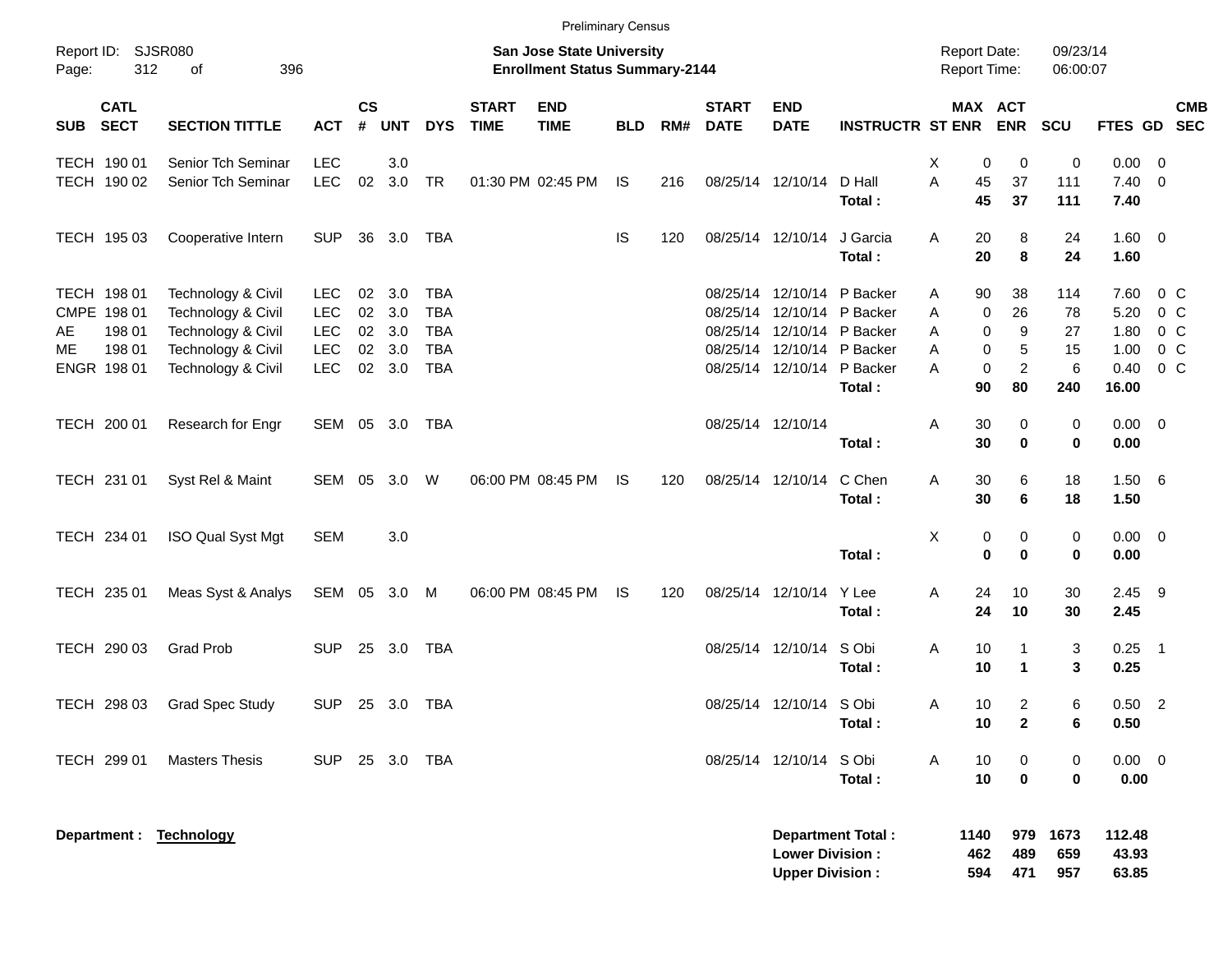|            |                            |     |                       |     |            |             |            |            |                             |                           | <b>Preliminary Census</b>                                                 |     |                             |                           |                         |                                     |            |                      |             |            |
|------------|----------------------------|-----|-----------------------|-----|------------|-------------|------------|------------|-----------------------------|---------------------------|---------------------------------------------------------------------------|-----|-----------------------------|---------------------------|-------------------------|-------------------------------------|------------|----------------------|-------------|------------|
| Page:      | Report ID: SJSR080         | 313 | of                    | 396 |            |             |            |            |                             |                           | <b>San Jose State University</b><br><b>Enrollment Status Summary-2144</b> |     |                             |                           |                         | <b>Report Date:</b><br>Report Time: |            | 09/23/14<br>06:00:07 |             |            |
| <b>SUB</b> | <b>CATL</b><br><b>SECT</b> |     | <b>SECTION TITTLE</b> |     | <b>ACT</b> | СS<br>$\pm$ | <b>UNT</b> | <b>DYS</b> | <b>START</b><br><b>TIME</b> | <b>END</b><br><b>TIME</b> | <b>BLD</b>                                                                | RM# | <b>START</b><br><b>DATE</b> | <b>END</b><br><b>DATE</b> | <b>INSTRUCTR ST ENR</b> | MAX ACT                             | <b>ENR</b> | <b>SCU</b>           | FTES GD SEC | <b>CMB</b> |

**Graduate Division : 84 19 57 4.70**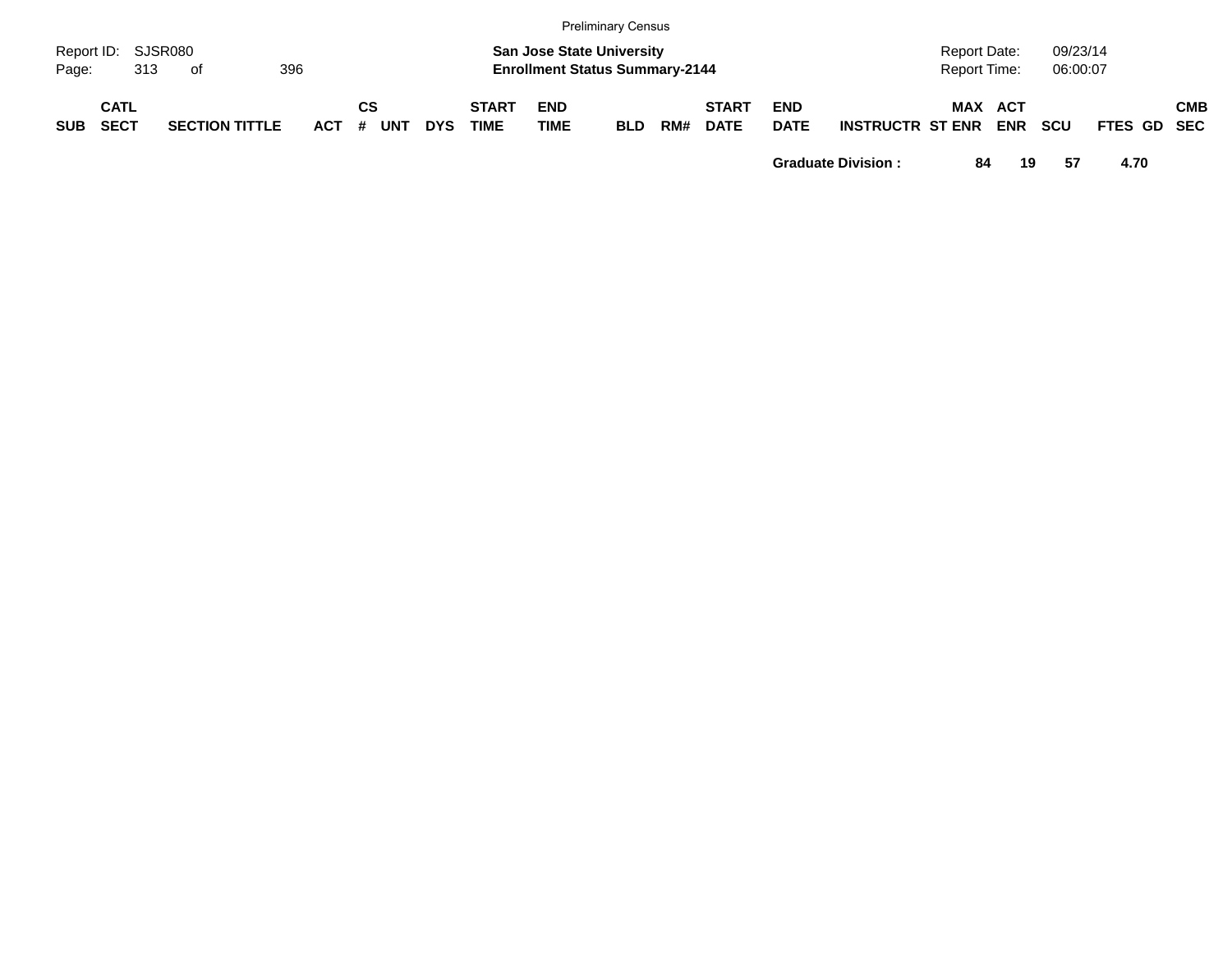|                |                            |                              |            |                    |            |            |                             |                                       | <b>Preliminary Census</b> |     |                             |                            |                                 |                     |                              |            |                |                          |                          |
|----------------|----------------------------|------------------------------|------------|--------------------|------------|------------|-----------------------------|---------------------------------------|---------------------------|-----|-----------------------------|----------------------------|---------------------------------|---------------------|------------------------------|------------|----------------|--------------------------|--------------------------|
| Report ID:     |                            | SJSR080                      |            |                    |            |            |                             | <b>San Jose State University</b>      |                           |     |                             |                            |                                 | <b>Report Date:</b> |                              | 09/23/14   |                |                          |                          |
| Page:          | 314                        | 396<br>οf                    |            |                    |            |            |                             | <b>Enrollment Status Summary-2144</b> |                           |     |                             |                            |                                 | Report Time:        |                              | 06:00:07   |                |                          |                          |
| <b>SUB</b>     | <b>CATL</b><br><b>SECT</b> | <b>SECTION TITTLE</b>        | <b>ACT</b> | $\mathsf{cs}$<br># | <b>UNT</b> | <b>DYS</b> | <b>START</b><br><b>TIME</b> | <b>END</b><br><b>TIME</b>             | <b>BLD</b>                | RM# | <b>START</b><br><b>DATE</b> | <b>END</b><br><b>DATE</b>  | <b>INSTRUCTR ST ENR</b>         |                     | <b>MAX ACT</b><br><b>ENR</b> | <b>SCU</b> | <b>FTES GD</b> |                          | <b>CMB</b><br><b>SEC</b> |
| <b>College</b> |                            | <b>Engineering</b>           |            |                    |            |            |                             |                                       |                           |     |                             |                            |                                 |                     |                              |            |                |                          |                          |
|                | Department :               | <b>Materials Engineering</b> |            |                    |            |            |                             |                                       |                           |     |                             |                            |                                 |                     |                              |            |                |                          |                          |
|                | MATE 25 01                 | Intro to Materials           | <b>LEC</b> | 02                 | 3.0        | MW         |                             | 04:30 PM 05:20 PM                     | <b>BBC</b>                | 004 |                             | 08/25/14 12/10/14 M Oye    |                                 | 80<br>Α             | 77                           | 154        | 15.75          | $\overline{7}$           |                          |
| MATE           | 25 02                      | Intro to Materials           | <b>LEC</b> | 02                 | 3.0        | TR         |                             | 09:00 AM 09:50 AM                     | <b>ENG</b>                | 189 |                             | 08/25/14 12/10/14 T Pan    |                                 | 80<br>Α             | 49                           | 98         | 10.05          | - 5                      |                          |
| MATE           | 25 03                      | Intro to Materials           | <b>LEC</b> | 02                 | 3.0        | МW         |                             | 09:00 AM 09:50 AM                     | <b>ENG</b>                | 341 |                             | 08/25/14 12/10/14 C Peters |                                 | 80<br>Α             | 76                           | 152        | 15.70 10       |                          |                          |
| MATE           | 25 04                      | Intro to Materials           | <b>LEC</b> |                    | 3.0        |            |                             |                                       |                           |     |                             |                            |                                 | X<br>0              | $\mathbf 0$                  | 0          | 0.00           | - 0                      |                          |
| MATE           | 25 05                      | Intro to Materials           | LAB        | 16                 | 0.0        | м          |                             | 10:30 AM 01:15 PM                     | <b>ENG</b>                | 105 |                             | 08/25/14 12/10/14 W Ray    |                                 | Α<br>18             | 17                           | 17         | 0.00           | -6                       |                          |
| MATE           | 25 06                      | Intro to Materials           | LAB        | 16                 | 0.0        | м          |                             | 01:30 PM 04:15 PM                     | <b>ENG</b>                | 105 |                             |                            | 08/25/14 12/10/14 A Wiggins-Al  | 18<br>A             | 16                           | 16         | 0.00           | 2                        |                          |
| MATE           | 25 07                      | Intro to Materials           | LAB        | 16                 | 0.0        | м          |                             | 06:00 PM 08:45 PM                     | <b>ENG</b>                | 105 |                             | 08/25/14 12/10/14 S Sepka  |                                 | 18<br>Α             | 15                           | 15         | 0.00           | 3                        |                          |
| MATE           | 25 08                      | Intro to Materials           | LAB        | 16                 | 0.0        | т          |                             | 10:30 AM 01:15 PM                     | <b>ENG</b>                | 105 |                             |                            | 08/25/14 12/10/14 B Serrano     | 18<br>Α             | 18                           | 18         | 0.00           | $\overline{2}$           |                          |
| MATE           | 25 09                      | Intro to Materials           | LAB        | 16                 | 0.0        | т          |                             | 01:30 PM 04:15 PM                     | <b>ENG</b>                | 105 |                             | 08/25/14 12/10/14 T Pan    |                                 | Α<br>18             | 18                           | 18         | 0.00           | -1                       |                          |
| MATE           | 25 10                      | Intro to Materials           | LAB        | 16                 | 0.0        | Τ          |                             | 06:00 PM 08:45 PM                     | <b>ENG</b>                | 105 | 08/25/14                    | 12/10/14 T Pan             |                                 | Α<br>18             | 17                           | 17         | 0.00           | -4                       |                          |
| MATE           | 25 11                      | Intro to Materials           | LAB        | 16                 | 0.0        | W          |                             | 10:30 AM 01:15 PM                     | <b>ENG</b>                | 105 | 08/25/14                    |                            | 12/10/14 B Serrano              | Α<br>18             | 17                           | 17         | 0.00           | -1                       |                          |
| MATE           | 25 12                      | Intro to Materials           | LAB        | 16                 | 0.0        | R          |                             | 10:30 AM 01:15 PM                     | <b>ENG</b>                | 105 |                             |                            | 08/25/14 12/10/14 S ChinnusamyA | 18                  | 18                           | 18         | 0.00           | 0                        |                          |
| MATE           | 25 13                      | Intro to Materials           | LAB        | 16                 | 0.0        | R          |                             | 06:00 PM 08:45 PM                     | <b>ENG</b>                | 105 |                             |                            | 08/25/14 12/10/14 C England     | 18<br>Α             | 18                           | 18         | 0.00           | $\overline{2}$           |                          |
| MATE           | 25 14                      | Intro to Materials           | LAB        | 16                 | 0.0        | F          |                             | 10:30 AM 01:15 PM                     | <b>ENG</b>                | 105 |                             | 08/25/14 12/10/14 W Ray    |                                 | 18<br>Α             | 18                           | 18         | 0.00           | 0                        |                          |
| MATE           | 25 15                      | Intro to Materials           | LAB        | 16                 | 0.0        | F          |                             | 01:30 PM 04:15 PM                     | <b>ENG</b>                | 105 |                             | 08/25/14 12/10/14 W Ray    |                                 | Α<br>18             | 14                           | 14         | 0.00           | -1                       |                          |
| MATE           | 25 16                      | Intro to Materials           | LAB        | 16                 | 0.0        | Τ          |                             | 07:30 AM 10:15 AM                     |                           |     |                             | 08/25/14 12/10/14 L Edoli  |                                 | Α<br>18             | 16                           | 16         | 0.00           | 0                        |                          |
|                | MATE 25 17                 | Intro to Materials           | LAB        |                    | 0.0        |            |                             |                                       |                           |     |                             |                            |                                 | X<br>$\mathbf 0$    | $\Omega$                     | 0          | 0.00           | $\overline{\phantom{0}}$ |                          |
|                |                            |                              |            |                    |            |            |                             |                                       |                           |     |                             |                            | Total:                          | 456                 | 404                          | 606        | 41.50          |                          |                          |
|                | MATE 115 01                | Struc/Prop Solids            | <b>LEC</b> | 02                 | 3.0        | TR         |                             | 09:00 AM 10:15 AM                     | <b>ENG</b>                | 301 |                             | 08/25/14 12/10/14          | G Selvaduray A                  | 40                  | 37                           | 111        | 8.15 15        |                          |                          |
|                |                            |                              |            |                    |            |            |                             |                                       |                           |     |                             |                            | Total:                          | 40                  | 37                           | 111        | 8.15           |                          |                          |
|                | MATE 143 01                | Prin Scng Micrscpy           | LAB        | 16                 | 1.0        | M          |                             | 01:30 PM 04:15 PM                     | <b>ENG</b>                | 223 |                             | 08/25/14 12/10/14          | C Peters                        | 12<br>Α             | 12                           | 12         | 0.88           | - 5                      |                          |
|                | MATE 143 02                | Prin Scng Micrscpy           | LAB        | 16                 | 1.0        | $\top$     |                             | 01:30 PM 04:15 PM                     | <b>ENG</b>                | 223 |                             | 08/25/14 12/10/14          | C Peters                        | А<br>16             | 16                           | 16         | 1.08           | -1                       |                          |
|                |                            |                              |            |                    |            |            |                             |                                       |                           |     |                             |                            | Total:                          | 28                  | 28                           | 28         | 1.97           |                          |                          |
|                | MATE 145 01                | <b>Princ Scnng Probes</b>    |            |                    |            |            |                             | 09:00 AM 11:45 AM                     | <b>ENG</b>                | 223 |                             | 08/25/14 12/10/14          | M Goedert                       | 12                  |                              |            | $0.57$ 2       |                          |                          |
|                |                            |                              | LAB        | 16                 | 1.0        | R          |                             |                                       |                           |     |                             |                            |                                 | A<br>12             | 8<br>8                       | 8<br>8     | 0.57           |                          |                          |
|                |                            |                              |            |                    |            |            |                             |                                       |                           |     |                             |                            | Total :                         |                     |                              |            |                |                          |                          |
|                | MATE 153 01                | <b>EO&amp;M Props Solids</b> | <b>LEC</b> |                    | 02 3.0     | МW         |                             | 09:00 AM 09:50 AM                     | ENG 325                   |     |                             | 08/25/14 12/10/14 M Oye    |                                 | 55<br>A             | 52                           | 104        | 10.45 1        |                          |                          |
|                | MATE 153 02                | <b>EO&amp;M Props Solids</b> | LAB        | 16                 | 0.0        | Т          |                             | 10:30 AM 01:15 PM                     | ENG 315                   |     |                             |                            | 08/25/14 12/10/14 J Rosenthal   | 16<br>A             | 17                           | 17         | $0.00 \t 0$    |                          |                          |
|                | MATE 153 03                | <b>EO&amp;M Props Solids</b> | LAB        | 16                 | 0.0        | $\top$     |                             | 01:30 PM 04:15 PM                     | ENG 315                   |     |                             | 08/25/14 12/10/14 C Jones  |                                 | 16<br>A             | 17                           | 17         | $0.00 \t 0$    |                          |                          |
|                | MATE 153 04                | <b>EO&amp;M Props Solids</b> | LAB        | 16                 | 0.0        | R          |                             | 01:30 PM 04:15 PM                     | ENG 315                   |     |                             |                            | 08/25/14 12/10/14 C England     | 16<br>Α             | 16                           | 16         | $0.00 \t 0$    |                          |                          |
|                | MATE 153 05                | <b>EO&amp;M Props Solids</b> | LAB        |                    | 0.0        |            |                             |                                       |                           |     |                             |                            |                                 | Χ<br>0              | $\mathbf 0$                  | 0          | $0.00 \t 0$    |                          |                          |
|                | MATE 153 06                | <b>EO&amp;M Props Solids</b> | LAB        | 16                 | 0.0        | W          |                             | 06:00 PM 08:45 PM                     | ENG 315                   |     |                             |                            | 08/25/14 12/10/14 C England     | Α<br>16             | 16                           | 16         | $0.00$ 2       |                          |                          |
|                | MATE 153 07                | <b>EO&amp;M Props Solids</b> | <b>LEC</b> | 02 <sub>o</sub>    | 3.0        | <b>TR</b>  |                             | 04:30 PM 05:20 PM                     | ENG 325                   |     |                             |                            | 08/25/14 12/10/14 R Venkatesh A | 55                  | 47                           | 94         | $9.50$ 2       |                          |                          |
|                | MATE 153 08                | <b>EO&amp;M Props Solids</b> | LAB        |                    | 16 0.0     | W          |                             | 01:30 PM 04:15 PM                     | ENG 315                   |     |                             |                            | 08/25/14 12/10/14 C England     | 12<br>A             | 10                           | 10         | $0.00 \t 0$    |                          |                          |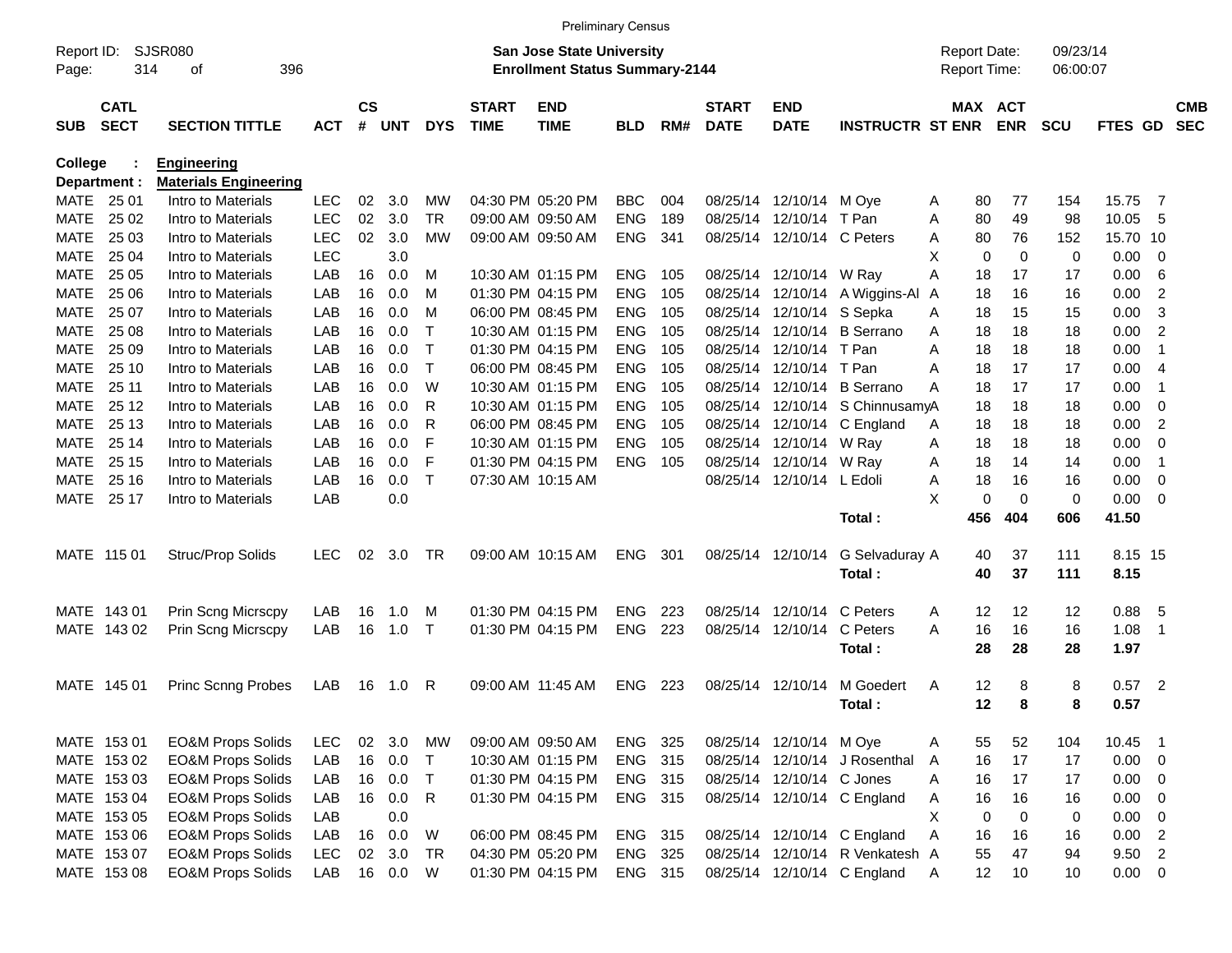| <b>Preliminary Census</b> |
|---------------------------|
|---------------------------|

| Report ID:<br>Page: | 315                        | SJSR080<br>396<br>οf         |              |                   |            |              |                             | <b>San Jose State University</b><br><b>Enrollment Status Summary-2144</b> |            |     |                             |                            |                                  | <b>Report Date:</b><br>Report Time: |           |                         | 09/23/14<br>06:00:07 |                   |                          |                          |
|---------------------|----------------------------|------------------------------|--------------|-------------------|------------|--------------|-----------------------------|---------------------------------------------------------------------------|------------|-----|-----------------------------|----------------------------|----------------------------------|-------------------------------------|-----------|-------------------------|----------------------|-------------------|--------------------------|--------------------------|
| <b>SUB</b>          | <b>CATL</b><br><b>SECT</b> | <b>SECTION TITTLE</b>        | <b>ACT</b>   | <b>CS</b><br>$\#$ | <b>UNT</b> | <b>DYS</b>   | <b>START</b><br><b>TIME</b> | <b>END</b><br><b>TIME</b>                                                 | <b>BLD</b> | RM# | <b>START</b><br><b>DATE</b> | <b>END</b><br><b>DATE</b>  | <b>INSTRUCTR ST ENR</b>          |                                     |           | MAX ACT<br><b>ENR</b>   | <b>SCU</b>           | FTES GD           |                          | <b>CMB</b><br><b>SEC</b> |
|                     | MATE 153 09                | <b>EO&amp;M Props Solids</b> | LAB          | 16                | 0.0        | R            |                             | 09:00 AM 11:45 AM                                                         | ENG        | 315 |                             | 08/25/14 12/10/14 S Duorah |                                  | A                                   | 16        | 14                      | 14                   | $0.00 \t 0$       |                          |                          |
|                     | MATE 153 10                | <b>EO&amp;M Props Solids</b> | LAB          |                   | 0.0        |              |                             |                                                                           |            |     |                             |                            |                                  | X                                   | 0         | 0                       | 0                    | 0.00              | 0                        |                          |
|                     | MATE 153 11                | <b>EO&amp;M Props Solids</b> | LAB          | 16                | 0.0        | W            |                             | 10:30 AM 01:15 PM                                                         | ENG        | 315 |                             | 08/25/14 12/10/14          | E Ishida<br>Total:               | A                                   | 16<br>218 | 9<br>198                | 9<br>297             | 0.00<br>19.95     | $\overline{1}$           |                          |
| MATE                | 165 01                     | Photovoltaic Lab             | LAB          |                   | 1.0        |              |                             |                                                                           |            |     |                             |                            |                                  | Х                                   | 0         | 0                       | 0                    | $0.00 \t 0$       |                          |                          |
| EE.                 | 165 01                     | Photovoltaic Lab             | LAB          |                   | 1.0        |              |                             |                                                                           |            |     |                             |                            |                                  | Х                                   | 0         | 0                       | 0                    | 0.00              | 0                        |                          |
| MATE                | 165 02                     | Photovoltaic Lab             | LAB          | 16                | 1.0        | $\top$       |                             | 06:00 PM 08:45 PM                                                         | <b>ENG</b> | 311 |                             | 08/25/14 12/10/14 E Lucow  |                                  | A                                   | 16        | 7                       | 7                    | 0.53              | 4 C                      |                          |
| EE.                 | 165 02                     | Photovoltaic Lab             | LAB          | 16                | 1.0        | $\mathsf{T}$ |                             | 06:00 PM 08:45 PM                                                         | <b>ENG</b> | 311 |                             | 08/25/14 12/10/14          | E Lucow                          | А                                   | 0         | $\overline{\mathbf{c}}$ | 2                    | 0.13              | 0 <sup>o</sup>           |                          |
|                     |                            |                              |              |                   |            |              |                             |                                                                           |            |     |                             |                            | Total:                           |                                     | 16        | 9                       | 9                    | 0.67              |                          |                          |
|                     | MATE 175 01                | <b>Biomaterials</b>          | SEM          | 04                | 3.0        | TR           |                             | 04:30 PM 05:45 PM                                                         | CL         | 238 |                             | 08/25/14 12/10/14          | A Bellofiore<br>Total:           | A                                   | 40<br>40  | 50<br>50                | 150<br>150           | 11.00 20<br>11.00 |                          |                          |
|                     | MATE 180 01                | Ind Studies                  | <b>SUP</b>   | 36                | 1.0        | TBA          |                             |                                                                           |            |     |                             | 08/25/14 12/10/14          |                                  | A                                   | 15        | 0                       | 0                    | $0.00 \t 0$       |                          |                          |
|                     | MATE 180 02                | <b>Ind Studies</b>           | <b>SUP</b>   | 36                | 2.0        | <b>TBA</b>   |                             |                                                                           |            |     |                             | 08/25/14 12/10/14          | W Chung                          | Α                                   | 15        | 10                      | 20                   | 1.67 10           |                          |                          |
|                     | MATE 180 03                | <b>Ind Studies</b>           | <b>SUP</b>   | 36                | 3.0        | <b>TBA</b>   |                             |                                                                           |            |     |                             | 08/25/14 12/10/14          |                                  | A                                   | 15        | 0                       | 0                    | $0.00 \t 0$       |                          |                          |
|                     |                            |                              |              |                   |            |              |                             |                                                                           |            |     |                             |                            | Total:                           |                                     | 45        | 10                      | 20                   | 1.67              |                          |                          |
|                     | MATE 185 01                | Ceramics                     | SEM          | 05                | 3.0        | MW           |                             | 09:00 AM 10:15 AM                                                         | <b>ENG</b> | 327 |                             | 08/25/14 12/10/14          | D Chafey<br>Total:               | Α                                   | 20<br>20  | 14<br>14                | 42<br>42             | $2.90$ 2<br>2.90  |                          |                          |
|                     | MATE 195 01                | Mech Bhyr Matls              | <b>SEM</b>   |                   | 3.0        |              |                             |                                                                           |            |     |                             |                            |                                  | X                                   | 0         | 0                       | 0                    | $0.00 \t 0$       |                          |                          |
| MATE                | 195 02                     | <b>Mech Bhyr Matls</b>       | LAB          |                   | 0.0        |              |                             |                                                                           |            |     |                             |                            |                                  | Х                                   | 0         | 0                       | 0                    | 0.00              | $\overline{\mathbf{0}}$  |                          |
|                     | MATE 195 03                | Mech Bhyr Matls              | <b>SEM</b>   |                   | 3.0        |              |                             |                                                                           |            |     |                             |                            |                                  | Х                                   | 0         | 0                       | 0                    | 0.00              | $\overline{\mathbf{0}}$  |                          |
|                     | MATE 195 04                | Mech Bhyr Matls              | LAB          |                   | 0.0        |              |                             |                                                                           |            |     |                             |                            |                                  | X                                   | 0         | $\Omega$                | 0                    | 0.00              | $\overline{\mathbf{0}}$  |                          |
|                     | MATE 195 05                | Mech Bhyr Matls              | <b>SEM</b>   | 04                | 3.0        | М            |                             | 01:30 PM 03:10 PM                                                         | IS.        | 120 |                             | 08/25/14 12/10/14          | W Chung                          | Α                                   | 16        | 11                      | 22                   | 2.20              | $\overline{\mathbf{0}}$  |                          |
|                     | MATE 195 06                | <b>Mech Bhyr Matls</b>       | LAB          | 16                | 0.0        | W            |                             | 01:30 PM 04:15 PM                                                         | <b>ENG</b> | 105 |                             | 08/25/14 12/10/14          | W Chung                          | Α                                   | 16        | 11                      | 11                   | 0.00              | $\overline{\phantom{0}}$ |                          |
|                     |                            |                              |              |                   |            |              |                             |                                                                           |            |     |                             |                            | Total:                           |                                     | 32        | 22                      | 33                   | 2.20              |                          |                          |
|                     |                            | MATE 198A 01 Sr Design Proj  | SEM 04 2.0   |                   |            | F            |                             | 09:00 AM 09:50 AM                                                         | ENG        | 329 |                             | 08/25/14 12/10/14 W Chung  |                                  | A                                   | 20        | 11                      | 11                   | $1.47 \ 0$        |                          |                          |
|                     |                            | MATE 198A 02 Sr Design Proj  | LAB          |                   | 16  0.0  F |              |                             | 10:00 AM 12:45 PM ENG 329                                                 |            |     |                             | 08/25/14 12/10/14 W Chung  |                                  | Α                                   | 20        | 11                      | 11                   | $0.00 \t 0$       |                          |                          |
|                     |                            |                              |              |                   |            |              |                             |                                                                           |            |     |                             |                            | Total:                           |                                     | 40        | 22                      | 22                   | 1.47              |                          |                          |
|                     | MATE 205 01                | Adv Theory Behav             | SEM 05 3.0 M |                   |            |              |                             | 06:00 PM 08:45 PM                                                         | CCB 101    |     |                             | 08/25/14 12/10/14 A Mcgee  |                                  | Α                                   | 40        | 13                      | 39                   | 3.25 13           |                          |                          |
|                     |                            |                              |              |                   |            |              |                             |                                                                           |            |     |                             |                            | Total:                           |                                     | 40        | 13                      | 39                   | 3.25              |                          |                          |
|                     | MATE 210 01                | Expl Methods Mat E           | SEM 05 3.0 W |                   |            |              |                             | 04:30 PM 06:20 PM                                                         | ENG 340    |     |                             |                            | 08/25/14 12/10/14 G Selvaduray A |                                     | 16        | 18                      | 36                   | 4.50 18           |                          |                          |
|                     | MATE 210 02                | Expl Methods Mat E           | LAB 16 0.0 W |                   |            |              |                             | 06:30 PM 09:15 PM                                                         | ENG 105    |     |                             | 08/25/14 12/10/14 S Diaz   |                                  | Α                                   | 16        | 18                      | 18                   | $0.00$ 18         |                          |                          |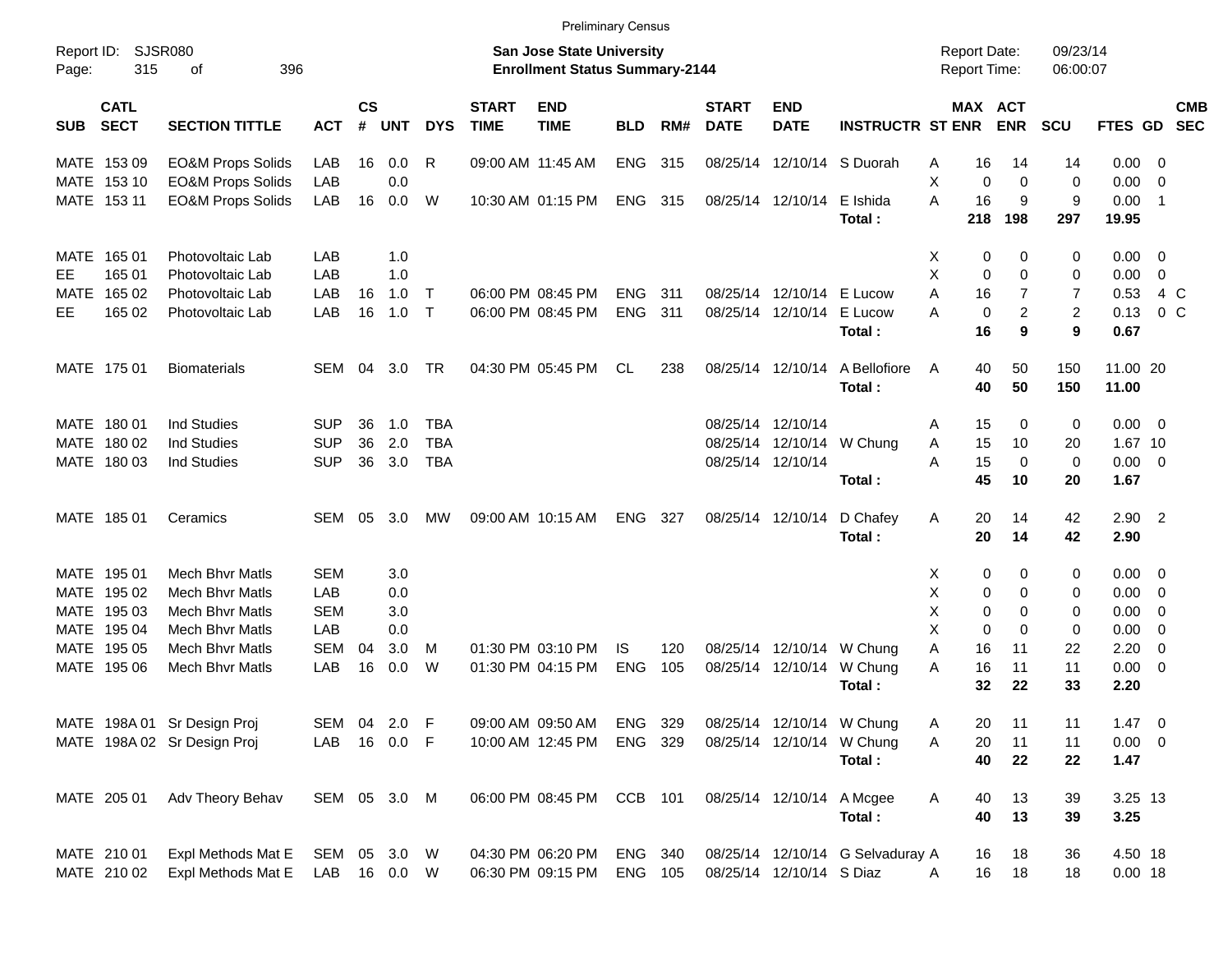|                            |                            |                                                  |                          |                |            |                 |                             | <b>Preliminary Census</b>                                                 |                          |            |                               |                               |                            |                                     |                               |                      |                     |                                  |                          |
|----------------------------|----------------------------|--------------------------------------------------|--------------------------|----------------|------------|-----------------|-----------------------------|---------------------------------------------------------------------------|--------------------------|------------|-------------------------------|-------------------------------|----------------------------|-------------------------------------|-------------------------------|----------------------|---------------------|----------------------------------|--------------------------|
| Report ID:<br>Page:        | 316                        | <b>SJSR080</b><br>396<br>οf                      |                          |                |            |                 |                             | <b>San Jose State University</b><br><b>Enrollment Status Summary-2144</b> |                          |            |                               |                               |                            | <b>Report Date:</b><br>Report Time: |                               | 09/23/14<br>06:00:07 |                     |                                  |                          |
| <b>SUB</b>                 | <b>CATL</b><br><b>SECT</b> | <b>SECTION TITTLE</b>                            | <b>ACT</b>               | <b>CS</b><br># | <b>UNT</b> | <b>DYS</b>      | <b>START</b><br><b>TIME</b> | <b>END</b><br><b>TIME</b>                                                 | <b>BLD</b>               | RM#        | <b>START</b><br><b>DATE</b>   | <b>END</b><br><b>DATE</b>     | <b>INSTRUCTR ST ENR</b>    | <b>MAX ACT</b>                      | <b>ENR</b>                    | <b>SCU</b>           | <b>FTES GD</b>      |                                  | <b>CMB</b><br><b>SEC</b> |
| <b>MATE</b>                | 210 03<br>MATE 210 04      | Expl Methods Mat E<br>Expl Methods Mat E         | LAB<br>LAB               |                | 0.0<br>0.0 |                 |                             |                                                                           |                          |            |                               |                               |                            | X<br>0<br>X<br>0                    | 0<br>$\mathbf 0$              | 0<br>$\mathbf 0$     | 0.00<br>0.00        | $\overline{0}$<br>$\overline{0}$ |                          |
|                            |                            |                                                  |                          |                |            |                 |                             |                                                                           |                          |            |                               |                               | Total:                     | 32                                  | 36                            | 54                   | 4.50                |                                  |                          |
|                            | MATE 260 01                | <b>Theory Semic Matls</b>                        | SEM                      | 05             | 3.0        | $\top$          |                             | 06:00 PM 08:45 PM                                                         | <b>ENG</b>               | 403        |                               | 08/25/14 12/10/14             | S Harvey<br>Total:         | Α<br>40<br>40                       | 21<br>21                      | 63<br>63             | 5.20 20<br>5.20     |                                  |                          |
| MATE                       | 281 01                     | Thesis Prep Sem                                  | LAB                      | 16             | 1.0        | -F              |                             | 03:00 PM 05:45 PM                                                         | <b>ENG</b>               | 333        | 08/25/14                      | 12/10/14                      | M Mcneil                   | A<br>30                             | 10                            | 10                   | 0.83 10 C           |                                  |                          |
| <b>CHE</b>                 | 281 01                     | Thesis Prep Sem                                  | LAB                      | 16             | 1.0        | -F              |                             | 03:00 PM 05:45 PM                                                         | <b>ENG</b>               | 333        | 08/25/14                      | 12/10/14                      | M Mcneil<br>Total:         | A<br>0<br>30                        | 15<br>25                      | 15<br>25             | 1.25 15 C<br>2.08   |                                  |                          |
|                            | MATE 297 01                | Spec Top Mtls Eng                                | <b>SEM</b>               |                | 3.0        |                 |                             |                                                                           |                          |            |                               |                               | Total:                     | X<br>0<br>$\pmb{0}$                 | 0<br>$\mathbf 0$              | 0<br>$\mathbf 0$     | $0.00 \t 0$<br>0.00 |                                  |                          |
|                            | MATE 298 01                | Master's Project                                 | <b>SUP</b>               | 25             | 1.0        | <b>TBA</b>      |                             |                                                                           | <b>ENG</b>               | 339        | 08/25/14                      | 12/10/14                      |                            | 40<br>Α                             | 0                             | 0                    | $0.00 \t 0$         |                                  |                          |
| <b>MATE</b>                | 298 02<br>MATE 298 03      | Master's Project<br>Master's Project             | <b>SUP</b><br><b>SUP</b> | 25<br>25       | 2.0<br>2.0 | E<br><b>TBA</b> |                             | 03:00 PM 04:15 PM                                                         | <b>ENG</b><br><b>ENG</b> | 339<br>339 | 08/25/14<br>08/25/14 12/10/14 | 12/10/14                      | G Selvadurav A             | 40<br>40<br>A                       | $\overline{7}$<br>$\mathbf 0$ | 14<br>$\mathbf 0$    | 1.17<br>0.00        | $\overline{7}$<br>$\overline{0}$ |                          |
|                            |                            |                                                  |                          |                |            |                 |                             |                                                                           |                          |            |                               |                               | Total:                     | 120                                 | $\overline{7}$                | 14                   | 1.17                |                                  |                          |
| <b>MATE</b><br><b>MATE</b> | 299 01<br>299 02           | <b>Master's Thesis</b><br><b>Master's Thesis</b> | <b>SUP</b><br><b>SUP</b> | 25<br>25       | 3.0<br>3.0 | E<br><b>TBA</b> |                             | 03:00 PM 04:15 PM                                                         | <b>ENG</b><br><b>ENG</b> | 339<br>339 | 08/25/14                      | 12/10/14<br>08/25/14 12/10/14 | G Selvaduray A<br>M Mcneil | 40<br>40<br>Α                       |                               | 3<br>3               | 0.25<br>0.25        | $\overline{\phantom{0}}$<br>-1   |                          |
|                            |                            |                                                  |                          |                |            |                 |                             |                                                                           |                          |            |                               |                               | Total:                     | 80                                  | $\overline{2}$                | 6                    | 0.50                |                                  |                          |
|                            | Department :               | <b>Materials Engineering</b>                     |                          |                |            |                 |                             |                                                                           |                          |            |                               |                               | <b>Department Total:</b>   | 1289                                | 906                           | 1527                 | 108.73              |                                  |                          |

|                           | .   | --- | .    | .     |
|---------------------------|-----|-----|------|-------|
| <b>Lower Division :</b>   | 456 | 404 | 606  | 41.50 |
| Upper Division :          | 491 | 398 | 720  | 50.53 |
| <b>Graduate Division:</b> | 342 | 104 | -201 | 16.70 |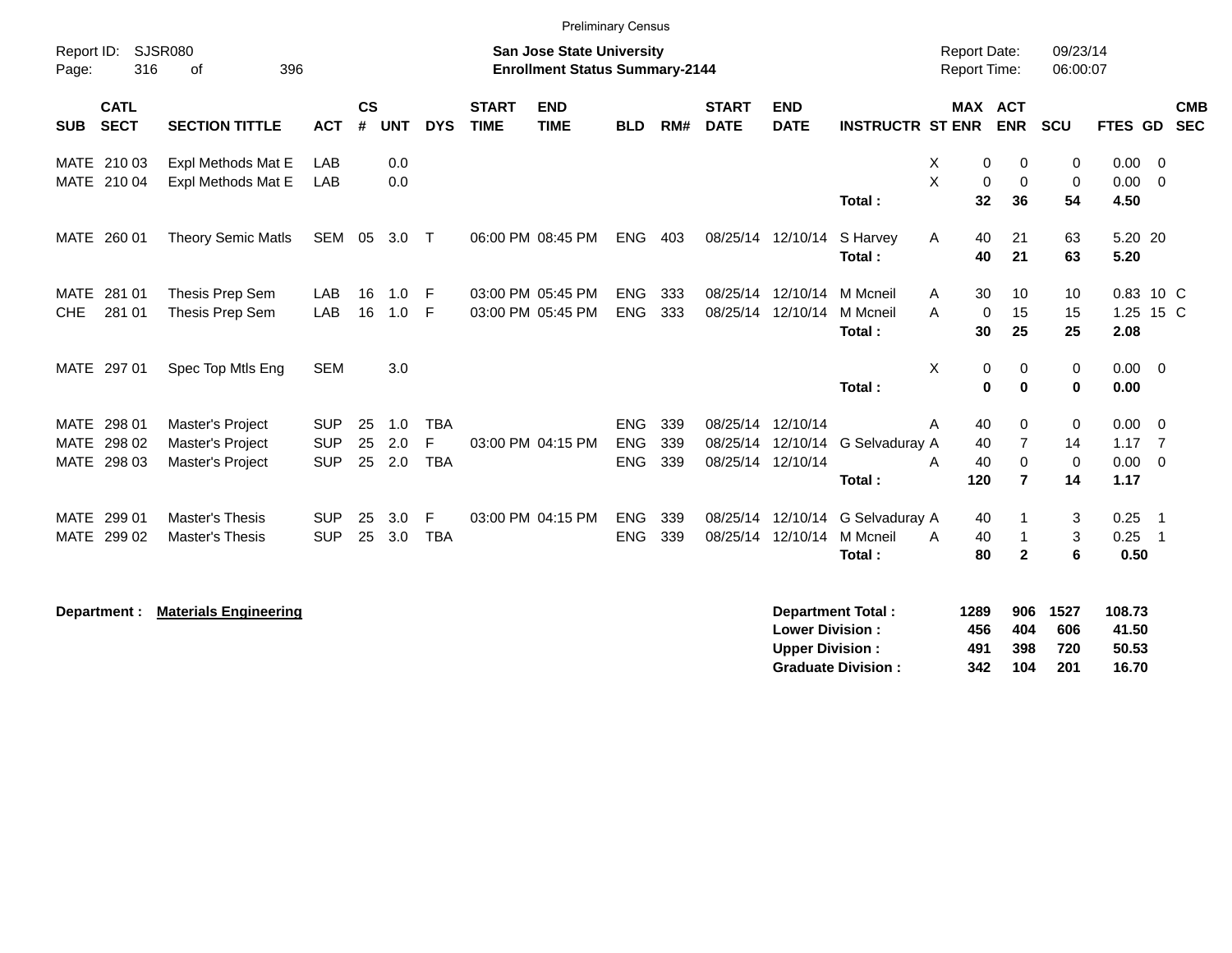|                     |              |                               |            |               |            |            |              |                                                                           | <b>Preliminary Census</b> |     |              |                   |                              |   |                                     |                |                      |               |                |                |
|---------------------|--------------|-------------------------------|------------|---------------|------------|------------|--------------|---------------------------------------------------------------------------|---------------------------|-----|--------------|-------------------|------------------------------|---|-------------------------------------|----------------|----------------------|---------------|----------------|----------------|
| Report ID:<br>Page: | 317          | SJSR080<br>396<br>οf          |            |               |            |            |              | <b>San Jose State University</b><br><b>Enrollment Status Summary-2144</b> |                           |     |              |                   |                              |   | <b>Report Date:</b><br>Report Time: |                | 09/23/14<br>06:00:07 |               |                |                |
|                     | <b>CATL</b>  |                               |            | $\mathsf{cs}$ |            |            | <b>START</b> | <b>END</b>                                                                |                           |     | <b>START</b> | <b>END</b>        |                              |   | MAX ACT                             |                |                      |               |                | <b>CMB</b>     |
| <b>SUB</b>          | <b>SECT</b>  | <b>SECTION TITTLE</b>         | <b>ACT</b> | #             | <b>UNT</b> | <b>DYS</b> | <b>TIME</b>  | <b>TIME</b>                                                               | <b>BLD</b>                | RM# | <b>DATE</b>  | <b>DATE</b>       | <b>INSTRUCTR ST ENR</b>      |   |                                     | <b>ENR</b>     | <b>SCU</b>           | FTES GD       |                | <b>SEC</b>     |
| College             |              | <b>Engineering</b>            |            |               |            |            |              |                                                                           |                           |     |              |                   |                              |   |                                     |                |                      |               |                |                |
|                     | Department : | <b>Mechanical Engineering</b> |            |               |            |            |              |                                                                           |                           |     |              |                   |                              |   |                                     |                |                      |               |                |                |
| ME                  | 20 01        | Design & Graphics             | <b>SEM</b> | 05            | 2.0        | M          |              | 09:00 AM 09:50 AM                                                         | <b>ENG</b>                | 189 | 08/25/14     | 12/10/14          | K Youssefi                   | Α | 150                                 | 163            | 163                  | 21.73         | $0\,$ C        |                |
| <b>TECH</b>         | 20 01        | Design & Graphics             | <b>SEM</b> | 05            | 2.0        | M          |              | 09:00 AM 09:50 AM                                                         | <b>ENG</b>                | 189 | 08/25/14     | 12/10/14          | K Youssefi                   | Α | 0                                   | 13             | 13                   | 1.73          |                | 0 <sup>o</sup> |
| ME                  | 20 02        | Design & Graphics             | LAB        | 16            | 0.0        | M          |              | 10:00 AM 12:45 PM                                                         | <b>ENG</b>                | 407 | 08/25/14     | 12/10/14          | R Aguayo                     | Α | 25                                  | 29             | 29                   | 0.00          | 0 <sup>o</sup> |                |
| <b>TECH</b>         | 20 02        | Design & Graphics             | LAB        | 16            | 0.0        | M          |              | 10:00 AM 12:45 PM                                                         | <b>ENG</b>                | 407 |              | 08/25/14 12/10/14 | R Aguayo                     | Α | 0                                   | 3              | 3                    | 0.00          | 0 <sup>o</sup> |                |
| ME                  | 20 03        | Design & Graphics             | LAB        | 16            | 0.0        | Τ          |              | 09:00 AM 11:45 AM                                                         | <b>ENG</b>                | 394 | 08/25/14     | 12/10/14          | D Pham                       | Α | 25                                  | 26             | 26                   | 0.00          | 0 <sup>o</sup> |                |
| <b>TECH</b>         | 20 03        | Design & Graphics             | LAB        | 16            | 0.0        | т          |              | 09:00 AM 11:45 AM                                                         | <b>ENG</b>                | 394 | 08/25/14     | 12/10/14          | D Pham                       | Α | 0                                   | 4              | 4                    | 0.00          | 0 <sup>o</sup> |                |
| ME                  | 20 04        | Design & Graphics             | LAB        | 16            | 0.0        | W          |              | 01:30 PM 04:15 PM                                                         | <b>ENG</b>                | 407 | 08/25/14     | 12/10/14          | <b>B</b> Krupp               | Α | 25                                  | 28             | 28                   | 0.00          | 0 <sup>o</sup> |                |
| <b>TECH</b>         | 20 04        | Design & Graphics             | LAB        | 16            | 0.0        | W          |              | 01:30 PM 04:15 PM                                                         | <b>ENG</b>                | 407 |              | 08/25/14 12/10/14 | <b>B</b> Krupp               | Α | 0                                   | 2              | $\overline{2}$       | 0.00          | 0 <sup>o</sup> |                |
| ME                  | 20 05        | Design & Graphics             | LAB        | 16            | 0.0        | R          |              | 01:30 PM 04:15 PM                                                         | <b>ENG</b>                | 394 |              | 08/25/14 12/10/14 | <b>B</b> Krupp               | Α | 25                                  | 26             | 26                   | 0.00          | 0 <sup>o</sup> |                |
| <b>TECH</b>         | 20 05        | Design & Graphics             | LAB        | 16            | 0.0        | R          |              | 01:30 PM 04:15 PM                                                         | <b>ENG</b>                | 394 |              | 08/25/14 12/10/14 | <b>B</b> Krupp               | Α | 0                                   | 1              | $\mathbf{1}$         | 0.00          | 0 <sup>o</sup> |                |
| ME                  | 20 06        | Design & Graphics             | LAB        | 16            | 0.0        | M          |              | 01:30 PM 04:15 PM                                                         | <b>ENG</b>                | 407 |              | 08/25/14 12/10/14 | R Aguayo                     | Α | 25                                  | 28             | 28                   | 0.00          | 0 <sup>o</sup> |                |
| <b>TECH</b>         | 20 06        | Design & Graphics             | LAB        | 16            | 0.0        | M          |              | 01:30 PM 04:15 PM                                                         | <b>ENG</b>                | 407 |              | 08/25/14 12/10/14 | R Aguayo                     | Α | 0                                   | $\mathbf{1}$   | $\mathbf{1}$         | 0.00          | 0 <sup>o</sup> |                |
| ME                  | 20 07        | Design & Graphics             | LAB        | 16            | 0.0        | R          |              | 09:00 AM 11:45 AM                                                         | <b>ENG</b>                | 394 | 08/25/14     | 12/10/14          | K Youssefi                   | Α | 25                                  | 26             | 26                   | 0.00          | 0 <sup>o</sup> |                |
| <b>TECH</b>         | 20 07        | Design & Graphics             | LAB        | 16            | 0.0        | R          |              | 09:00 AM 11:45 AM                                                         | <b>ENG</b>                | 394 |              | 08/25/14 12/10/14 | K Youssefi                   | Α | 0                                   | 2              | $\overline{c}$       | 0.00          | 0 <sup>o</sup> |                |
|                     |              |                               |            |               |            |            |              |                                                                           |                           |     |              |                   | Total:                       |   | 300                                 | 352            | 352                  | 23.47         |                |                |
| ME                  | 30 01        | <b>Comp Applications</b>      | <b>SEM</b> | 05            | 2.0        | M          |              | 12:00 PM 12:50 PM                                                         | <b>ENG</b>                | 189 |              | 08/25/14 12/10/14 | <b>B</b> Burlingame A        |   | 100                                 | 105            | 105                  | 14.00         | - 0            |                |
| ME                  | 30 02        | <b>Comp Applications</b>      | LAB        | 16            | 0.0        | т          |              | 01:30 PM 04:15 PM                                                         | <b>ENG</b>                | 394 |              | 08/25/14 12/10/14 | B Burlingame A               |   | 25                                  | 26             | 26                   | 0.00          | 0              |                |
| MЕ                  | 30 03        | <b>Comp Applications</b>      | LAB        | 16            | 0.0        | R          |              | 09:00 AM 11:45 AM                                                         | <b>ENG</b>                | 407 |              | 08/25/14 12/10/14 | B Burlingame A               |   | 25                                  | 27             | 27                   | 0.00          | 0              |                |
| ME                  | 30 04        | <b>Comp Applications</b>      | LAB        | 16            | 0.0        | F          |              | 09:00 AM 11:45 AM                                                         | <b>ENG</b>                | 394 |              | 08/25/14 12/10/14 | <b>B</b> Burlingame A        |   | 25                                  | 26             | 26                   | 0.00          | 0              |                |
| ME                  | 30 05        | <b>Comp Applications</b>      | LAB        | 16            | 0.0        | F          |              | 01:30 PM 04:15 PM                                                         | <b>ENG</b>                | 394 |              | 08/25/14 12/10/14 | <b>B</b> Burlingame A        |   | 25                                  | 26             | 26                   | 0.00          | 0              |                |
|                     |              |                               |            |               |            |            |              |                                                                           |                           |     |              |                   | Total:                       |   | 200                                 | 210            | 210                  | 14.00         |                |                |
| ME                  | 101 01       | Dynamics                      | <b>SEM</b> | 04            | 3.0        | МW         |              | 10:30 AM 11:45 AM                                                         | <b>ENG</b>                | 303 | 08/25/14     | 12/10/14          | S Lee                        | Α | 35                                  | 34             | 102                  | 6.85          | -1             |                |
| MЕ                  | 101 02       | Dynamics                      | <b>SEM</b> | 04            | 3.0        | <b>MW</b>  |              | 04:30 PM 05:45 PM                                                         | <b>CL</b>                 | 117 | 08/25/14     | 12/10/14          | J Hunter                     | Α | 70                                  | 63             | 189                  | 12.65         | -1             |                |
| MЕ                  | 101 03       | Dynamics                      | <b>SEM</b> | 04            | 3.0        | <b>TR</b>  |              | 04:30 PM 05:45 PM                                                         | ENG                       | 331 | 08/25/14     | 12/10/14          | R Agarwal                    | Α | 70                                  | 58             | 174                  | 11.60         | 0              |                |
| MЕ                  | 101 04       | Dynamics                      | <b>SEM</b> | 04            | 3.0        | <b>TR</b>  |              | 06:00 PM 07:15 PM                                                         | <b>ENG</b>                | 340 | 08/25/14     | 12/10/14          | S Zaidi                      | Α | 35                                  | 34             | 102                  | 6.80          | 0              |                |
| ME                  | 101 05       | Dynamics                      | <b>SEM</b> | 04            | 3.0        | МW         |              | 07:30 AM 08:45 AM                                                         | <b>ENG</b>                | 345 |              |                   | 08/25/14 12/10/14 S Manickam | A | 70                                  | 34             | 102                  | 6.80          | 0              |                |
|                     |              |                               |            |               |            |            |              |                                                                           |                           |     |              |                   | Total:                       |   |                                     | 280 223        | 669                  | 44.70         |                |                |
| ME                  | 106 01       | Fund Mechatro Engr            | SEM        |               | 04 3.0     | <b>TR</b>  |              | 10:30 AM 11:20 AM                                                         | ENG 331                   |     |              |                   | 08/25/14 12/10/14 B Furman   | A | 70                                  | 75             | 150                  | 15.05         | 1 C            |                |
| EE                  | 106 01       | Fund Mechatro Engr            | SEM        | 04            | 3.0        | <b>TR</b>  |              | 10:30 AM 11:20 AM                                                         | ENG 331                   |     |              |                   | 08/25/14 12/10/14 B Furman   | A | 0                                   | $\overline{2}$ | 4                    | 0.40          | $0\,C$         |                |
| ME                  | 106 02       | Fund Mechatro Engr            | LAB        |               | 16 0.0     | T          |              | 02:30 PM 05:15 PM                                                         | <b>ENG 125</b>            |     |              |                   | 08/25/14 12/10/14 B Furman   | A | 20                                  | 19             | 19                   | 0.00          | $0\,C$         |                |
| EE                  | 106 02       | Fund Mechatro Engr            | LAB        | 16            | 0.0        | $\top$     |              | 02:30 PM 05:15 PM                                                         | ENG 125                   |     |              |                   | 08/25/14 12/10/14 B Furman   | Α | $\pmb{0}$                           | 1              | $\mathbf{1}$         | 0.00          | $0\,C$         |                |
| ME                  | 106 03       | Fund Mechatro Engr            | LAB        |               | 0.0        |            |              |                                                                           |                           |     |              |                   |                              | X | 0                                   | 0              | 0                    | 0.00          | 0              |                |
| EE                  | 106 03       | Fund Mechatro Engr            | LAB        |               | 0.0        |            |              |                                                                           |                           |     |              |                   |                              | X | 0                                   | $\mathbf 0$    | 0                    | 0.00          | $\overline{0}$ |                |
| ME                  | 106 04       | Fund Mechatro Engr            | LAB        |               | 16  0.0  R |            |              | 05:30 PM 08:15 PM                                                         | ENG 125                   |     |              |                   | 08/25/14 12/10/14 B Furman   | A | 20                                  | 17             | 17                   | $0.00 \t 0 C$ |                |                |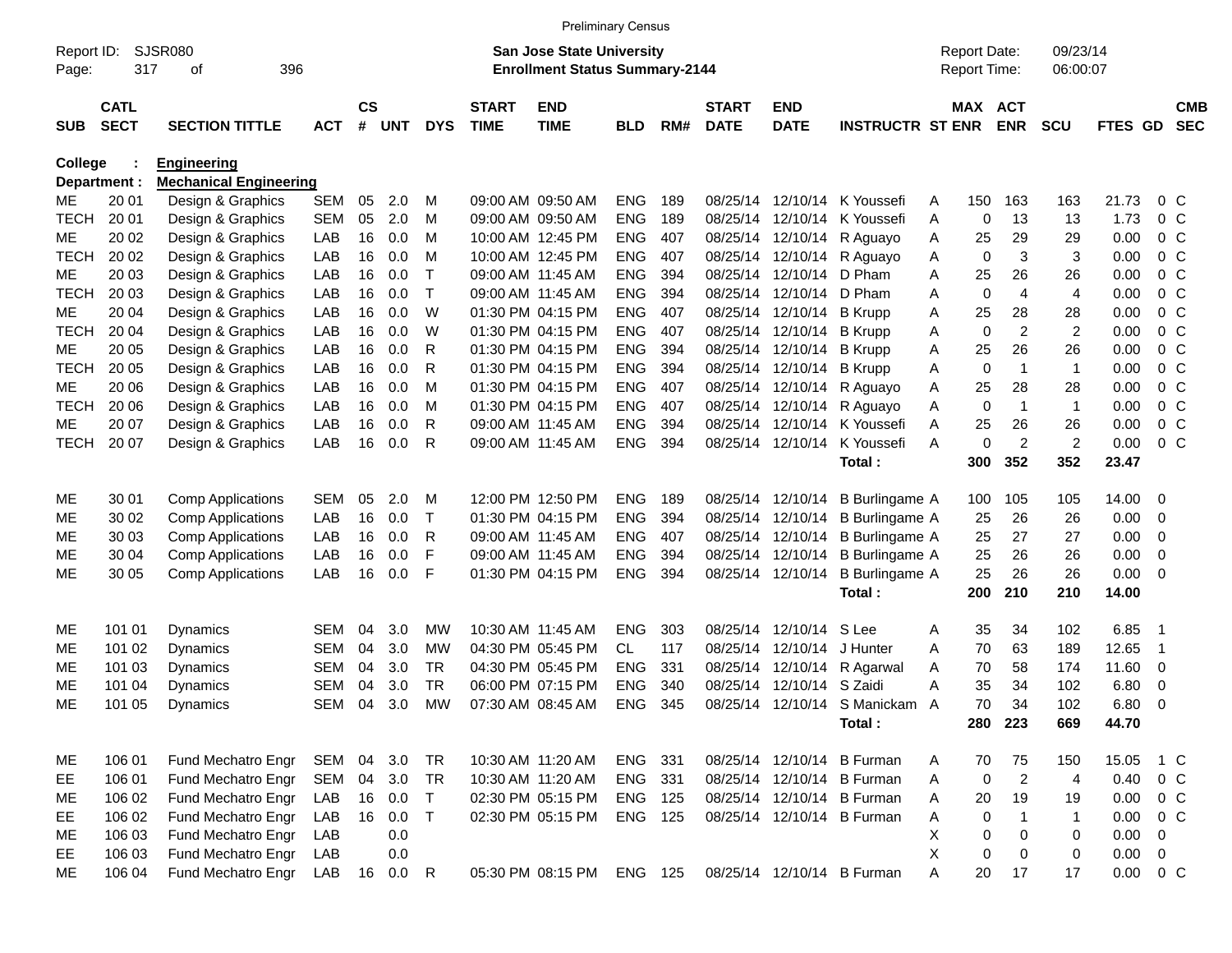|                     |                            |                             |            |                    |            |            |                             |                                                                           | <b>Preliminary Census</b> |     |                             |                            |                              |                                            |             |                      |              |                            |                          |
|---------------------|----------------------------|-----------------------------|------------|--------------------|------------|------------|-----------------------------|---------------------------------------------------------------------------|---------------------------|-----|-----------------------------|----------------------------|------------------------------|--------------------------------------------|-------------|----------------------|--------------|----------------------------|--------------------------|
| Report ID:<br>Page: | 318                        | <b>SJSR080</b><br>396<br>оf |            |                    |            |            |                             | <b>San Jose State University</b><br><b>Enrollment Status Summary-2144</b> |                           |     |                             |                            |                              | <b>Report Date:</b><br><b>Report Time:</b> |             | 09/23/14<br>06:00:07 |              |                            |                          |
| <b>SUB</b>          | <b>CATL</b><br><b>SECT</b> | <b>SECTION TITTLE</b>       | <b>ACT</b> | $\mathsf{cs}$<br># | <b>UNT</b> | <b>DYS</b> | <b>START</b><br><b>TIME</b> | <b>END</b><br><b>TIME</b>                                                 | <b>BLD</b>                | RM# | <b>START</b><br><b>DATE</b> | <b>END</b><br><b>DATE</b>  | <b>INSTRUCTR ST ENR</b>      | MAX ACT                                    | <b>ENR</b>  | <b>SCU</b>           | FTES GD      |                            | <b>CMB</b><br><b>SEC</b> |
| EE                  | 106 04                     | Fund Mechatro Engr          | LAB        | 16                 | 0.0        | R          |                             | 05:30 PM 08:15 PM                                                         | <b>ENG</b>                | 125 | 08/25/14                    | 12/10/14                   | <b>B</b> Furman              | 0<br>Α                                     |             | 1                    | 0.00         | $0\,$ C                    |                          |
| ME                  | 106 05                     | Fund Mechatro Engr          | LAB        | 16                 | 0.0        | F          |                             | 02:30 PM 05:15 PM                                                         | <b>ENG</b>                | 125 | 08/25/14                    | 12/10/14                   | <b>B</b> Furman              | 20<br>Α                                    | 21          | 21                   | 0.00         | 1 C                        |                          |
| EE                  | 106 05                     | Fund Mechatro Engr          | LAB        | 16                 | 0.0        | F          |                             | 02:30 PM 05:15 PM                                                         | <b>ENG</b>                | 125 | 08/25/14                    | 12/10/14                   | <b>B</b> Furman              | $\Omega$<br>A                              | $\mathbf 0$ | $\mathbf 0$          | 0.00         | $0\,$ C                    |                          |
| ME                  | 106 06                     | Fund Mechatro Engr          | LAB        | 16                 | 0.0        | W          |                             | 04:45 PM 07:30 PM                                                         | <b>ENG</b>                | 125 |                             | 08/25/14 12/10/14          | <b>B</b> Furman              | A<br>20                                    | 18          | 18                   | 0.00         | $0\,$ C                    |                          |
| EE                  | 106 06                     | Fund Mechatro Engr          | LAB        | 16                 | 0.0        | W          |                             | 04:45 PM 07:30 PM                                                         | <b>ENG</b>                | 125 |                             | 08/25/14 12/10/14          | <b>B</b> Furman              | 0<br>A                                     | $\Omega$    | 0                    | 0.00         | 0 <sup>o</sup>             |                          |
|                     |                            |                             |            |                    |            |            |                             |                                                                           |                           |     |                             |                            | Total:                       | 150                                        | 154         | 231                  | 15.45        |                            |                          |
| ME                  | 110 01                     | Mfg Processes               | <b>LEC</b> | 04                 | 3.0        | МW         |                             | 12:00 PM 01:15 PM                                                         | <b>ENG</b>                | 341 |                             | 08/25/14 12/10/14 S Lee    |                              | 70<br>Α                                    | 60          | 180                  | 12.00        | $0\,$ C                    |                          |
| <b>ISE</b>          | 110 01                     | Mfg Processes               | LEC        | 04                 | 3.0        | <b>MW</b>  |                             | 12:00 PM 01:15 PM                                                         | <b>ENG</b>                | 341 |                             | 08/25/14 12/10/14          | S Lee                        | $\mathbf 0$<br>A                           | 10          | 30                   | 2.00         | $0\,C$                     |                          |
|                     |                            |                             |            |                    |            |            |                             |                                                                           |                           |     |                             |                            | Total:                       | 70                                         | 70          | 210                  | 14.00        |                            |                          |
| ME                  | 111 01                     | <b>Fluid Mech</b>           | SEM        | 04                 | 3.0        | МW         |                             | 09:00 AM 10:15 AM                                                         | HGH                       | 124 | 08/25/14                    | 12/10/14                   | H Kabbani                    | 45<br>Α                                    | 39          | 117                  | 7.80 0       |                            |                          |
| ME                  | 111 02                     | <b>Fluid Mech</b>           | <b>SEM</b> | 04                 | 3.0        | <b>TR</b>  |                             | 09:00 AM 10:15 AM                                                         | <b>HGH</b>                | 124 | 08/25/14                    | 12/10/14                   | H Kabbani                    | 45<br>Α                                    | 39          | 117                  | 7.80         | $\overline{\mathbf{0}}$    |                          |
| ME                  | 111 03                     | <b>Fluid Mech</b>           | <b>SEM</b> | 04                 | 3.0        | <b>TR</b>  |                             | 04:30 PM 05:45 PM                                                         | <b>ENG</b>                | 341 |                             | 08/25/14 12/10/14 P Kutler |                              | 70<br>A                                    | 69          | 207                  | 13.85        | $\overline{1}$             |                          |
| ME                  | 111 04                     | <b>Fluid Mech</b>           | <b>SEM</b> |                    | 3.0        |            |                             |                                                                           |                           |     |                             |                            |                              | X<br>0                                     | $\mathbf 0$ | 0                    | 0.00         | $\overline{\mathbf{0}}$    |                          |
| ME                  | 111 05                     | <b>Fluid Mech</b>           | SEM        | 04                 | 3.0        | -S         |                             | 08:00 AM 10:45 AM                                                         | <b>ENG</b>                | 232 |                             | 08/25/14 12/10/14          | E Thurlow                    | A<br>35                                    | 18          | 54                   | 3.65         | $\overline{\phantom{0}}$ 1 |                          |
|                     |                            |                             |            |                    |            |            |                             |                                                                           |                           |     |                             |                            | Total:                       | 195                                        | 165         | 495                  | 33.10        |                            |                          |
| МE                  | 11301                      | Thermodynamics              | <b>SEM</b> | 04                 | 4.0        | TR         |                             | 08:40 AM 10:20 AM                                                         | <b>CL</b>                 | 202 | 08/25/14                    | 12/10/14                   | N Okamoto                    | 60<br>A                                    | 60          | 240                  | 16.00 0      |                            |                          |
| ME                  | 113 02                     | Thermodynamics              | <b>SEM</b> | 04                 | 4.0        | MW         |                             | 06:00 PM 07:40 PM                                                         | <b>ENG</b>                | 339 | 08/25/14                    | 12/10/14                   | S Zaidi                      | 45<br>A                                    | 45          | 180                  | 12.00        | - 0                        |                          |
| ME                  | 11303                      | Thermodynamics              | <b>SEM</b> | 04                 | 4.0        | W          |                             | 06:00 PM 09:20 PM                                                         | <b>ENG</b>                | 329 |                             | 08/25/14 12/10/14          | R Tsou                       | A<br>40                                    | 46          | 184                  | $12.27$ 0    |                            |                          |
|                     |                            |                             |            |                    |            |            |                             |                                                                           |                           |     |                             |                            | Total:                       | 145                                        | 151         | 604                  | 40.27        |                            |                          |
| ME                  | 114 01                     | <b>Heat Transfer</b>        | SEM        | 04                 | 3.0        | TR         |                             | 04:30 PM 05:45 PM                                                         | CL.                       | 117 |                             | 08/25/14 12/10/14          | N Djordjevic A               | 70                                         | 52          | 156                  | $10.40 \t 0$ |                            |                          |
|                     |                            |                             |            |                    |            |            |                             |                                                                           |                           |     |                             |                            | Total:                       | 70                                         | 52          | 156                  | 10.40        |                            |                          |
| МE                  | 115 01                     | Thermal Eng Lab             | LAB        | 16                 | 1.0        | м          |                             | 01:30 PM 04:15 PM                                                         | <b>ENG</b>                | 113 | 08/25/14                    | 12/10/14                   | J Mokri                      | 15<br>Α                                    | 13          | 13                   | $0.87$ 0     |                            |                          |
| МE                  | 115 02                     | Thermal Eng Lab             | LAB        | 16                 | 1.0        | $\top$     |                             | 01:30 PM 04:15 PM                                                         | <b>ENG</b>                | 113 | 08/25/14                    |                            | 12/10/14 A Carlozzi          | 15<br>A                                    | 13          | 13                   | 0.87         | $\overline{\mathbf{0}}$    |                          |
| ME                  | 115 03                     | Thermal Eng Lab             | LAB        | 16                 | 1.0        | W          |                             | 06:00 PM 08:45 PM                                                         | ENG                       | 113 | 08/25/14                    | 12/10/14                   | T Grushkowit A               | 15                                         | 14          | 14                   | 0.93         | 0                          |                          |
| ME                  | 115 04                     | Thermal Eng Lab             | LAB        | 16                 | 1.0        | R          |                             | 01:30 PM 04:15 PM                                                         | <b>ENG</b>                | 113 |                             |                            | 08/25/14 12/10/14 A Carlozzi | 15<br>Α                                    | 15          | 15                   | 1.00         | $\overline{\phantom{0}}$   |                          |
|                     |                            |                             |            |                    |            |            |                             |                                                                           |                           |     |                             |                            | Total:                       | 60                                         | 55          | 55                   | 3.67         |                            |                          |
| ME                  | 120 01                     | <b>Experimental Meths</b>   | SEM        | 04                 | 2.0        | M          |                             | 08:00 AM 08:50 AM                                                         | ENG                       | 331 |                             |                            | 08/25/14 12/10/14 A Mysore   | 90<br>A                                    | 91          | 91                   | $12.13 \t 0$ |                            |                          |
| ME                  | 120 02                     | <b>Experimental Meths</b>   | LAB        | 16                 | 0.0        | M          |                             | 09:30 AM 12:15 PM                                                         | ENG 133                   |     |                             |                            | 08/25/14 12/10/14 A Mysore   | 15<br>Α                                    | 15          | 15                   | $0.00 \t 0$  |                            |                          |
| ME                  | 120 03                     | <b>Experimental Meths</b>   | LAB        |                    | 16 0.0     | M          |                             | 01:30 PM 04:15 PM                                                         | ENG 133                   |     |                             |                            | 08/25/14 12/10/14 A Mysore   | 15<br>Α                                    | 15          | 15                   | $0.00 \t 0$  |                            |                          |
| ME                  | 120 04                     | <b>Experimental Meths</b>   | LAB        | 16                 | 0.0        | M          |                             | 06:00 PM 08:45 PM                                                         | ENG 133                   |     |                             |                            | 08/25/14 12/10/14 A Mysore   | 15<br>Α                                    | 16          | 16                   | $0.00 \t 0$  |                            |                          |
| ME                  | 120 05                     | <b>Experimental Meths</b>   | LAB        |                    | 16 0.0     | $\top$     |                             | 09:00 AM 11:45 AM                                                         | ENG 133                   |     |                             |                            | 08/25/14 12/10/14 A Mysore   | 15<br>Α                                    | 16          | 16                   | $0.00 \t 0$  |                            |                          |
| ME                  | 120 06                     | <b>Experimental Meths</b>   | LAB        |                    | 16  0.0  T |            |                             | 01:30 PM 04:15 PM                                                         | ENG 133                   |     |                             |                            | 08/25/14 12/10/14 A Mysore   | 15<br>Α                                    | 14          | 14                   | $0.00 \t 0$  |                            |                          |
| ME                  | 120 07                     | <b>Experimental Meths</b>   | LAB        |                    | 16  0.0  T |            |                             | 06:00 PM 08:45 PM                                                         | ENG 133                   |     |                             |                            | 08/25/14 12/10/14 A Mysore   | 15<br>A                                    | 15          | 15                   | $0.00 \t 0$  |                            |                          |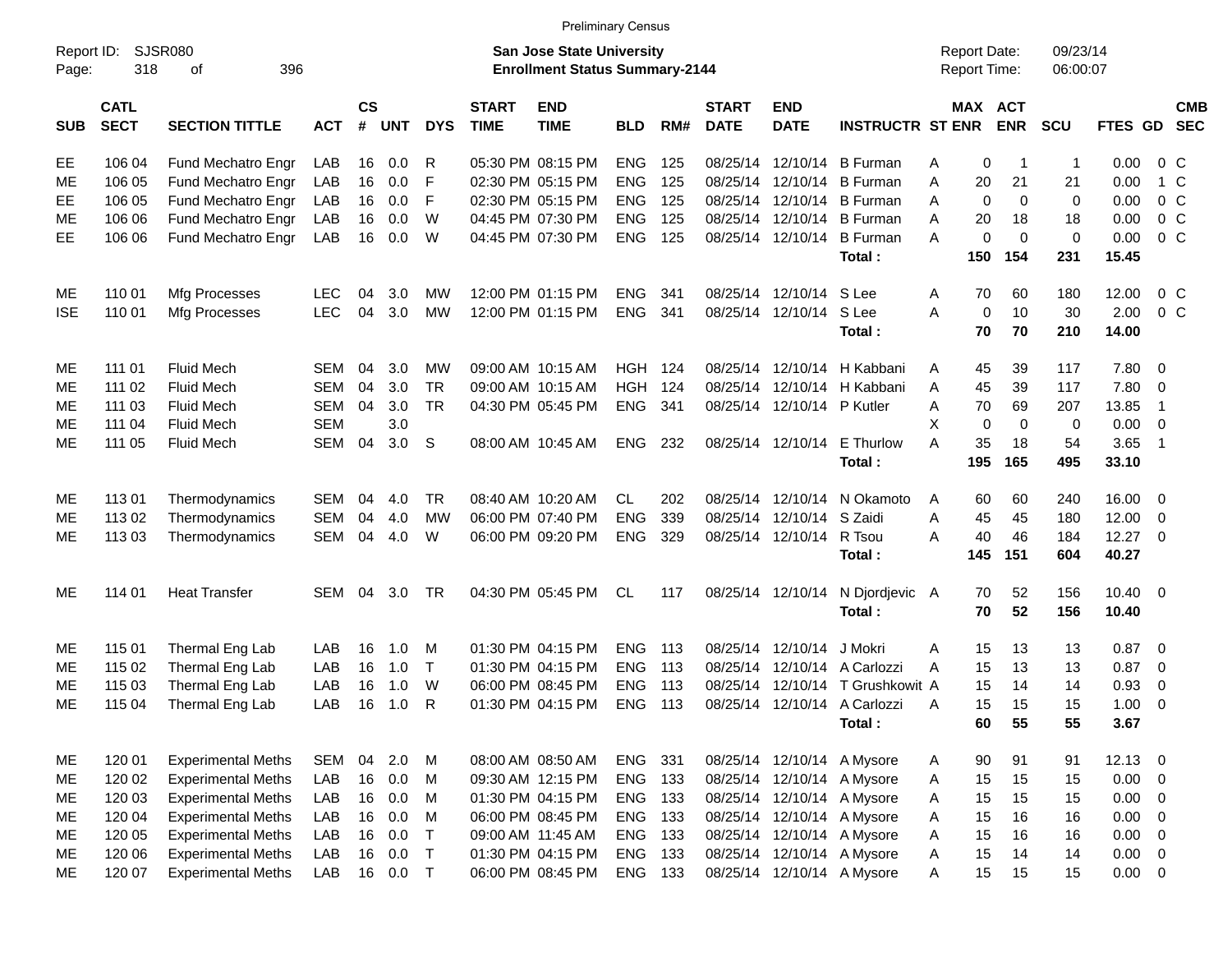|                         |                            |                                                                      |                                        |                    |                   |                                 |                             |                                                                    | <b>Preliminary Census</b>              |                   |                                                             |                                           |                                                          |                                            |                                                        |                      |                                         |                              |
|-------------------------|----------------------------|----------------------------------------------------------------------|----------------------------------------|--------------------|-------------------|---------------------------------|-----------------------------|--------------------------------------------------------------------|----------------------------------------|-------------------|-------------------------------------------------------------|-------------------------------------------|----------------------------------------------------------|--------------------------------------------|--------------------------------------------------------|----------------------|-----------------------------------------|------------------------------|
| Page:                   | Report ID: SJSR080<br>319  | 396<br>оf                                                            |                                        |                    |                   |                                 |                             | San Jose State University<br><b>Enrollment Status Summary-2144</b> |                                        |                   |                                                             |                                           |                                                          | <b>Report Date:</b><br><b>Report Time:</b> |                                                        | 09/23/14<br>06:00:07 |                                         |                              |
| <b>SUB</b>              | <b>CATL</b><br><b>SECT</b> | <b>SECTION TITTLE</b>                                                | <b>ACT</b>                             | $\mathsf{cs}$<br># | <b>UNT</b>        | <b>DYS</b>                      | <b>START</b><br><b>TIME</b> | <b>END</b><br><b>TIME</b>                                          | <b>BLD</b>                             | RM#               | <b>START</b><br><b>DATE</b>                                 | <b>END</b><br><b>DATE</b>                 | <b>INSTRUCTR ST ENR</b>                                  |                                            | MAX ACT<br><b>ENR</b>                                  | <b>SCU</b>           | FTES GD                                 | <b>CMB</b><br><b>SEC</b>     |
|                         |                            |                                                                      |                                        |                    |                   |                                 |                             |                                                                    |                                        |                   |                                                             |                                           | Total:                                                   |                                            | 180 182                                                | 182                  | 12.13                                   |                              |
| ME                      | 130 01                     | Appl Engr Analysis                                                   | SEM                                    | 04                 | 3.0               | TR                              |                             | 09:00 AM 10:15 AM                                                  | <b>ENG</b>                             | 331               | 08/25/14 12/10/14                                           |                                           | T Hsu<br>Total:                                          | A                                          | 52<br>50<br>50<br>52                                   | 156<br>156           | $10.40 \t 0$<br>10.40                   |                              |
| ME<br>МE                | 14701<br>147 02            | Dyn Sys Vibs Cntrl<br>Dyn Sys Vibs Cntrl                             | SEM<br><b>SEM</b>                      | 04<br>04           | 3.0<br>3.0        | MW<br><b>TR</b>                 |                             | 04:30 PM 05:45 PM<br>06:00 PM 07:15 PM                             | <b>ENG</b><br><b>ENG</b>               | 343<br>327        |                                                             | 08/25/14 12/10/14<br>08/25/14 12/10/14    | F Barez<br>A Rahimi<br>Total:                            | A<br>30<br>A<br>90                         | 65<br>60<br>19<br>84                                   | 195<br>57<br>252     | 13.00 0<br>$3.80\ 0$<br>16.80           |                              |
| MЕ                      | 154 01                     | Mech Engr Design                                                     | SEM 04 4.0                             |                    |                   | МW                              |                             | 03:00 PM 04:40 PM                                                  | DH                                     | 135               | 08/25/14 12/10/14                                           |                                           | K Youssefi<br>Total:                                     | A                                          | 50<br>68<br>50<br>68                                   | 272<br>272           | 18.13 0<br>18.13                        |                              |
| ME                      | 157 01                     | Mech System Design SEM 04 3.0                                        |                                        |                    |                   | МW                              |                             | 10:30 AM 11:45 AM                                                  | ENG                                    | - 341             | 08/25/14 12/10/14                                           |                                           | R Yee<br>Total:                                          | Α                                          | 80<br>54<br>80<br>54                                   | 162<br>162           | 10.80 0<br>10.80                        |                              |
| МE                      | 165 01                     | Com Aid Des in ME                                                    | SEM                                    |                    | 04 3.0            | TR                              |                             | 06:00 PM 07:15 PM                                                  | CL                                     | 234               | 08/25/14 12/10/14                                           |                                           | M Signorelli<br>Total:                                   | 35<br>A<br>35                              | 15<br>15                                               | 45<br>45             | $3.20$ 4<br>3.20                        |                              |
| МE<br><b>MATE</b><br>EE | 168 01<br>168 01<br>168 01 | Microfluidics Lab<br>Microfluidics Lab<br>Microfluidics Lab          | LAB<br>LAB<br>LAB                      | 16<br>16<br>16     | 1.0<br>1.0<br>1.0 | R<br>R<br>R                     |                             | 01:30 PM 04:15 PM<br>01:30 PM 04:15 PM<br>01:30 PM 04:15 PM        | <b>ENG</b><br><b>ENG</b><br><b>ENG</b> | 311<br>311<br>311 | 08/25/14 12/10/14<br>08/25/14 12/10/14<br>08/25/14 12/10/14 |                                           | M Bryning<br>M Bryning<br>M Bryning<br>Total:            | A<br>Α<br>A<br>20                          | 20<br>4<br>0<br>10<br>$\mathbf 0$<br>$\mathbf 0$<br>14 | 4<br>10<br>0<br>14   | 0.28<br>0.73<br>0.00<br>1.02            | 1 C<br>4 C<br>0 <sup>o</sup> |
| ME                      | 170 01                     | Solar Energy Eng                                                     | SEM                                    | 04                 | 3.0               | MW                              |                             | 09:00 AM 10:15 AM                                                  | <b>ENG</b>                             | 395               | 08/25/14 12/10/14                                           |                                           | J Mokri<br>Total:                                        | A<br>30                                    | 30<br>22<br>22                                         | 66<br>66             | 4.80 8<br>4.80                          |                              |
| MЕ<br>MЕ<br>MЕ          | 180 01<br>180 02<br>180 03 | <b>Indiv Studies</b><br><b>Indiv Studies</b><br><b>Indiv Studies</b> | <b>SUP</b><br><b>SUP</b><br><b>SUP</b> | 36<br>36<br>36     | 1.0<br>2.0<br>3.0 | TBA<br><b>TBA</b><br><b>TBA</b> |                             |                                                                    |                                        |                   | 08/25/14<br>08/25/14                                        | 12/10/14<br>12/10/14<br>08/25/14 12/10/14 | N Okamoto<br>N Okamoto<br>N Okamoto<br>Total:            | A<br>20<br>A<br>A<br>20<br>60              | 20<br>3<br>0<br>0<br>3                                 | 3<br>0<br>0<br>3     | $0.22$ 1<br>$0.00 \t 0$<br>0.00<br>0.22 | $\overline{\phantom{0}}$     |
| ME                      | 18201                      | Thermal System Desig SEM 04 3.0 TR                                   |                                        |                    |                   |                                 |                             | 12:00 PM 01:15 PM ENG 339                                          |                                        |                   |                                                             |                                           | 08/25/14 12/10/14 E Thurlow<br>Total:                    | Α                                          | 37<br>50<br>50<br>37                                   | 111<br>111           | $7.45$ 1<br>7.45                        |                              |
| ME                      | 18601                      | Automotive Engineeri SEM 04 3.0 W                                    |                                        |                    |                   |                                 |                             | 06:00 PM 08:45 PM CL                                               |                                        | 234               | 08/25/14 12/10/14                                           |                                           | M Helms<br>Total:                                        | Α                                          | 35<br>18<br>35<br>18                                   | 54<br>54             | $3.75 \quad 3$<br>3.75                  |                              |
| ME<br>ME                | 190 01<br>190 02           | Mecha Sys Design<br>Mecha Sys Design                                 | SEM 04 3.0 TR<br>LAB 16 0.0 R          |                    |                   |                                 |                             | 01:30 PM 02:20 PM<br>02:30 PM 05:15 PM                             | ENG 135<br>ENG 135                     |                   |                                                             |                                           | 08/25/14 12/10/14 B Furman<br>08/25/14 12/10/14 B Furman | A<br>Α                                     | 33<br>30<br>$30\,$<br>33                               | 66<br>33             | 6.70 2<br>0.00 2                        |                              |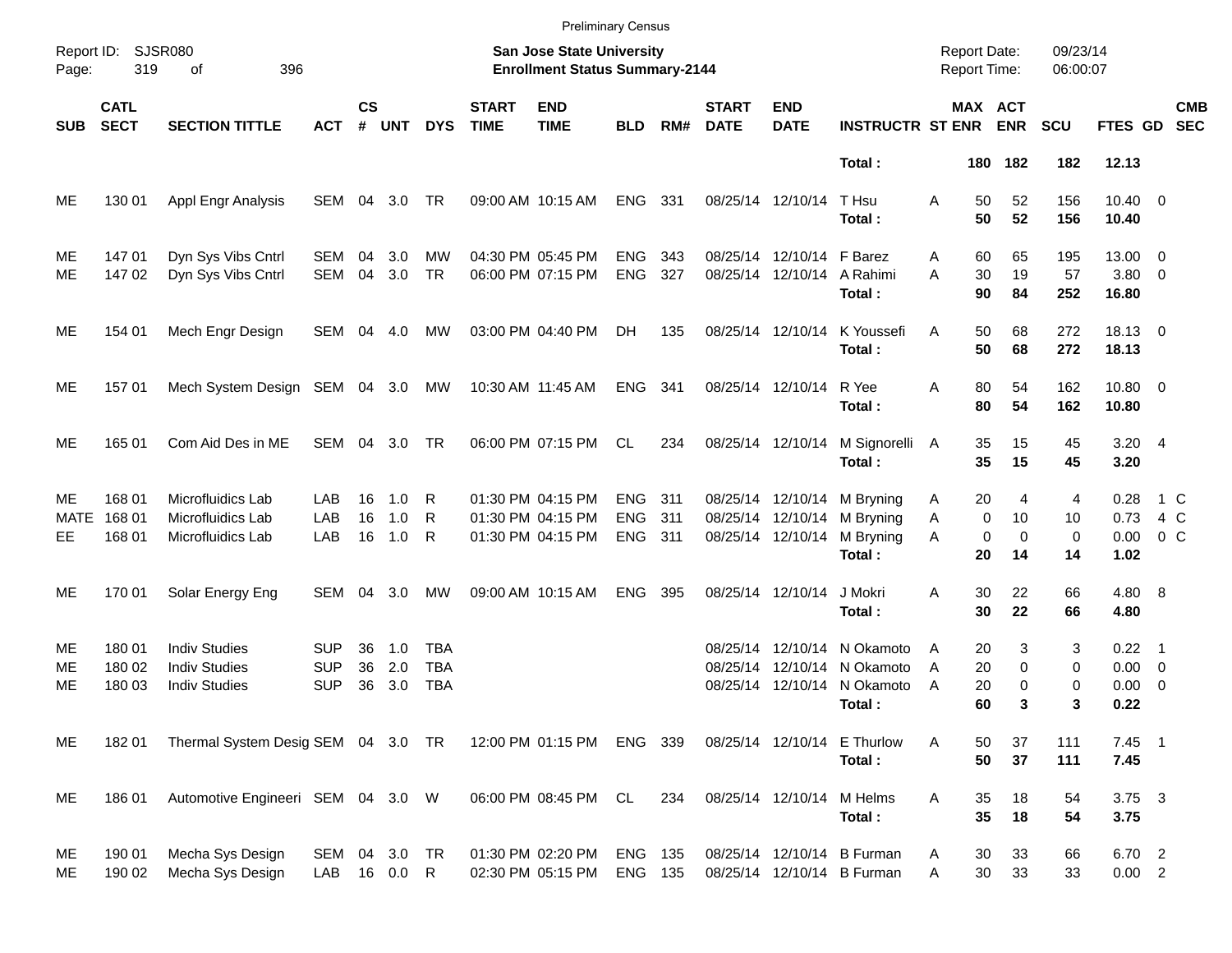|                      | <b>Preliminary Census</b>  |                                                                                                              |                          |                      |                          |                  |                             |                                                                                  |                                                      |                          |                                        |                                                             |                                                                |                     |                             |                                  |                              |                                                             |                          |                          |
|----------------------|----------------------------|--------------------------------------------------------------------------------------------------------------|--------------------------|----------------------|--------------------------|------------------|-----------------------------|----------------------------------------------------------------------------------|------------------------------------------------------|--------------------------|----------------------------------------|-------------------------------------------------------------|----------------------------------------------------------------|---------------------|-----------------------------|----------------------------------|------------------------------|-------------------------------------------------------------|--------------------------|--------------------------|
| Page:                | Report ID: SJSR080<br>320  | 396<br>of                                                                                                    |                          |                      |                          |                  |                             | San Jose State University<br><b>Enrollment Status Summary-2144</b>               |                                                      |                          |                                        |                                                             |                                                                | <b>Report Date:</b> |                             | <b>Report Time:</b>              | 09/23/14<br>06:00:07         |                                                             |                          |                          |
| <b>SUB</b>           | <b>CATL</b><br><b>SECT</b> | <b>SECTION TITTLE</b>                                                                                        | <b>ACT</b>               | $\mathsf{cs}$<br>#   | <b>UNT</b>               | <b>DYS</b>       | <b>START</b><br><b>TIME</b> | <b>END</b><br><b>TIME</b>                                                        | <b>BLD</b>                                           | RM#                      | <b>START</b><br><b>DATE</b>            | <b>END</b><br><b>DATE</b>                                   | <b>INSTRUCTR ST ENR</b>                                        |                     |                             | MAX ACT<br><b>ENR</b>            | <b>SCU</b>                   | <b>FTES GD</b>                                              |                          | <b>CMB</b><br><b>SEC</b> |
|                      |                            |                                                                                                              |                          |                      |                          |                  |                             |                                                                                  |                                                      |                          |                                        |                                                             | Total:                                                         |                     | 60                          | 66                               | 99                           | 6.70                                                        |                          |                          |
| ME<br>МE             | 192 01                     | Robotics<br>192 0402 Robotics                                                                                | SEM<br>LAB               | 04<br>16             | 3.0<br>0.0               | MW<br>W          |                             | 06:00 PM 06:50 PM<br>07:00 PM 09:45 PM                                           | <b>ENG</b><br><b>ENG</b>                             | 192<br>192               | 08/25/14 12/10/14<br>08/25/14 12/10/14 |                                                             | H Bae<br>H Bae<br>Total:                                       | A<br>A              | 30<br>30<br>60              | 16<br>16<br>32                   | 32<br>16<br>48               | 3.25<br>$0.00$ 1<br>3.25                                    | $\overline{\phantom{1}}$ |                          |
| ME<br>МE<br>МE<br>ME |                            | 195A 01 Sr Design Proj I<br>195A 02 Sr Design Proj I<br>195A 03 Sr Design Proj I<br>195A 04 Sr Design Proj I | LAB<br>LAB<br>LAB<br>LAB | 16<br>16<br>16<br>16 | 3.0<br>3.0<br>3.0<br>3.0 | W<br>W<br>W<br>W |                             | 01:30 PM 04:15 PM<br>01:30 PM 04:15 PM<br>01:30 PM 04:15 PM<br>01:30 PM 04:15 PM | <b>ENG</b><br><b>ENG</b><br><b>ENG</b><br><b>ENG</b> | 135<br>114<br>125<br>111 | 08/25/14 12/10/14                      | 08/25/14 12/10/14<br>08/25/14 12/10/14<br>08/25/14 12/10/14 | R Agarwal<br><b>B</b> Furman<br>F Barez<br>N Okamoto<br>Total: | A<br>A<br>A<br>A    | 25<br>25<br>25<br>25<br>100 | 13<br>24<br>40<br>28<br>105      | 39<br>72<br>120<br>84<br>315 | $2.60 \t 0$<br>$4.80$ 0<br>$8.00 \t 0$<br>$5.60$ 0<br>21.00 |                          |                          |
| ME                   | 211 01                     | <b>Adv Heat Transfer</b>                                                                                     | SEM                      |                      | 05 3.0                   | МW               |                             | 07:30 PM 08:45 PM                                                                | ENG 331                                              |                          |                                        | 08/25/14 12/10/14                                           | Y Shabany<br>Total:                                            | A                   | 35<br>35                    | 11<br>11                         | 33<br>33                     | 2.75 11<br>2.75                                             |                          |                          |
| ME                   | 230 01                     | Ad Mech Eng Analys SEM 05 3.0 MW                                                                             |                          |                      |                          |                  |                             | 06:00 PM 07:15 PM                                                                | ENG 331                                              |                          |                                        | 08/25/14 12/10/14                                           | Y Shabany<br>Total:                                            | A                   | 50<br>50                    | 47<br>47                         | 141<br>141                   | 11.75 47<br>11.75                                           |                          |                          |
| ME                   | 243 01                     | Vib of Mech System                                                                                           | SEM 05 3.0 TR            |                      |                          |                  |                             | 07:30 PM 08:45 PM                                                                | <b>ENG</b>                                           | 340                      | 08/25/14 12/10/14                      |                                                             | A Rahimi<br>Total:                                             | A                   | 35<br>35                    | 21<br>21                         | 63<br>63                     | 5.25 21<br>5.25                                             |                          |                          |
| ME                   | 260 01                     | App Stress Analys                                                                                            | SEM 05 3.0               |                      |                          | МW               |                             | 07:30 PM 08:45 PM                                                                | HB                                                   | 407                      | 08/25/14 12/10/14                      |                                                             | K Hardikar<br>Total:                                           | A                   | 50<br>50                    | 24<br>24                         | 72<br>72                     | 6.00 24<br>6.00                                             |                          |                          |
| ME                   | 273 01                     | Finite El Meth Eng                                                                                           | SEM 04 3.0               |                      |                          | <b>TR</b>        |                             | 07:30 PM 08:45 PM                                                                | CL                                                   | 225                      |                                        | 08/25/14 12/10/14                                           | E Chan<br>Total:                                               | A                   | 50<br>50                    | 26<br>26                         | 78<br>78                     | 6.45 25<br>6.45                                             |                          |                          |
| ME                   | 274 01                     | Adv FEM in Engr                                                                                              | <b>LEC</b>               | 04                   | 3.0                      | <b>TR</b>        |                             | 06:00 PM 07:15 PM                                                                | <b>ENG</b>                                           | 103                      | 08/25/14 12/10/14                      |                                                             | E Chan<br>Total:                                               | A                   | 35<br>35                    | 20<br>20                         | 60<br>60                     | 5.00 20<br>5.00                                             |                          |                          |
| ME                   |                            | 280 01 Auto Control Engr                                                                                     |                          |                      |                          |                  |                             | SEM 05 3.0 MW 07:30 PM 08:45 PM ENG 340 08/25/14 12/10/14 N Hemati               |                                                      |                          |                                        |                                                             | Total:                                                         | Α                   | 35<br>35                    | 33<br>33                         | 99<br>99                     | 8.20 32<br>8.20                                             |                          |                          |
| ME                   |                            | 295A 01 ME Project I                                                                                         | SUP 25 3.0 F             |                      |                          |                  |                             | 05:00 PM 07:45 PM ENG 117                                                        |                                                      |                          |                                        | 08/25/14 12/10/14                                           | F Barez<br>Total:                                              | Α                   | 30<br>30                    | $\overline{7}$<br>$\overline{7}$ | 21<br>21                     | $1.75$ 7<br>1.75                                            |                          |                          |
| ME                   |                            | 295B 01 ME Project II                                                                                        | SUP 25 3.0 F             |                      |                          |                  |                             | 05:00 PM 07:45 PM ENG 141                                                        |                                                      |                          |                                        | 08/25/14 12/10/14                                           | F Barez<br>Total:                                              | A                   | 30<br>30                    | 5<br>${\bf 5}$                   | 15<br>15                     | $1.25$ 5<br>1.25                                            |                          |                          |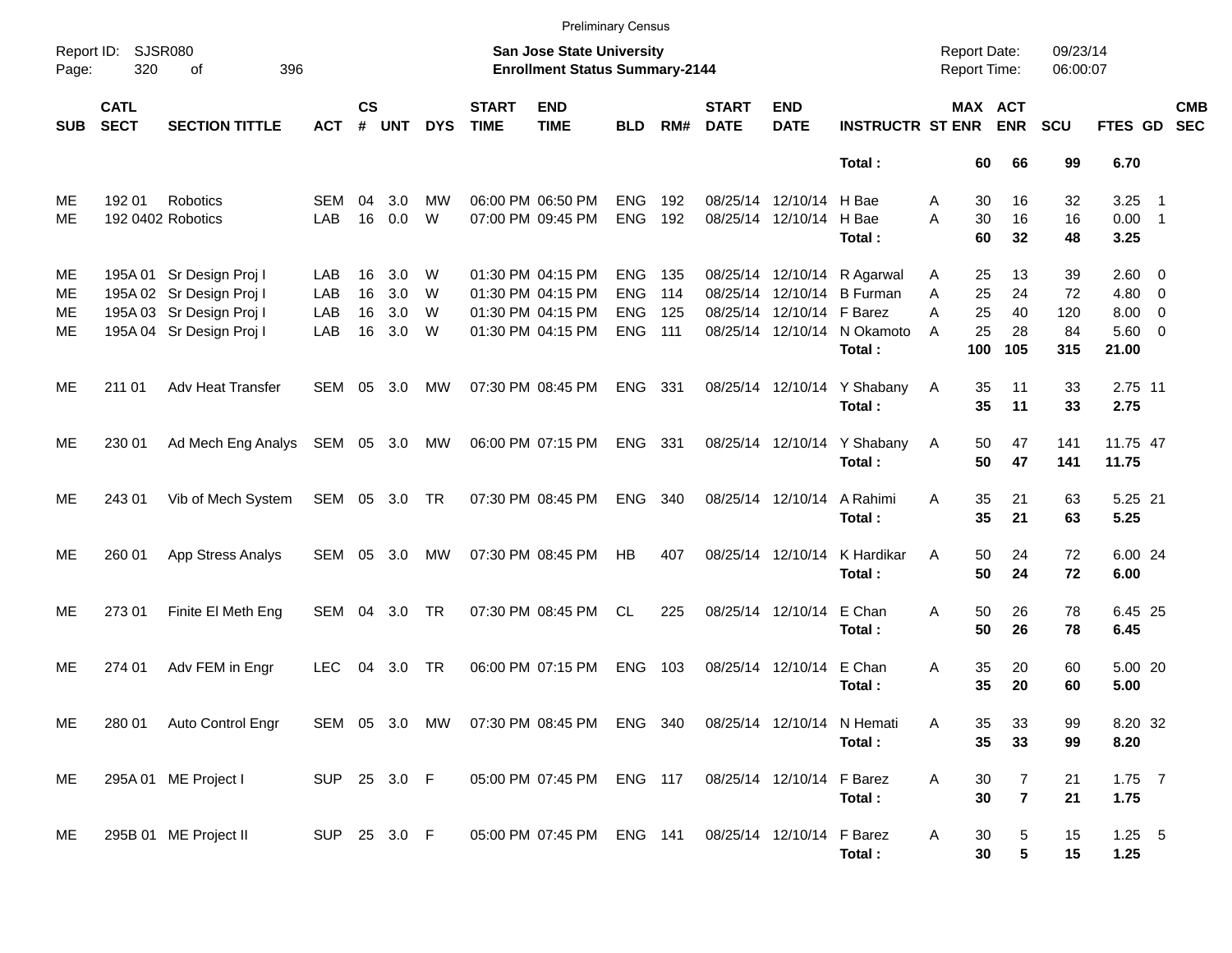| <b>Preliminary Census</b> |                            |                               |            |                |            |            |                             |                                                                           |            |     |                             |                                                  |                                                |              |                                            |                            |                            |                                    |                            |                          |
|---------------------------|----------------------------|-------------------------------|------------|----------------|------------|------------|-----------------------------|---------------------------------------------------------------------------|------------|-----|-----------------------------|--------------------------------------------------|------------------------------------------------|--------------|--------------------------------------------|----------------------------|----------------------------|------------------------------------|----------------------------|--------------------------|
| Report ID:<br>Page:       | 321                        | SJSR080<br>396<br>οf          |            |                |            |            |                             | <b>San Jose State University</b><br><b>Enrollment Status Summary-2144</b> |            |     |                             |                                                  |                                                |              | <b>Report Date:</b><br><b>Report Time:</b> |                            | 09/23/14<br>06:00:07       |                                    |                            |                          |
| <b>SUB</b>                | <b>CATL</b><br><b>SECT</b> | <b>SECTION TITTLE</b>         | <b>ACT</b> | <b>CS</b><br># | <b>UNT</b> | <b>DYS</b> | <b>START</b><br><b>TIME</b> | <b>END</b><br><b>TIME</b>                                                 | <b>BLD</b> | RM# | <b>START</b><br><b>DATE</b> | <b>END</b><br><b>DATE</b>                        | <b>INSTRUCTR ST ENR</b>                        |              | MAX ACT                                    | <b>ENR</b>                 | <b>SCU</b>                 | <b>FTES GD</b>                     |                            | <b>CMB</b><br><b>SEC</b> |
| ME                        | 298 01                     | Special Project ME            | <b>SUP</b> | 25             | 1.0        | -F         | 05:00 PM 07:30 PM           |                                                                           | <b>ENG</b> | 217 | 08/25/14                    | 12/10/14 F Barez                                 | Total :                                        | $\mathsf{A}$ | 30<br>30                                   | 1                          | 1                          | 0.08<br>0.08                       |                            |                          |
| ME                        | 299 01                     | Master's Thesis               | <b>SUP</b> | 25             | 3.0        | -F         | 05:00 PM 07:45 PM           |                                                                           |            |     | 08/25/14                    | 12/10/14 F Barez                                 | Total:                                         | A            | 30<br>30                                   | 2<br>$\mathbf{2}$          | 6<br>6                     | 0.50<br>0.50                       | $\overline{\phantom{0}}^2$ |                          |
|                           | Department :               | <b>Mechanical Engineering</b> |            |                |            |            |                             |                                                                           |            |     |                             | <b>Lower Division:</b><br><b>Upper Division:</b> | Department Total:<br><b>Graduate Division:</b> |              | 2780<br>500<br>1870<br>410                 | 2381<br>562<br>1622<br>197 | 5350<br>562<br>4199<br>589 | 367.68<br>37.47<br>281.23<br>48.98 |                            |                          |